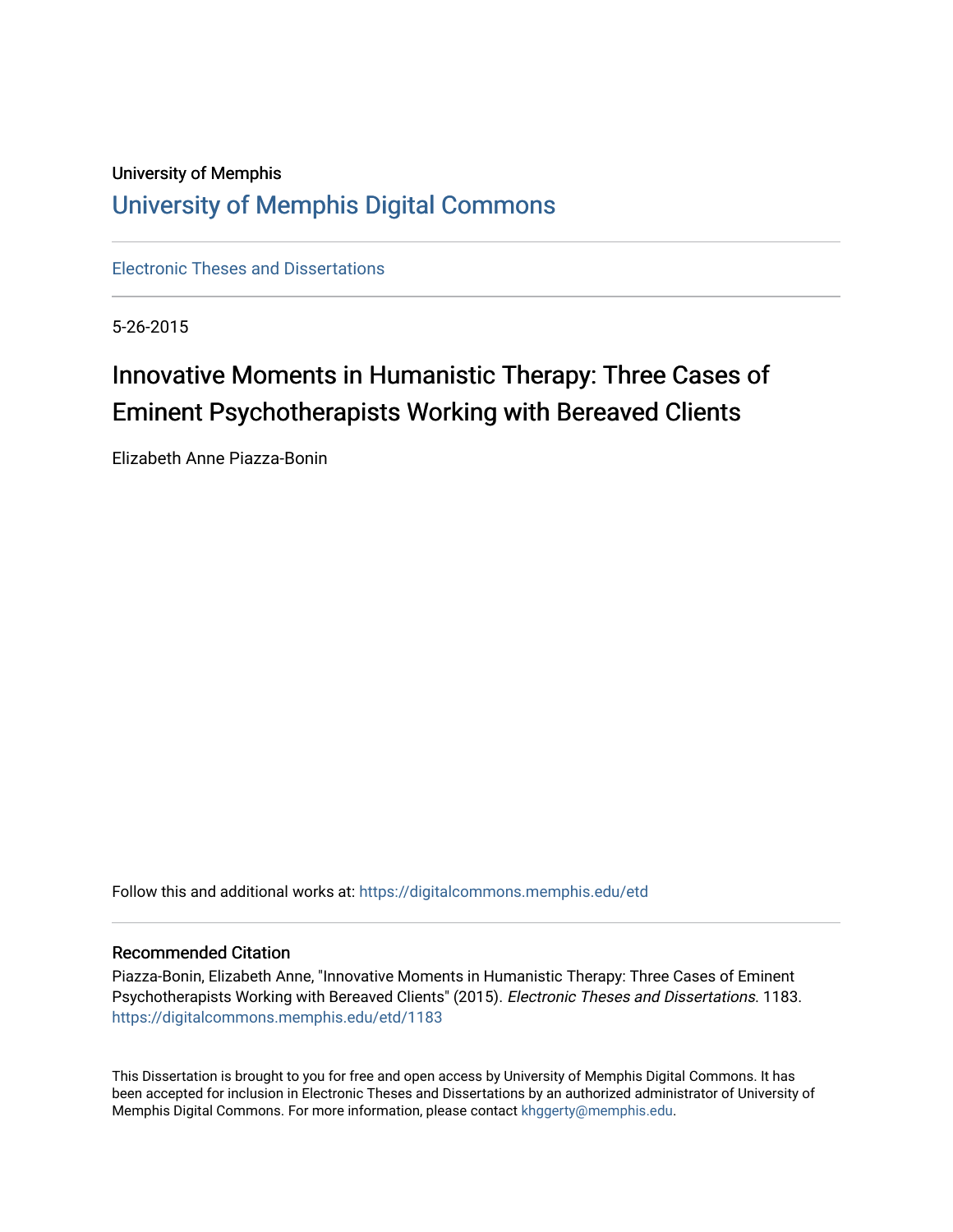## INNOVATIVE MOMENTS IN HUMANISTIC THERAPY: THREE CASES OF EMINENT PSYCHOTHERAPISTS WORKING WITH BEREAVED CLIENTS

by

Elizabeth Piazza-Bonin

A Dissertation

Submitted in Partial Fulfillment of the

Requirements for the Degree of

Doctor of Philosophy

Major: Psychology

The University of Memphis

August 2015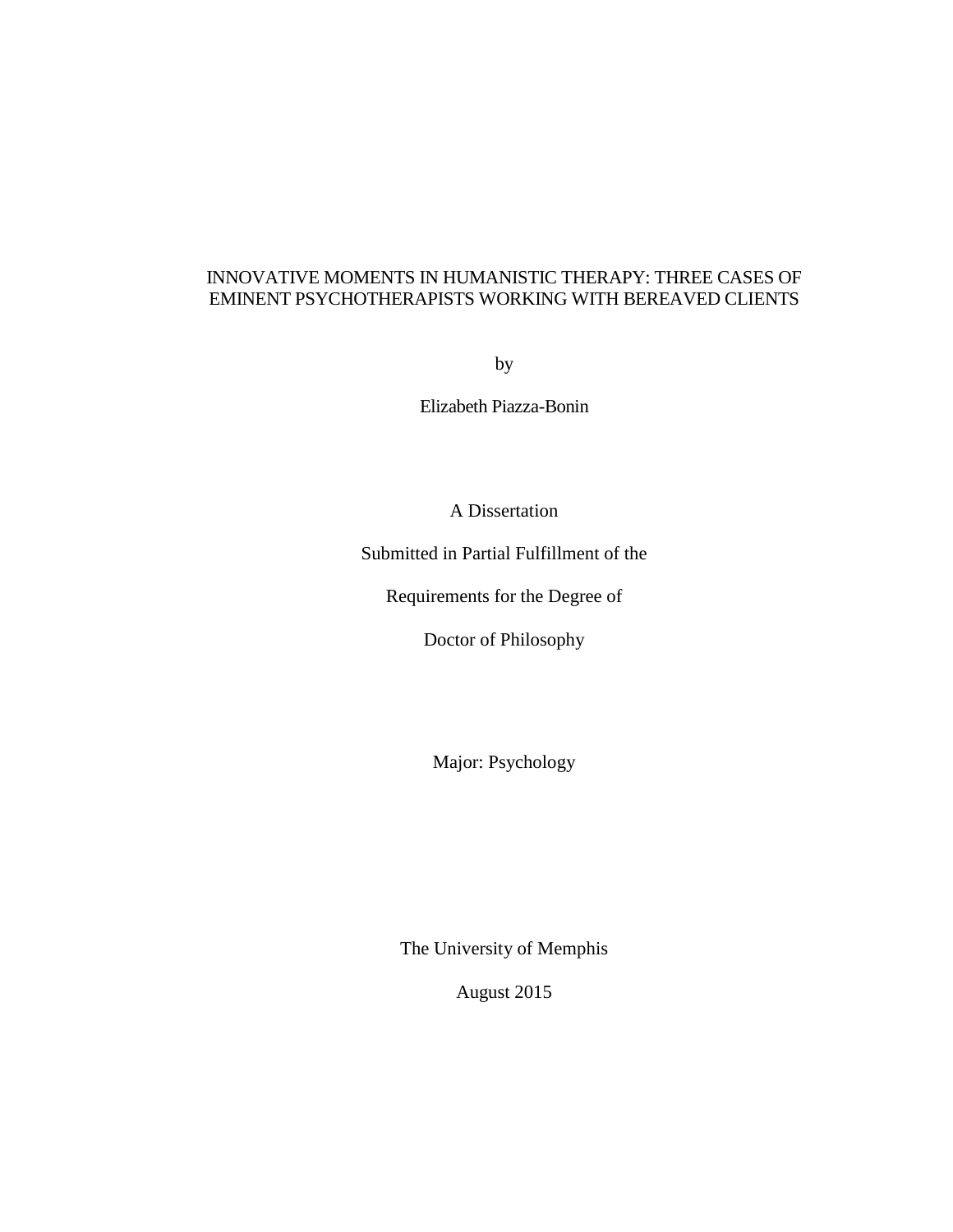### Dedication

I would like to dedicate this dissertation to Sophia and Henry. You both inspire me daily with enduring love, optimism, and patience. May this shared journey remind our family what is possible when you follow your passion with fortitude, perseverance, and hope.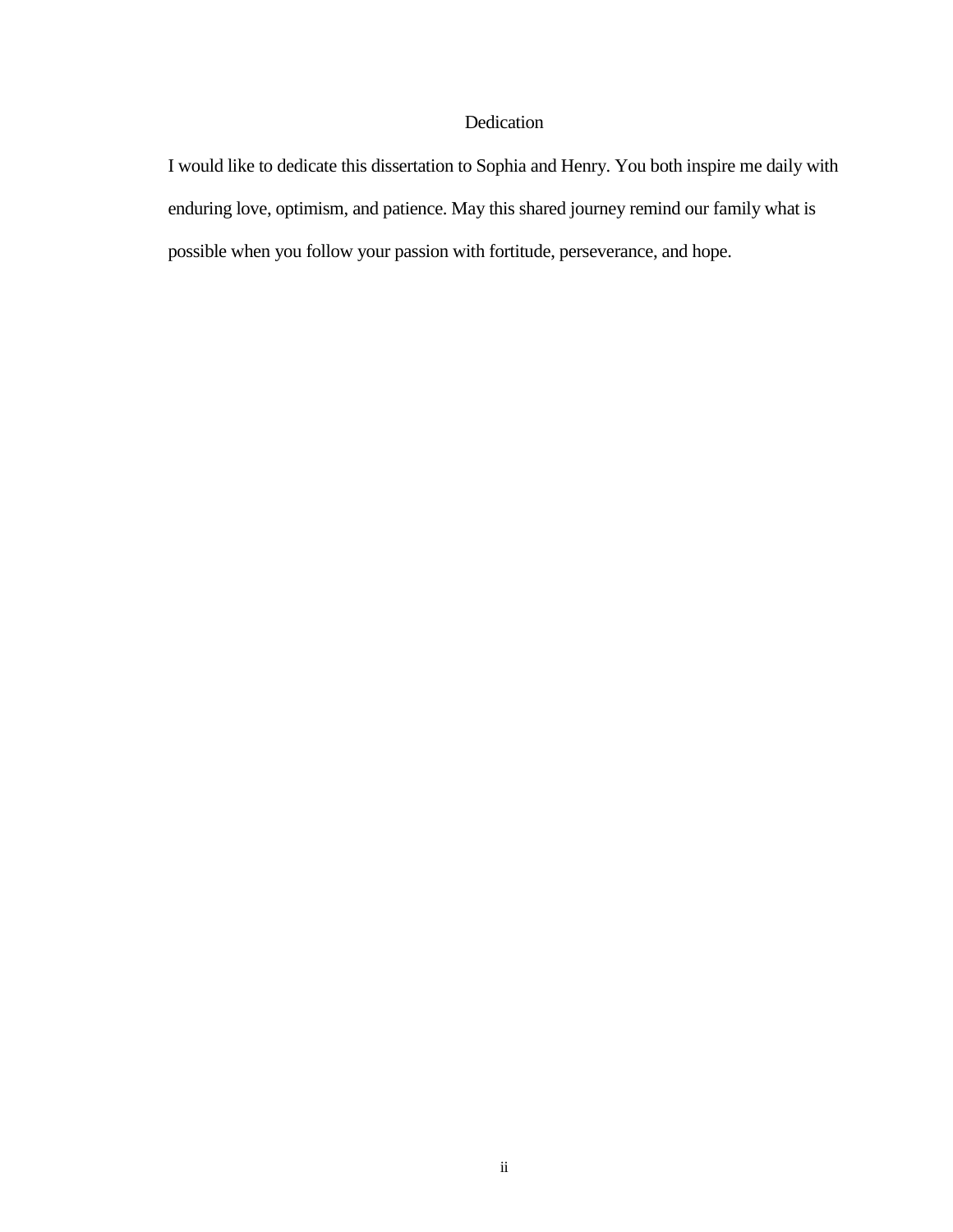#### Acknowledgements

I am grateful to the abundance of supporters who have been part of my doctoral journey, and have made this dissertation possible. First, I would like to thank Elizabeth Crunk and Melissa Smigelsky for their tireless dedication to this project, as well as their friendship. I would also like to express my gratitude to the Innovative Moments Research Team at the University of Minho for their collaboration in this project. I would like to specifically thank Dr. Daniela Alves, who mentored me from 5,000 miles away, sharing her intellect, wisdom, and kindness over the entire course of this process—this project would truly not be possible without her.

I would also like to express gratitude to the members of my dissertation committee: Drs. Howell, Bridges, Aronov, and Neimeyer. I am grateful for their valuable feedback and guidance on this project, and helping to ensure its success. I am especially grateful to Dr. Neil Aronov, for his unwavering support and the immeasurable impact he has had on my development as a psychologist. He has always believed in me, and over the years of his mentorship, taught me to believe in myself. I hardly have the words to express my gratitude. And, finally, to Dr. Robert Neimeyer, who has been part of my graduate school journey longer than anyone, crafting my skills as a therapist and a writer from the very beginning, creating a lifelong impact on my career. I am indebted to him for welcoming me into his lab with open arms, investing in me year-after-year, and allowing me to blaze my own trail.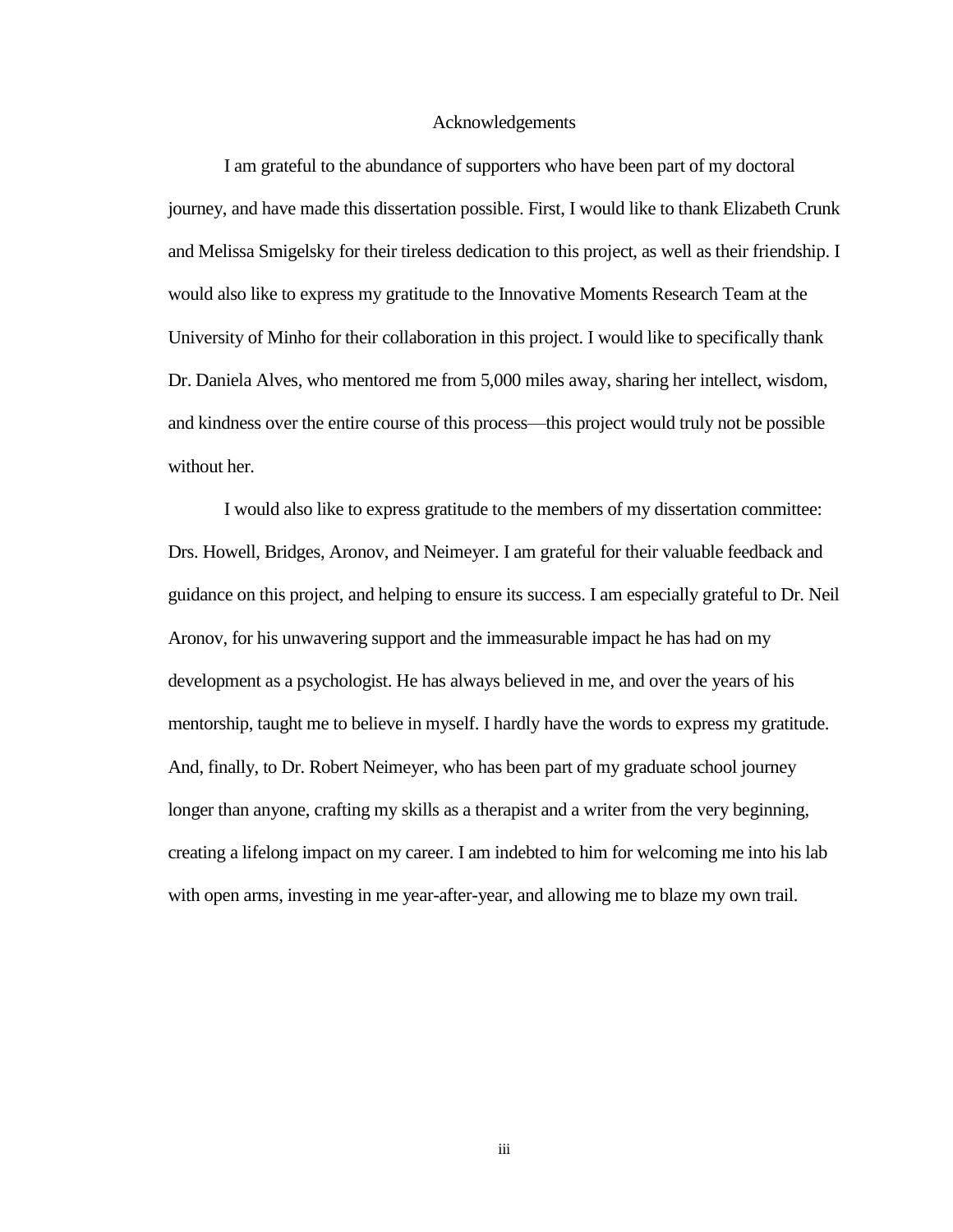#### **Abstract**

Piazza-Bonin, Elizabeth. Ph.D. The University of Memphis. August, 2015. Innovative Moments in Humanistic Therapy: Three Cases of Eminent Psychotherapists working with Bereaved Clients. Major Professor: Robert A. Neimeyer, Ph.D.

This project entailed an intensive qualitative analysis of six-session psychotherapies conducted by three eminent humanistic psychotherapists working with bereaved clients. The Innovative Moments Coding System (IMCS), rooted in narrative therapy, is designed to measure change across therapy orientations. Research using the IMCS suggests that the psychotherapy change process occurs through the emergence, elaboration and expansion of identifiable change moments for a client--*innovative moments* (IMs)--which present as exceptions to a client's presenting problematic narrative. There are 5 identified types of IMs: action, reflection, protest, reconceptualization and performing change. The current study aimed to inform theory regarding the patterns of IMs across three humanistic approaches—constructivist, person-centered and existential—when working with bereaved clients, while linking these patterns to observable change in each client's functioning. The alliance between each client and therapist was also assessed across the therapy process, showing consistently strong alliances across the three cases. Findings from the current study reinforce the salience of reflection, RC, and PC IMs in successful grief therapy cases, and also suggest the importance of meaning-making interventions in grief therapy. Clinical implications and suggestions for future research are also addressed.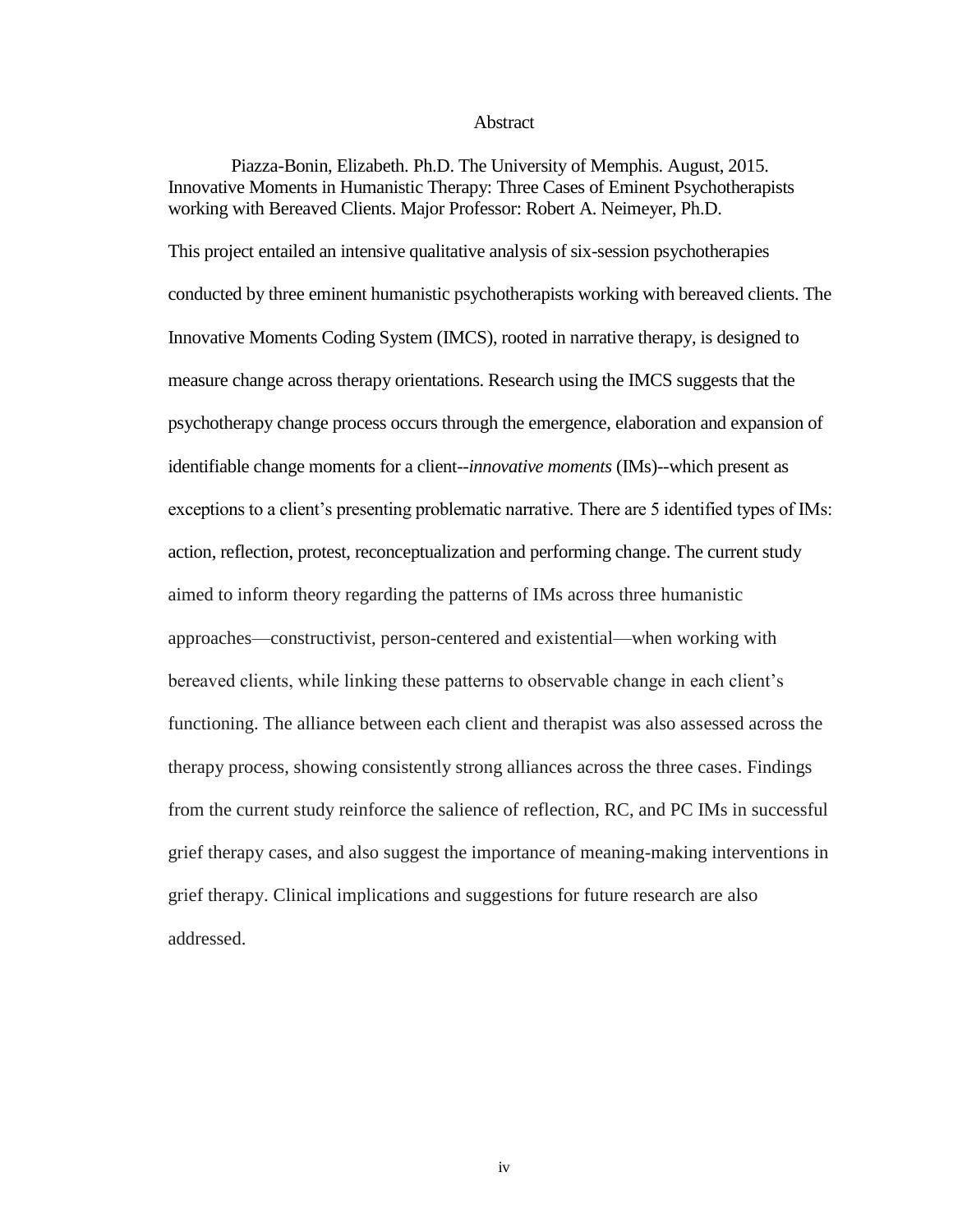## Table of Contents

| Chapter         |                                                              | Page           |
|-----------------|--------------------------------------------------------------|----------------|
| List of Figures |                                                              | vii            |
| $\mathbf{1}$    | Introduction                                                 | 1              |
|                 | Meaning-Making in Bereavement                                | $\overline{2}$ |
|                 | A Humanistic Framework for Grief Therapy                     | $\mathfrak{Z}$ |
|                 | Person-centered therapy                                      | 3              |
|                 | Humanistic-existential therapy                               | $\overline{4}$ |
|                 | Constructivist therapy                                       | 5              |
|                 | Tracking the Process of Therapeutic Change                   | 6              |
|                 | The Innovative Moments Coding System                         | 8              |
|                 | IMCS model of change                                         | 12             |
|                 | The Present Study                                            | 13             |
| $\overline{2}$  | Method                                                       | 13             |
|                 | Participants                                                 | 13             |
|                 | Therapists                                                   | 14             |
|                 | Clients                                                      | 16             |
|                 | Researchers<br><b>Measures</b>                               | 17<br>17       |
|                 | <b>Innovative Moments Coding System (IMCS)</b>               | 17             |
|                 | Global Assessment of Functioning (GAF)                       | 18             |
|                 | Segmented Working Alliance Inventory—Observer-               |                |
|                 | Based Measure (S-WAI-O)                                      | 18             |
|                 | Procedure                                                    | 19             |
|                 | <b>IMCS</b> training                                         | 19             |
|                 | IMCS coding procedures                                       | 19             |
|                 | Coding procedures for observer-rated outcome and             |                |
|                 | alliance measures                                            | 31             |
| 3               | Results                                                      | 31             |
|                 | Global Working Alliance Scores Across Therapy                | 32             |
|                 | <b>Overall IM Salience Across Therapy</b>                    | 33             |
|                 | <b>Overall Changes in Functioning Across Therapy</b>         | 35             |
|                 | Association Between Alliance with IMs and Client Functioning | 36             |
|                 | General Association between IMs and Client Functioning       | 37             |
|                 | Specific IM Categories and Functioning Across Therapy        | 38             |
|                 | The Case of Deborah<br>The Case of Anita                     | 38<br>47       |
|                 | The Case of Tina                                             | 54             |
|                 |                                                              |                |

4 Discussion 63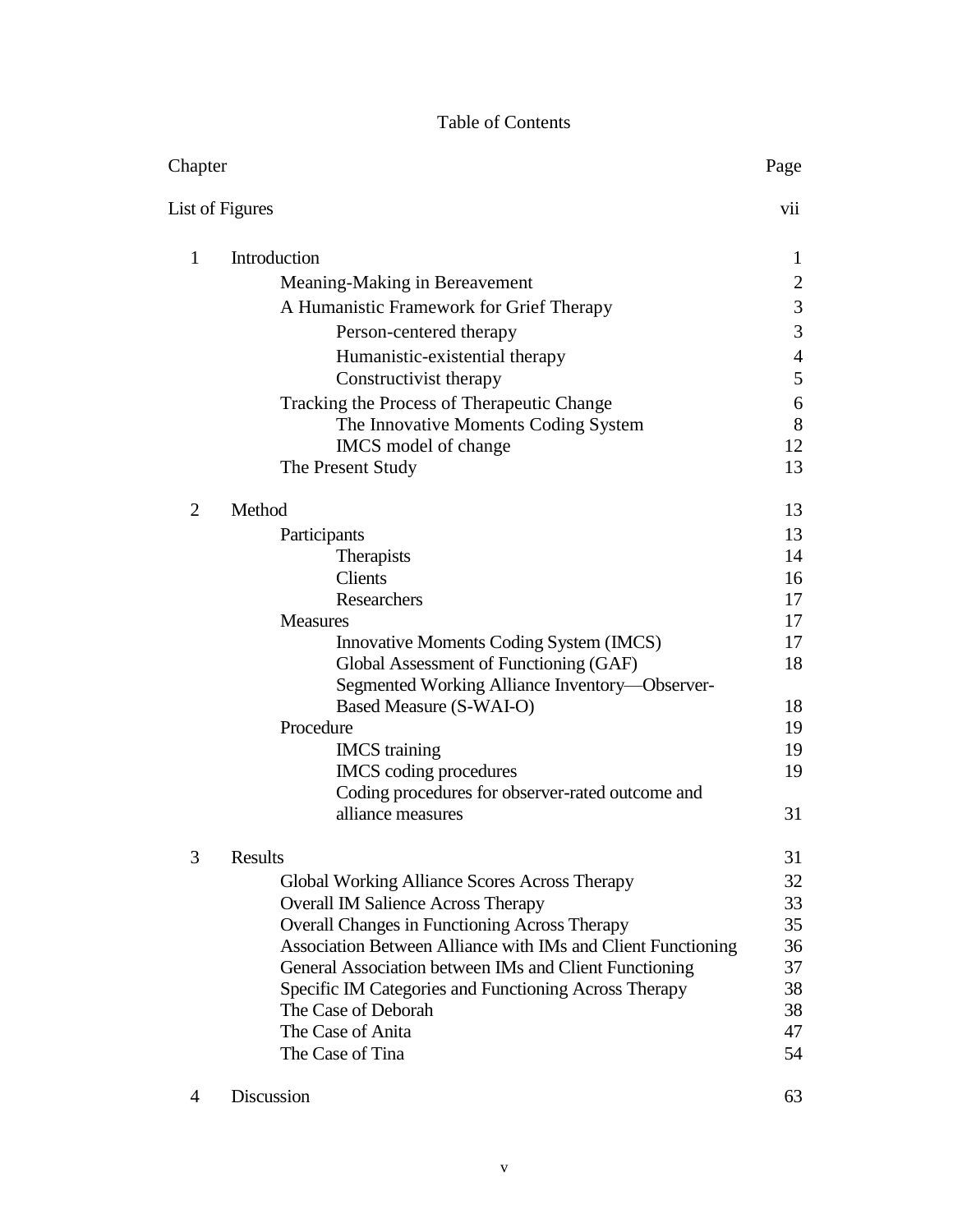| 70       |
|----------|
| 81<br>81 |
|          |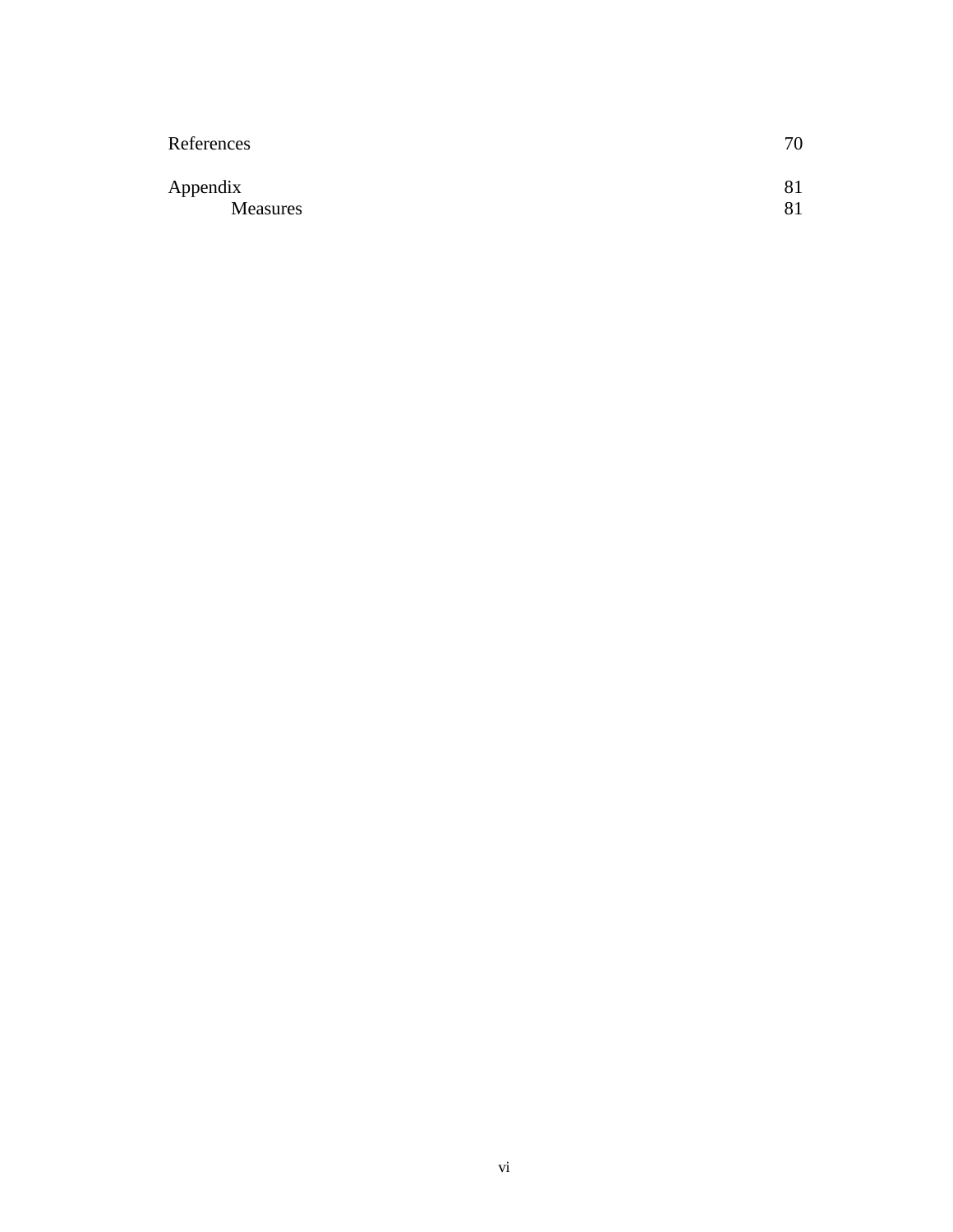# List of Figures

| Figure |                                                                                                                   | Page |
|--------|-------------------------------------------------------------------------------------------------------------------|------|
| 1.     | IMCS Heuristic model of change in good outcome cases<br>(Gonçalves, Matos, & Santos, 2009). Used with permission. | 12   |
| 2.     | <b>IM Overall Textual Salience Across Cases</b>                                                                   | 33   |
| 3.     | <b>GAF Scores Across Therapy</b>                                                                                  | 36   |
| 4.     | IM Salience Across Deborah's Therapy                                                                              | 39   |
| 5.     | IM Salience Across Anita's Therapy                                                                                | 48   |
| 6.     | IM Salience Across Tina's Therapy                                                                                 | 55   |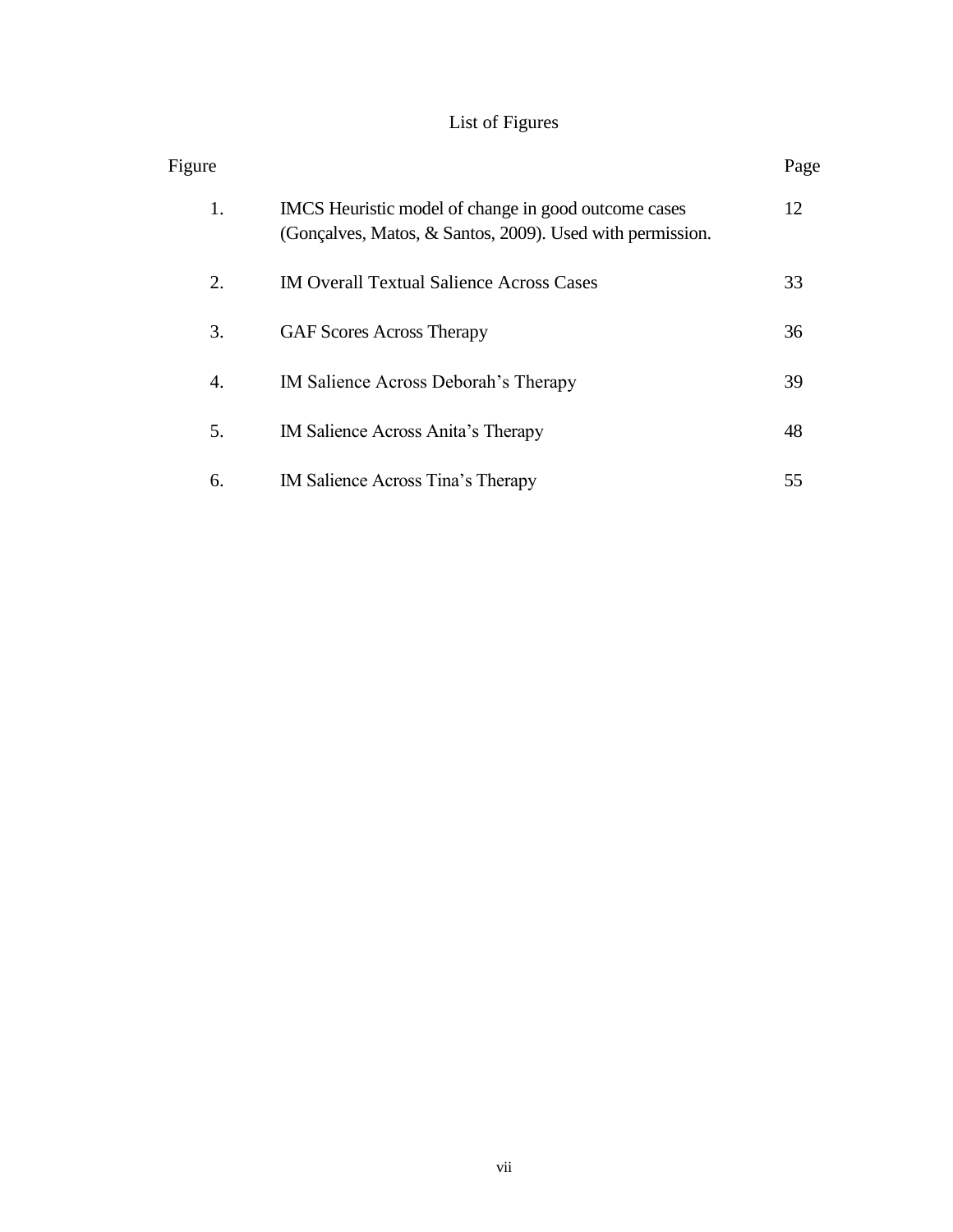#### **Introduction**

Most individuals will experience bereavement at some point in their lives, typically losing several significant people throughout their lifespan. Therefore, loss is a universal human experience that is naturally followed by grief, which facilitates adjustment to life in the wake of loss. Most bereaved individuals respond to their changed worlds resiliently, experiencing minimal or no changes in functioning, and remaining stable over time (Bonanno, 2004; Bonanno & Kaltman, 2001). In fact, some individuals find that loss catalyzes a movement towards new identities, social roles, and goals (Stroebe & Schut, 1999) in a way that leads to positive growth (Bonanno, Wortman, & Nesse, 2004; Calhoun & Tedeschi, 2006). Conversely, losses can fracture a bereaved individual's previously held beliefs and understanding of the world. This threat to one's meaning system can be impairing, leaving the bereaved individual in a world that appears chaotic and incomprehensible (Neimeyer, Burke, Mackay, & van Dyke Stringer, 2010). In such cases, bereaved adults might become functionally impaired when facing life without the deceased, experiencing the clinical symptom of depression, anxiety, or post-traumatic stress disorder (PTSD) for 1-2 years following the loss (Bonnano & Mancini, 2006). Furthermore, a subset of approximately 10-15% of bereaved individuals will experience protracted symptoms of Complicated Grief Disorder (CG; Shear et al., 2011), also known as Prolonged Grief Disorder (PGD; Boelen & Prigerson, 2007; Prigerson et al., 2009). This reaction entails persistent and debilitating responses to loss, including role confusion, a diminished sense of self, difficulty accepting the loss, lowered trust in others, problems moving towards valued goals, feeling numb, and sensing life as meaningless (Prigerson et al., 2009).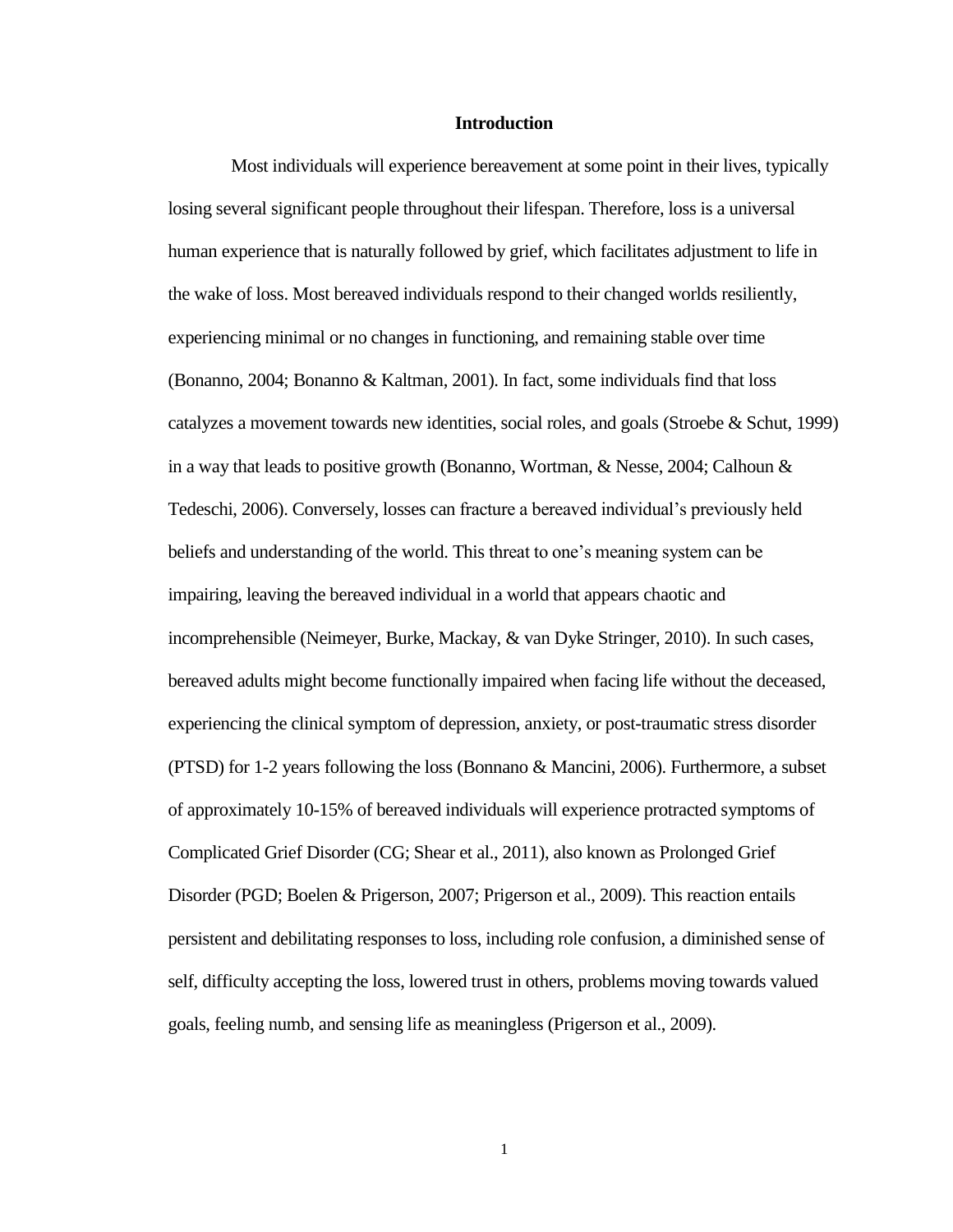#### **Meaning-Making in Bereavement**

The search for meaning after loss has been demonstrated across various populations of bereaved individuals, such as those contending with sudden and traumatic losses resulting from motor-vehicle accidents (Lehman, Wortman, & Williams, 1987), homicide loss (Currier, Holland, & Neimeyer, 2006), sudden-infant death syndrome (McIntosh, Silver, & Wortman, 1993), and suicide (Murphy, Johnson, & Lohan, 2003), as well as in the context of more normative losses through natural causes (Holland, Currier, & Neimeyer, 2006). The ability to create meaning following loss has been linked to several positive outcomes such as less intense grief reactions (Schwartzberg & Janoff-Bulman 1991) and more positive adjustment across social, physical, and psychological domains (Bower, Kemeny, Taylor, & Fahey 2003; Coleman & Neimeyer, 2010; Davis, Wohl, & Verberg, 2007; Keesee, Currier, & Neimeyer, 2008; Murphy, et al., 2003; Stein, Folkman, Trabasso, & Richards, 1997).

When meaning is not attained, however, a grieving individual might experience a problematic worldview that is narrowly constricted by loss. Contemporary models of grief, such as the Dual Process Model (DPM; Stroebe & Schut, 1999), suggest that healthy grieving involves not only attending to loss, but also attending to restoration-orienting strategies, such as exploring new relationships and goals. However, the oscillation between loss and restoration processes becomes increasingly difficult if mourners are unable to make meaning of their experience. This crisis of meaning can produce grief complications that hinder the natural trajectory of grief.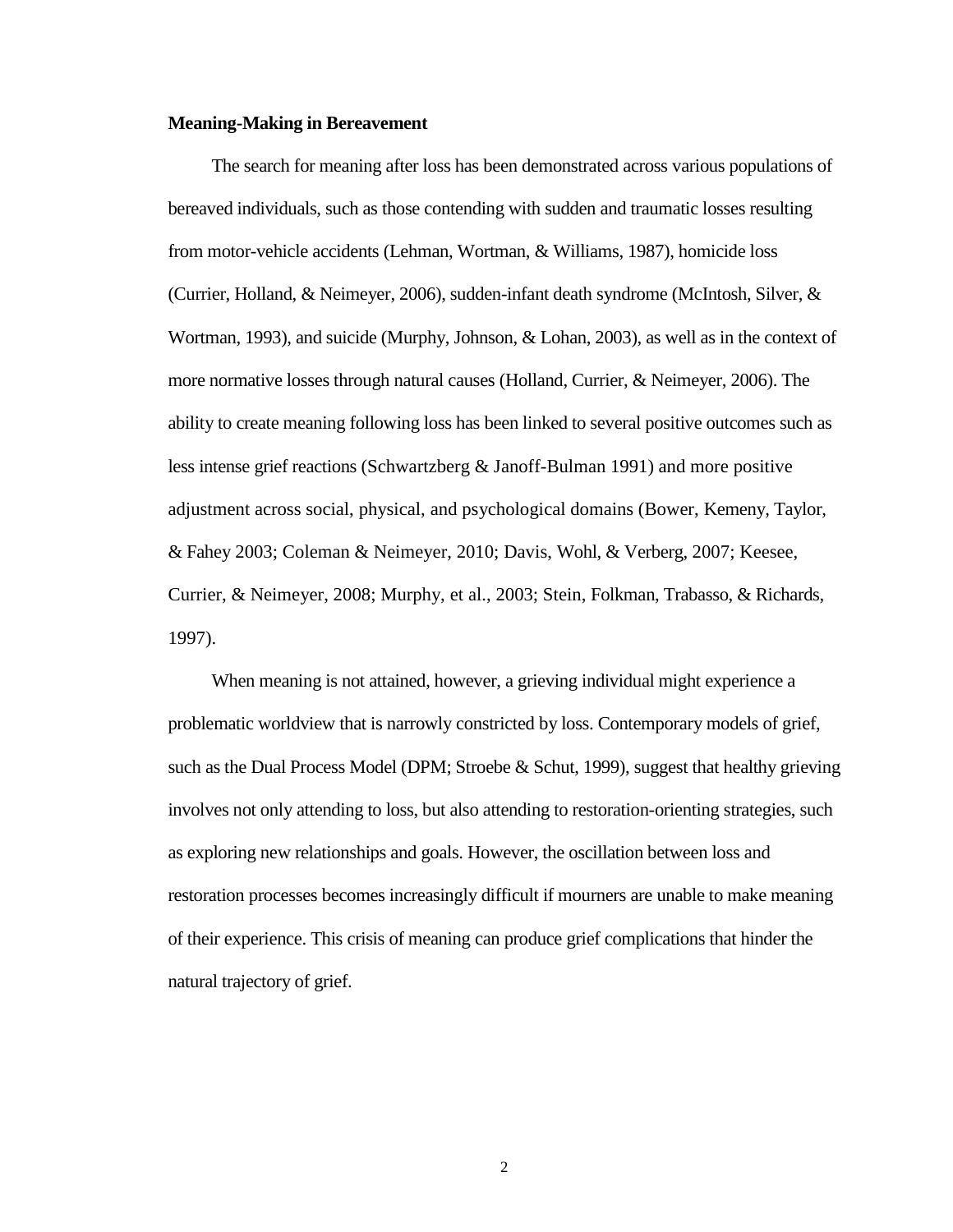#### **A Humanistic Framework for Grief Therapy**

Professionals are often called upon to help bereaved individuals who struggle in the wake of loss. Research indicates that individuals who experience such complicated or prolonged grief responses are well-served by professional intervention (Prigerson et al., 2009; Shear et al., 2011). However, research has only recently begun addressing the active ingredients within effective grief therapy (Shear, Boelen, & Neimeyer, 2011), and more understanding of this topic is needed. Humanistic therapy approaches, which promote meaning regeneration and focus on the natural struggle with existential questions (such as those about death and aloneness), are well positioned to contribute to this effort. In the current project, grief-related therapy sessions conducted within the humanistic traditions of person-centered, humanistic-existential, and constructivist therapies were analyzed. Although these approaches vary in their conceptualization of distress and its treatment, all three modalities are characterized by the pursuit of relational attunement, with the therapist being empathically responsive to clients' unique conceptualization of the world, as well as their own specific wants and needs. Humanistic techniques also tend to be experiential and process-oriented, using creative and evocative methods to promote change, as opposed to ones that are highly manualized or technique driven (Cain & Seeman, 2002; Neimeyer, 2009).

**Person-centered therapy**. Carl Rogers (1951, 1959) pioneered the development of client-centered therapy, which he later named person-centered therapy. His conceptualization of clients' innate growth tendencies shaped his therapy approach, which was notably different from behaviorist and psychoanalytic approaches of the time. Person-centered therapy was based on Rogers' theory that when clients are provided with sufficient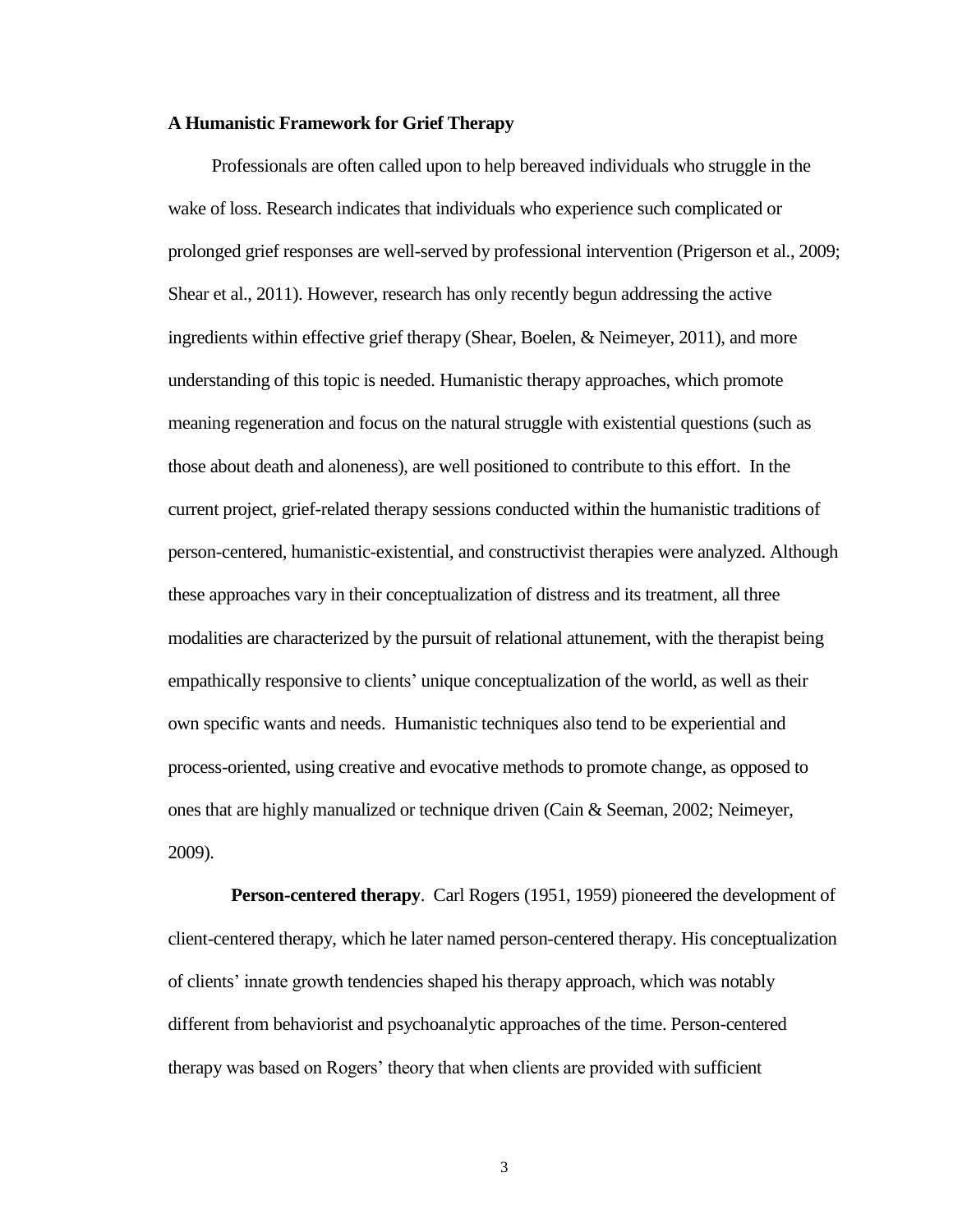conditions, they naturally develop in the direction of greater well-being. The role of a personcentered therapist, therefore, is to facilitate that natural process. As humanistic therapist Art Bohart (2003) explained, "Growth and healing happen from within the person, though external processes can facilitate or retard that growth…plants and children both grow themselves, though farmers and parents can foster or retard that growth" (pp. 119-120). This approach prioritizes the creation of a safe space in which clients can creatively and intuitively resolve their struggles. To attain such an environment, attitudes of congruency (in which the therapist is genuine with the client), unconditional positive regard (viewing the client with warmth and "prizing"), and empathic understanding (taking on the client's frame of reference) are viewed as both "necessary and sufficient" for change to occur (Rogers, 1957). Importantly, these attitudes must not only be enacted by the therapist, but must also be perceived by the client. Following the development of person-centered therapy, Rogers pioneered empirical research to document the process and outcome of person-centered psychotherapy. The core relational conditions of person-centered therapy are now considered primary facilitators of change in many therapy traditions, as documented by a good deal of research to better understand these dynamics across orientations (see Norcross, 2011).

**Humanistic-existential therapy***.* Humanistic-Existential (H-E) therapy is rooted in philosophical questioning about the struggles of human existence, and is guided by the overarching values of self-exploration, experiential reflection to identify the person one is becoming, and responsibility to respond to the discoveries yielded by self-reflection (Schneider, 2003). Therapists aim to cultivate a relational sense of "presence" to the client's unfolding experience, being aware of the "whole human being—conscious and nonconscious, past, present, and evolving" (Schneider, 2003, p. 153). Therapists aim to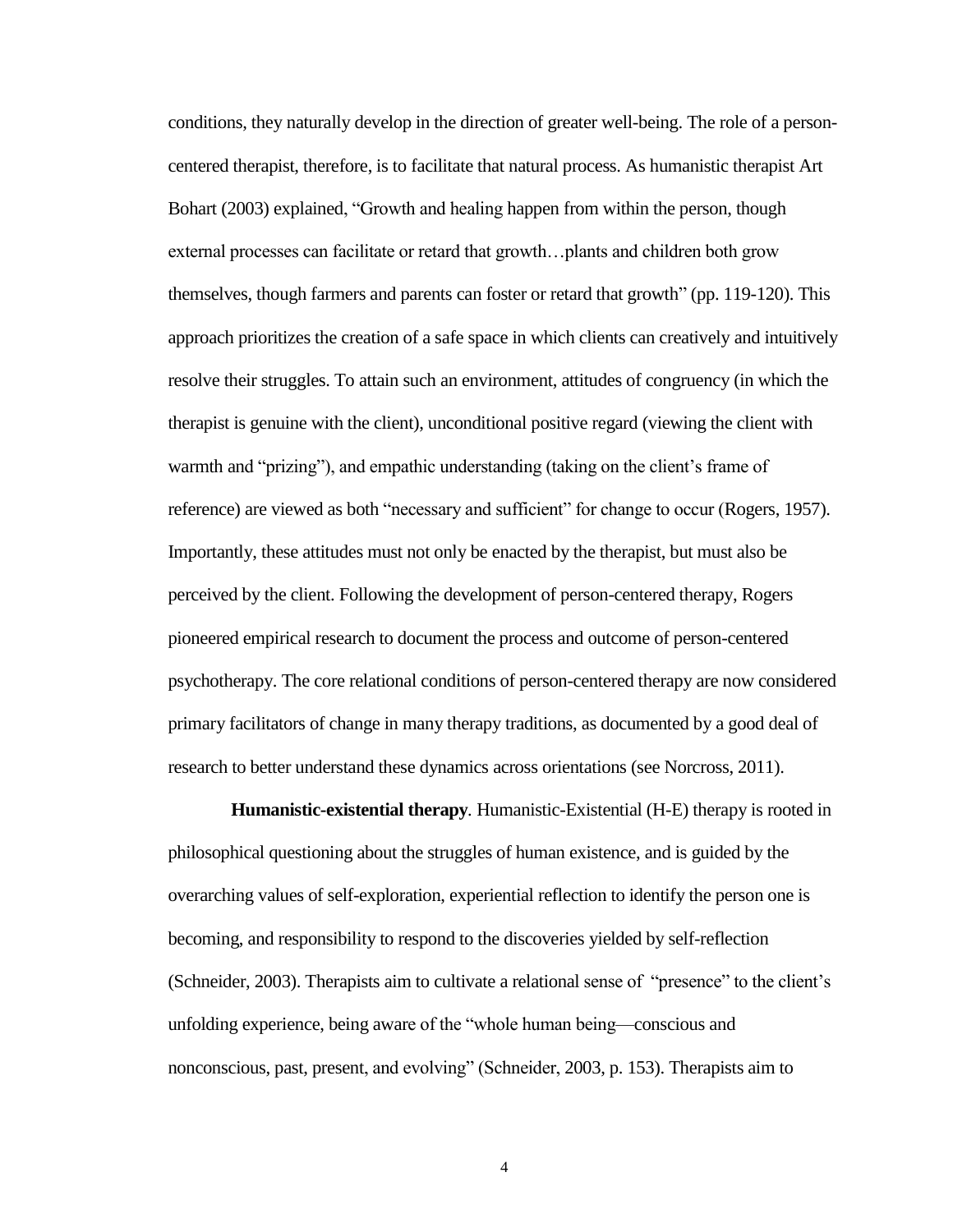facilitate client self-awareness and personal growth by encouraging clients to grapple with the struggles inherit in the human condition, identified by Yalom (1980) as death, freedom, isolation, and meaninglessness. H-E therapists also use presence to help clients reconnect to their suffering, as well as find freedom in identifying opportunities to address these struggles in a more adaptive way. Therapists aim to help the client "find choice--meaning, clarity, and direction--in his or her life, in spite of (and sometimes, in light of) all the threats to these possibilities" (Schneider, 2003, p. 155).

H-E therapists use a variety of experiential techniques to help clients towards these aims, including role-play, visualization, and embodied meditation (Schneider, 1995, 1998), but therapists are largely integrative (Schneider & May, 1995), utilizing a variety of approaches as the client's needs arise in the moment-to-moment unfolding of therapy. H-E therapists also call attention to client resistance, with aims to attune clients to "blocks to their aliveness," allowing them to then intentionally respond instead of having to "succumb to the paths that beckon them" (Schneider, 2003, p. 167). In this portion of therapy, therapists aid clients in their "quest to actualize their life meaning" (p. 167) by inviting clients to explore potential new relationships, roles, and aspirations while also being attuned to social and spiritual contexts of clients' intersubjective worlds.

**Constructivist therapy***.* Constructivist therapy is grounded in the human search for meaning to sustain a sense of psychological coherence and understanding of an otherwise disjointed world of experience. Constructivist therapists attempt to understand these internal worlds by eliciting the client's self-narrative, which is ''an overarching cognitive-affective- behavioral structure that organizes the 'micro-narratives' of everyday life into a 'macro-narrative' that consolidates our self-understanding, establishes our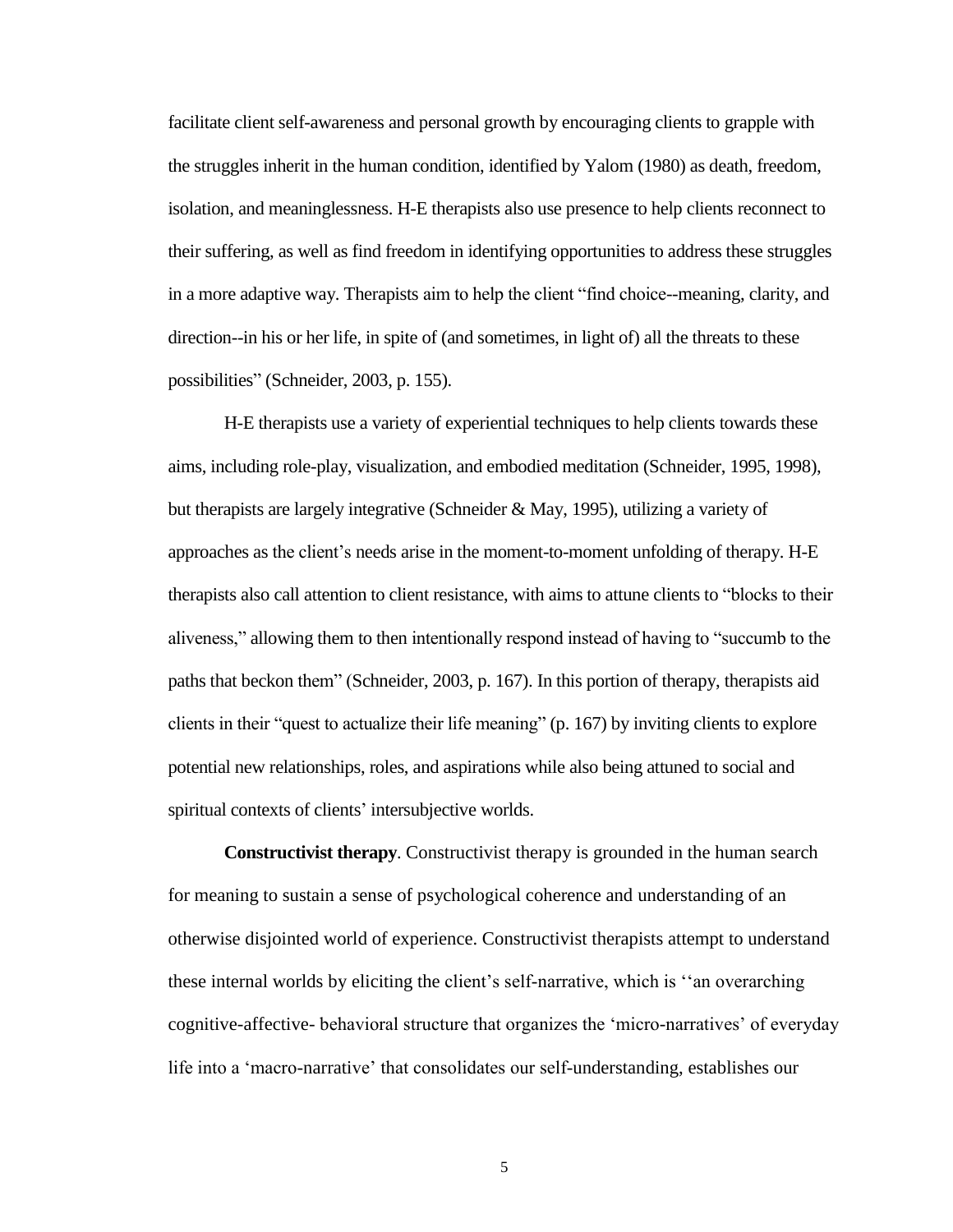characteristic range of emotions and goals, and guides our performance on the stage of the social world'' (Neimeyer, 2004, pp. 53-54). This coherent narrative serves to "create a sense of predictability in a rather unpredictable world" (Alves, Mendes, Gonçalves, & Neimeyer, 2012, p. 796). However, in efforts to do so, the self-narrative can become restrictive, where "the construction of reality is characterized by redundancy and loss of complexity" and "experiential diversity is rejected or ignored" (Gonçalves, Matos, & Santos, 2009, p. 3). For example, when a bereaved individual's self-narrative becomes dominated by particular themes (such as the theme of loss), all new experiences are filtered through this problem-saturated story. Therapists working in this orientation enter into clients' worlds of meaning by paying particular attention to clients' language, affect, and use of metaphor, and utilizing these in therapy.

This approach is "technically eclectic but theoretically consistent" (Neimeyer et al., 2010, p. 76), allowing for a variety of techniques to be used towards the goal of meaning-making (Neimeyer, 2009, 2012). Some therapeutic tools include narrative exercises (e.g., letter writing to the deceased), experiential exercises (e.g., evocative visualization, empty chair dialogues), and the intentional engagement of resistance by eliciting the prosymptom positions that maintain the client's problematic positions (Ecker & Hulley, 1996; Neimeyer 2010; 2011). These and various other narrative and experiential techniques are used to aid the client in moving from the problem-saturated narrative to one that is more expansive and adaptive.

#### **Tracking the Process of Therapeutic Change**

The aforementioned therapy approaches are united by overarching humanistic principles, but vary in specific conceptualizations of how to create meaningful change in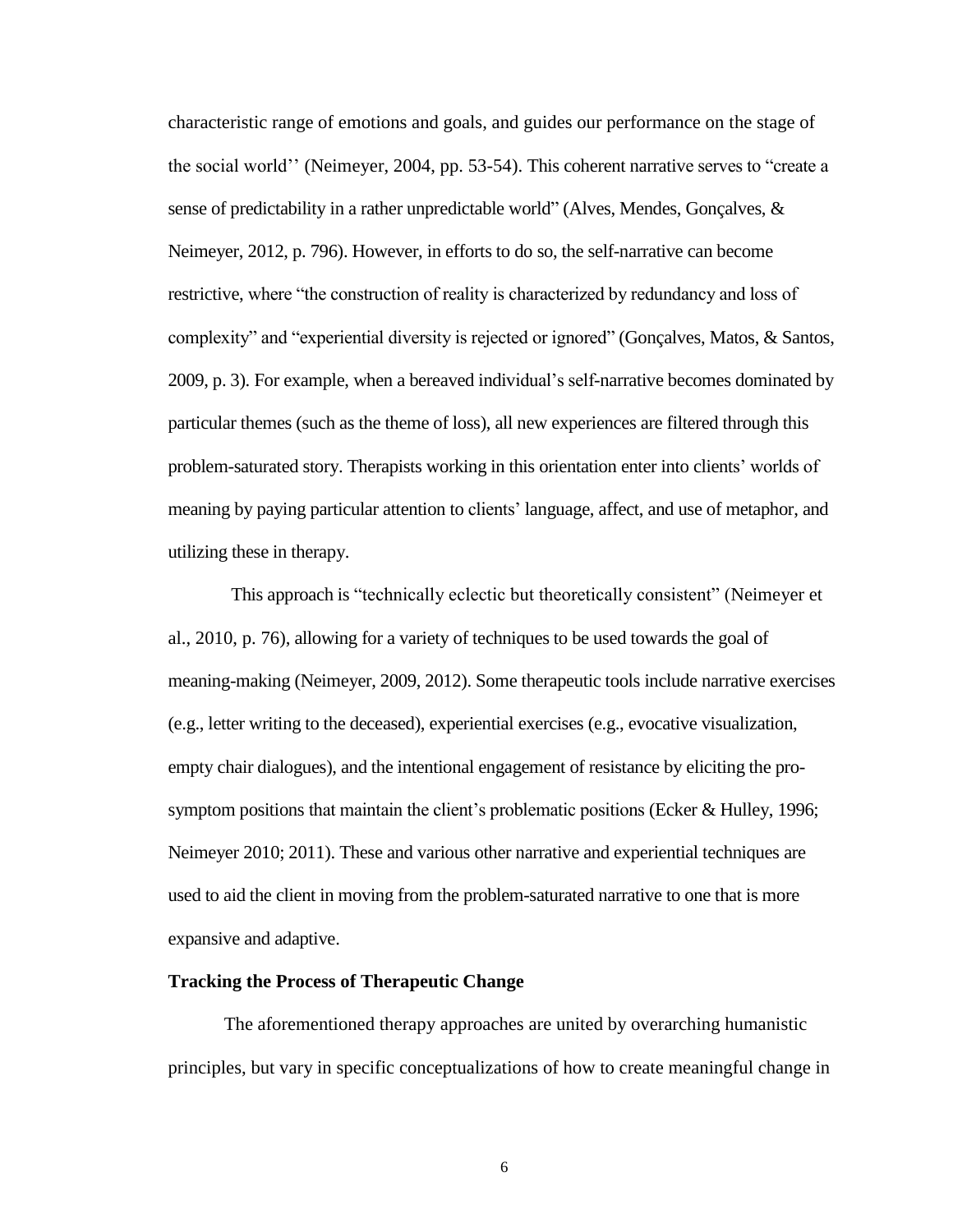psychotherapy. Despite these differences, the Innovative Moments Coding System (IMCS; Gonçalves et al., 2009) provides a transtheoretical approach to analyzing the process of psychotherapeutic change. This coding system has been applied to various therapy approaches, but is rooted in the tradition of narrative therapy. In this perspective, clients present to therapy with a problematic self-narrative. Gonçalves and collegues (2011) note that this narrative-based concept parallels conceptualizations across several therapy orientations, such as cognitive schemas in cognitive therapy (Beck, 1976), core conflictual relationship themes (CCRT) in psychodynamic therapy (Luborsky, 1997), core constructs in constructivist therapy (Kelly, 1955) and affective problem markers in emotion-focused therapy (Goldman & Greeberg, 1997). Gonçalves and his colleagues (2011) described two overarching similarities between these concepts. First, they asserted that these concepts describe several areas of clients' lives, including thoughts, feelings, behaviors and social relationships. Second, they noted the repetitive pattern of these systems that lead to distress and dysfunction. Therefore, they suggested that the common goal of therapy across these theoretically differing orientations is to disrupt these patterns in order to "create alternatives of feeling, thinking, acting, and relating" (p. 498). The goal in narrative-based grief therapy, for example, is to help the bereaved individual find alternative meanings of their loss that will ultimately coalesce into a more adaptive self-narrative (Gonçalves et al., 2009). They assert that this shift occurs by the identification, elaboration, and expansion of novel occurrences in the client's self-narrative. Gonçalves and colleagues (e.g., Gonçalves et al., 2009) conceptualize these deviations from the problem-saturated narrative as "innovative moments" (IMs), similar to the identification of "unique outcomes" by White and Epston (1990). These novelties emerge within the dialogue between client and therapist, but describe any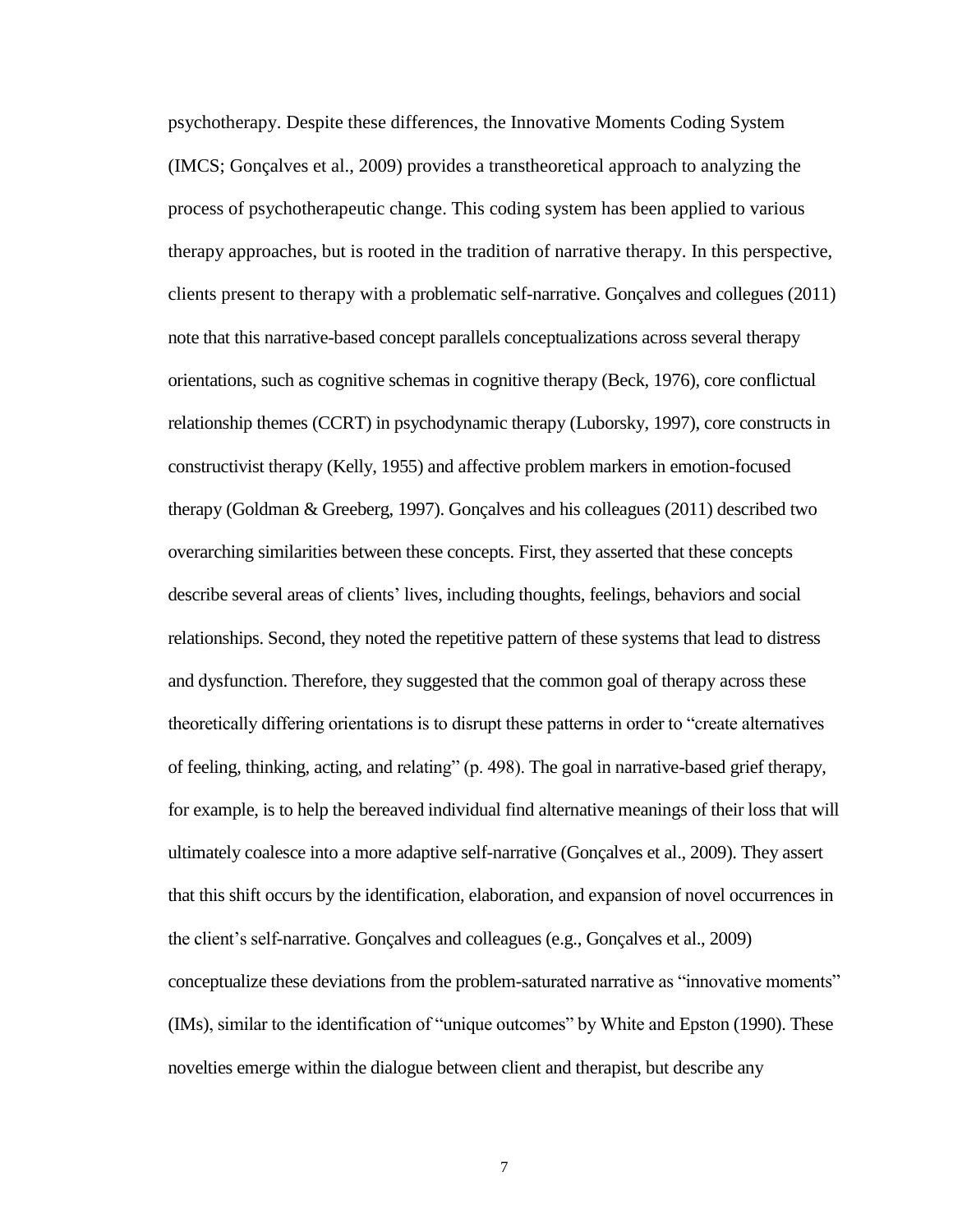occurrences outside or inside the therapy session that deviate from the dominant problemnarrative. In other words, an IM occurs when a client feels, thinks, and/or behaves differently than the problem-saturated story would direct.

**The Innovative Moments Coding System.** The Innovative Moments Coding System (IMCS; Gonçalves, Ribeiro, Mendes, Matos, Santos, & Mendes, 2010; Gonçalves, Ribeiro, Mendes, Matos,  $\&$  Santos, 2011) is a qualitative analysis procedure developed to track the evolution of these novelties (i.e., innovative moments) throughout the therapy process. Prior to coding, a list of the client's presenting problems is created, which is closely aligned with the client's discourse, and not based on a particular theoretical conceptualization (Gonçalves, Ribeiro, Mendes, Matos, & Santos, 2011). Researchers have demonstrated the applicability of this system across several therapy approaches (i.e., client-centered, narrative, constructivist, and emotion-focused therapies) and with various clinical presentations (e.g., complicated grief, depression, survivors of intimate partner violence) in both good and poor outcome cases (e.g., Alves, Mendes, Gonçalves, & Neimeyer, 2012; Gonçalves et al., 2012; Gonçalves, Mendes, Ribeiro, & Angus, & Greenberg, 2010; Matos, Santos, Gonçalves, & Martins, 2009). The IMCS was developed to code for contributions from both the therapist and client, with the theoretical underpinning that meaning in therapy is co-constructed (Angus, Levitt, & Hardtke, 1999). An IM can arise independent of the therapist's influence, but might also result from the interaction of therapist and client. However, when offered by the therapist, an IM can only be coded if the client accepts the therapist's offering (e.g., question, observation, insight).

*Types of IMs.* The coding system has evolved from its initial version, which was based on an inductive analysis of narrative therapy sessions with intimate partner violence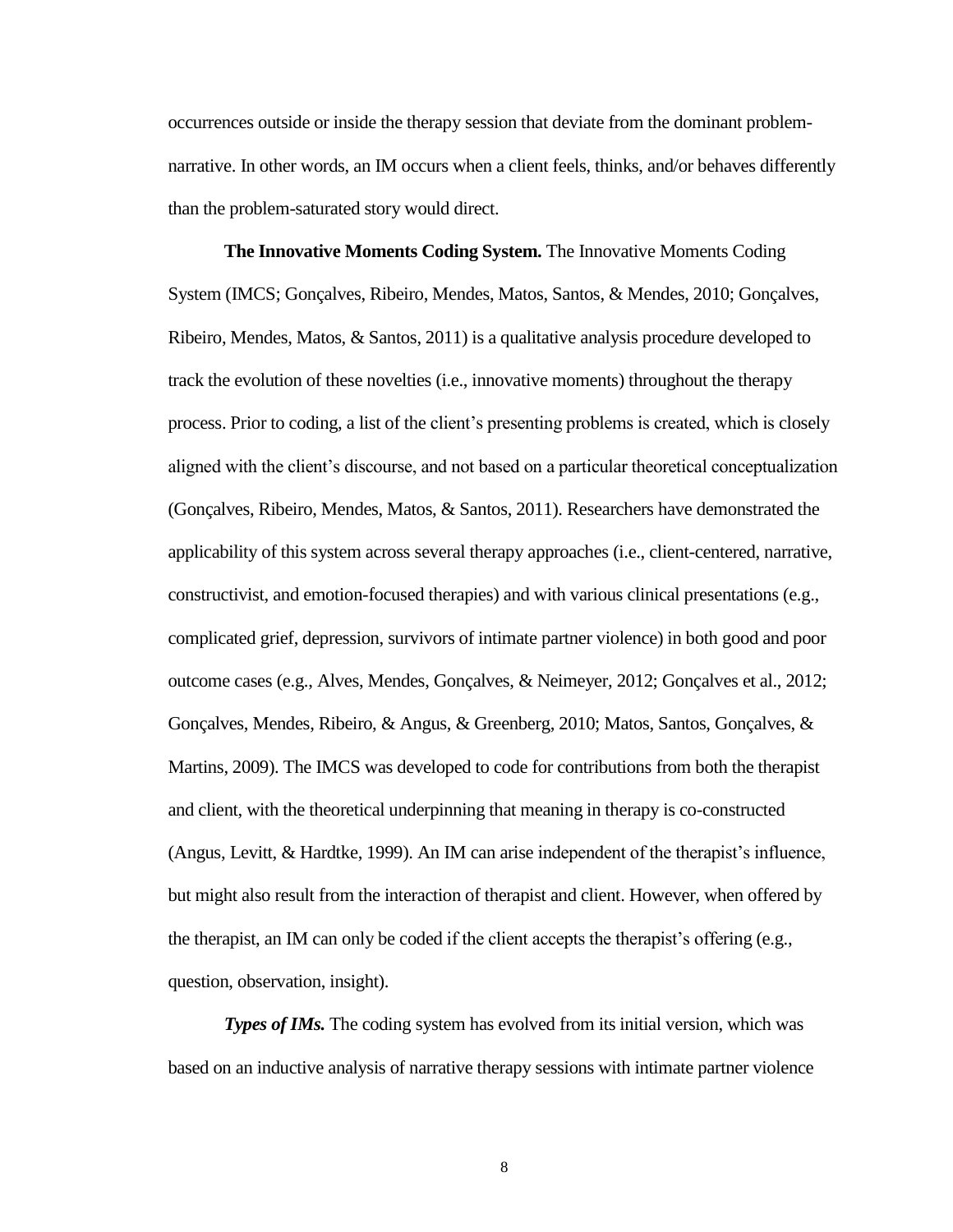victims (Matos et al., 2009). However, the 5 types of IMs identified in the original study have remained (Gonçalves, Ribeiro, Mendes, Matos, & Santos, 2011): action, reflection, protest, reconceptualization, and performing change. Descriptions of each IM follow, along with illustrative vignettes generated by the researcher.

*Action IMs.* Action IMs are specific behaviors demonstrated by the client that are incongruent with the problematic self-narrative. These can include new coping behaviors, searching for new solutions, or seeking information about the presenting problem.

*Clinical vignette.* Client (C): *Last night, I socialized with friends for the first time in weeks.* This action performed by the client differs from the problematic pattern (i.e., selfisolation). This action will be coded again as an IM if the client mentions this activity later in therapy, as long as the client expresses that this activity brings forth change.

*Reflection IMs.* Reflection IMs occur when the client forms new understandings that challenge the problematic narrative. Reflections occur when the client develops new conceptualizations that help create distance from the problem. This can include the client reconsidering what caused the problem and the ways the problem impacts the client's life. It can also include self-instructions by the client that promote more adaptive responses, or an intention to defy the problem in the future. These are sometimes accompanied by feelings of well-being.

*Clinical vignette.* C: *I've realized that I've been isolating myself a lot because I'm scared of crying in front of my friends. But I'm starting to see now that it's just making things feel worse.* In this example, the client expresses a new awareness of the reason she is isolating herself, as well as the negative effects of her behavior.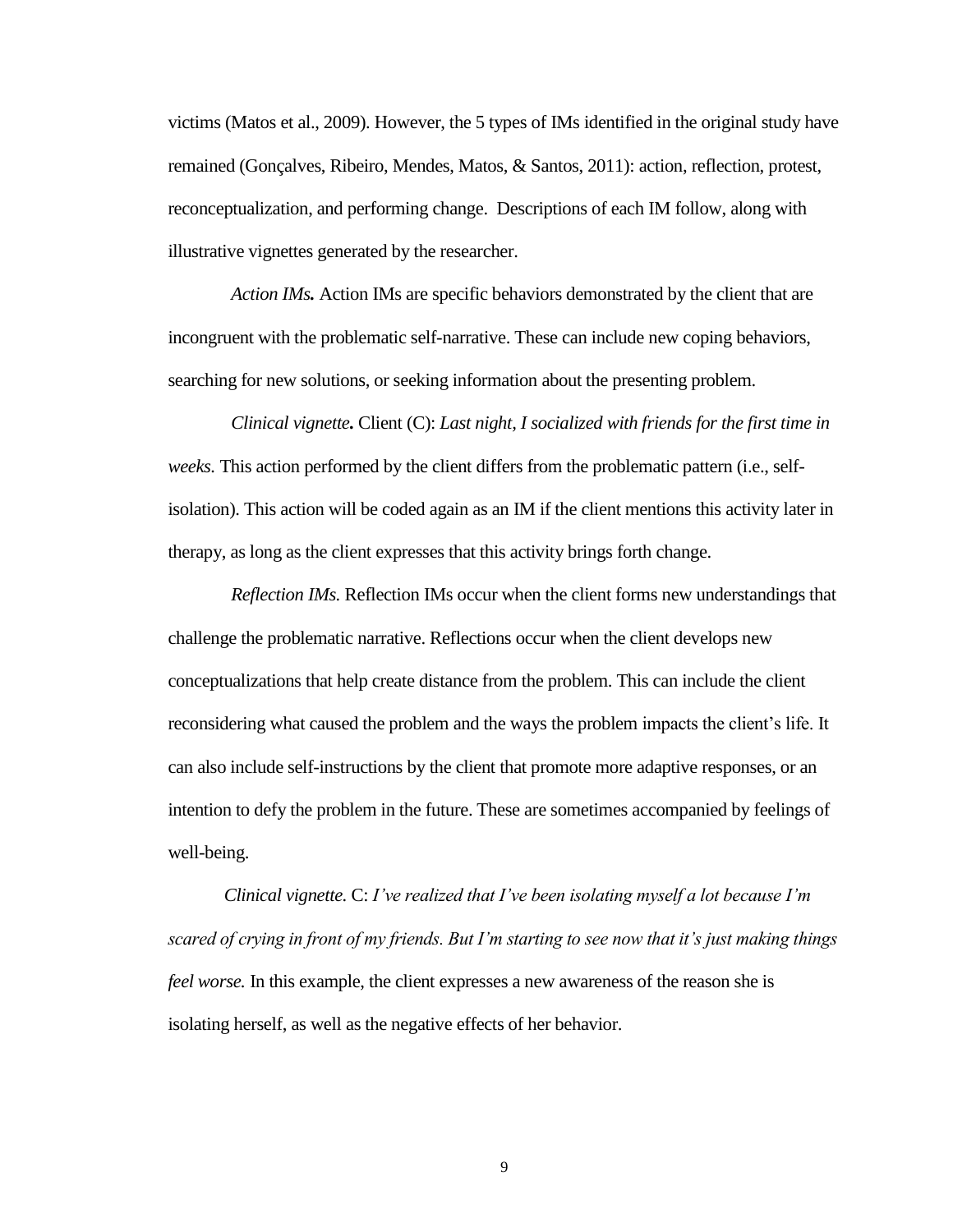Reflection can also refer to the client's reflection on the change process itself. Such moments include the client reflecting about the process of therapy or considering ways to overcome a presenting problem, sometimes with a new position emerging when faced with the problem.

*Clinical vignette.* C: *It seems like coming here and talking to you in therapy has been helping. I find myself feeling hopeful again at times.* Here, the client reflects on changes created by the therapy process.

*Protest IMs.* Protest IMs are similar to Action and Reflection IMs in that they involve new behaviors and/or thoughts that are incongruent with the problematic self-narrative. They differ, however, in that in addition to these components, the client also criticizes the problem and/or those who support the problem. Protest IMs can occur in two ways. The first refers to the client's critique of the problem or those supporting it (which can include the client).

*Clinical vignette.* C: *I'm tired of my friends telling me I have to be so strong about her death! I'm not going to tiptoe around people and hide in my house just so they won't have to see me sad!* This example illustrates a moment in which the client repositions herself towards the problematic pattern (i.e., hiding her grief-related emotions out of a fear of negative social interactions), and rejects this previous pattern with strong emotion.

The second form of Protest IM involves the emergence of new, self-empowering positions, repositioning oneself in a different way towards the problem.

*Clinical vignette. I'm not going to live like a hermit anymore! I can't live like this! I need to feel free to be myself, and that includes whatever emotions come with that-wherever I am!* This example is similar to the first in that the client emotionally rejects the problematic pattern, but also asserts a realized need that was previously ignored.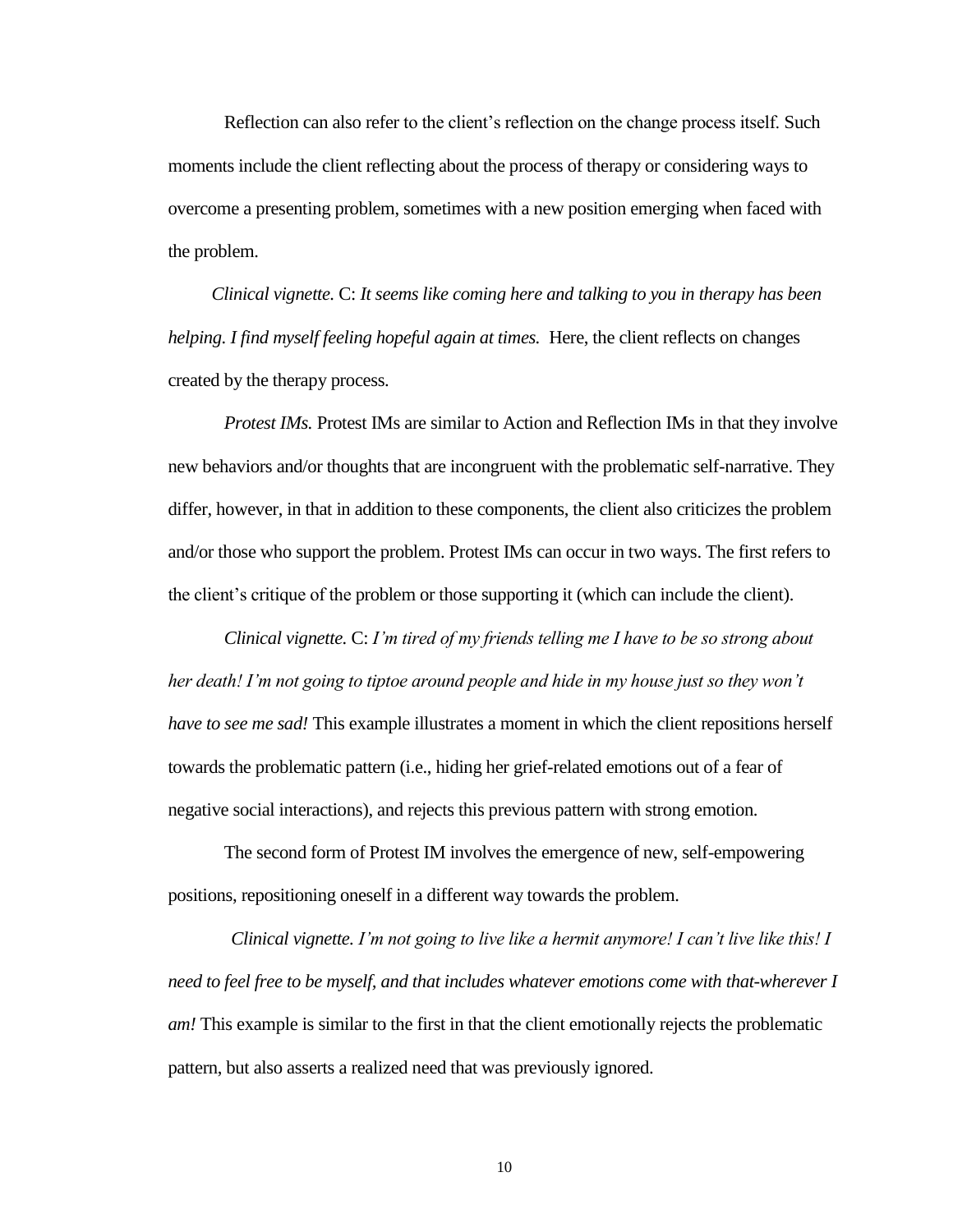*Reconceptualization IMs.* Reconceptualization IMs are a form of "meta-reflection" (Gonçalves et al., 2011, p. 500) comprised of two parts. First, there is a shift between the client's past and present position toward the problem, and the client recognizes this change. Second, the client describes the process that enabled this change.

*Clinical vignette. C: Today when I went to my daughter's soccer game, I realized that I have come so far coming out of my house and being able to engage with people again. I still have the sadness, but I'm not afraid of showing it like I used to be. I think it just took me testing the waters, trying out my fear of being vulnerable in front of others, and seeing that nothing catastrophic is going to happen if I cry. Now, I know, I'm just human, and people realize I'm going to be sad and cry sometimes.* Here, the client illustrates a shift from her former problematic self-narrative (i.e., It is important to isolate myself because it is unsafe to show emotion around others), and she is able to clarify the underlying process (i.e., testing previously a held belief without the feared outcome occurring) that helped this shift occur.

*Performing Change IMs.* Performing change IMs include times when the client has made changes that allow for the enactment or anticipation of engagement in new activities, projects, relationships, or experiences. The client might describe versions of self that were neglected while immersed in the problematic self-narrative.

*Clinical vignette. C: I'm feeling ready to start joining activist organizations to help prevent gun violence. I feel stronger now to move forward, even though I'll never be completely healed from her death. I can feel a new me coming through. I'm ready to make a difference in other people's lives, because I couldn't save hers.* In this example, the client talks about a new version of self that makes clear a shift from the problematic position, as well as subsequent activities and plans that are made possible with this new position.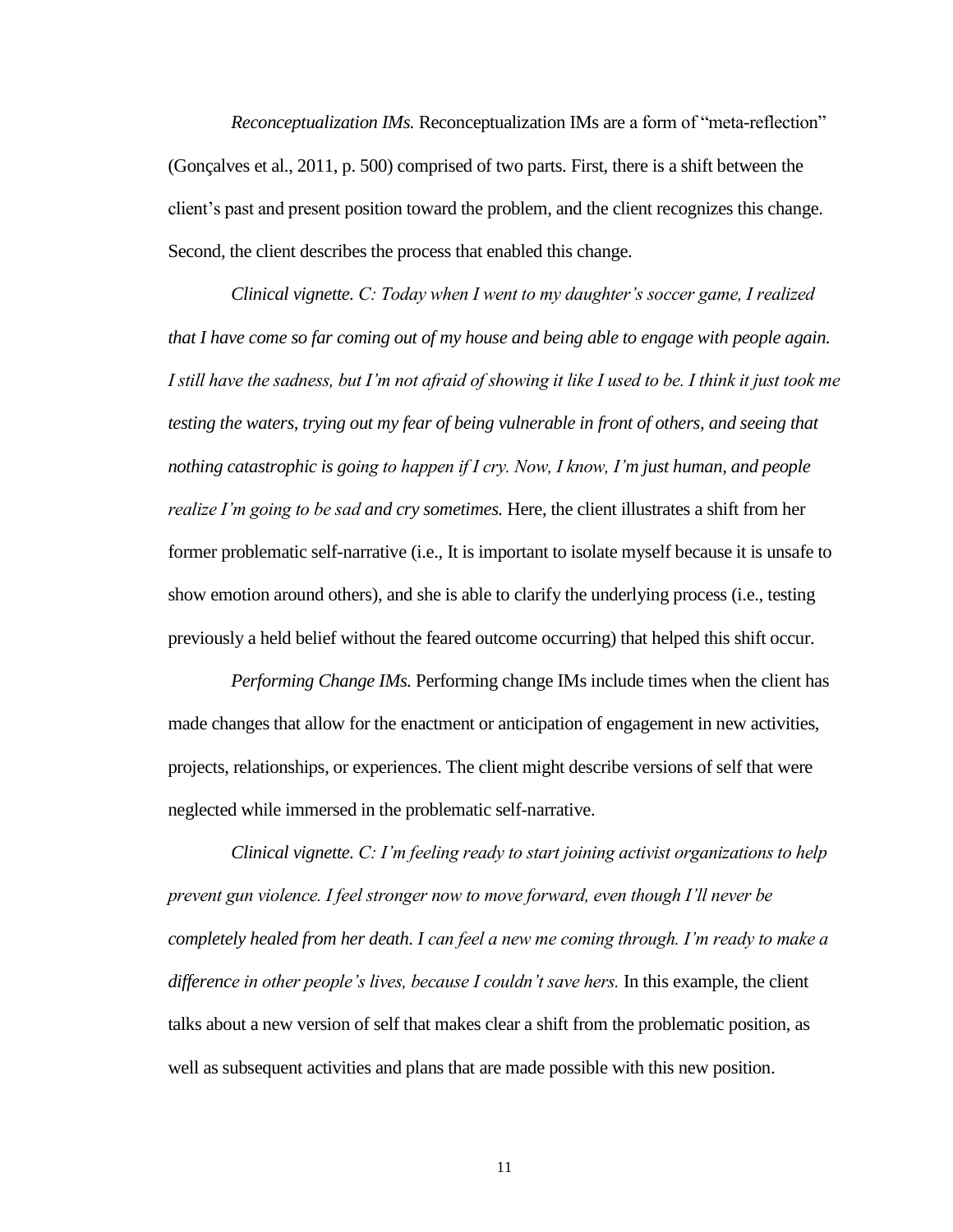**IMCS model of change.** Gonçalves and his colleagues (2009) developed a heuristic model of change (see Figure 1) that has been more clearly refined by the numerous hypothesis-testing studies examining the application of the IMCS to good outcome (GO) and poor outcome (PO) therapy cases (e.g., Cunha et al., 2012; Gonçalves et al., 2012; Mendes, Ribeiro, Angus, Greenberg, Sousa, & Gonçalves, 2010; Santos, Gonçalves, & Matos, 2011) and application to single-case designs (e.g., Alves et al., 2012; Gonçalves et al., 2010).



*Figure 1.* IMCS Heuristic model of change in good outcome cases (Gonçalves, Matos, & Santos, 2009). Used with permission.

While IMs typically occur from beginning to end of therapy in both good and poor outcome cases, the GO cases have significantly more IMs than PO cases. Also, the patterns of IMs differ between GO and PO cases. Specifically, in PO cases, action, reflection, and protest are the primary IMs identified in the change process. However, in GO cases, these IMs emerge during the early and middle phases of therapy, and then evolve into reconceptualiation and performing change IMs, which involve more complexity—a pattern less typical for PO cases. Therefore, Gonçalves and his colleagues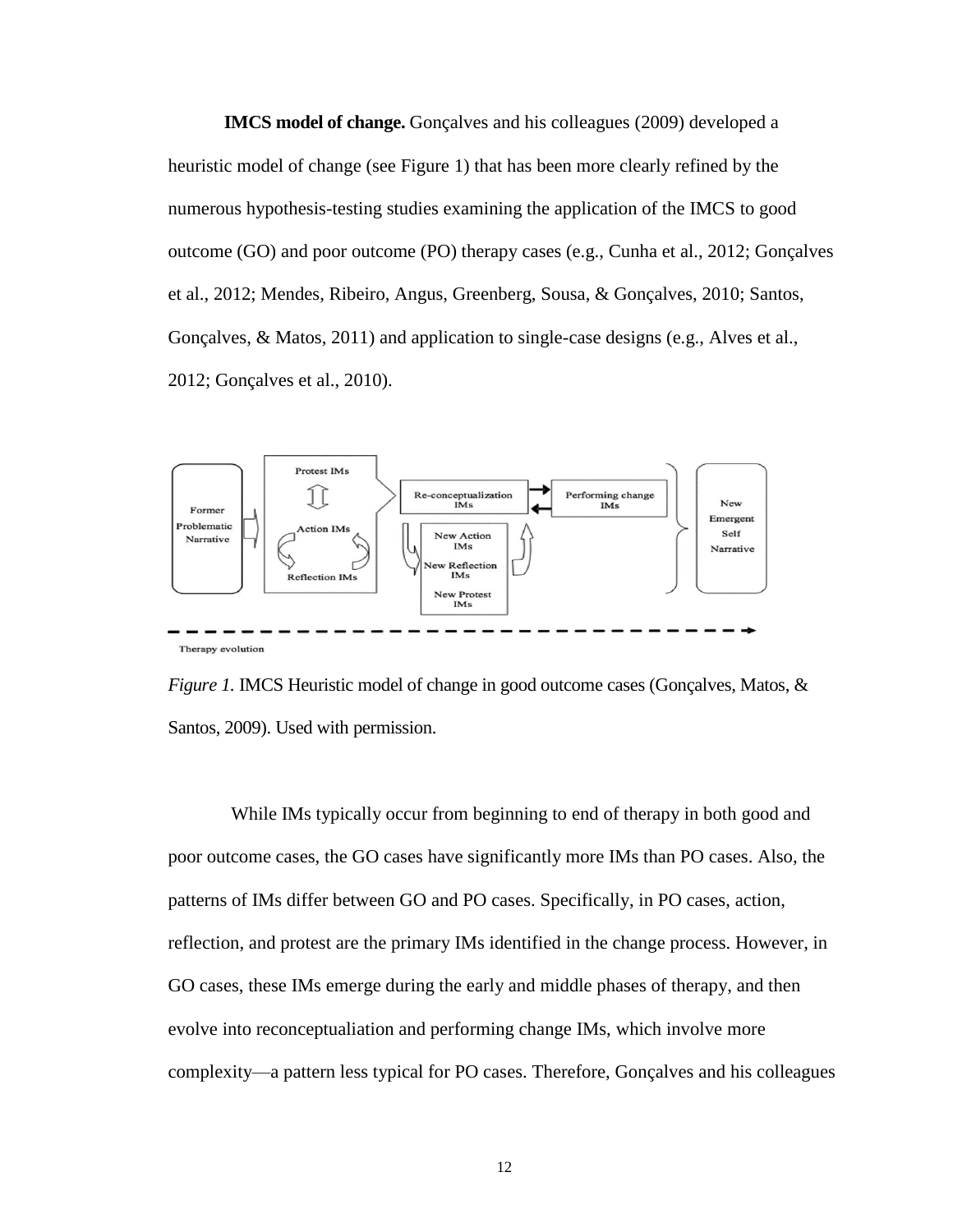suggest that action, reflection and protest are necessary components of the change process, but are insufficient in solidifying a new self-narrative. They surmise that the emergence of reconceptualization IMs is central to the formation of a new self-narrative, requiring the client to inhabit a meta-position that allows not only for a shift in past and present positions, but also the awareness of how the change occurred. This change process can then yield new action, reflection and protest IMs. Also, performing change IMs are typically found after reconceptualization IMs, as these mark new experiences and goals that occur as a result of the client's change.

#### **The Present Study**

The current project aims to contribute to the growing body of research exploring innovative moments--reliably identifiable moments of change for a client-- and how they unfold both within and across sessions of humanistic therapy. This study highlights therapy conducted by three leaders in the field using their respective humanistic approaches, with an additional focus on their work with bereaved clients. The resulting study should inform theory regarding the types of IMs characteristic of each respective therapy modality when working with grief and loss issues, and suggest links to observable therapeutic change and working therapy alliance between client and therapist.

#### **Method**

#### **Participants**

The following therapists and clients participated in a commercially distributed video series created by the American Psychological Association (APA) to be used as a learning tool for students and professionals. As part of the *Psychotherapy in Six Sessions* video series, eminent therapists across major therapy paradigms were invited to work with client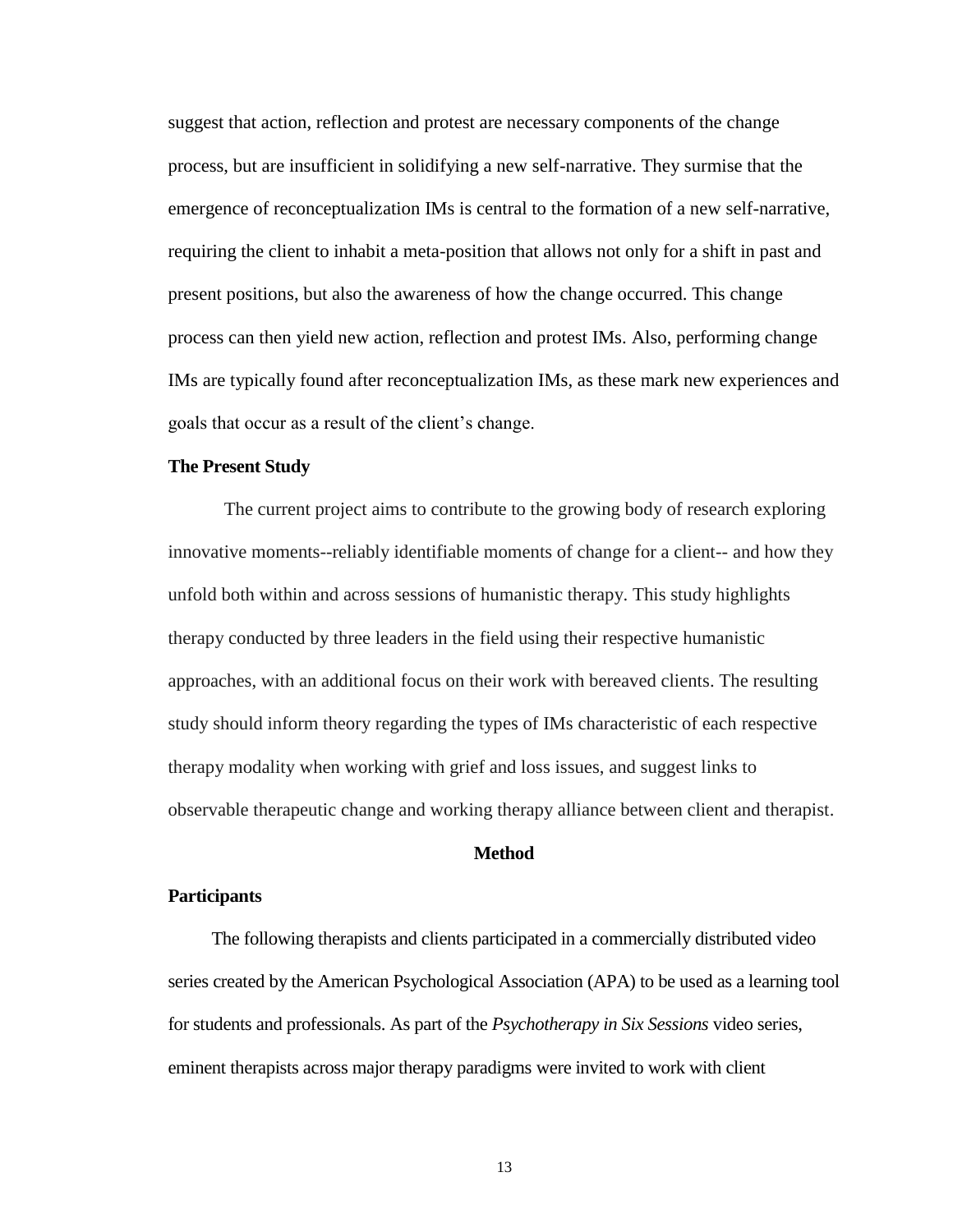volunteers over the course of six therapy sessions. This time limited-therapy model is representative of the movement towards brief therapy (Hoyt, 2011) and is supported by a large-scale research study of nearly 2,000 clients that suggests significant clinical improvement is not necessarily dependent on treatment duration (Barkham et al., 2006). The videos include high quality sound and audio footage of each therapy session in its entirety, with additional commentary available from the practicing therapist. The three following client-therapist dyads were selected for inclusion in the present study because of their commonalities in both humanistic therapy approaches, and working with clients facing varying bereavement-related issues. Brief descriptions of the therapists and their clients are offered below.

**Therapists.** David J. Cain, Ph.D., ABPP is a contemporary leader of teaching and practice in Person-Centered therapy. He is a diplomate and fellow in Clinical Psychology of the American Board of Professional Psychology, and a member of the National Register of Certified Group Psychotherapists. He founded the Association for the Development of the Person Centered Approach (ADPCA) in 1981, with the endorsement of Carl Rogers. He is active in supervising graduate and professional therapists and instructing, writing, editing, and presenting professional workshops on topics applicable to personcentered approaches (e.g., learning and teaching empathy, optimal conditions for therapeutic change). He serves as psychotherapy editor of *The Journal of Humanistic Psychology*, and a consulting editor of *The Humanistic Psychologist*. He has contributed several works on person-centered therapy (e.g., Cain, 2010, 2012a, 2012b). Currently, he teaches and supervises at the California School of Professional Psychology, San Diego, of Alliant International University and the psychology department at Chapman University.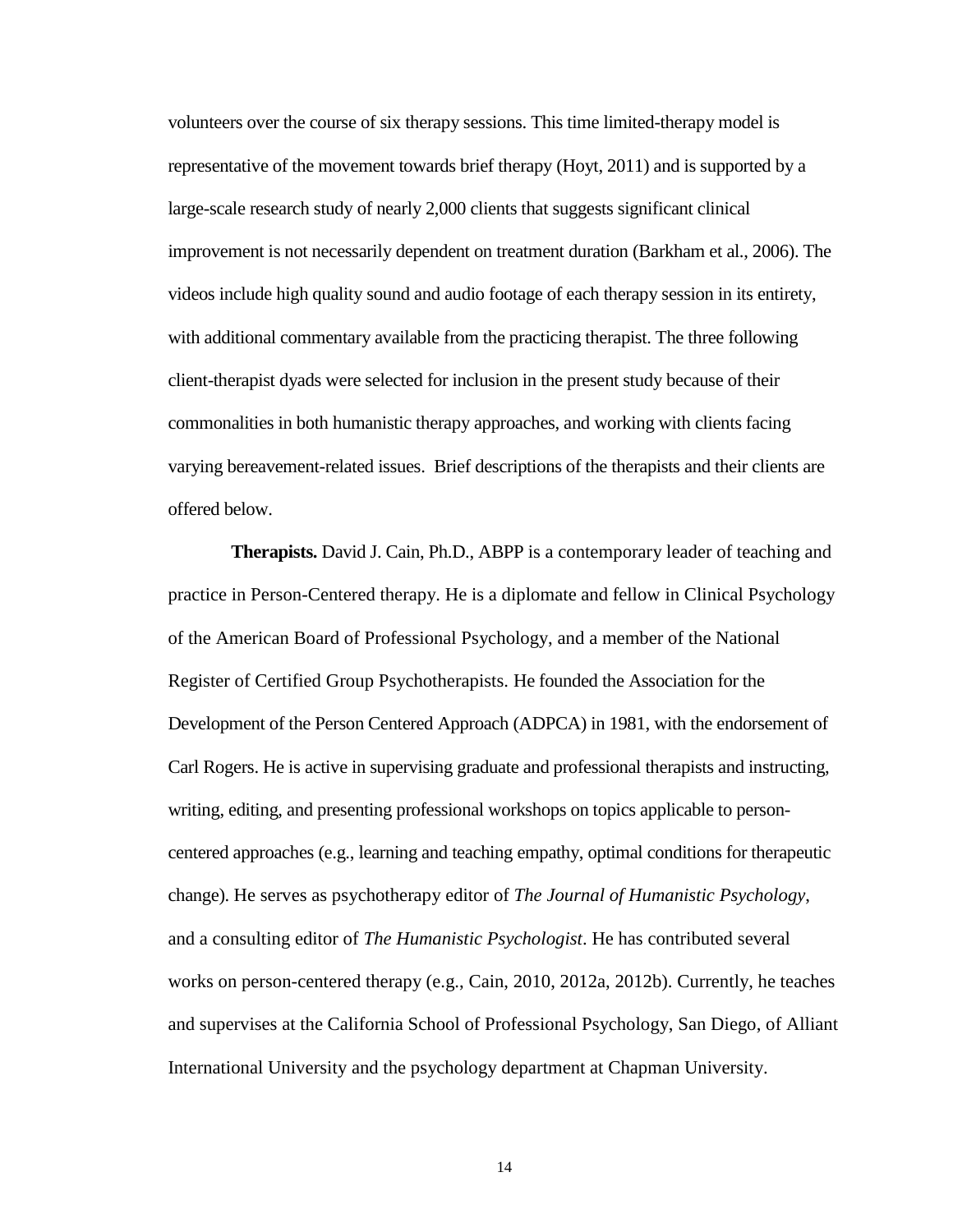Kirk J. Schneider, Ph.D. is a licensed clinical psychologist who has extensively contributed to the development of contemporary practices and teaching of existentialhumanistic psychology. He is a Fellow of the Humanistic, Clinical, and Independent Practice divisions of the American Psychological Association, and is vice-president of the Existential-Humanistic Institute (EHI). Dr. Schneider received the Rollo May award from the Humanistic Psychology Division of the American Psychological Association. He is a consulting editor for the journal, *The Humanistic Psychologist*, and is senior consulting editor for *The Journal of Humanistic Psychology*. He also serves as adjunct faculty at Saybrook University and the California Institute of Integral Studies. Schneider has contributed many scholarly writings about H-E psychotherapy (e.g., Schneider, 2007; Schneider, Bungental, & Pierson, 2002; Schneider & Krug, 2009; Schneider & May, 2012) and is a leading spokesperson in H-E therapy, frequently engaging in conferences and media appearances.

Robert A. Neimeyer. Ph.D. is a licensed clinical psychologist and professor at the University of Memphis. He has an active psychotherapy practice, and supervises gradate clinicians in various humanistic approaches, including constructivist therapy. He is a Fellow of the Clinical Psychology Division of the American Psychological Association, and has contributed to theoretical and empirical literature on various topics such as meaning-making (Neimeyer, 2001; Neimeyer & Raskin, 2000), constructivist psychotherapy (Neimeyer, 2009) and techniques of grief therapy (Neimeyer, 2012; Neimeyer, Harris, Winokeuer, & Thornton, 2011). Neimeyer speaks about these topics at conferences and workshops both nationally and internationally. He serves as editor of *Death Studies* and *Journal of Constructivist Psychology.* He has served as President of the Association for Death Education and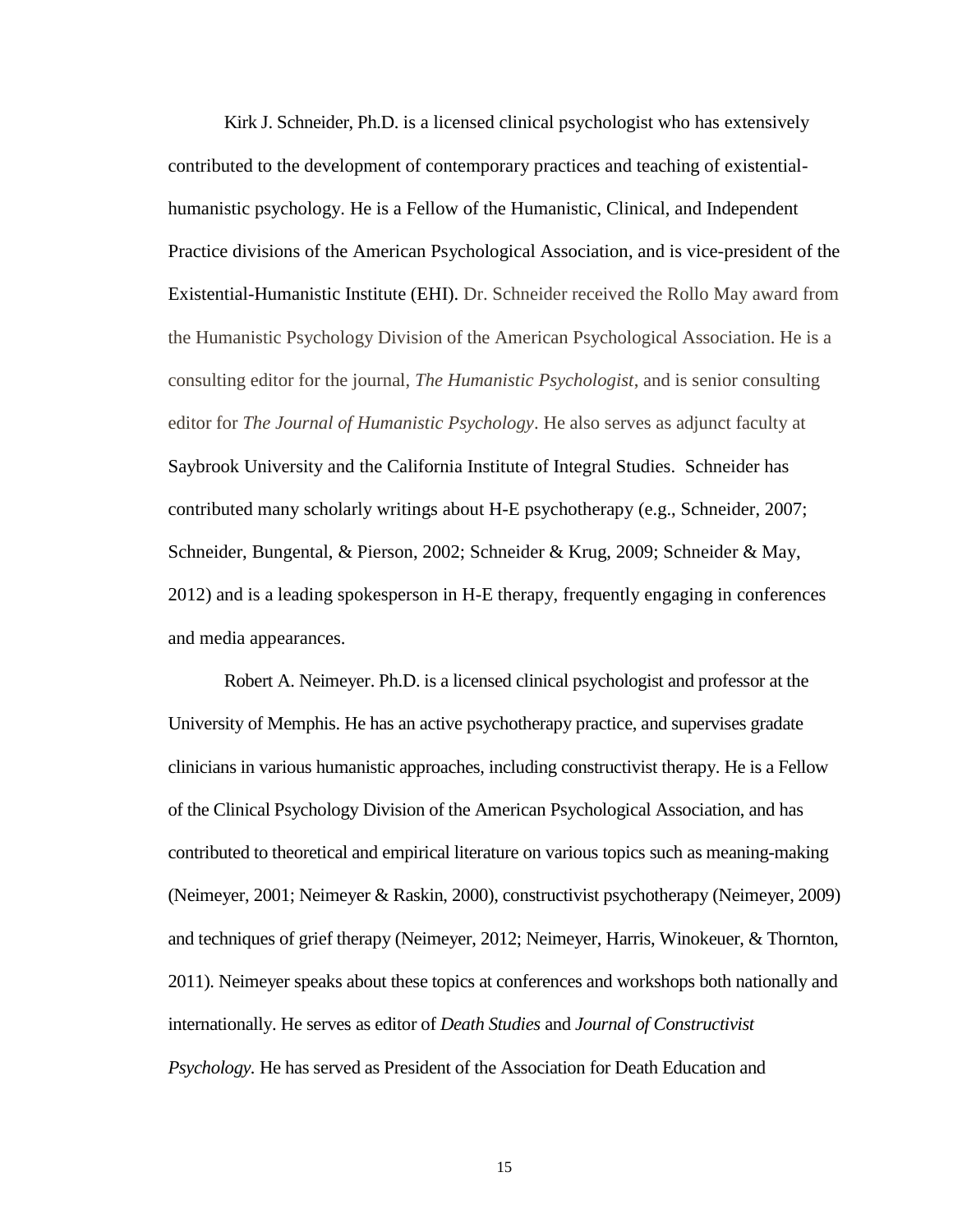Counseling, and is a Fellow of the Clinical Psychology Division of the American Psychological Association. Neimeyer has received several awards for his contributions to research on death, dying and bereavement, as well as from the Viktor Frankl Association for his contributions to the study of human meaning.

**Clients.** The current study includes therapy conducted with three clients who presented to therapy with varying distress levels related to grief and loss. A brief summary of each client's demographics and presentation is provided below.

Cain used a person-centered therapy approach in his work with Tina, an African American woman in young adulthood. Tina presented to therapy after the recent and sudden loss of her father to cancer. Tina described vacillating between emotional stoicism in the presence of others, and overwhelming sadness and crying when alone. She also found it difficult to reconcile the memory of a father she respected and loved with the "monster" who sexually abused her sister for years. Tina faced family tension as she struggled to reconcile these very different personas of her father.

Schneider used an existential-humanistic approach with a Caucasian woman in her late 40's named Anita. She initially presented to therapy with a history of loss, including the death of her mother in childhood. Anita had been tasked to help parent her brother in the absence of her mother. She and her younger brother were raised by her father who struggled with alcohol, and throughout her youth encountered abuse and depression, and subsequent self-esteem problems. After the second therapy session, Anita's brother was tragically killed, presenting another significant loss in her life.

Neimeyer used a constructivist approach in his work with Deborah, a Caucasian woman in her mid-40's. Deborah lost her elderly mother over two years prior to the therapy,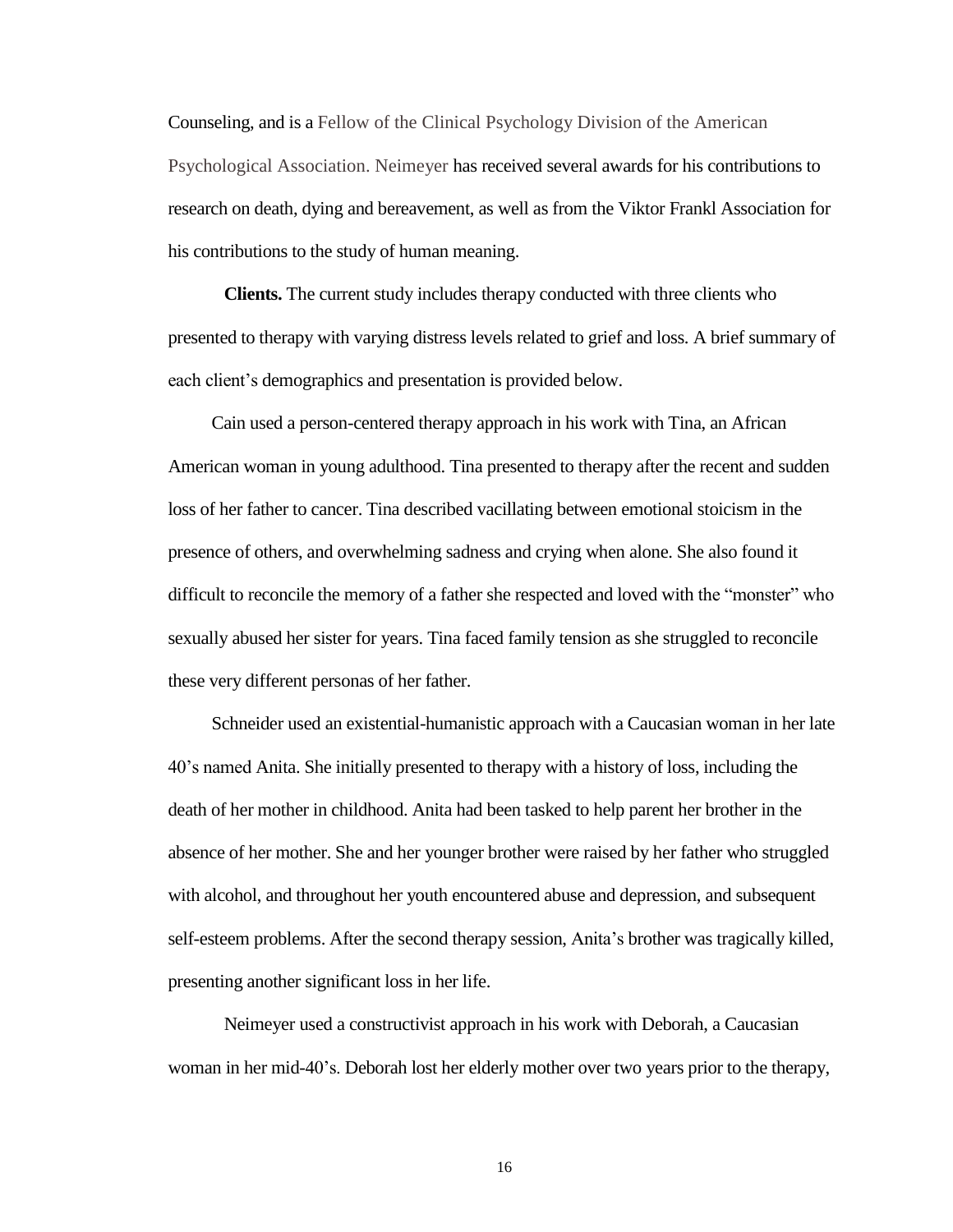and had served as her mother's caretaker as her illness progressed until her death. Despite years having passed, Deborah continued to have intense yearning for her mother's presence and support. She also described feeling impaired in her ability to complete daily tasks, and a dwindling sense of purpose and meaning, as she also struggled with tensions with her adult siblings in the home they shared with their frail father.

**Researchers**. The primary researcher (EPB) is a 32-year-old female clinical psychology doctoral student, with four years of supervised therapy experience applying various humanistic approaches. Additional researchers aided in the collaborative data coding process. Two researchers (DRA and JB) are post-doctoral members of the research lab that developed the IMCS, with extensive experience using this system. The remaining coders include doctoral student researchers (MAS, EAC) with psychotherapy experience. A participating therapist in the study (RAN) provided editorial and conceptual feedback about the project, but was uninvolved in data coding.

#### **Measures**

**Innovative Moments Coding System (IMCS).** The IMCS (Gonçalves et al.,2009; Gonçalves et al., 2011) was applied to the transcripts of all therapy sessions to track the change process (see below for procedural details). Gonçalves and colleagues (2011) summarized findings of inter-judge reliability across published studies using the IMCS, and found a range between 84% to 94% (current study ranged between 82% and 93%) with Cohen's Kappa ranging between 0.80 and 0.97 (current study averaged across each respective case was 0.47, 0.52, 0.58). In the current study, The IMCS has also shown convergent validity (Martínez, Mendes, Gonçalves, & Krause, 2009; Pinheiro, Gonçalves, & Caro-Gabalda, 2009) when compared to the assimilation of problematic experiences scale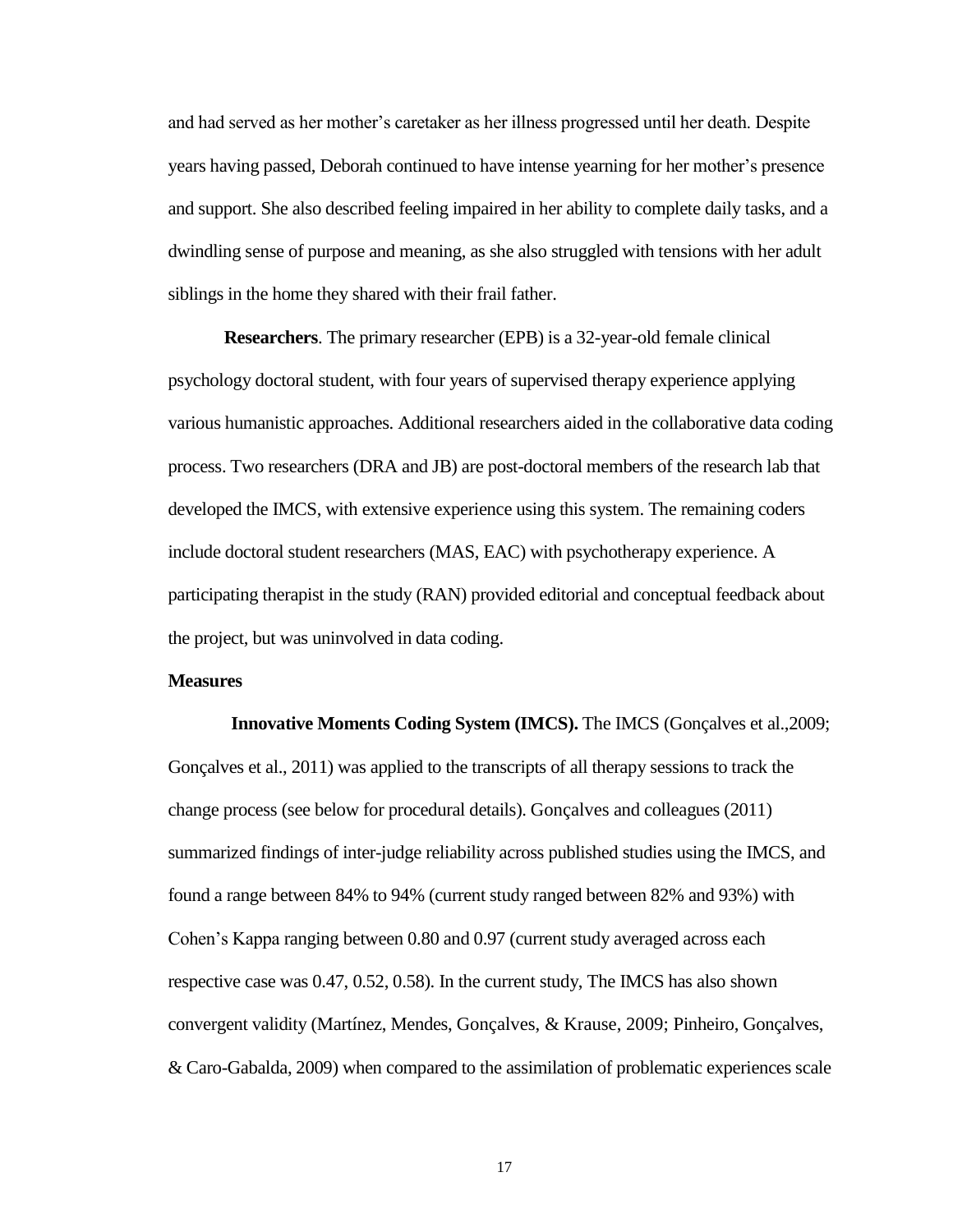(APES; Stiles, 2002) and the Generic Change Indicators scale (Krause et al., 2007). The IMCS also demonstrated discriminant validity (Martínez et al., 2009) when applying the coding system to cases where alliance ruptures were previously identified.

**Global Assessment of Functioning (GAF)**. The Global Assessment of Functioning (GAF; Endicott, Spitzer, Fleiss, & Cohen, 1976) was used as an observerrated measure of client functioning across several domains: social, occupational, and mental health. Using this measure, information was gathered from each therapy session, both by reading the transcript, and watching the therapy videos, to assess functioning as therapy progresses. A rating was given from 1-100, with a higher score reflecting higher levels of functioning in these areas. This measure has demonstrated reliability among researchers (Aas, 2010; Hilsenroth et al., 2000).

#### **Segmented Working Alliance Inventory—Observer-Based Measure (S-WAI-**

**O).** The WAI (Horvath, 1981, 1982; Horvath & Greenberg, 1989) was used in its modified observer-rated form (Berk, Safran, & Muran, & Eubanks-Carter, 2010) to assess the therapeutic alliance between each therapy dyad. This tool is based on Bordin's (1979) conceptualization of the therapy alliance, and measures agreement between client and therapist on treatment tasks, as well as the development of a bond that facilitates the collaborative process. The segmented version of this measure was developed to track alliance changes throughout a therapy session, with raters coding from video recordings sessions every five mins. In this measure, there are 12 items total, with 6 each related to task and bond assessment. Ratings are given on a 7-point Likert scale (1 = never and 7 = always). Four items have negative valence, and once these are reverse scored, an average of all items is calculated, with higher scores indicating more collaboration and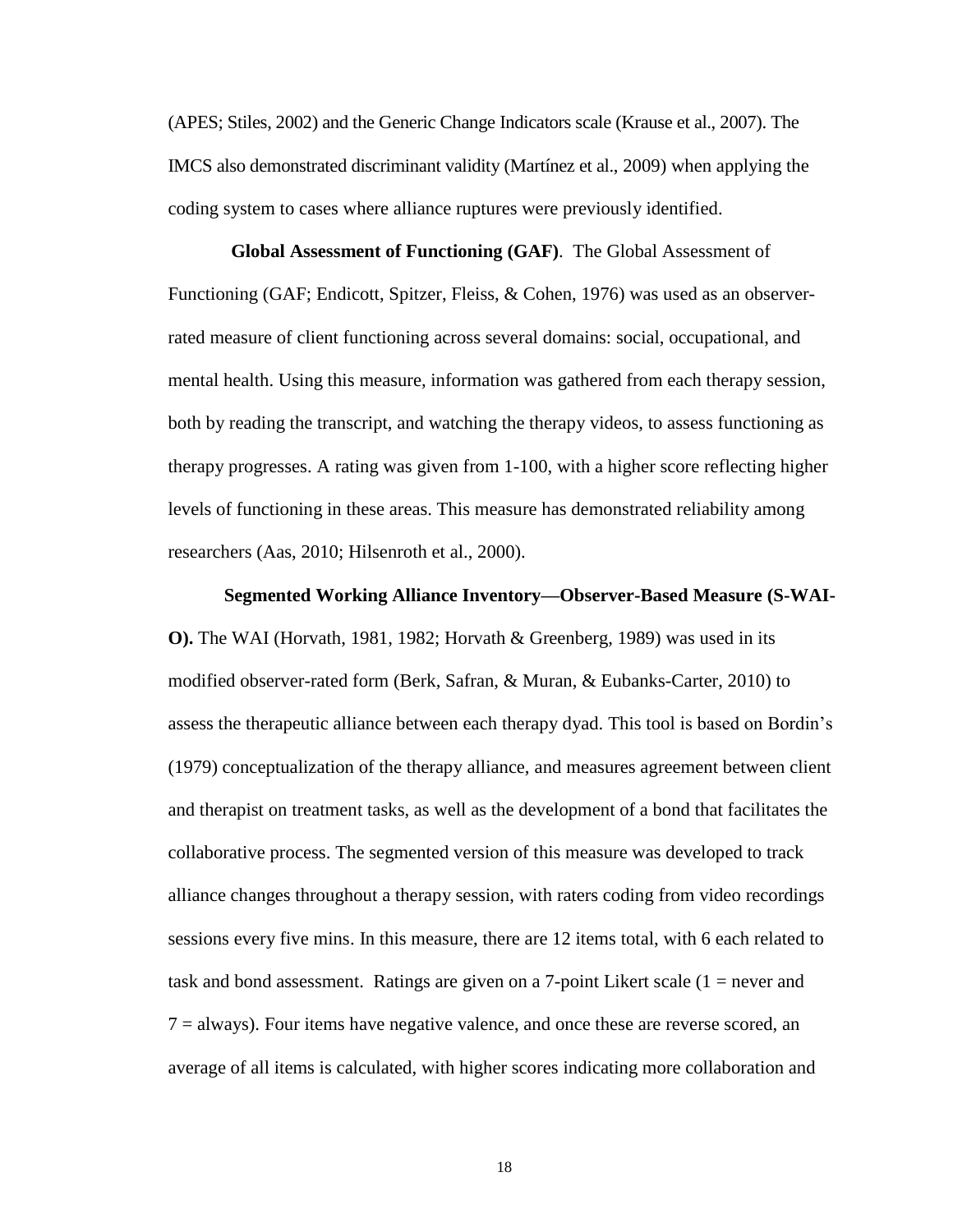bond in the therapy alliance. This measure has shown to be valid, and pilot studies indicated good internal interrater reliability or ICC = .82 (with current study's average of ICC = .993) and showed statistically significant correlations ( $\chi$ 2(1) = 4.02, *p* = 0.05) with client self-report of alliance ruptures (Berk et al., 2010).

#### **Procedure**

Following review of the proposed study by the University's IRB, all 18 therapy sessions were transcribed for use in coding IMs. The coding procedure (described below) was based on the Manual for Innovative Moments Coding System (Gonçalves et al., 2009). A doctoral student researcher and the first author coded for client's symptoms using observer-rated measures to track symptoms related to global functioning and therapeutic alliance.

**IMCS training.** The first author (EPB) was trained in the IMCS by a postdoctoral researcher (DRA) who has extensive experience with this methodology. EPB then trained doctoral student researcher (MAS), who served as a collaborative coder. Training was guided by a manualized process which proceeded as: reading published articles about the IMCS, identifying types of IMs from previously identified sections of text, defining problematic narratives after reviewing transcripts of psychotherapy cases, and identifying IMs in psychotherapy transcripts. Each coder's reliability was assessed at each stage by comparing answers with those of expert judges who developed the IMCS. Researchers were allowed to code sessions for the current project once they have achieved a Cohen's kappa higher than 0.75.

**IMCS coding procedures**. EPB served as the primary researcher, and independently coded all 18 therapy sessions. Each therapy case (6 sessions each) required an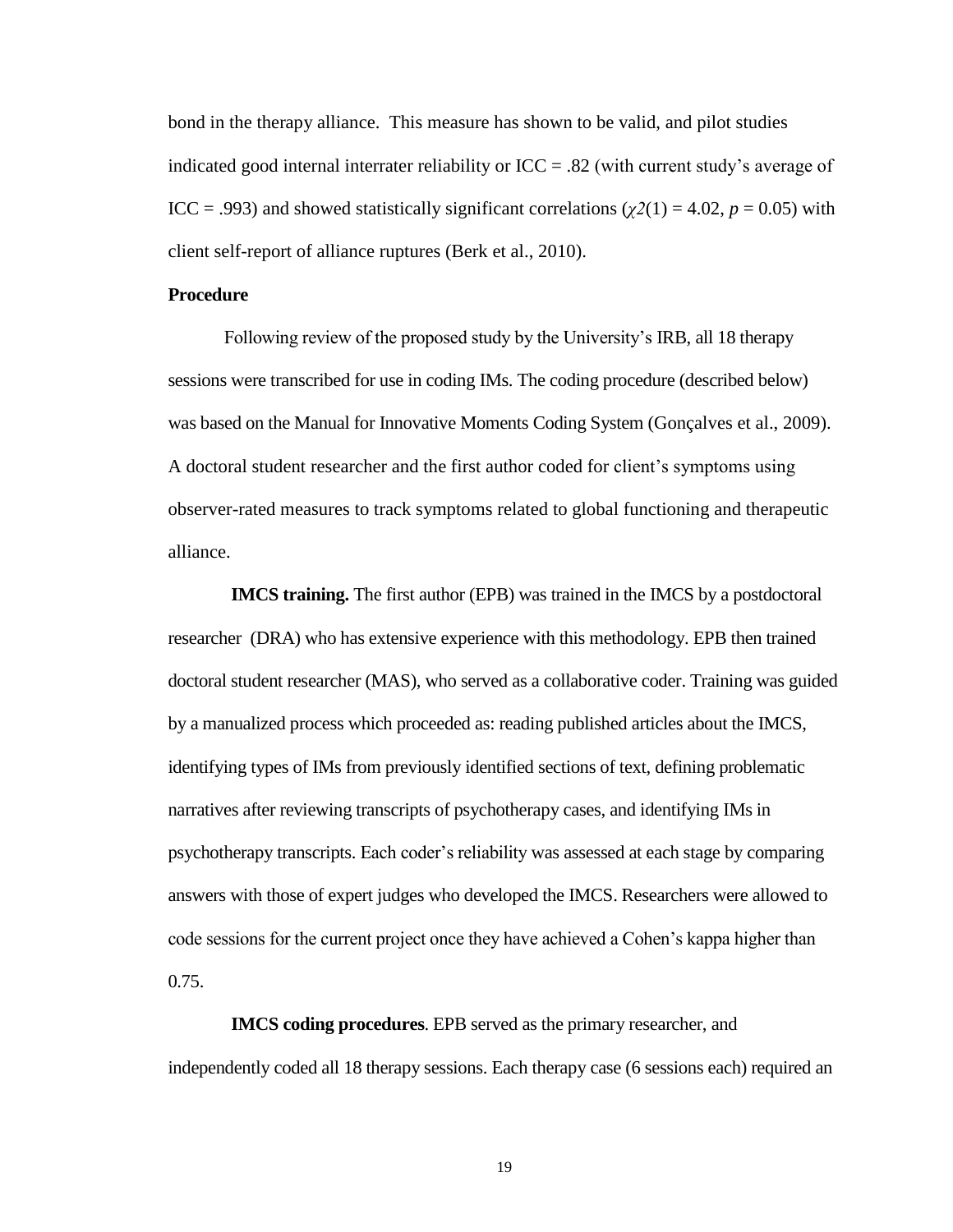additional coder to help in this collaborative process in addition to an auditor who provided feedback on coding decisions. The pair of coders for a given therapy case reviewed the case in its entirety, and independently developed a list of the client's problem narratives along with specific examples from the text. The coders discussed each list, and developed the consensual definition of each problem. Once the coders established this list, they coded each session sequentially, and convened after each to calculate inter-coder reliability and to resolve all coding differences, with the final coding reflecting complete consensus. Once all coding of a case was complete, an audit was performed by an IMCS expert to provide feedback to the primary coders, and on occasion, to resolve instances in which coders questioned how to categorize an IM. The coders also calculated inter-coder agreement regarding the amount of text identified as IMs, regardless of IM categorization (further described below).

*Consensual definition of client's problems*. Researchers began the coding process by engaging in intensive reading of their assigned therapy cases. Coders independently identified their conceptualization of the problematic narrative(s), and listed all related problems (see Tables 1-3). Then coders met to discuss and define the problematic narratives present, which guided the coding of IMs, where exceptions to the problematic narrative "rules" existed.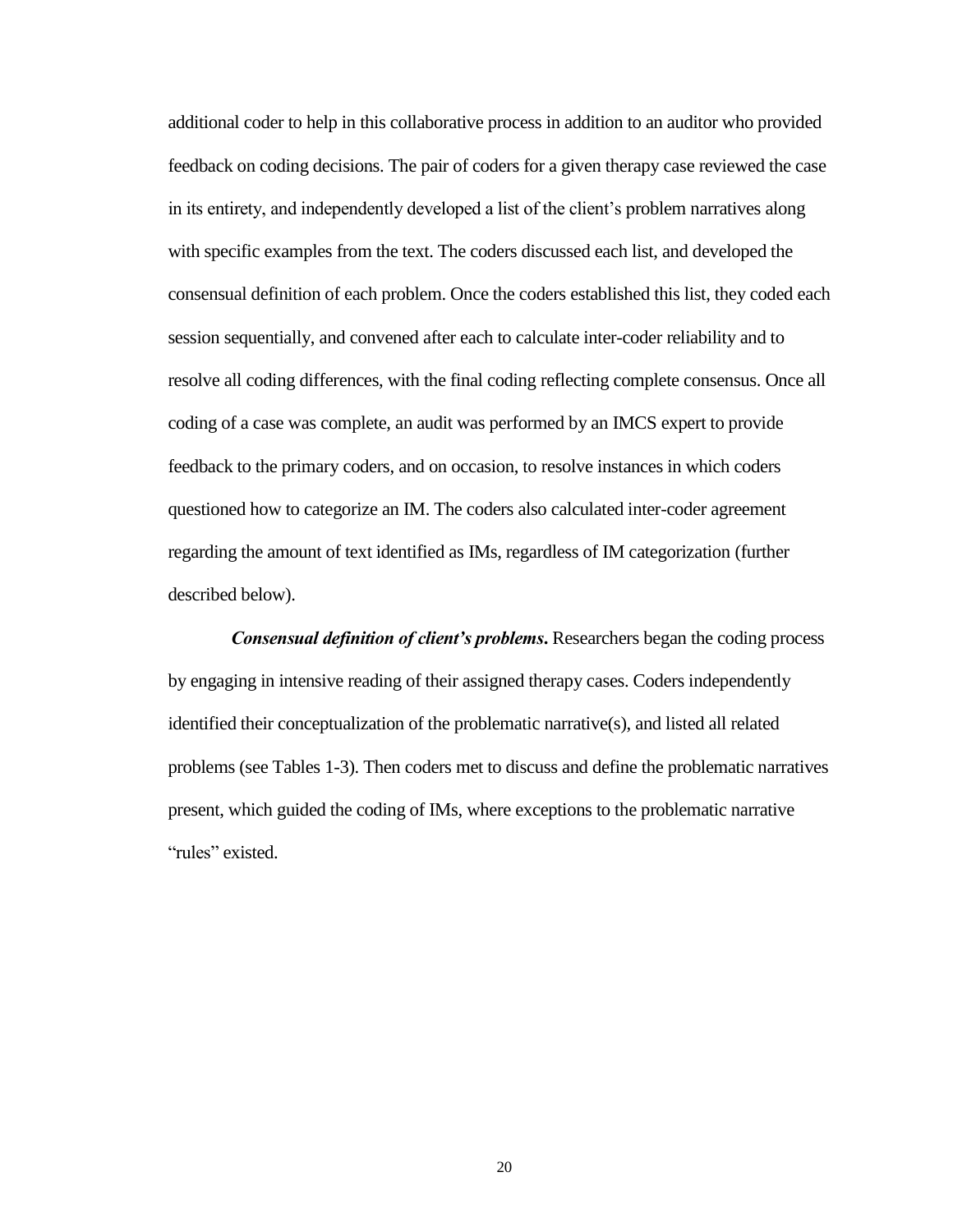Table 1 *Deborah's Problematic Self-Narratives and IMs*

| Problematic self narrative |                                                                                                                                                                                                                                                 | Examples of IM's                                                                                                                                                                                                                                                                                                                                                                                        |  |
|----------------------------|-------------------------------------------------------------------------------------------------------------------------------------------------------------------------------------------------------------------------------------------------|---------------------------------------------------------------------------------------------------------------------------------------------------------------------------------------------------------------------------------------------------------------------------------------------------------------------------------------------------------------------------------------------------------|--|
| Grief                      | C: Yeah that's the only thing that I<br>can target, is that it was the only big<br>change you know in my life was<br>my mom's death<br>T: mhm. now, She died about 2<br>years ago?<br>C: Yeah And it seems like it gets<br>worse, not better    | $C: \dots$ realizing<br>that my mom is in<br>a better place<br>T: uhuh<br>$C: \ldots$ You're writing<br>over and over again<br>knowing that um<br>her presence is still<br>within<br>T: mhm<br>C: I actually seen<br>my sister washing<br>her dishes and it<br>reminded me of her.<br>$T:$ ahhh<br>C: yea, So it was a<br>little, um refreshing                                                         |  |
| Depression                 | C: It's always that, um, it's I don't<br>know how to put it, the, it's always<br>doom and gloom realm<br>T: but you saw it's always doom<br>and $gloom? \dots$<br>C: Yeah I always think the negative<br>is going to happen and I stay in<br>it | C: but it's kinda like that<br>depression block has been removed<br>and uh even though there's still some<br>sadness and some grief that I'm sure<br>I'll go through and I'll have times you<br>know especially with her upcoming<br>birthday and stuff like that. but it's<br>like a<br>T: mhm<br>C: quiet sense of peace is kind of<br>trickling in with that so I can<br>T: uhuh<br>C: live with it. |  |
| Cognitive<br>Problems      | C: Mostly the reason why I am here<br>is cause since her death, I have a<br>problem remembering things.<br>T: ahh<br>C: My mind goes blank.                                                                                                     | C:  I've gotten a big wrap on my<br>emotional status I used to have<br>outbreaks to where I would go blank,<br>and not even know what to do next<br>T: right yeah<br>C:  it's just not happening in my<br>life now and I think that with the<br>reflection that this has helped me out<br>immensely.                                                                                                    |  |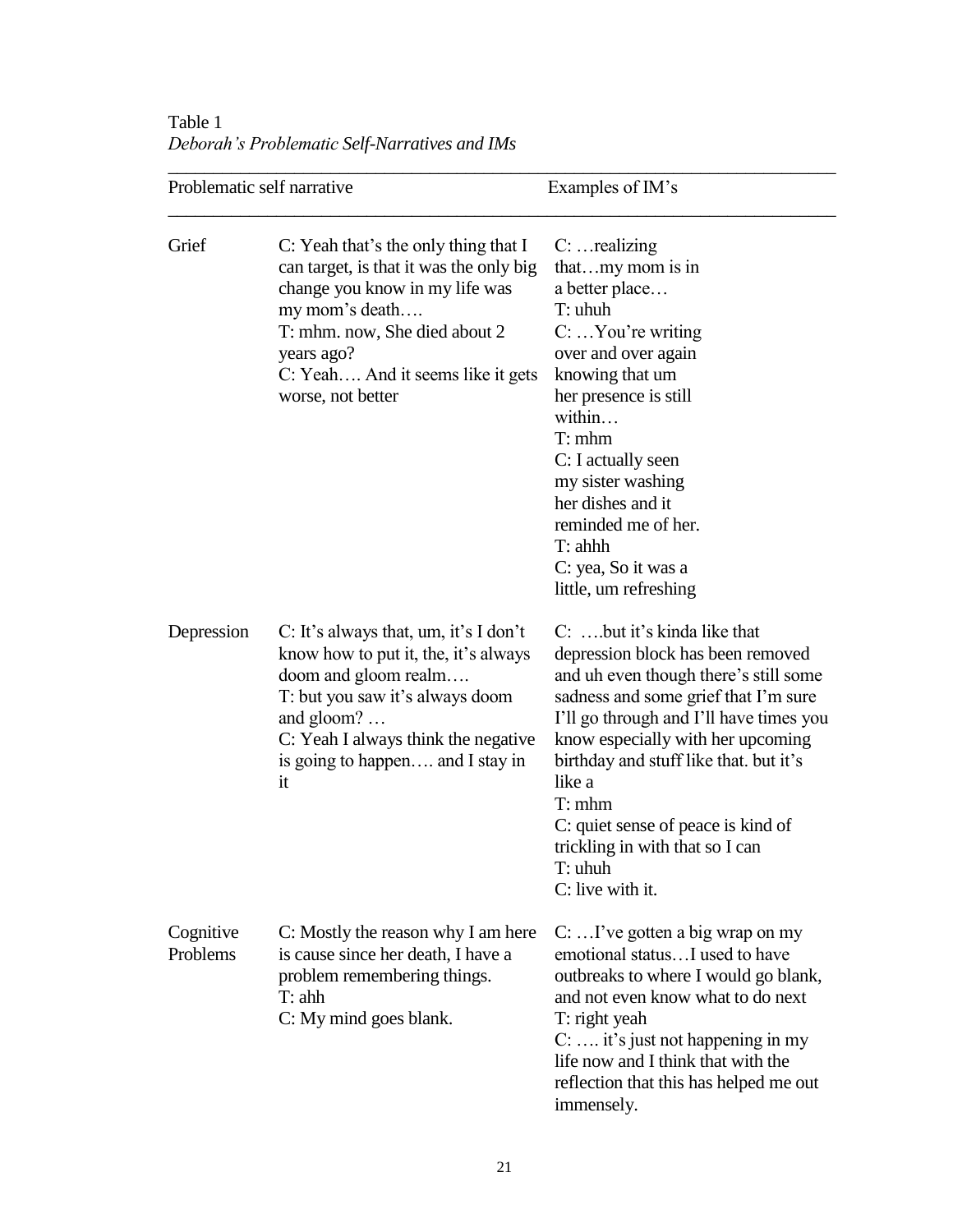Table 1 (continued)

| Problematic self narrative |                                                                                                                                                                                                                                                                                                                                                                                                                                                                                                                                              | Examples of IM's                                                                                                                                                                                                                                                                                                                                                                                                                                                                                                                                                                                                                                                                                                                             |  |
|----------------------------|----------------------------------------------------------------------------------------------------------------------------------------------------------------------------------------------------------------------------------------------------------------------------------------------------------------------------------------------------------------------------------------------------------------------------------------------------------------------------------------------------------------------------------------------|----------------------------------------------------------------------------------------------------------------------------------------------------------------------------------------------------------------------------------------------------------------------------------------------------------------------------------------------------------------------------------------------------------------------------------------------------------------------------------------------------------------------------------------------------------------------------------------------------------------------------------------------------------------------------------------------------------------------------------------------|--|
| Anxiety                    | C: I was getting pains, and I know<br>it wasn't like heart attack related<br>but it was something like that you<br>know. A void, um, that wasn't<br>filled, and um<br>T: Where did you experience that<br>void? Did it have a kind of physical<br>place within you?<br>C: um It was just like right around<br>the heart, you know. And that's<br>why I had to double check and<br>went and saw the doctor because I<br>was having this anxiety. And I<br>thought that I even had to have my<br>sister to take my blood pressure<br>sometimes | C: It's really, uh, a wonderful thing to<br>be able to have um a sense of ok-ness<br>and not to have that anxiety.<br>T: mhm<br>C: you know, anxiety brings more<br>anxiety because then you're worried<br>about the anxiety.                                                                                                                                                                                                                                                                                                                                                                                                                                                                                                                |  |
| Family<br><b>Strain</b>    | $C: $ it's just, I don't know, it's<br>dysfunction, and I don't know<br>where that dysfunction came from.<br>T: At the family level you're<br>talking about?<br>C: Right at the family level.                                                                                                                                                                                                                                                                                                                                                | $C: \ldots$ I was kind of isolating myself<br>from new individuals and people in<br>my lifebecause you're scared after<br>you've lost somebody that you love so<br>much And to have new<br>relationships with my familybased<br>on ourselves as brother and sister or<br>my dad<br>T: Not just as a surrogate of mom. C:<br>right, right.<br>T: Not you're your mom's<br>relationship with people but really<br>yours<br>C: Right because she was always<br>there, she was kind of the glue, and<br>now we're having to you know get<br>our own paste together to, to grow and<br>to know each other individually<br>Because when you get somebody<br>removed from you life if gives you<br>more time with the other people in<br>your life. |  |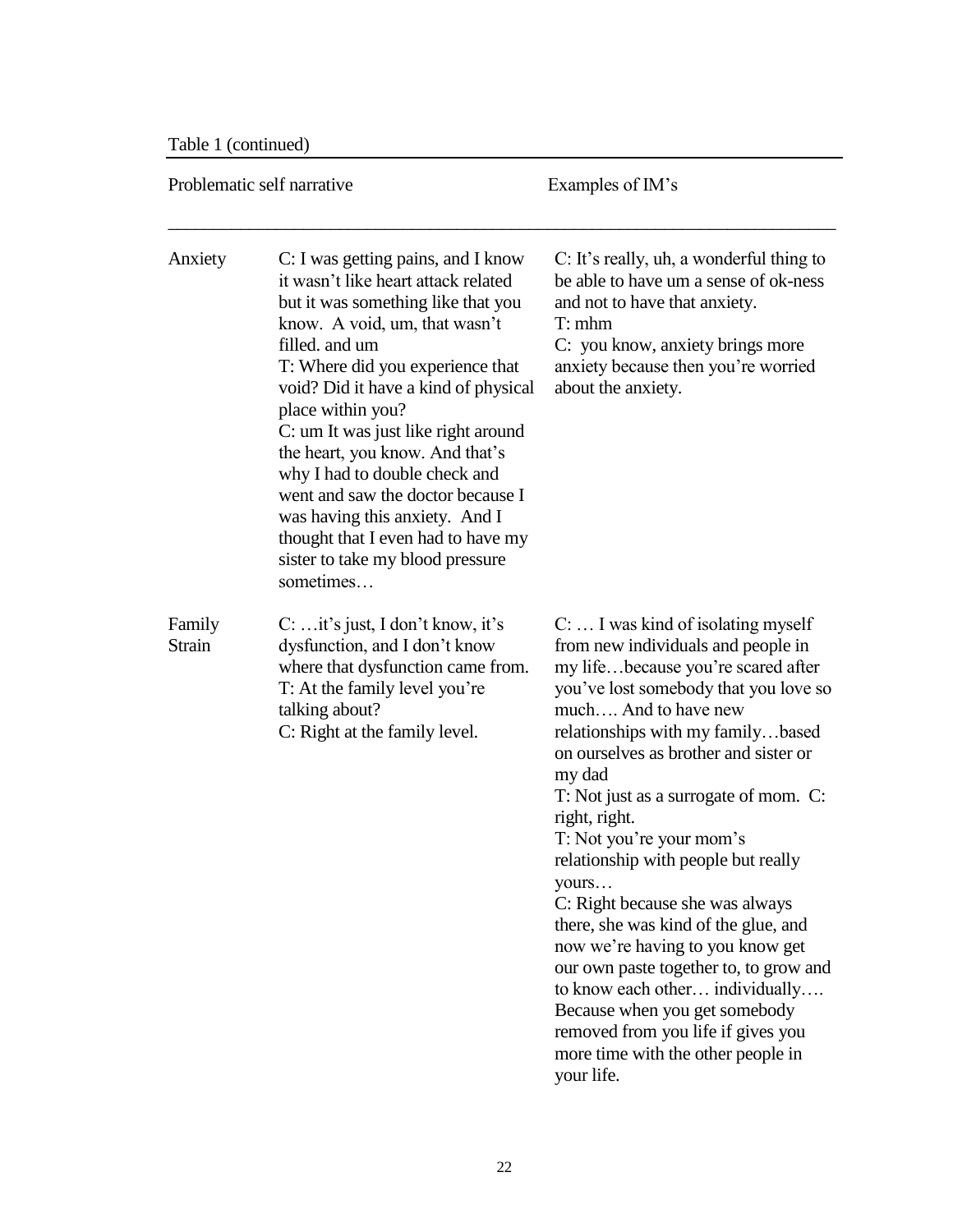Table 1 (continued)

| Problematic self narrative                     |                                                                                                                                                                                                                                                                                                                                                                                                               | Examples of IM's                                                                                                                                                                                                                                                                                                                                                                                                                                                                                                                                                                                                                                                                                                                                                                       |  |
|------------------------------------------------|---------------------------------------------------------------------------------------------------------------------------------------------------------------------------------------------------------------------------------------------------------------------------------------------------------------------------------------------------------------------------------------------------------------|----------------------------------------------------------------------------------------------------------------------------------------------------------------------------------------------------------------------------------------------------------------------------------------------------------------------------------------------------------------------------------------------------------------------------------------------------------------------------------------------------------------------------------------------------------------------------------------------------------------------------------------------------------------------------------------------------------------------------------------------------------------------------------------|--|
| Resentment                                     | C:  when I was in the $6th$ grade I<br>was in the play<br>T: mhm<br>C: Nobody showed up.<br>T: mhm<br>C: A neighbor actually had to drop<br>me off there T: uhuh<br>C: and just like feminine care and<br>stuff like that. I didn't learn any of<br>that from my mom. Everything I<br>learned was from school<br>T: yeah<br>C: or trial and error<br>T: yeah<br>C: I tend to get bound in that<br>resentment. | C: And then I thought to myself does<br>it really matter, you know? She was<br>there in other areas of my life. And,<br>just the gratitude that by the time you<br>know my daughter came around she<br>was retired and she was able to be<br>there for us that way.                                                                                                                                                                                                                                                                                                                                                                                                                                                                                                                    |  |
| Trying to fill<br>deceased<br>mother's<br>role | $C: \ldots I$ have to, you know, I think<br>that since my mom has been gone<br>I've been trying to be her piece<br>T: trying to be her piece<br>C: and I don't think that's a good<br>place for me to be. And it's<br>something thatpretty much the<br>family doesn't have acceptance<br>with anyway.                                                                                                         | C: I just thought I was being the<br>caregiverand doing things I wanted<br>to do. And thenwhen we shined that<br>light a little deeper I seen that I was<br>trying to, you know, keep my mother<br>alive by being what she was to people<br>in my family.<br>T: Wow.<br>C: So I was trying to keep my mother<br>alive by being what she was to my<br>family.<br>T: And shining the light deeply on<br>that really seemed to begin to change<br>it for you.<br>C: Right. It also helped me to, um,<br>better, um, get an association with the<br>fact that she is gone<br>T: yeah<br>C: that I'm able to keep the traits that<br>are good and I don't have to keep<br>everything or be her, I can still be me<br>and still have her spirit, you know,<br>alive and well it's real cool. |  |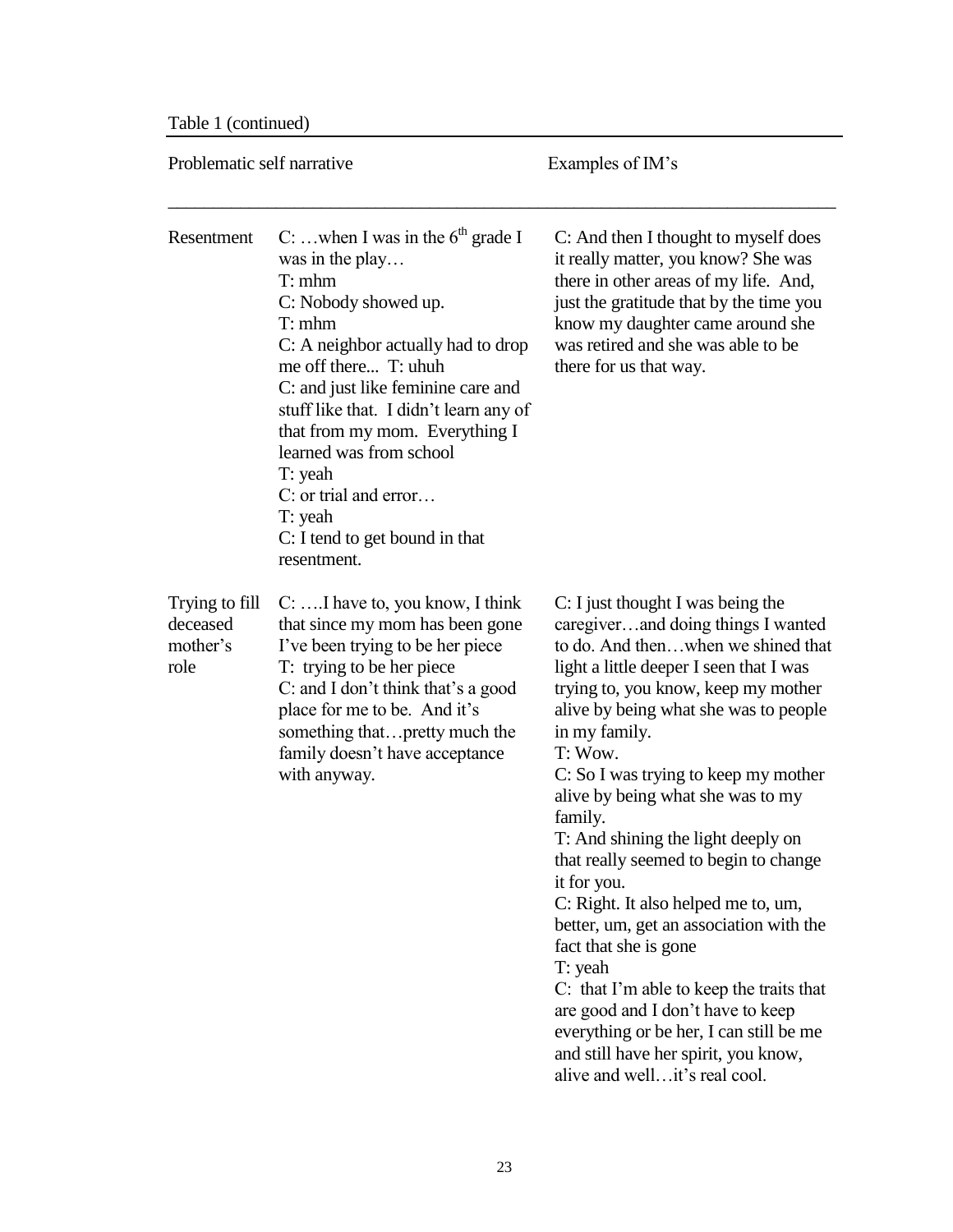Table 1 (continued)

|                            | Problematic self narrative                                                                                                                                                                                                                                                                                                     | Examples of IM's                                                                                                                                                                                                                                                                                                            |
|----------------------------|--------------------------------------------------------------------------------------------------------------------------------------------------------------------------------------------------------------------------------------------------------------------------------------------------------------------------------|-----------------------------------------------------------------------------------------------------------------------------------------------------------------------------------------------------------------------------------------------------------------------------------------------------------------------------|
| Weight<br><b>Struggles</b> | C: I was holding on to this one size,<br>indeed I was worried that I would<br>gain back that weight.                                                                                                                                                                                                                           | $C: \ldots$ I'm trying to close that door on<br>the fat me as well, so I just told<br>myself, "Self, if you gain the weight<br>back, then you're gonna have to earn<br>some money to buy new clothes."                                                                                                                      |
| Table 2                    |                                                                                                                                                                                                                                                                                                                                |                                                                                                                                                                                                                                                                                                                             |
|                            | Anita's Problematic Self-Narrative and IMs                                                                                                                                                                                                                                                                                     |                                                                                                                                                                                                                                                                                                                             |
|                            | Problematic self narrative                                                                                                                                                                                                                                                                                                     | Examples of IM's                                                                                                                                                                                                                                                                                                            |
| Grief/Sadness              | C: but I do know that I went to<br>the scene, and I needed to be<br>where I felt he died at, that I<br>needed to cry, and I needed to<br>stand there, and me and my<br>boyfriend cried together and the<br>blood was still there<br>T: (nodding, eyes closed) wow<br>C: some of it. And we laid a little<br>cross in the blood | C: I do feel my brother is finally at<br>peace, really, really at peace<br>C: you know and uh, I don't wanna<br>do that, I don't wanna live my life<br>in that deep sadness. You know,<br>it's like that uh, black hole thing<br>T: right<br>C: I don't wanna go there                                                      |
| Guilt                      | C: but I have this, you know, I<br>still have this guilt where I<br>convinced my father not to take<br>him in, you know                                                                                                                                                                                                        | C: He was on a destructive path,<br>you know, and there wasn't<br>anything that any one of us coulda<br>done to change that                                                                                                                                                                                                 |
| Lacking<br>Assertiveness   | C: but all my insecurities came<br>right up front (snaps fingers). I<br>had no confidence. I don't like<br>telling people what to do.                                                                                                                                                                                          | C: I wanna be strong. I uh, don't<br>wanna be intimidatedI wanna be<br>able to have an opinion and not to<br>back down because somebody says<br>'oh, I didn't know that's how you<br>felt, I'm sorry' and then feel sorry<br>for them. You know, I don't wanna<br>own other people's things, I wanna<br>be able to stand up |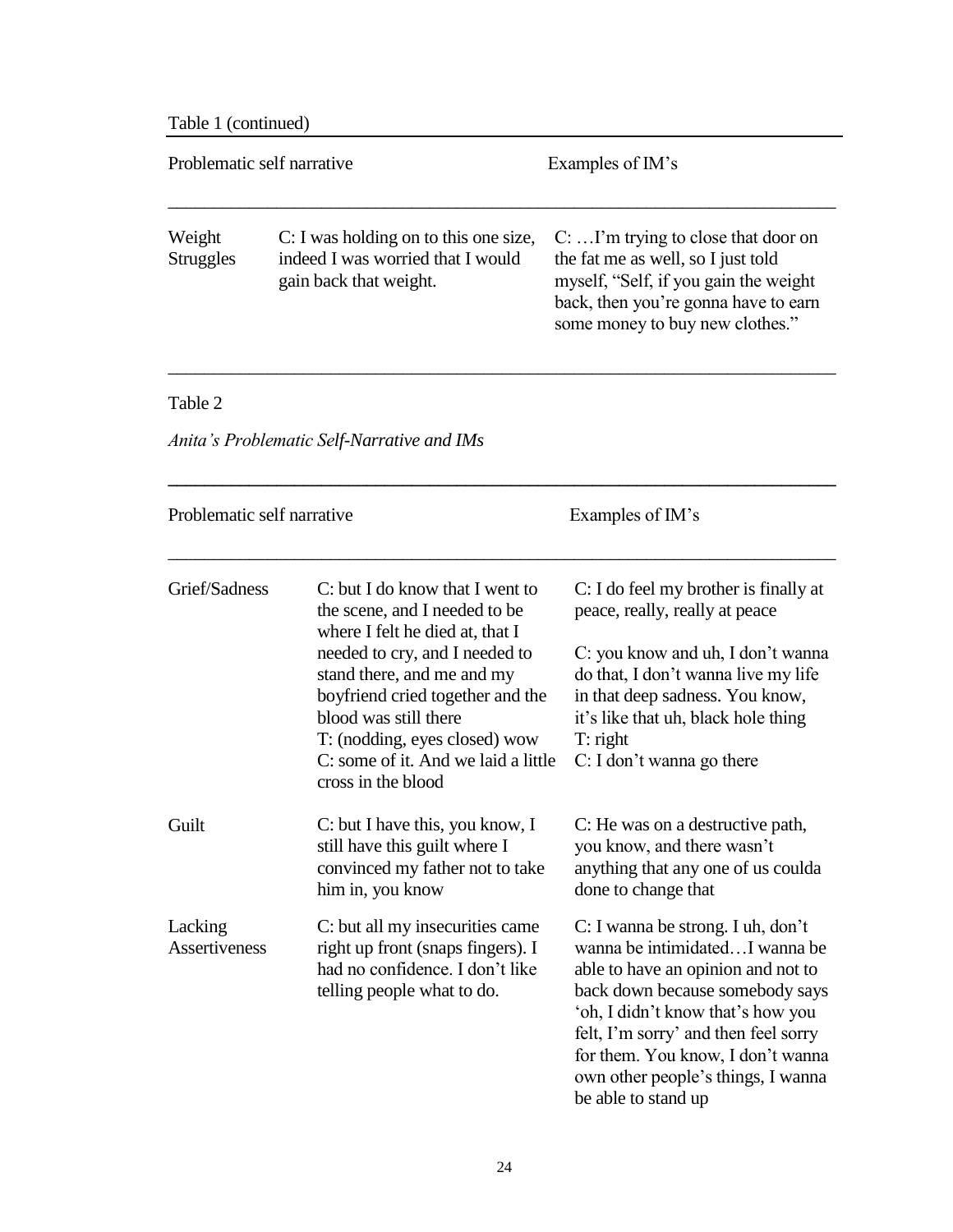Table 2 (continued)

| Problematic self narrative             |                                                                                                                                                                                                                                                                                                                                                                            | Examples of IM's                                                                                                                                                                                                                                                                                                                                                                    |  |
|----------------------------------------|----------------------------------------------------------------------------------------------------------------------------------------------------------------------------------------------------------------------------------------------------------------------------------------------------------------------------------------------------------------------------|-------------------------------------------------------------------------------------------------------------------------------------------------------------------------------------------------------------------------------------------------------------------------------------------------------------------------------------------------------------------------------------|--|
| Delegitimizes<br>own<br>needs/feelings | C: And I mostly stayed in my<br>bedroom. You know, if I walked<br>around, I walked quietlyit's<br>likeI don't wanna end up that<br>way again, moving into my<br>boyfriend's house. I don't wanna<br>like<br>T: where you're just pleasing<br>him all the time, trying to<br>appease<br>C: and trying to keep away from<br>everybody so I'm not in<br>everybody's way       | $T: \ldots$ what else comes up for you<br>when I say 'Anita is worth fighting<br>for $?$<br>C: (chuckles) uh, I feel proud, you<br>know, I feel like I'm graduating<br>and, and being applaudedI feel<br>empowered to hear somebody else<br>say that Maybe there's like<br>these two voices at war and when<br>you say that, it overpowers that<br>voice that says to be submissive |  |
| Anxiety/Fear                           | $C: \ldots$ I'm not afraid of death, I'm<br>always afraid of those who are<br>near me that'll die<br>C: I'm afraid of being lost in it. If<br>I don't stay on top of it, you<br>know, like when I was that child<br>and my aunt lost her mind in that<br>momentthat scared me, I never<br>wanted to go to that place, you<br>know                                          | C: and I want to be fully free and<br>not terrified of that dark spot, you<br>know, where, like the Bermuda<br>Triangle kind of thing                                                                                                                                                                                                                                               |  |
| Resentment                             | C: I was very angry<br>thatnobody took me to<br>counseling it made me feel<br>thatI wasn't worthy enough<br>T: yeah<br>C: I wasn't important enough.<br>And when I tried to talk to my<br>other aunt, my mother's sister,<br>about this, as years went by it<br>would still haunt me, and she<br>would tell me 'at least you<br>weren't raped, you were just<br>molested.' | C:  I don't know if it makes me<br>mad, I think there's no point in<br>really getting mad about it<br>T: yeah<br>C: because there isn't anything I<br>can do with anger in that point but<br>get myself all rattled                                                                                                                                                                 |  |

**\_\_\_\_\_\_\_\_\_\_\_\_\_\_\_\_\_\_\_\_\_\_\_\_\_\_\_\_\_\_\_\_\_\_\_\_\_\_\_\_\_\_\_\_\_\_\_\_\_\_\_\_\_\_\_\_\_\_\_\_\_\_\_\_\_\_\_\_\_\_\_\_\_\_**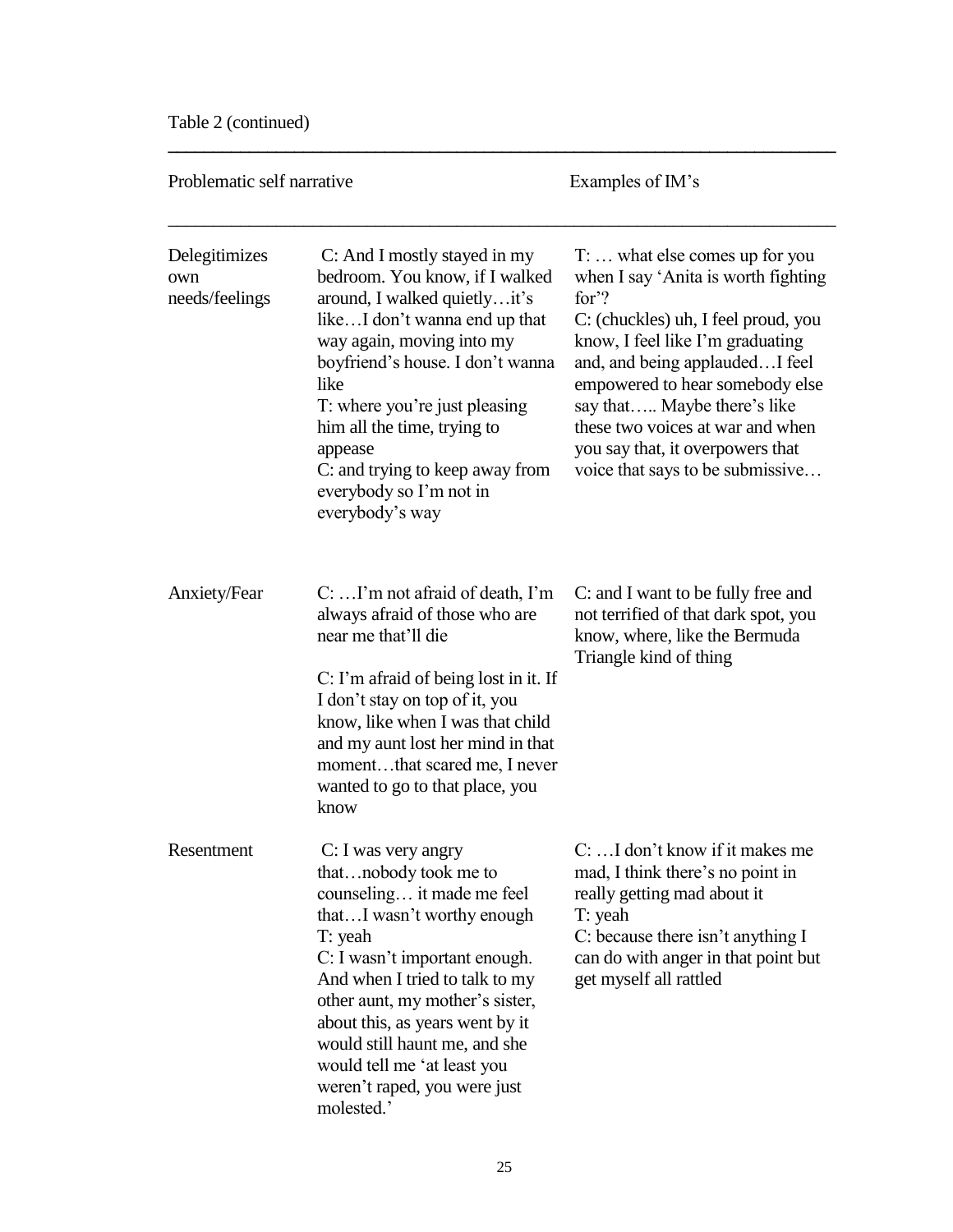Table 2 (continued)

| Problematic self narrative                |                                                                                                                                                               | Examples of IM's                                                                                                                                                                                                                                                                                                                                                                                                                                                       |  |
|-------------------------------------------|---------------------------------------------------------------------------------------------------------------------------------------------------------------|------------------------------------------------------------------------------------------------------------------------------------------------------------------------------------------------------------------------------------------------------------------------------------------------------------------------------------------------------------------------------------------------------------------------------------------------------------------------|--|
| Constricted<br>emotional<br>expression    | $C: \ldots$ you know, once I'm<br>loving I get taken advantage of                                                                                             | T: but that feels important. How is<br>it that it's shiftedinto feeling a<br>little better?<br>C: I, I think, maybe, cuz I allowed<br>myself to cry<br>T: uhuh<br>C: and it, and more importantly<br>allowed myself to cry with others. I<br>never did that before. I would cry<br>silently, but it's like oh, I don't<br>have no, nowhere, no privacy<br>anymore                                                                                                      |  |
| Lacking healthy<br>boundaries with<br>son | C: you know, time goes by fast,<br>and I would just, if, you know<br>my son's always struggling<br>financially, and I'm bailing him<br>out, for the most part | C: Actually I don't give him<br>whenever he wants it anymore.<br>He's actually paid me back in some<br>aspects<br>T: Mmhmm<br>C: Or I've had him paint walls. So<br>I've made some changes                                                                                                                                                                                                                                                                             |  |
| History of<br>drug/alcohol<br>abuse       | $C:$ and, um, as I said I lived in<br>the world of drugs                                                                                                      | C: And, um, and I do tell him<br>upfront that this has to stop. That if<br>he continues to make bad<br>decisions, that I can't continue to<br>be there<br>At least I had the opportunity, or<br>the willingness, to stop. And you<br>know, once I stopped putting,<br>filling that hole up, with drugs and<br>alcohol<br>$T:$ mmhmm<br>C: I was able to let some more<br>positive things, which leads me to<br>this point in my life. You know, it's<br>just a process |  |

\_\_\_\_\_\_\_\_\_\_\_\_\_\_\_\_\_\_\_\_\_\_\_\_\_\_\_\_\_\_\_\_\_\_\_\_\_\_\_\_\_\_\_\_\_\_\_\_\_\_\_\_\_\_\_\_\_\_\_\_\_\_\_\_\_\_\_\_\_\_\_\_\_\_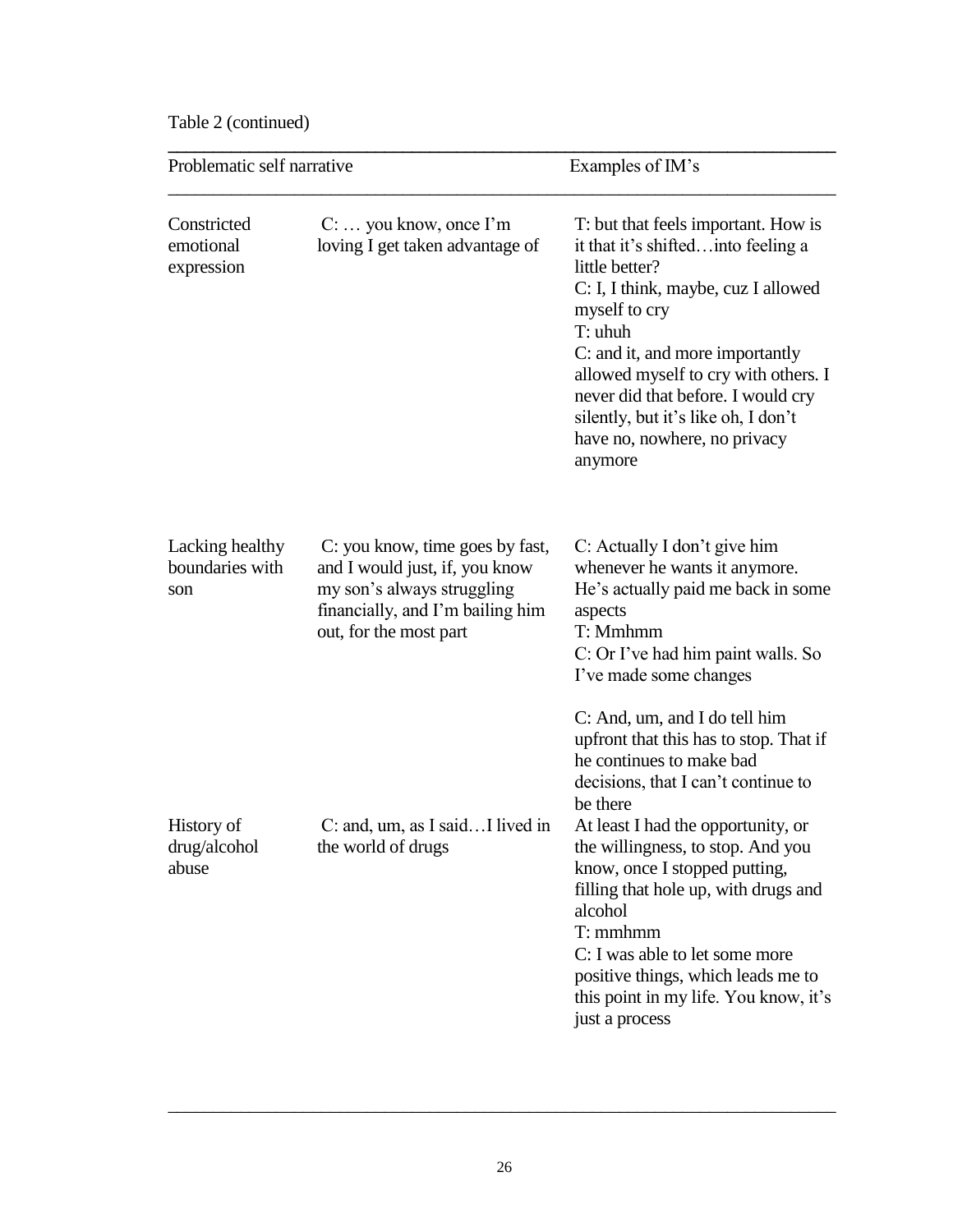## Table 3

| Problematic self-narrative                                          |                                                                                                                                                                                                                                                                                                                                                                                                                                                                              | Examples of IM's                                                                                                                                                                                                                                                                                                                                                                                                                                                                                                                                                                                           |  |
|---------------------------------------------------------------------|------------------------------------------------------------------------------------------------------------------------------------------------------------------------------------------------------------------------------------------------------------------------------------------------------------------------------------------------------------------------------------------------------------------------------------------------------------------------------|------------------------------------------------------------------------------------------------------------------------------------------------------------------------------------------------------------------------------------------------------------------------------------------------------------------------------------------------------------------------------------------------------------------------------------------------------------------------------------------------------------------------------------------------------------------------------------------------------------|--|
| Grief                                                               | C: and I haven't had time to deal<br>with the grief.<br>T: I would guess you're missing<br>him.<br>C: Yes, very much so. And uh,<br>it's been crazy because I was 9<br>months pregnant<br>C: umm, well when I'm driving I<br>get these overwhelming feelings<br>sometime,<br>T: uh huh<br>C: I feel like I want to burst.                                                                                                                                                    | C: I can't go back in time, I can't<br>change it, I can't bring him back, I<br>can't ask him questions. Just move<br>on.<br>T: Now it is what it is, and you<br>have to somehow sort out how to<br>let it go<br>$C:$ mm $h$ mm<br>T: and let it be what it is, and make<br>whatever adjustments you need to<br>make in your therapy to come to<br>terms with this as best you can so it<br>doesn't, doesn't affect you in some<br>bad way.<br>C: right, exactly                                                                                                                                            |  |
| Struggle to<br>integrate<br>conflicting views<br>of deceased father | C: Dad wasn't perfect. Dad had<br>some, dad was a monster.<br>T: he was a monster?<br>C: yes he was, but not to me, at<br>least I don't think he was<br>$T:$ ok<br>C: but to others he was.<br>T: hmm. So you saw the dark<br>side of him too.<br>C: Oh my god. That man, he is<br>an angel in my eyes. He's daddy.<br>He's my hero, but I know about<br>the things that he did to other<br>people. And he might have done<br>it to me and I'm just too young to<br>remember | C: I can't stop thinking or being the<br>way that I am or how I am. I just<br>hope he knows that it does not<br>change my love for him.<br>$C: \ldots$ thinking that I'm thinking bad<br>thoughts about him. But I had to<br>get that out there and I had to<br>express what was really going on<br>in me. I can't sugar coat it and<br>make it seem like everything was<br>perfect, because there were so<br>many other things going on.<br>T: Yes, I know that was wrenching<br>to try to reconcile those<br>C: Yeah<br>T: views of your dad, and I know it<br>took a lot of courage for you.<br>C: Yeah |  |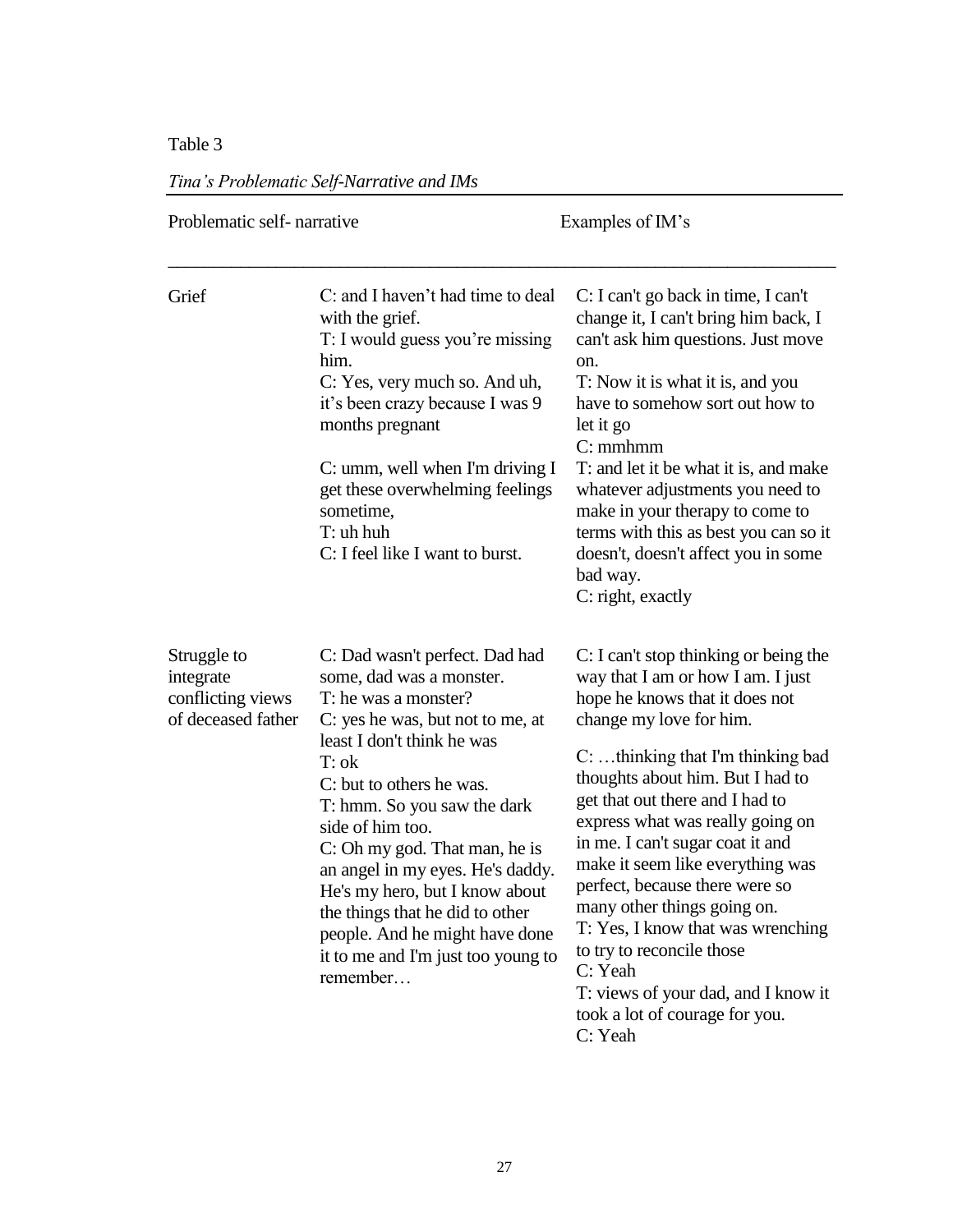Table 3 (continued)

| Problematic self-narrative          |                                                                                                                                                                                                                                                                                                                                                                                                                                                                                                                                                                                                                                 | Examples of IM's                                                                                                                                                                                                                                                                                                                                                       |  |
|-------------------------------------|---------------------------------------------------------------------------------------------------------------------------------------------------------------------------------------------------------------------------------------------------------------------------------------------------------------------------------------------------------------------------------------------------------------------------------------------------------------------------------------------------------------------------------------------------------------------------------------------------------------------------------|------------------------------------------------------------------------------------------------------------------------------------------------------------------------------------------------------------------------------------------------------------------------------------------------------------------------------------------------------------------------|--|
| Anger/Resentment                    | T: Sometimes you get resentful<br>that you get the hard job sent to<br>you.<br>C: Yes, all the time, I got to be<br>the bearer of bad news, all the<br>time. When dad died, who was at<br>the nursing home at 6 o'clock in<br>the morning looking at his dead,<br>limp body? Me. Who had to call<br>all the sisters and brothers and<br>tell them? Me. Who had to call<br>the aunty? Who had to tell mom?<br>Who had to do everything? Who<br>made the arrangements, who<br>paid for this, who paid for that?<br>Me                                                                                                             | C: I almost lost my temper, and I<br>have to sometimes remember to<br>not do that because I could put<br>myself in danger.<br>T: Hmm. Get too aggressive, you<br>mean?<br>C: Yeah, I could very well put<br>myself in danger                                                                                                                                           |  |
| Avoiding<br>Emotional<br>Expression | T: Can you just let yourself be<br>with that sadness for a moment?<br>Because what you're telling me<br>is it's been hard to kind of grieve<br>your dad. Can you just let it be<br>there for a moment.<br>C: I can try. It's hard for me to<br>do that<br>T: I know. But, some part of you<br>wants to pull away from it<br>maybe, but your eyes and your<br>face are telling me your sadness<br>is starting to come up for you.<br>C: Mmhmm (looking down.<br>long silence) I'm good.<br>T: You're good?<br>C: (nods head)<br>T: Where'd that sadness go<br>C: Umm, I learned how to put it<br>in a jar and save it for later. | C: I'm fixing to tell her how I feel,<br>because I can't bottle it up anymore<br>C: I don't know, it was so<br>profound. They actually made me<br>cry, and I never cry<br>T: Hmm<br>C: Yes, they made me cry.<br>T: That's unusual for you<br>C: Yes it is. I don't cry in therapy<br>T: Especially in front of people, I<br>imagine.<br>C: Right. But they got to me. |  |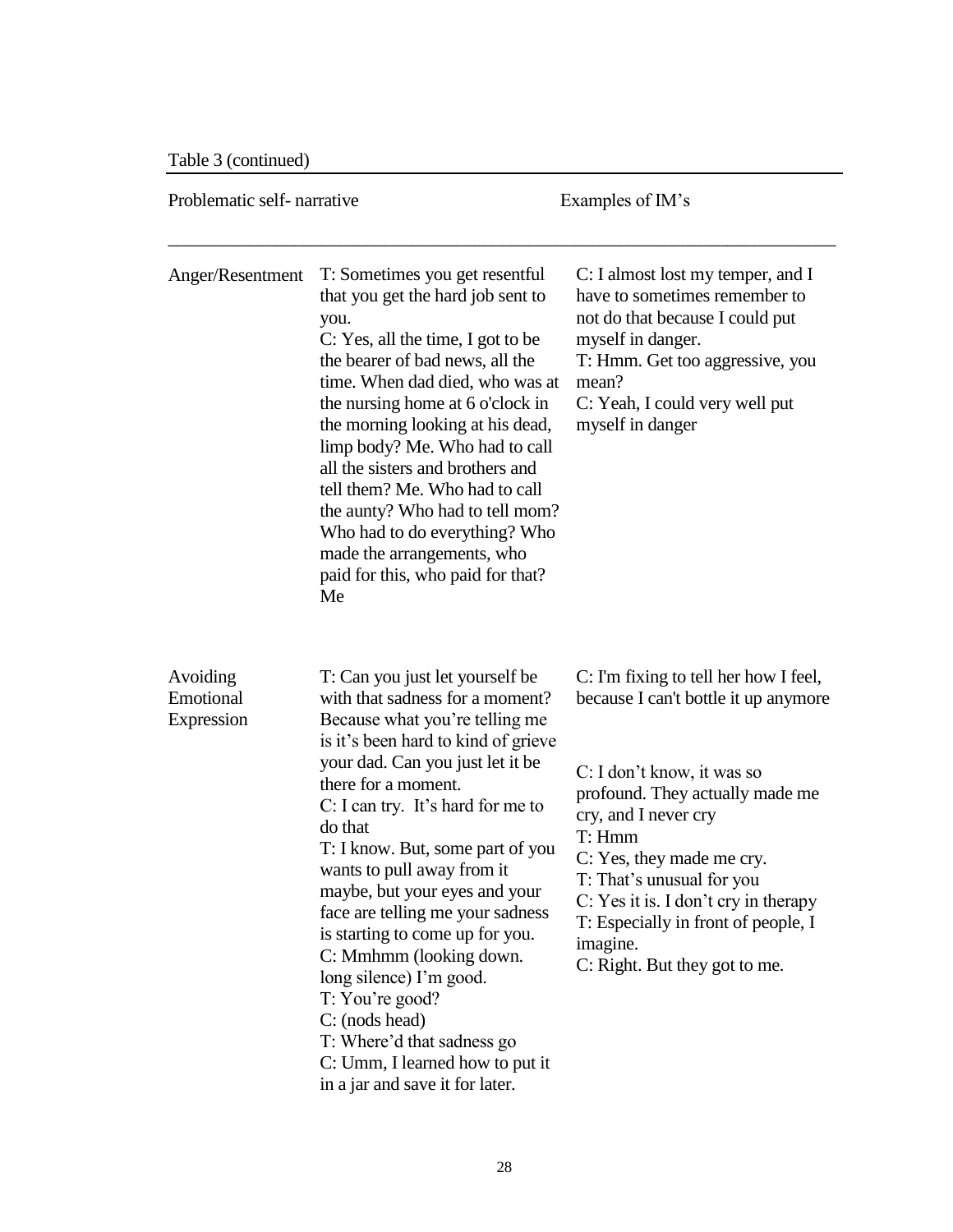Table 3 (continued)

| Problematic self narrative    |                                                                                                                                                                                                    | Examples of IM's                                                                                                                                                                                                                                                                                              |  |  |
|-------------------------------|----------------------------------------------------------------------------------------------------------------------------------------------------------------------------------------------------|---------------------------------------------------------------------------------------------------------------------------------------------------------------------------------------------------------------------------------------------------------------------------------------------------------------|--|--|
| Guilt                         | C: Sometimes if she don't have<br>the money, she asks me, and of<br>course I don't want to support<br>her habit, but she makes me feel<br>guilty.                                                  | T: But you're learning to set clear<br>boundaries<br>$C:$ yeah<br>T: and say no.<br>C: Yeah.<br>T: I'm not going to enable you<br>$C:$ Right<br>T: You're not going to trick me,<br>you're not going to con me, you're<br>not going to play my guilt.<br>$C:$ Right                                           |  |  |
| Anxiety                       | $C: \dots$ but I can't figure out why I<br>couldn't sleep. Just a lot of stuff<br>going on in my head.<br>T: yeah<br>C: and when I worry, the body<br>worries and it doesn't let you<br>relax.     | C: And I think if I don't stress as<br>much, I can get rid of my<br>headaches. If my headaches, then I<br>can function better.<br>C: But there is such a thing as<br>being too rigid<br>T: mmhmm<br>C: too together to the point of<br>where you stress over everything.                                      |  |  |
| Difficulty trusting<br>others | C: Mmhmm. Just like I told<br>them, I said "With a father who's<br>a molester and a mother that's an<br>alcoholic, the people I'm<br>supposed to trust, why would I<br>trust anybody? Why would I? | C: I had to, uhh, let down my<br>guard and  try to give her a<br>chance to make up for the wrong<br>that she did<br>T: Ok<br>C: so that required me to try and<br>trust her and let her in<br>T: Yes<br>C: so<br>T: you trusted her and you gave her<br>the benefit of the doubt for a while<br>C: Yeah, yeah |  |  |

\_\_\_\_\_\_\_\_\_\_\_\_\_\_\_\_\_\_\_\_\_\_\_\_\_\_\_\_\_\_\_\_\_\_\_\_\_\_\_\_\_\_\_\_\_\_\_\_\_\_\_\_\_\_\_\_\_\_\_\_\_\_\_\_\_\_\_\_\_\_\_\_\_\_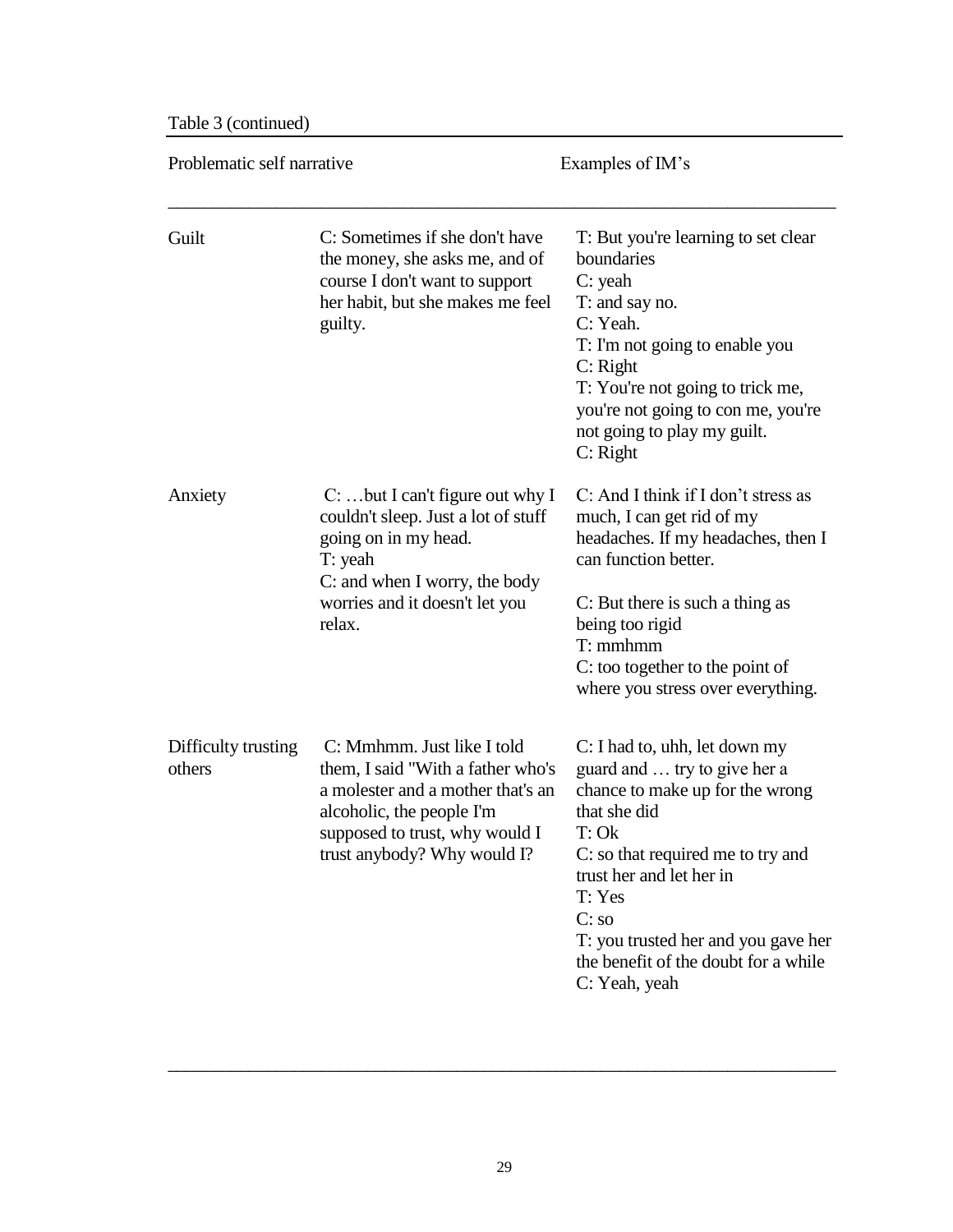*Identification of IMs.* After identifying the problematic patterns of a given case, the pair of coders independently read therapy transcripts in sequential order, and marked any section of text as an IM when an exception to the problematic rule(s) was expressed in therapy. During this process, coders identified the specific points in the text and video where each IM begins and ends. This step allowed the primary coder to later calculate *salience*--a measurement of text (*textual salience*) and time (*temporal salience*) that an IM occupies in a given session—or across sessions (Gonçalves, Ribeiro, Mendes, Matos, & Santos, 2011).

*Categorization of IMs.* As IMs were identified, coders independently classified them into one of the five IM categories. In cases where an IM could be categorized in more than one way, the coders were instructed to choose the more complex IM category. The IMCS authors have identified action and reflection as the first, and most basic, level. Protest IMs are considered to be at the second level, followed by reconceptualization and performing change at the third, and most complex, level.

*Measuring salience of IMs*. In the current study, both *textual* and *temporal salience* were derived from therapy transcripts and videos. First, coders identified the salience of each type of the five IM categories by identifying the percentage of words and time occupied by a given type of IM in each session. Second, coders identified the overall salience of IMs as a whole in a given session, regardless of the type of IM. This calculation was derived from the sum of words in all IMs divided by the total number of words in a session, as well as the sum of time in all IM segments divided by the total time in a session. Third, the mean salience across treatment was calculated for both specific type of IM and overall IMs. This calculation resulted from the mean of the percentage of each type of IM and overall IMs identified in the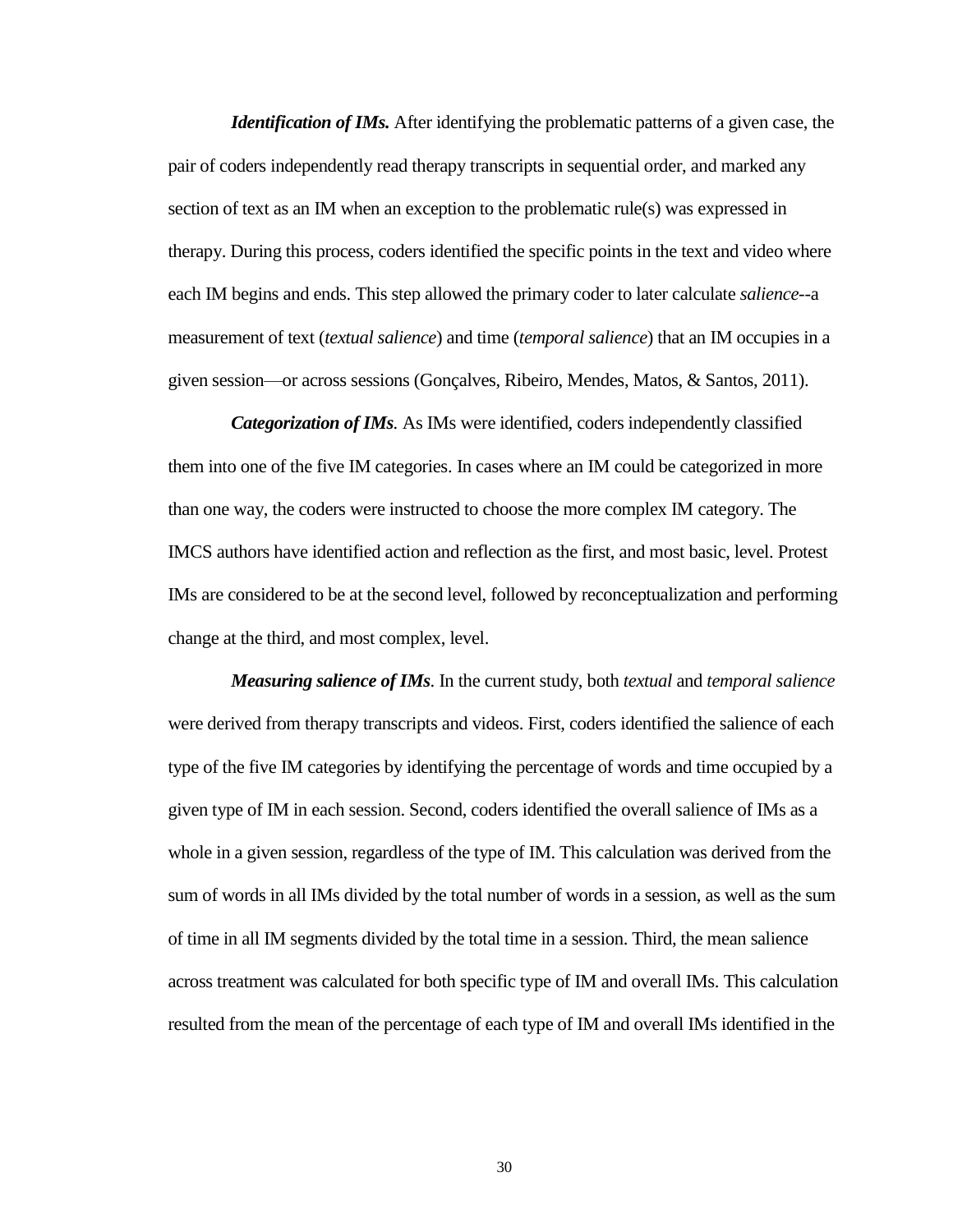two aforementioned steps—for both textual and temporal salience. Inter-coder salience agreement was also calculated to identify overlapping salience identified by both judges.

**Coding procedures for observer-rated outcome and alliance measures.** The first author trained a doctoral student researcher to use the GAF as an objective measure of functioning. Next, they both watched grief therapy videos (not included in the current sample) and applied the GAF to each session until consesus was achieved. Both coders then independently coded each therapy session in the current study, and an average rating between coders was taken for each GAF score.

The first author trained the same researcher to use the S-WAI-O to assess the alliance of each therapy dyad across sessions by analyzing grief therapy case examples (not included in present study) together to form consensus about the application of the anchors used in the measure. The researcher coded all 18 sessions in the current study at 5 minute intervals. The first author applied the S-WAI-O to 20% of the data (identified by random number generator to identify 2 sessions within each therapy case), with aims of achieving minimum of 80% reliability, which was met, indicating further reliability checks were not warranted. As suggested by the S-WAI-O developers, control charts (Eubanks-Carter, Groman, & Muran, 2010) were used to statistically detect alliance ruptures. For the current study, an alliance score would be considered as a rupture if the score fell below the lower control limit (a 95% confidence interval set at two standard deviations from the mean alliance).

#### **Results**

The following sections explore the therapy cases of Deborah, Anita, and Tina in terms of overall and specific IM salience, working therapy alliance scores, and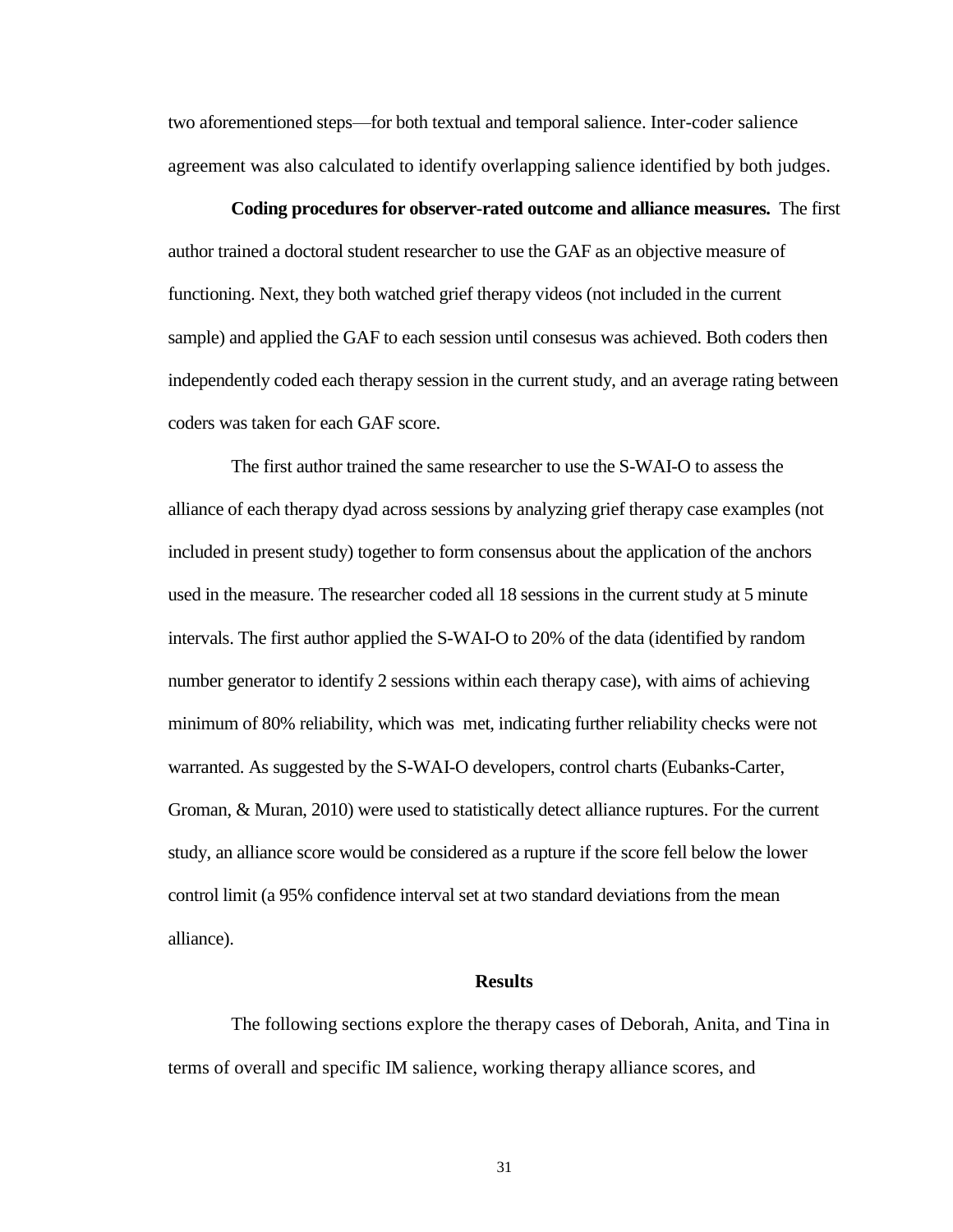functioning across therapy, with links to findings from comparable cases in the literature, where data exist. When reporting salience, textual salience values will be presented, as temporal and textual salience values were strongly correlated  $r(457) = .97$ ,  $p < .05$ ).

### **Global Working Alliance Scores Across Therapy**

Research has consistently identified the therapy alliance as a predictor of outcome across therapy orientations (e.g., Martin, Garske, & Davis, 2000), including brief therapy interventions (Fakenstrom, Granstrom, & Holmqvist, 2014). In the current study, global alliance scores, illustrated in Table 4 were derived by averaging each 5-minute alliance rating across a given session. These scores indicate that Deborah, Anita, and Tina each maintained strong alliances with their therapists over the course of therapy.

Table 4

*Global Working Alliance scores across therapy, M (SD)*

| Client<br>Session 6 | Session 1 | Session 2                                                               | Session 3 | Session 4 | Session 5 |
|---------------------|-----------|-------------------------------------------------------------------------|-----------|-----------|-----------|
| Deborah             |           | 5.63 (0.22) 6.07 (0.32) 6.29 (0.42) 6.51 (0.40) 5.87 (0.26) 6.98 (0.04) |           |           |           |
| Anita               |           | 5.43 (0.31) 5.78 (0.51) 6.19 (0.23) 6.06 (0.43) 6.18 (0.26) 5.84 (0.37) |           |           |           |
| Tina                |           | 5.43 (0.31) 6.09 (0.11) 6.30 (0.27) 6.31 (0.26) 6.32 (0.69) 6.74 (0.23) |           |           |           |

In the case of Deborah, global alliance scores increased over the course of the six sessions, with the exception of session five, where the alliance score decreased, but remained high. In the last session, Deborah and her therapist's average alliance score neared the maximum rating possible. Alliance scores for Tina and Cain trended towards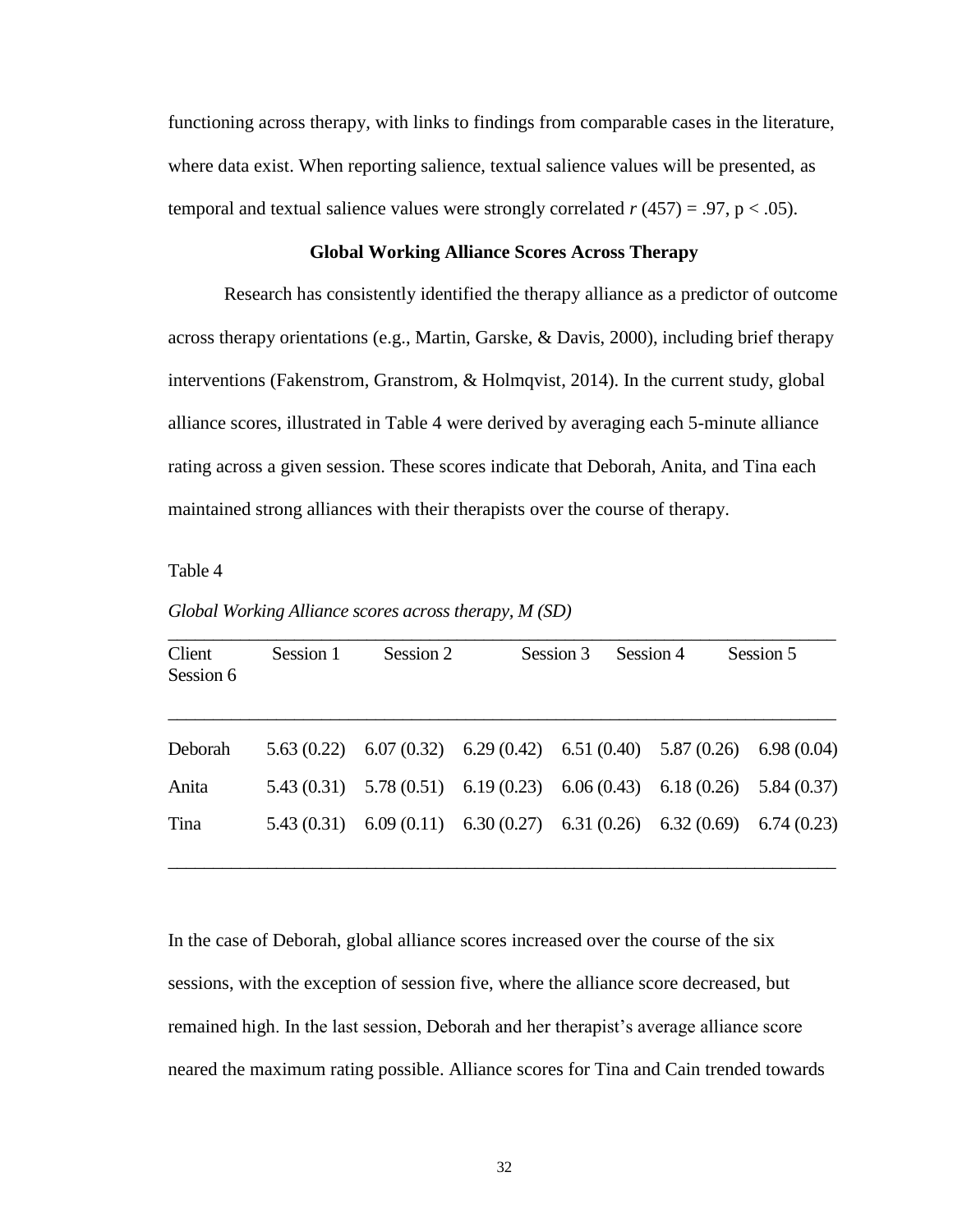increasing strength, with somewhat of a plateau between sessions 3-5, and increasing again in session 6, terminating therapy with a very strong alliance. Anita and Schneider also maintained a strong therapy alliance, but with slightly more variability in their scores across sessions. Global working alliance peaked in session three during the session in which Anita spoke of the loss of her brother. Scores then stayed relatively the same, until termination, where Anita and Schneider had lower alliance ratings than the other therapy dyads, but were strong nonetheless.

## **Overall IM Salience Across Therapy**

The overall salience of IM categories across the sessions of Deborah, Anita, and Tina (see Figure 2) showed patterns consistent with good outcome grief therapy cases (e.g., Alves et al., 2012; Alves et al., 2013; Alves, Fernandez-Navarro, Ribeiro, Ribeiro, &, Gonçalves, 2014).



*Figure 2*. IM Overall Textual Salience Across Cases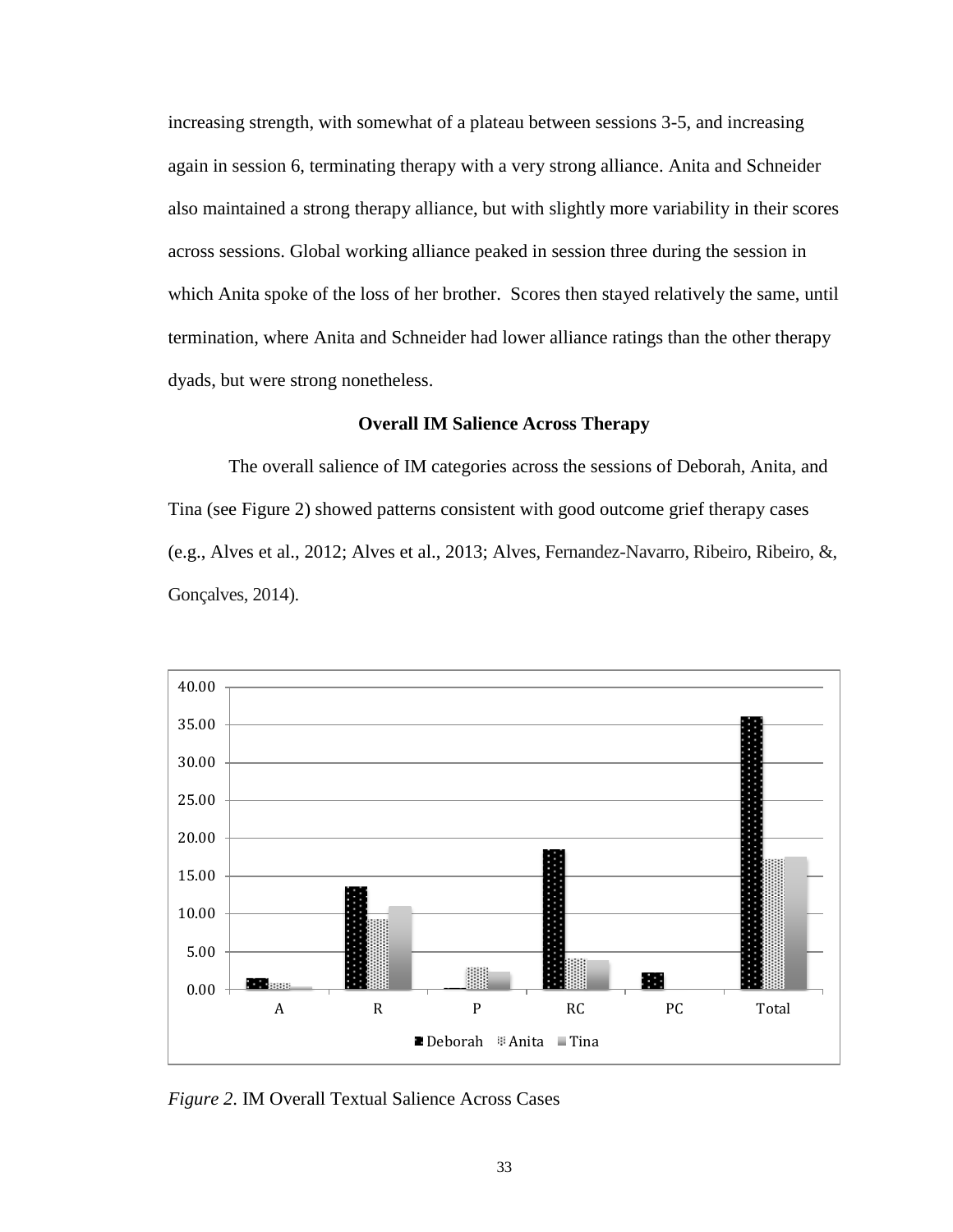Deborah's overall IM salience across therapy and for each specific IM differed from the cases of Anita and Tina, primarily in that Deborah and her therapist spent over twice as much time across therapy elaborating IMs. In similar research studies measuring IMs across grief therapy, overall salience ranges between 20%-30% (Alves et al., 2012; Alves et al., 2013; Alves et al., 2014), with Deborah's case exceeding this range. The case of Deborah also contrasts those of Anita and Tina in terms of overall salience of each IM category. While all three cases involved the elaboration of RC IMs, which are primarily found in good outcome cases, Deborah's therapeutic process involved twice as much elaboration of RC IMs than the other two cases, and greatly more than other good outcome grief therapy cases reported in the literature, with reports between 3.6% - 8.5%. Notably, this finding includes a comparable case study (i.e., the case of Cara; Alves et al., 2012) involving Deborah's therapist, using the same six-session format and meaning reconstruction therapy approach, as well as other complicated grief therapy cases using the same meaning reconstruction format (Alves et al., 2013).

Anita and Tina showed similar levels of RC IMs between their respective cases, and both showed the greatest salience occurring in the form of reflection IMs, as is found in the literature of IMs across grief therapy cases (ranges between 12.7%-17.5%). In Deborah's case, reflection was the second most salient IM, with ranges also consistent with comparable good outcome therapy cases in the literature.

Findings regarding the presence of protest IMs in grief therapy cases, which have been reported to occur below 3%, were consistent with the current findings across the three cases. Anita and Tina showed similarities in their inclusion of protest IMs, both showing low salience at similar levels, while Deborah's protest IMs were nearly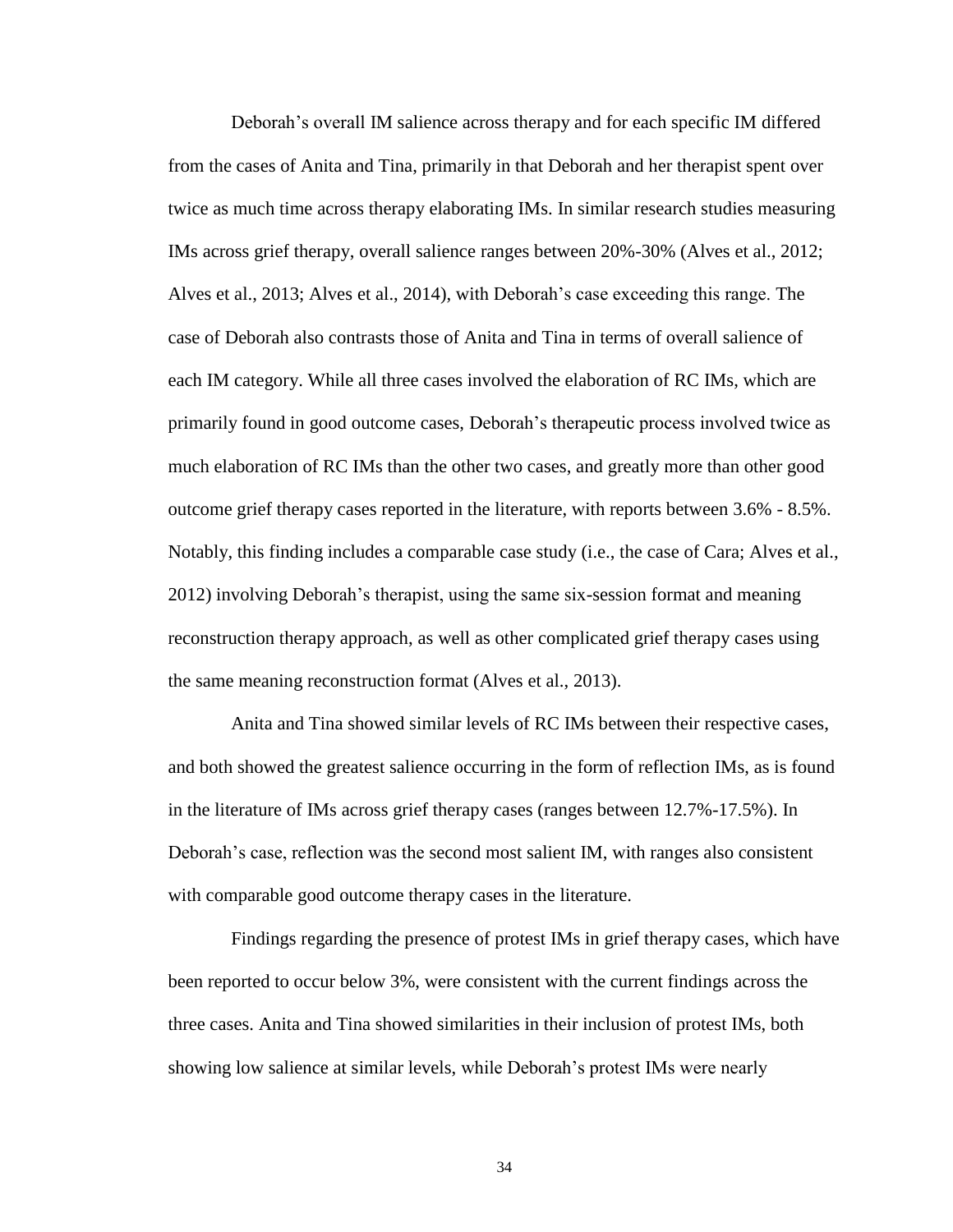nonexistent. Deborah's case included higher overall salience of PC IMs, and these IMs were nonexistent in the case of Tina, and nearly so, in the case of Anita. These findings are again consistent with comparable studies (with ranges between 1.7%-3.5%). All three cases showed similar, low, salience in their elaboration of action IMs, again consistent with literature findings (i.e., salience <3%).

### **Overall Changes in Functioning Across Therapy**

Global functioning for each respective therapy case was measured across each therapy session using the GAF (see Figure 3). This session-by-session tracking allowed for a more continuous examination of client change in relation to IMs as opposed to the traditional "good" versus "poor" outcome categories used throughout the IMCS literature. Nevertheless, the current configuration would also lend itself to a more global categorization of outcome, using the GAF as an indicator of overall change between beginning and end of therapy. In a recent study, Coutinho, Riberio, Sousa, and Safran (2014) used GAF scores to identify "unsuccessful" versus "successful" cases, with the latter reflecting a clinically meaningful GAF increase (e.g., from moderate symptoms at the beginning of therapy to mild at the end). Using this same rubric in the current study, all therapy cases in the current study would be considered "successful" overall, and will be explored in a session-by-session format in latter parts of the results section.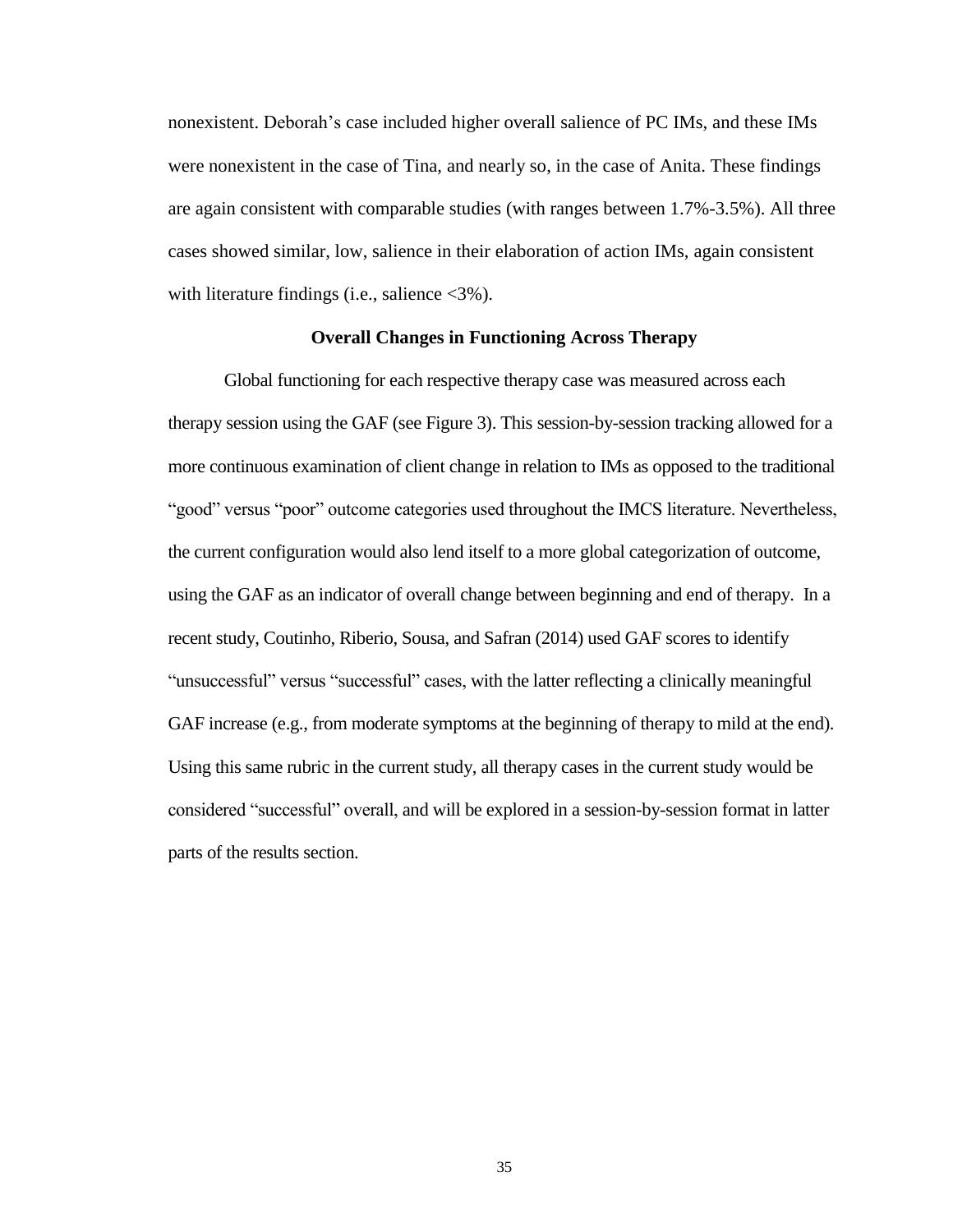

*Figure 3*. GAF Scores Across Therapy

#### **Association Between Alliance with IMs and Client Functioning**

Alliance ratings were derived for each 5-min. segment of therapy across the cases of Deborah, Anita, and Tina using direct observation of video-recorded therapy sessions, allowing the raters to assess verbal and nonverbal markers of alliance in the moment-to-moment unfolding of therapy. Control chart methods were applied to the data in attempts to statistically detect alliance ruptures (two standard deviations below the mean alliance) and repairs. However, no ruptures were detected within any of the therapy dyads. Given the lack of statistically significant variation among alliance ratings across each 5-min. segment, and the uniformly high alliance ratings across the cases, further exploratory analyses were not conducted to examine the relationship between alliance with specific IM categories or changes in functioning.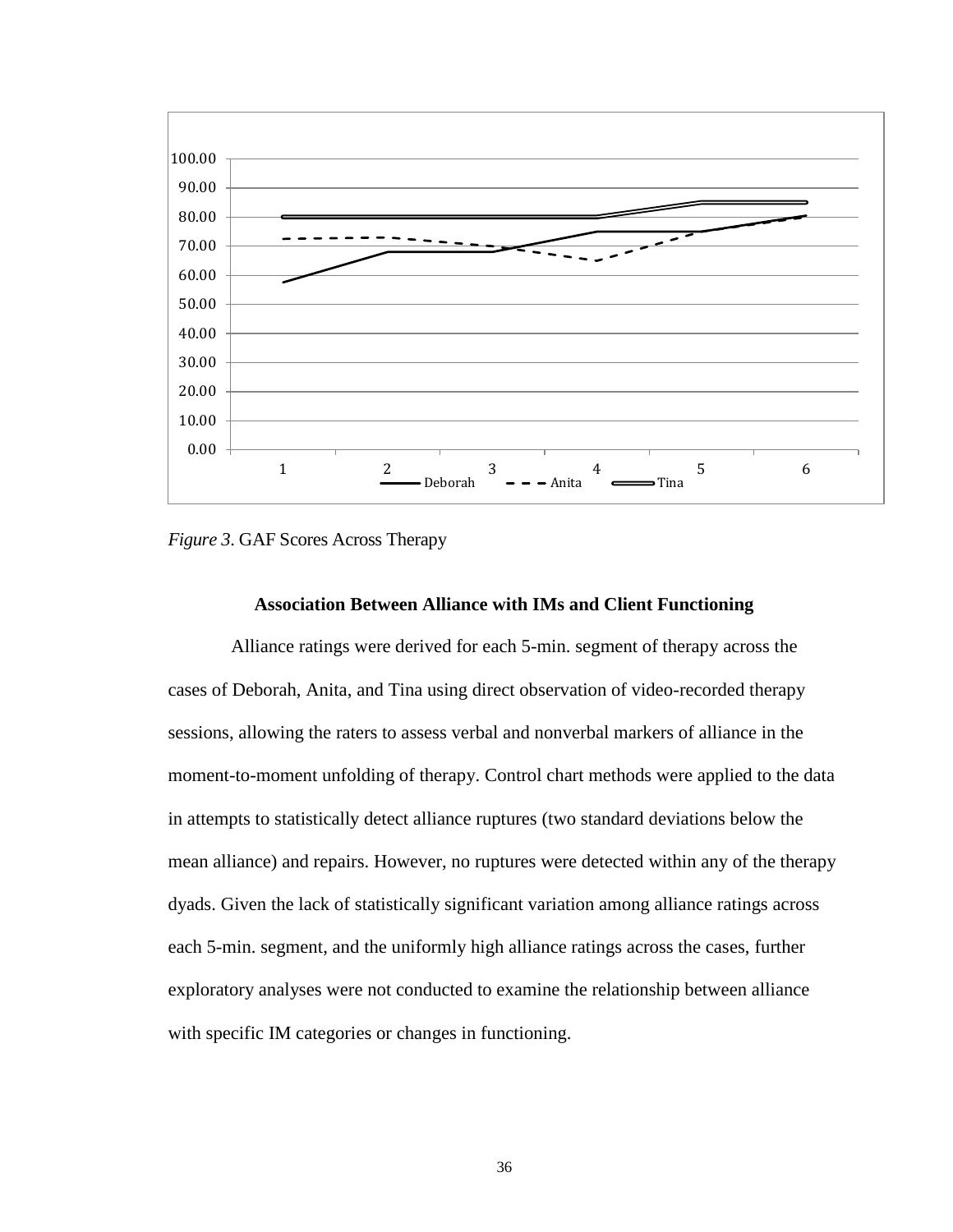#### **General Association between IMs and Client Functioning**

In an exploratory analysis of the relation between psychotherapy process and outcome in the three cases, correlations between IMs and GAF scores within and across cases were examined. The first of these concentrated on the association between the salience of all IM categories considered collectively and client functioning as measured by the GAF within a given session, yielding notable relations across the three cases. This correlation was very strong in the cases of Tina  $(r = .82)$ , strong in the case of Deborah (*r* = .61), and moderate in the case of Anita (*r* = .31). This finding also held when all cases were averaged  $(r = .67)$ . These initial findings suggest the importance of the presence of IMs, regardless of category, in predicting client functioning. Furthermore, strong contemporaneous relations were identified between the presence of RC IMs and GAF scores in the case of Anita  $(r = .41)$  and Deborah  $(r = .65)$ , with a very strong association in the case of Tina  $(r = .88)$ . This finding also held when all cases were averaged, with RC IM salience and GAF score being strongly correlated (*r* = .76).

The second exploratory analysis examined the relation between IM salience in a given session (1-5) and client functioning in the subsequent session (2-6). The relation between total IM salience and later functioning was strong in the cases of Anita (*r* = .57), and very strong in the case of Tina  $(r = .88)$ , but did not hold when the cases were averaged  $(r = .12)$ . The presence of RC IMs in a given session also predicted client improvement (measured by GAF scores) in subsequent sessions in the cases of Anita  $(r = .67)$  and Tina  $(r = .61)$ . This relation was moderate when the cases were averaged  $(r = .30)$ . Such relations were not found in Deborah's case  $(r = .23)$ , possibly due to the notable decrease in IMs in session 5, with the highest IM occurrence (including RC) in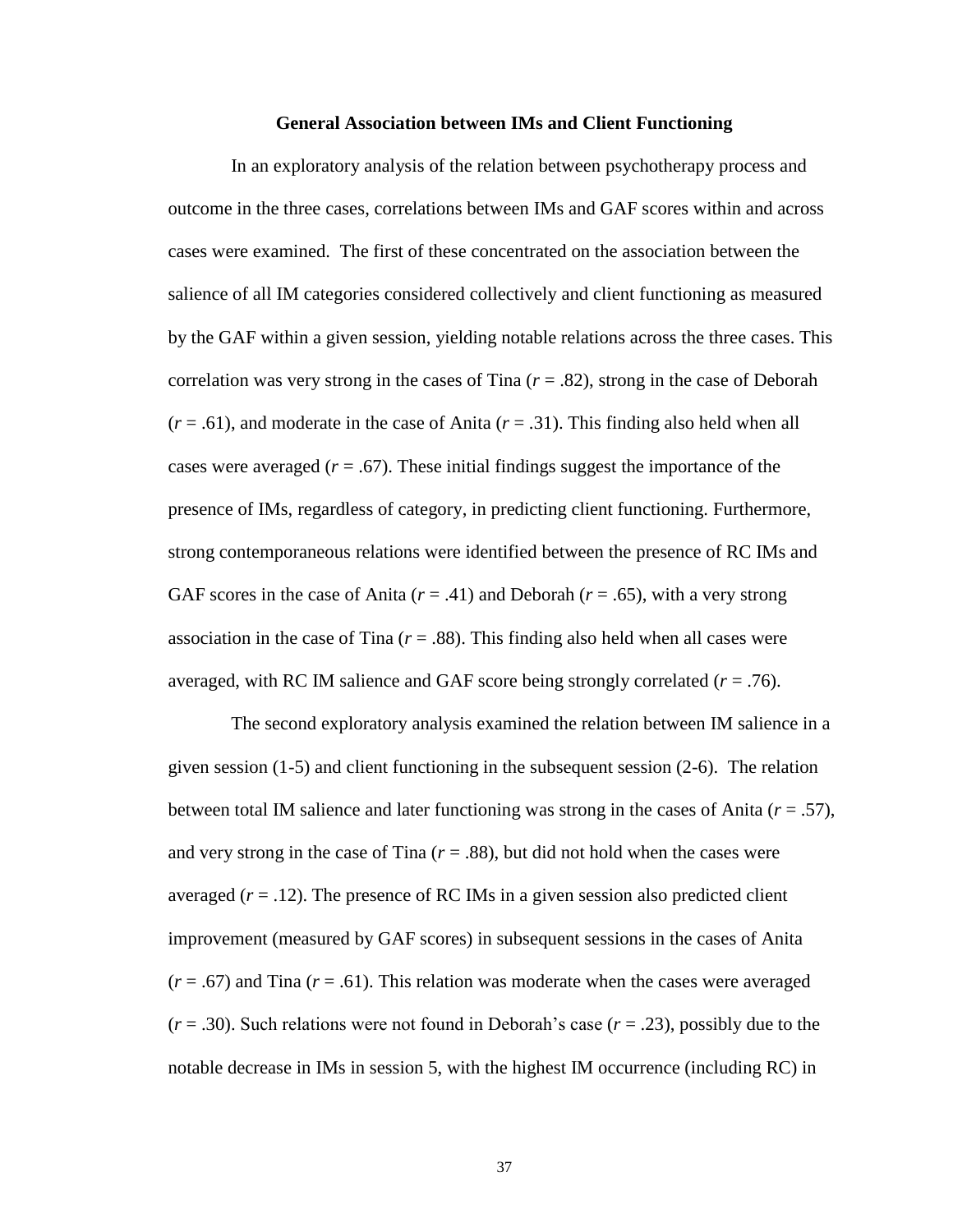session 6, which is unaccounted for in this correlation. Nevertheless, these patterns generally corroborate other findings in the literature, and suggest the importance of innovative moments overall, and in the form of RC IMs, in the contemporaneous and prospective prediction of client functioning over the course of grief therapy.

### **Specific IM Categories and Functioning Across Therapy**

The three therapy cases were each carefully analyzed to yield in-depth understanding of the pattern and function of each IM category across each respective sixsession course of good-outcome humanistic therapy following bereavement. Given the uniformly high alliance ratings, they will not be integrated here. In the following section, each therapy case will be presented separately to elucidate the interplay between client functioning, IMs, and therapy procedures, with specific examples provided for greater context. Notable similarities and differences between a given case and others in the current study will be included as warranted.

### **The Case of Deborah**

Deborah's case is distinct in that she entered therapy with poorer functioning than the other therapy case participants, with her initial GAF of 57.5 indicating significant impairment in her daily functioning. Upon therapy termination, however, Deborah's functioning had substantially improved, with her GAF score of 80.5, indicating transient symptoms with minimal to no impairments in functioning. Her case also differed in that the dialogue between her and her therapist yielded more IMs both overall and in all specific IM categories, with the exception of Protest IMs. Figure 4 illustrates the progression of IMs and functioning across six sessions of constructivist therapy, but does not include action and protest IMs given their low salience.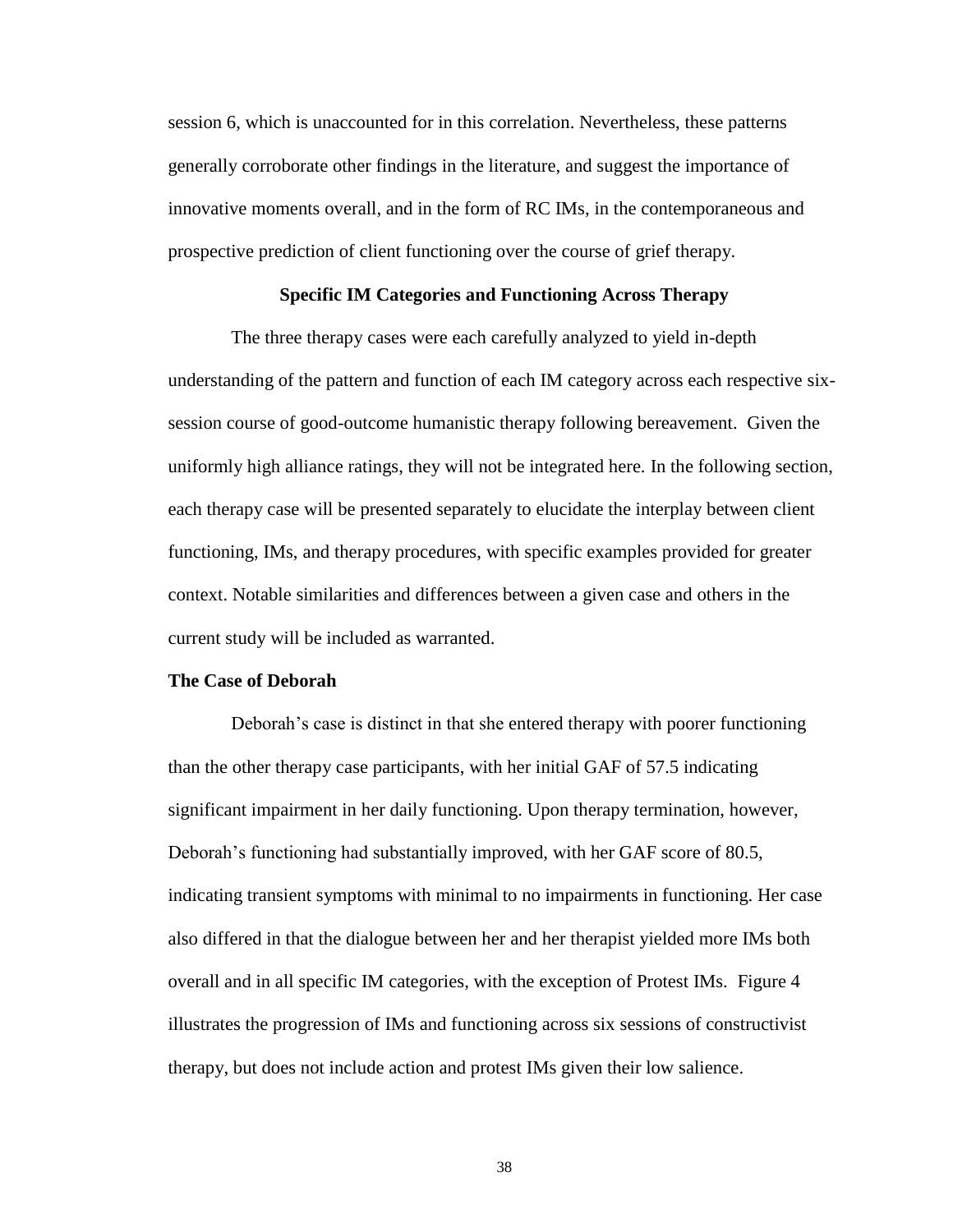

*Figure 4*. IM Salience Across Deborah's Therapy

**Session 1.** Deborah and her therapist began to uncover the ways in which this loss had impacted her life. This exploration entailed describing the ways in which her mother's death two years prior had left her emotionally, cognitively, interpersonally, and functionally "getting worse, and not better," to the point that she was unable to fold laundry and put it in the appropriate drawer, or organize a few simple materials for a class she was taking at a local community college. Nevertheless, despite Deborah's monotonic and tearful demeanor throughout the session, action, reflection and protest IMs began to appear, though with low salience. At the end of this session, taking a cue from Deborah's anguished yearning for her mother over two years following her death,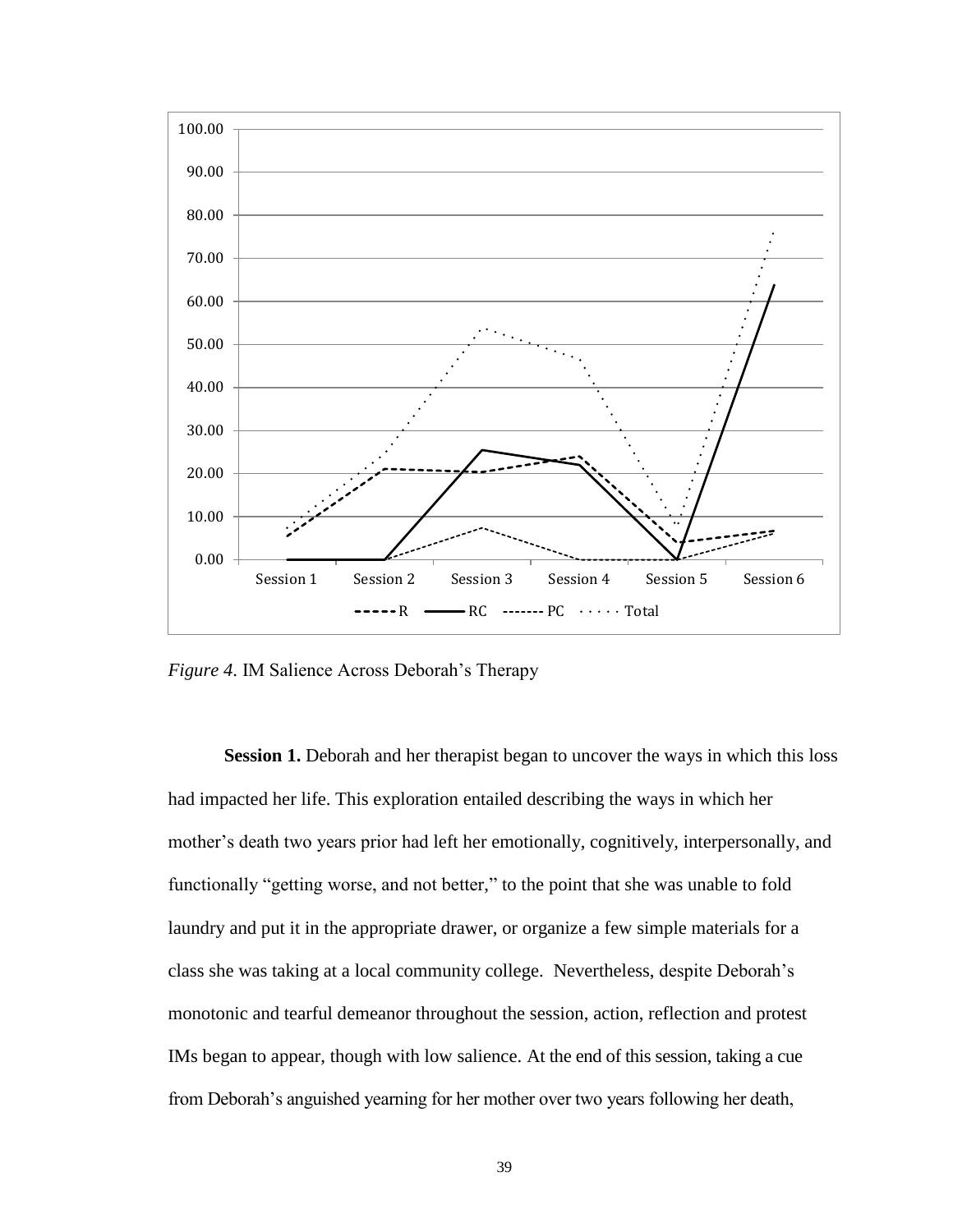Neimeyer suggested a writing exercise to "reopen the conversation with her that was closed by death," in which Deborah was invited to write a letter to her mother about her needs in the wake of loss. Though initially daunted by this prospect, Deborah collaborated with Neimeyer by dictating the first two sentences of the letter in session through a veil of tears, and concluded with the hopeful statement that "writing the letter sounds like a good idea…. It could give me a chance to reconnect with some of her positive thoughts." Accepting the opening lines transcribed by Neimeyer, she committed to completing it as between session homework.

**Session 2.** As was immediately apparent in her affect, eye contact, vocal modulation and even way of dressing, Deborah's change in functioning, as measured by the GAF (score of 68) increased dramatically from the first to the second session, as did overall IM salience, with a particular increase in reflection IMs. Deborah reflected on the changing relationship between her and her deceased mother after writing several iterations of the letter over the previous week. Deborah described adaptive ways of understanding her mother's death and her success in releasing lifelong resentments held toward her mother, stemming from childhood neglect. Reading the letter aloud to her mother in session at Neimeyer's invitation, Deborah elaborated on these movements towards reconnection: "I know you are in a better place and I will see you again…. My prayer is that…I am able to concentrate on the gift God gave me of having a mother like you for 43 years." In reconnecting with her mother, Deborah began creating distance from the problem of being immersed in debilitating grief. These initial changes prompted Deborah to question and gain insight into her own interactions with the family, reconsidering her how the loss of her mother had led her to adopt her mother's managerial role in relation to her (resistant) older siblings, some of whom, like Deborah,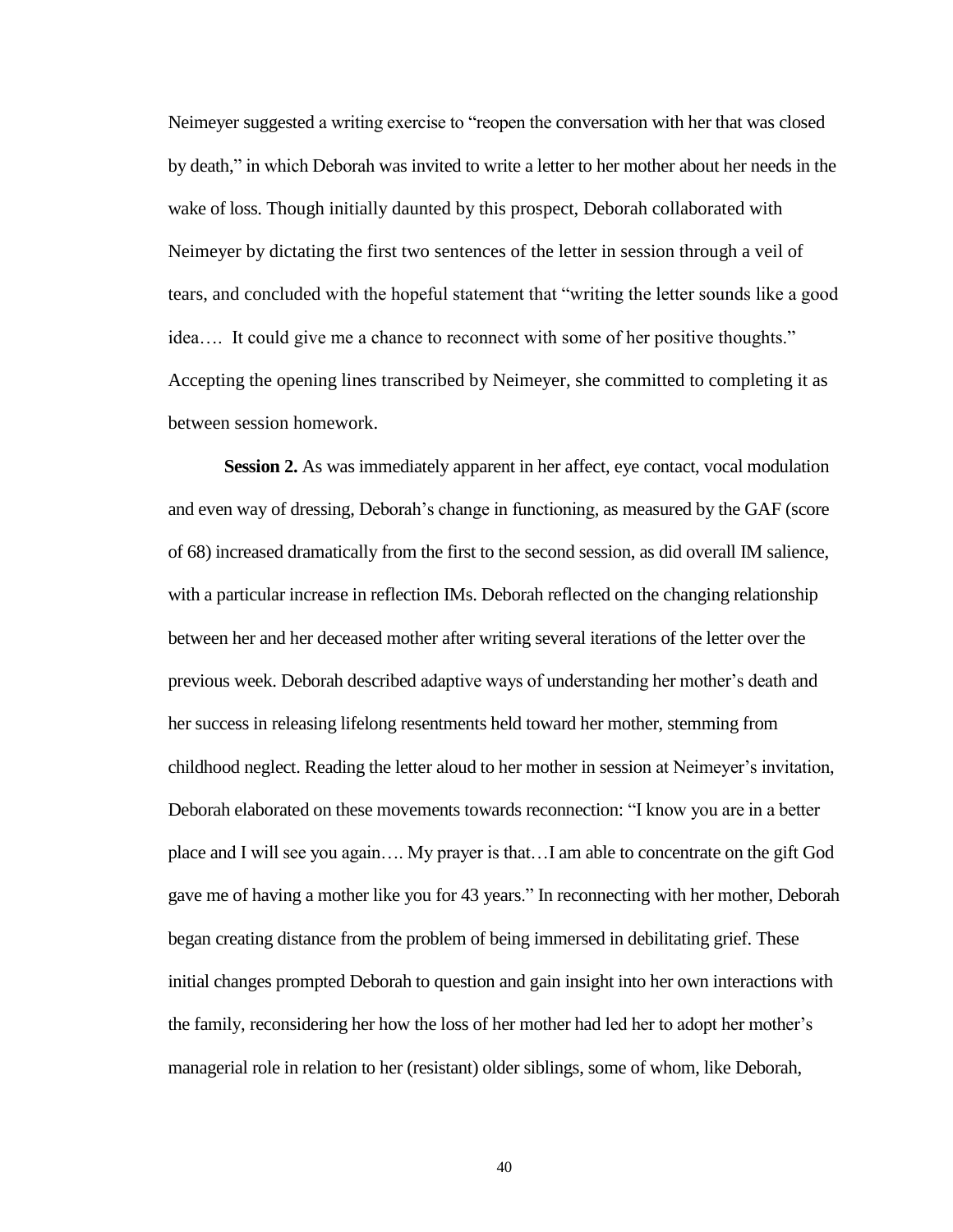continued to live in the family home with their father. Deborah expressed intentions to "let that go, and just let them be them," but she expressed a hesitation to do so, which at her therapist's inquiry, seemed to require her mother's permission. Neimeyer therefore invited Deborah to engage in an additional homework exercise to communicate with her mother about this need, which ultimately included Deborah's adaptive self-instructions to "return my mom's legacy to herself." She elaborated new understandings and adaptive thoughts, saying, "…I'll always have her wisdoms instilled in me, but I don't have to keep trying to push it down everybody else's throat…. Life is different now…. She's not the holder of all things and the answerer to all questions."

As Deborah explored ways to relinquish responsibility of her family that her mother used to carry, a new position of empowerment emerged, as she protested, "You know [the family's] refrigerator is full of fast food containers and, um, it just sickens me…. I've always been the one to clean out the refrigerator, and I said 'I'm not doing it anymore.'" This position related not only to her disengaging in her mother's role as caretaker, but also to Deborah's repositioning against her struggle with obesity, and desire to maintain changes she had made in her weight.

**Session 3**. Deborah's functioning remained the same as in the previous session; however, she entered the session with increased clarity about the impact of the writing exercise on her reconnection with her mother's spirit, and disengagement from the task of fulfilling her mother's role. Overall IM salience increased substantially, and the RC and PC IMs emerged for the first time. This evolution occurred despite the occurrence of the monthly anniversary of her mother's death, which Deborah described as a typically very difficult time, but which now, for the first time in 26 months, she experienced merely with "nostalgia."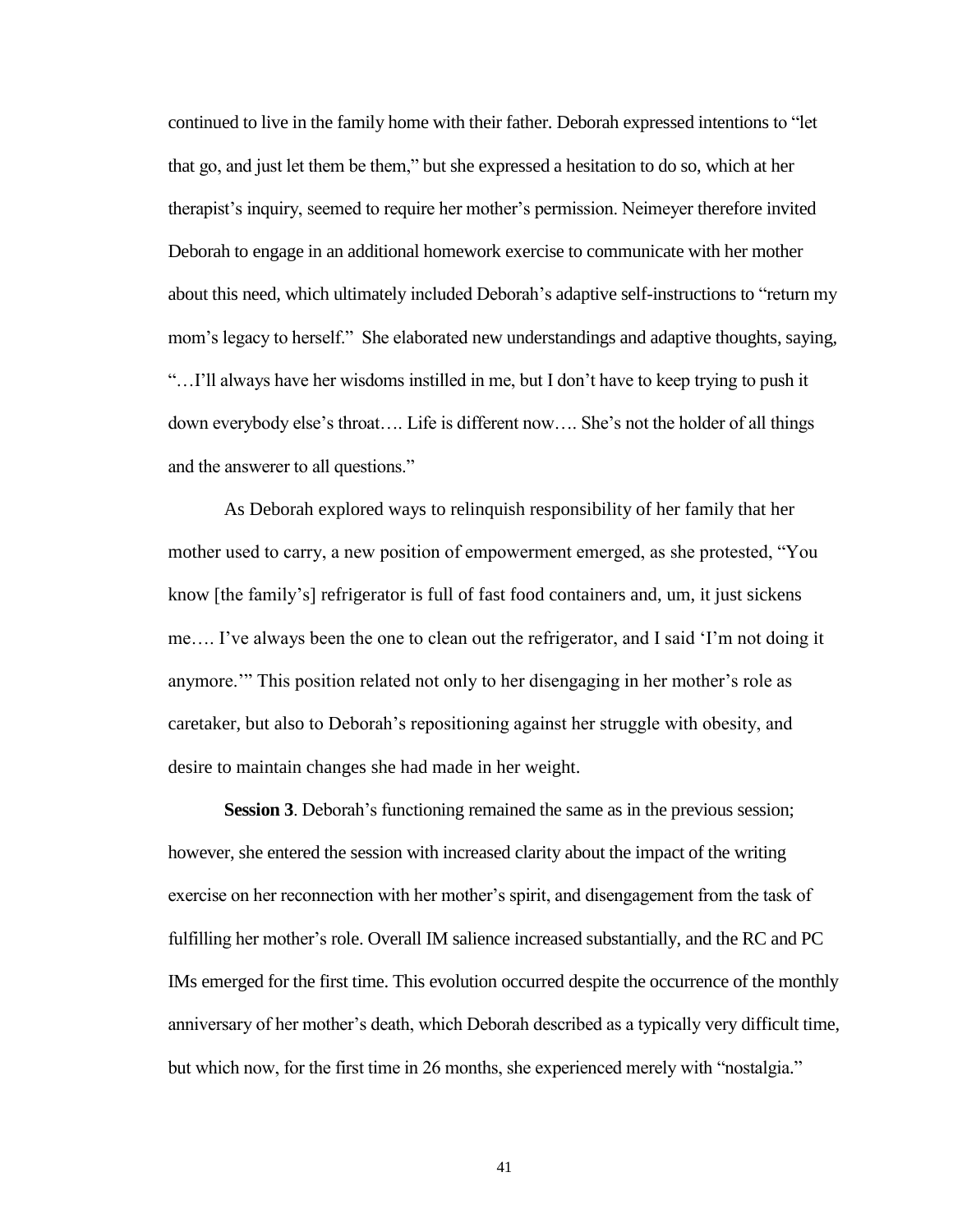In this session, Deborah elaborated the contrast between her current emerging self and the former version of self that represented her mother's role. Deborah emphasized the importance of her letter writing as a process of change, and described the transformative process of learning to connect with her own self-identity without enacting her mother's role in her daily life. Deborah further elaborated the process of change underlying the shift, and explained that writing "was a way of…identification. First, I had to identify that I was doing these things…as I typed them and acknowledged them and made them real it gave me an understanding that I could let them go." In this session, Neimeyer invited Deborah to read the letter that she had crafted to her mother. This exercise prompted novel conceptualization and adaptive self-instructions:

I am returning your legacy to you…. I cannot help somebody unless they ask for help. I need to let go of other people's difficulties and understand that in order to help others I need to let go of my own negativity in order to progress…. Mom, I'm asking you permission to be me.

Deborah continued to elaborate on a new position with a contrast to her former self in the absence of her mother, saying about her family, "…We're all adults…. I've seen them pick up and kind of move into their own…. I wasn't doing that, and this week's been a lot of that." Deborah also began to reflect on how this new positioning of self would impact the dynamic in the relationships she had with her own daughter, and she reflected on a "transition between us that needs to be made" that would allow her to relinquish some of the responsibility of her adult daughter.

As Deborah further explored her reignited sense of self, PC IMs emerged, elaborating Deborah's assertively seeking an employment interview from a casual acquaintance who was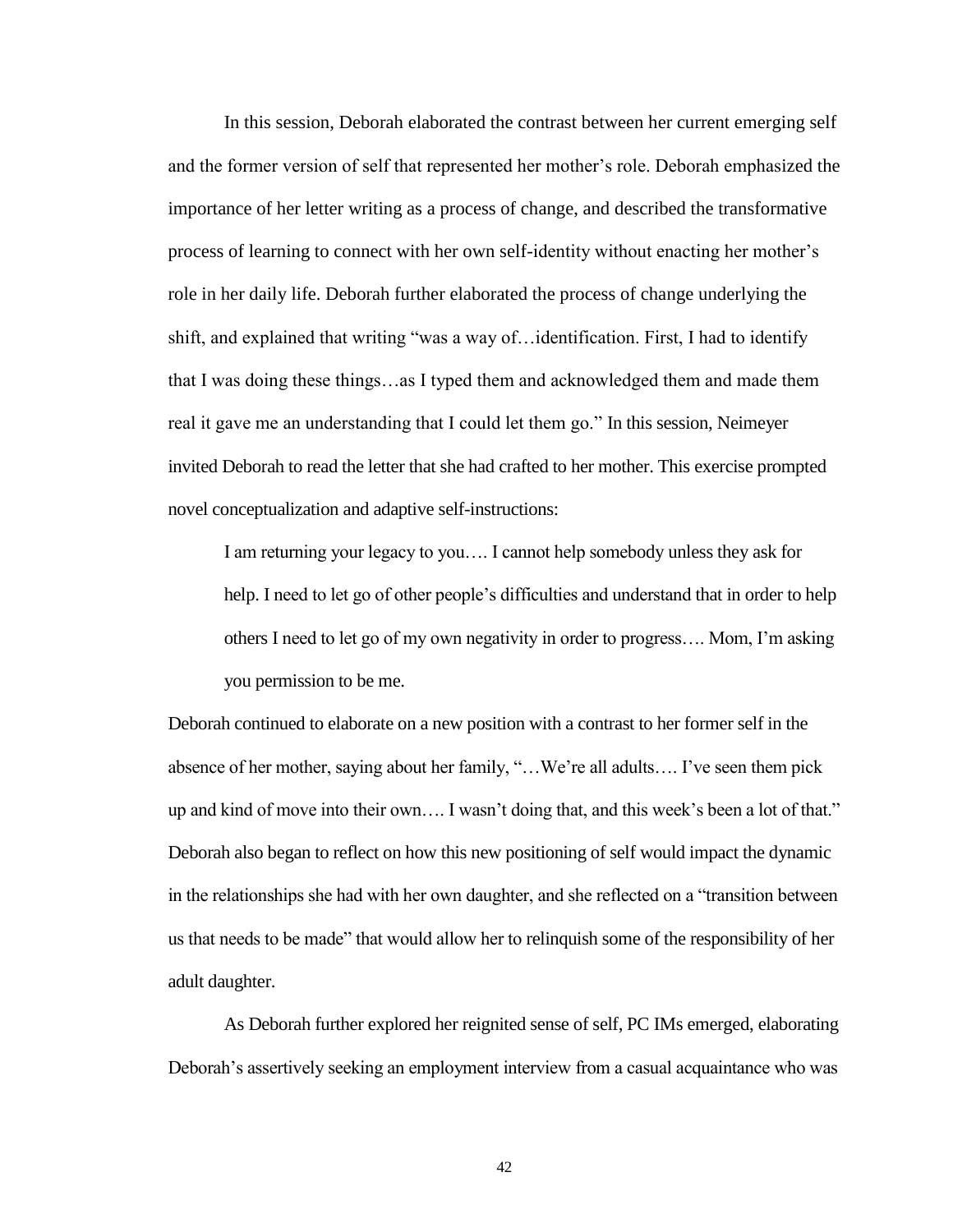managing an organization providing support to seriously ill children, which was a behavior that would have been impossible when Deborah was consumed with debilitating grief. She explained, "…she [employer] was telling me that she needed someone that was a good typist and had great organizational skills, and I said, 'Why not me?' [laughing]." Deborah later explained the meaning she derived from this job:

C: It's just a really beautiful, beautiful thing to be able to give back to society…

T: So at personal levels but also for larger, altruistic, social motives, it feels right. And it feels almost like rather than having to *look* for people or…perceive needs in them in the family…here the needs are *real*…

C: And it fills a real need for me too. It gives me a salary…. It makes me feel productive.

In response to Deborah's shifting identity, Neimeyer later invited Deborah to engage in an experiential exercise in which she took the perspective of her deceased mother as Neimeyer interviewed her about the changing person Deborah was becoming. This intervention allowed Deborah to articulate new instructions to herself, but through her mother's perspective, which gave final clarification that Deborah now could move forward in her life as an individual, without enacting the narrative of taking over her mother's role. Neimeyer wrote these prescriptions from mom (e.g., the courage to stand on her own decisions, permission to relinquish being the family caregiver) and provided them to Deborah at the end of the exercise, to which Deborah, with tears of gratitude, reflected on ways she would use these in the future, saying, "...these are words of wisdom… .a good practicing tool for me. When I want to hear her words, then I have them."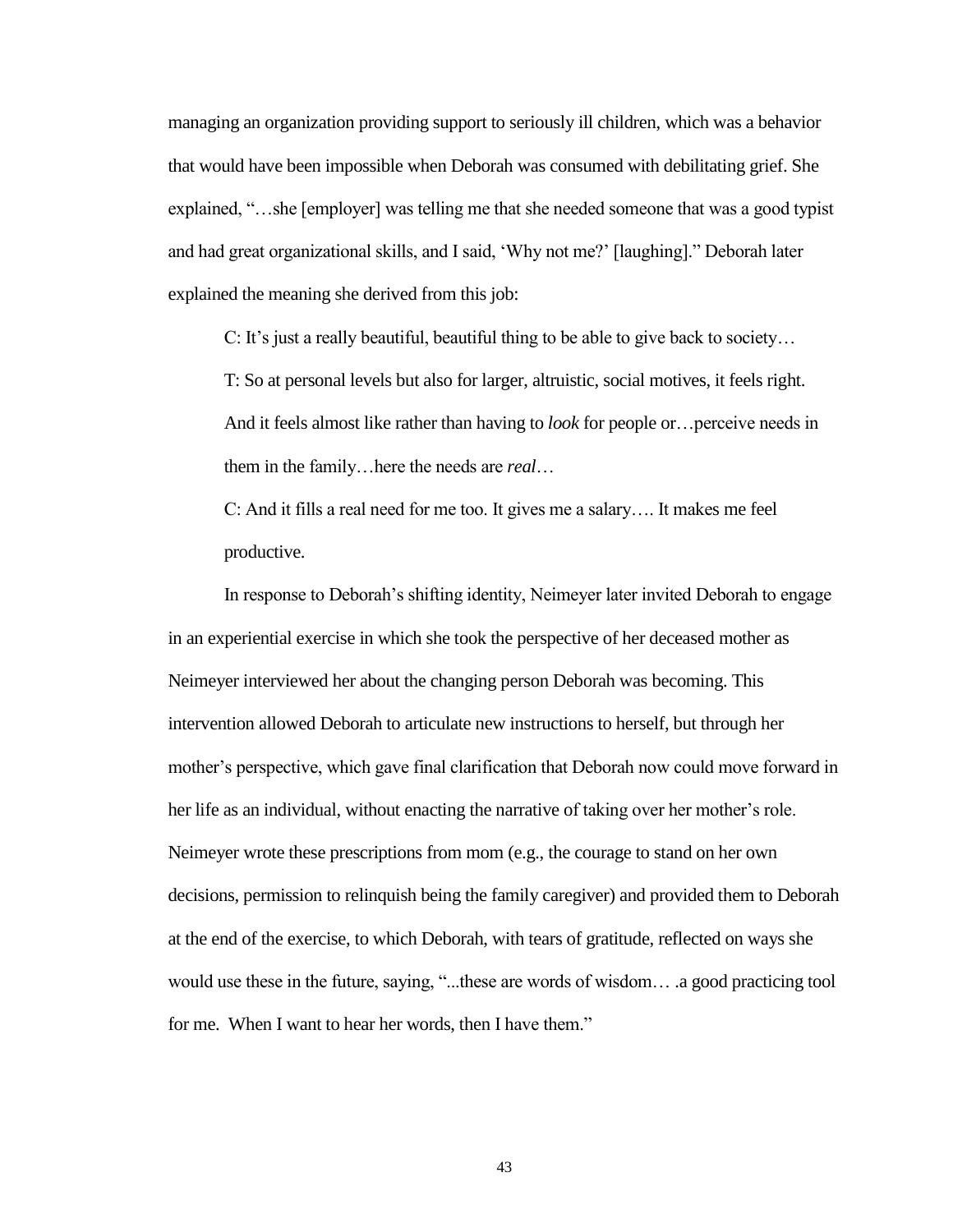**Session 4.** Overall and categorical IM salience remained comparable to session three; however, Deborah's functioning continued to improve. She explained how her grief had changed tremendously, and explained the "peace" that had been brought by her acceptance of her mother's death, explaining her previous position, "There were times… I would actually be thinking that she would come back" and her current position, "…it was so unrealistic…. There's nothing I can do to change it anyway, so I might as well come to terms with what is." She continued to describe how her sleep, anxiety, and stress levels changed because of this acceptance, and also anticipated ways to proactively identify problems if they arise in the future.

Deborah continued to describe a decreased need to be the caregiver in her family, and her intentions to "... figure out what's mine and what's mom's" as her identity evolved. Deborah narrated in this session the ways in which her grief had previously dominated her life, and she described a "void" that was left in the wake of her mother's death. Neimeyer worked experientially with Deborah in this session to connect to any current physical experiences of this void. This exploration created a sustained period of reflective IMs, as Deborah described connecting with a "beacon of light" that was "embracing" her and bringing her "comfort", "wisdom", and "understanding." Deborah ultimately named this experience "a hug from heaven" which helped her contact the "peace" she was finding in her grief. Deborah elaborated on her intentions to revisit the void in the future to "write down some of the void, some of the things I'm missing from her."

**Session 5**. Deborah's functioning remained the same as in the previous session, although IM salience levels dropped precipitously. Deborah explained that in the time between sessions four and five she had been physically ill, and was also feeling increasing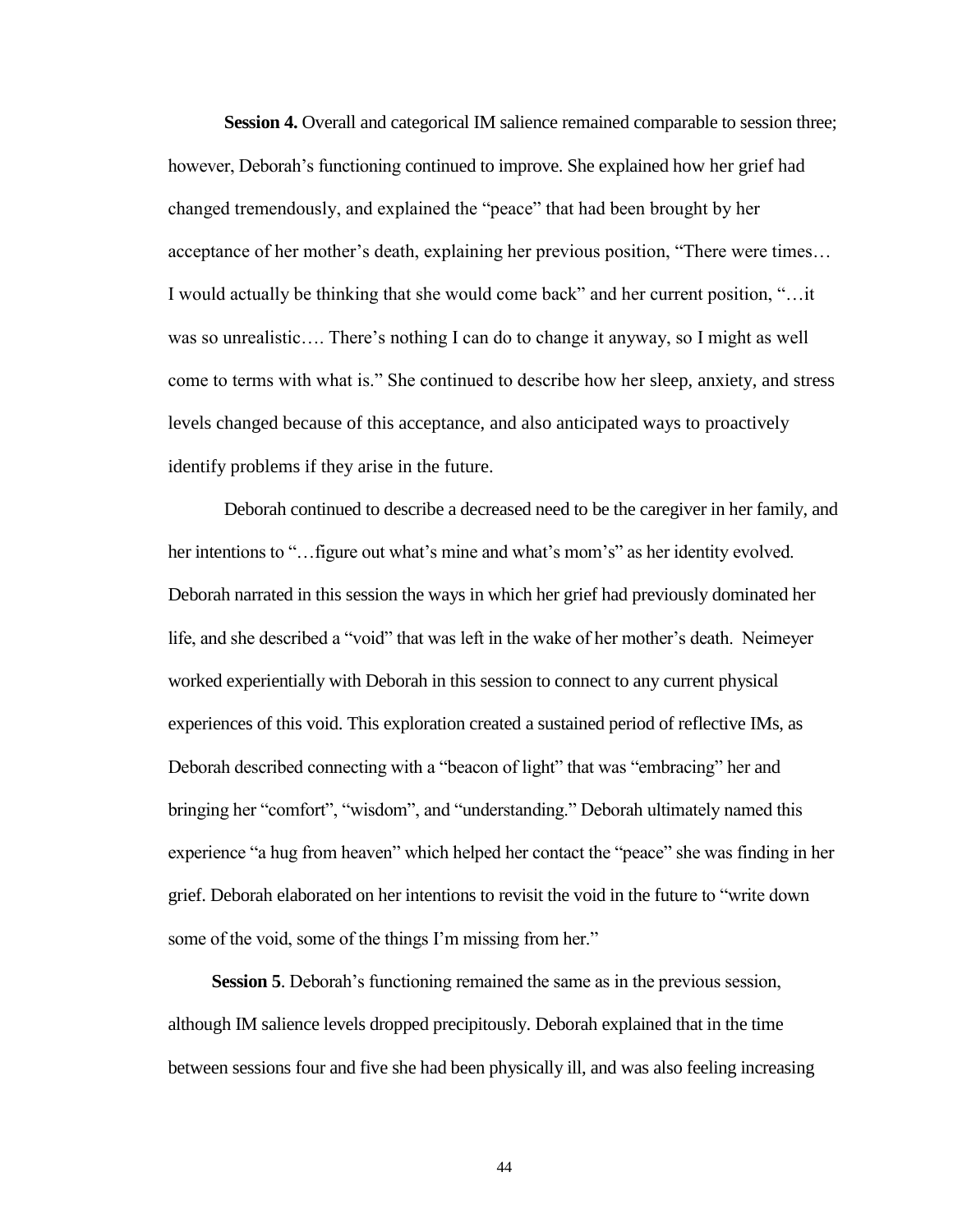pangs of grief as her mother's birthday approached. Within this session, Deborah digressed into telling a story unrelated to her presenting issues. This material might partially account for the decrease in IMs. As the session came to a close, Neimeyer invited Deborah to spend time reflecting on changes that have occurred during the weeks of their therapy together, which Deborah agreed would be useful.

**Session 6.** In the final session, Deborah's functioning peaked to its highest level throughout therapy ( $GAF = 80.5$ ), as did overall IM salience, with well over half of the therapy session involving the elaboration of RC IMs. Deborah and Neimeyer spent a significant portion of the session discussing the changes in Deborah's grief and functioning, and the fundamental processes underlying these changes. Early in session six, Deborah explained her contrasting past and present grief, saying, "I've gotten a big wrap on my emotional status…. I have sadness but I used to have outbreaks to where I would go blank, and not even know what to do next…it's just not happening in my life now." She explained the process underlying this transformation:

I didn't even really realize that I was trying to step into my mother's shoes when we started out…. When we shined that light a little deeper, I seen that I was trying

to…keep my mother alive by being what she was to people in my family.

Deborah later further elaborated, "I think I was blocking… a healing process… cluttering it up with this trying to become her." She explained, again, the importance of the letter writing in her change, stating, "I really haven't felt, since we began after the first letter, I haven't had that mental blankness that I used to get. And… my sleep patterns are better." Deborah continued to explore her contrasting narratives: "…. I would always be crying… getting upset…. That's hard to be around for two years…. I'm more open and able to accept things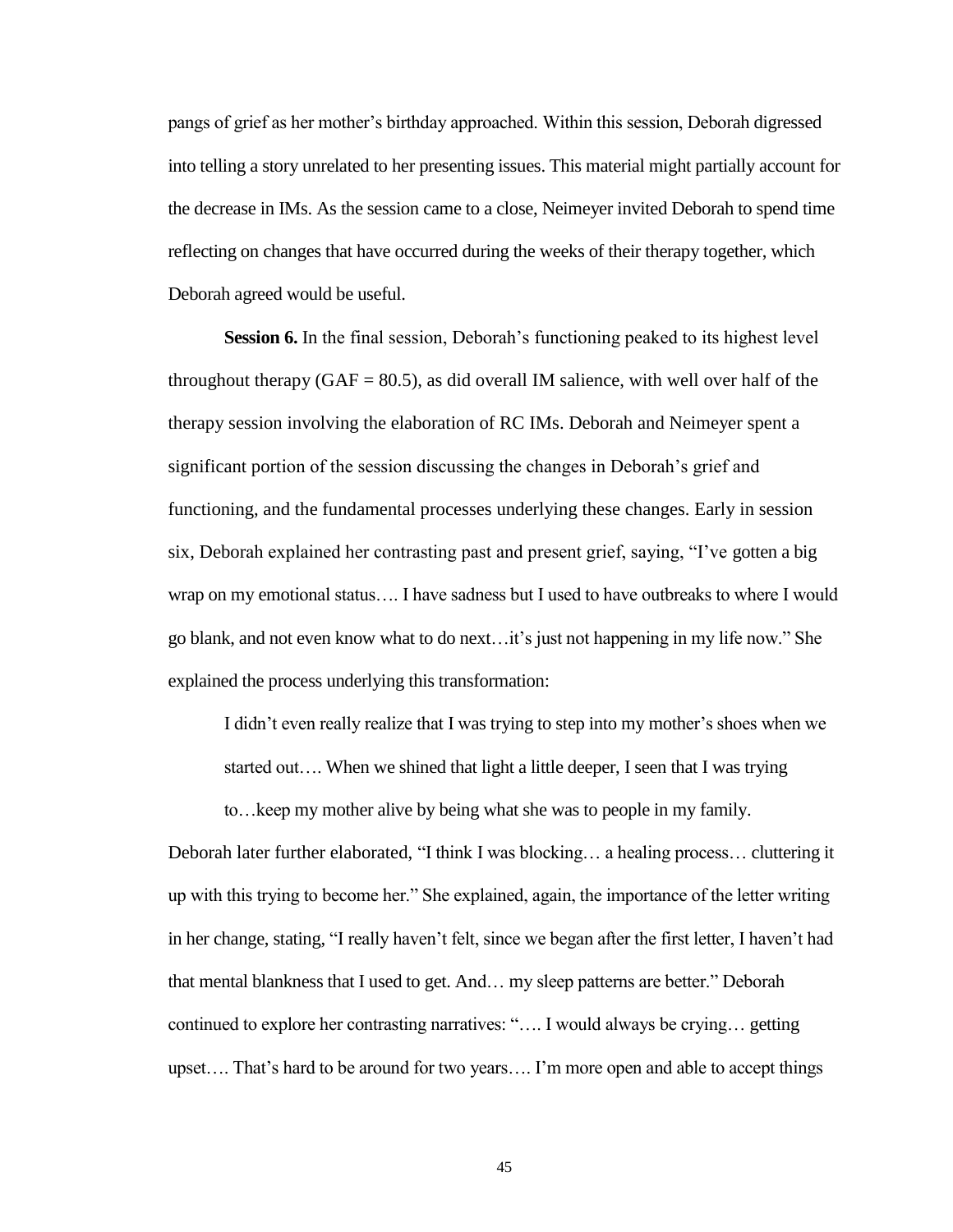and to, um, have a more happy note just in life itself." In the remaining minutes of their final therapy session together, Deborah and Neimeyer elaborated on a meta-change Deborah experienced regarding her perception of death. She explained this change process occurred by "allowing myself simple pleasures… and not to be wound up so tight." She also identified, again, the importance of releasing the role her mother created, and the numerous changes that occurred from this process, including her views of death:

C: I definitely have a better outlook on this and I think [about] death in general and as well as my mom being gone, um, differently...

T: Could you say something more about that? That really intrigues me, the idea that in this, your very view of death has changed.

C: Yeah…. I don't see it, you know, as an ending as I did, as a sharp, critical ending… but just a starting place… it leaves space for somebody else…. And that also, at any moment, life is just for a season. And any moment that you have with someone who, um, blesses you and allows you to feel love, is just such a great thing. And that it doesn't end there, you know, just because my mom's not here anymore, the greatness that I was able to be loved and able to love… is just phenomenal…. To have had that experience... death doesn't take all that away.... It just secures it.

Neimeyer encouraged Deborah to provide feedback about the therapy process in working with him, and she explained, "I think that everything you did for me was perfect for me." She commented on Neimeyer's flexibility in his approach, saying, "You gave me an option. I think as human beings we need that. It wasn't 'we're going to do this.'… It was… opened, and I… think that was good." She concluded, "I'm kind of astounded about the whole thing and the way it transpired."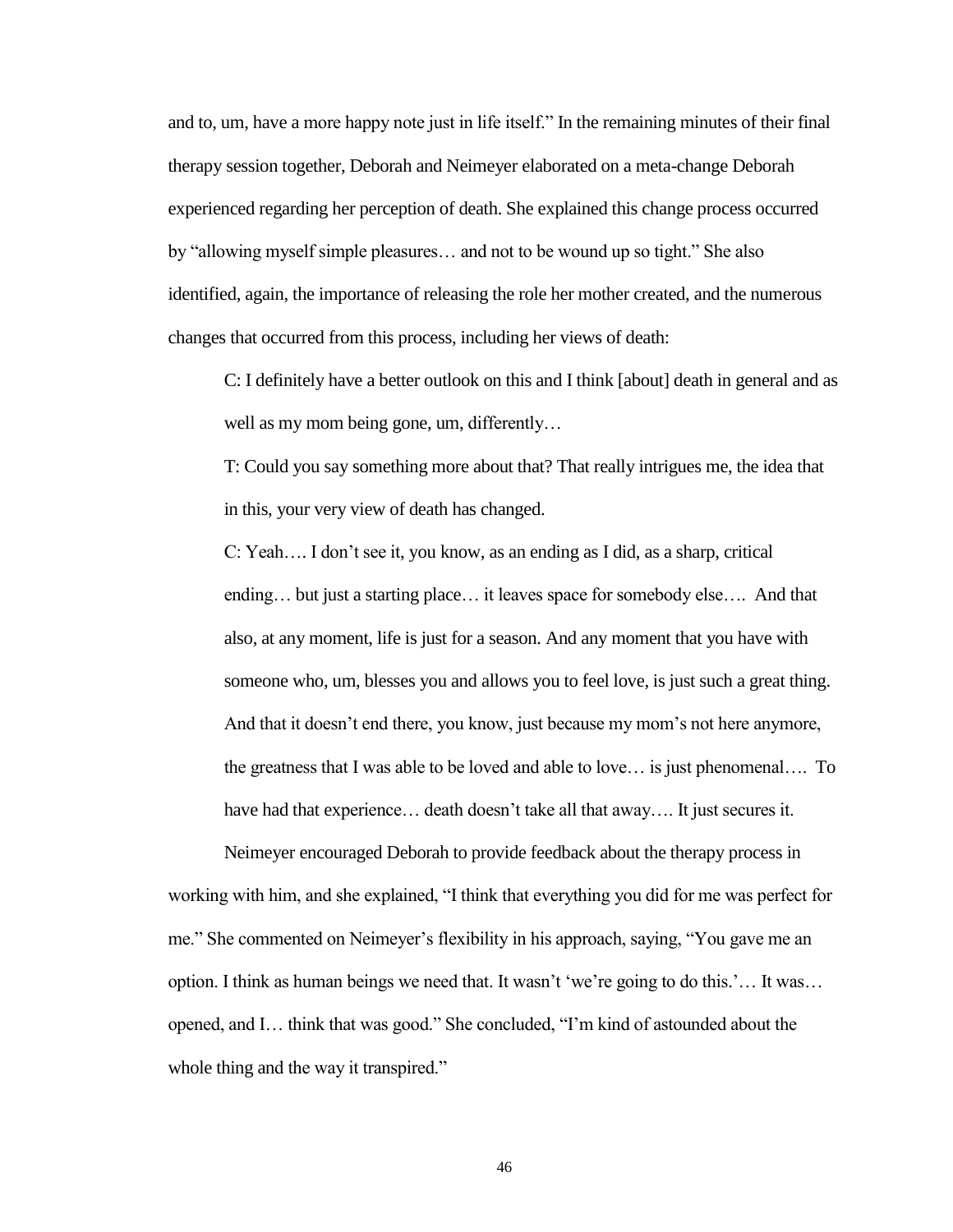# **The Case of Anita**

Anita's case differed from Deborah's and Tina's in that she did not enter therapy with grief as a primary focus, and her functioning, as measured by the GAF (72.5), was only slightly impaired. Anita's initial problematic narratives patterns were, however, linked to the death of her mother when Anita was a child, and the lasting impacts this had on her developing sense of self (e.g., fear of intimacy, boundary difficulties, resentment). The theme of grief became more central as she tried to make meaning of the violent death of her brother, which occurred between Anita's second and third therapy sessions with Schneider. Her functioning decreased following this loss (GAF = 70) until the fifth session (GAF = 75) and she finished therapy with only transient symptoms  $(GAF = 80)$ . Figure 5 represents her levels of functioning and the textual salience of IM categories across the 6 sessions of therapy, but does not include action, protest or PC, as they all occurred <3% overall salience.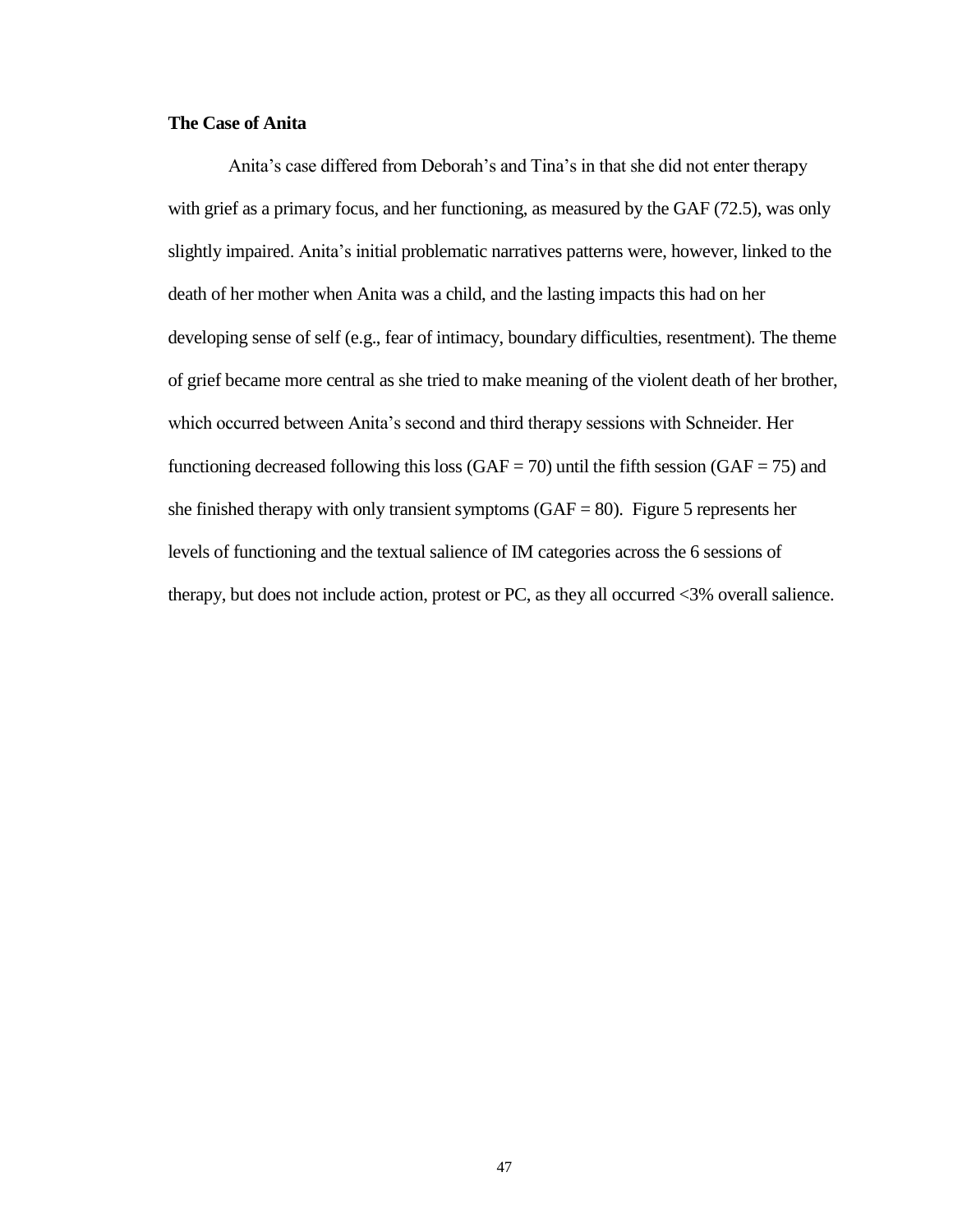

*Figure 5*. IM Salience Across Anita's Therapy

**Session 1**. Anita entered therapy with slight impairments in functioning. She elaborated on her fears of losing her independence, as she prepared to move in with her boyfriend of 8 years. She described the context of her struggle, including a childhood fraught with chaos, loss, and physical, verbal, and sexual abuse. As a child, Anita's mother died unexpectedly, and she helped parent her younger brother, who eventually struggled with mental illness, addiction, and numerous suicide attempts. Anita explained how her past linked to her own addition to alcohol (though currently sober for 16 years), physical decline, extreme feelings of guilt and responsibility, and involvement in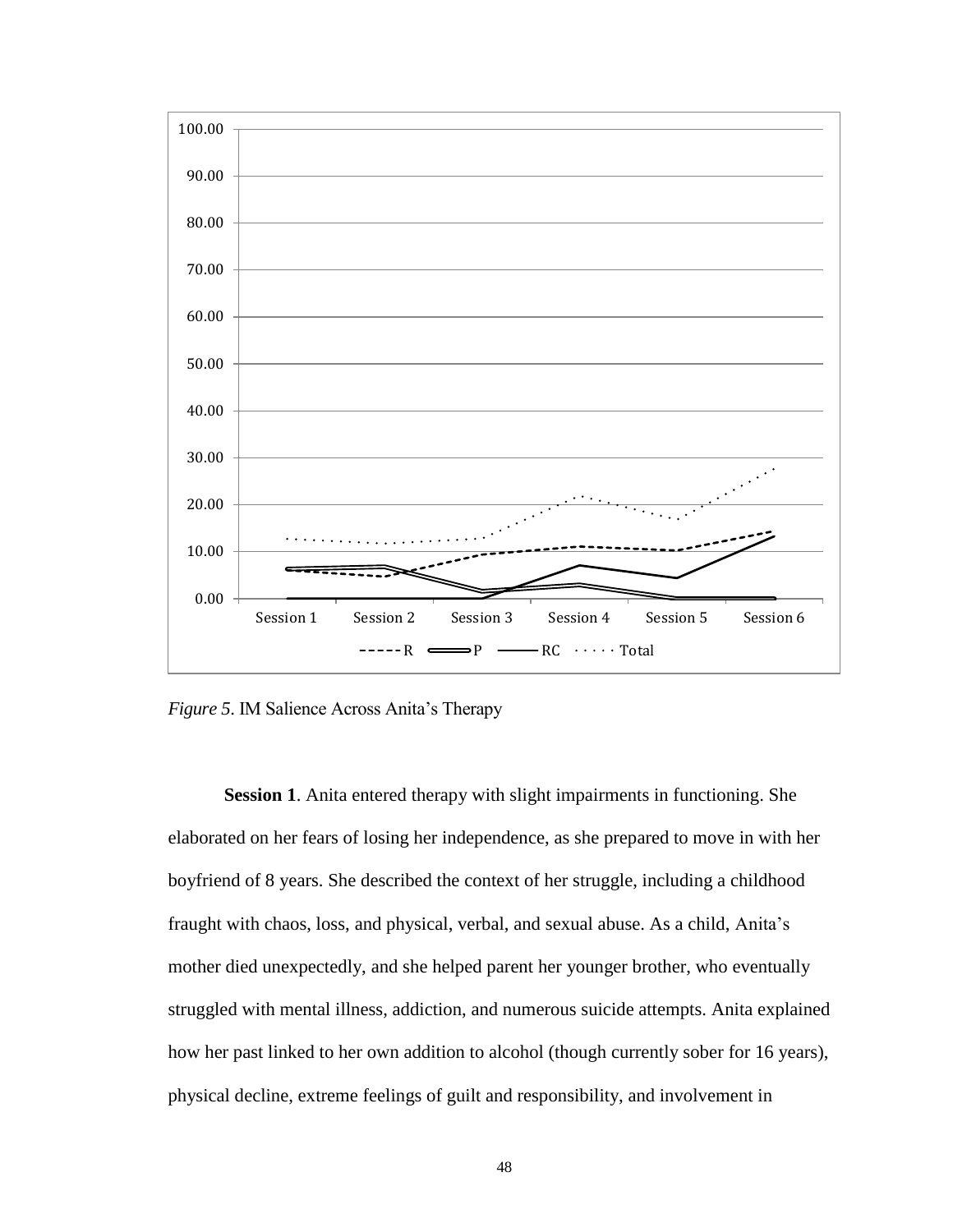unhealthy and sometimes abusive relationships with men. She viewed her current romantic relationship as healthy; however, her history of abuse and loss prompted feelings of fear as she took steps towards sharing a home with her partner. She also described her struggle in interacting assertively with other men in her job as an electrician, a "man's field" where she often felt meek and easily intimidated.

Within her problematic narrative elaboration, Anita also began to express exceptions in the form of--and in nearly equal parts-- protest and reflection IMs. Action IMs appeared, but with extremely low salience. Protest IMs connected to Anita repositioning herself towards her problematic narrative of lacking assertiveness and confidence, and occurred in the context of her past as a child being forced to take care of others (e.g., "I never wanna repeat that cycle again… that child who's taking care of somebody… because then I teach somebody that they can do that to me…"), and in the contemporary context of her lacking assertiveness with her boss and her son. Schneider invited Anita to engage in an experiential role-play with her boss, in which she continued to elaborate an assertive position, generating further protest IMs. Anita also began to express reflection IMs, particularly around her desire to live a fuller life. In one such example, she expressed, "I've come a long way… but… I don't want to just exist and I don't wanna just have survived and just be strong. I want to go above that…. I want to take charge."

**Session 2**. Anita presented with the same levels of functioning, and nearly identical expression of IM salience across reflection, protest, and action as in the previous session. Most innovative elaborations revolved around Anita's desire to be more assertive and set clearer boundaries with her son, who was struggling with addiction and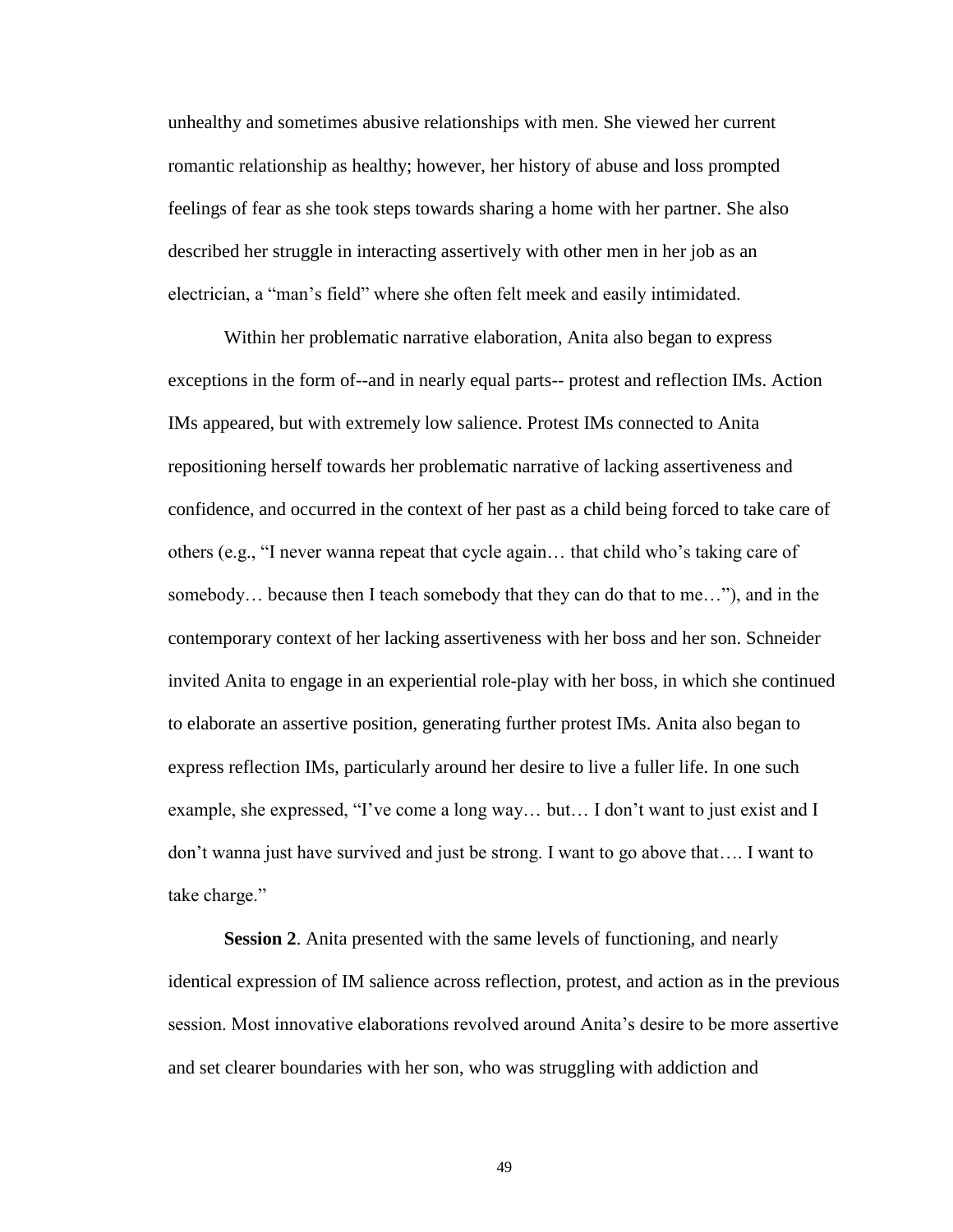employment problems. Anita's guilt had prevented her from taking steps towards changing this dynamic with her son, and she explained her ultimate fear was that her son would die by suicide. However, in this session, Anita elaborated on new positions of assertiveness and relinquishing responsibility and guilt over her son's choices. Schneider facilitated a role-play, enacting Anita's son, while Anita practiced her new position, prompting reflection IMs (e.g., "…I have to tell myself I'm not responsible for his choices") and protest IMs (e.g., "I'm not bailing you out this time. You're on your own", "…you meet with me, otherwise you don't get another dollar from me."). Anita's new position grew stronger by the end of the session, and Schneider prompted Anita to consider how this would translate into action. Anita committed to talking with her son in the upcoming week about setting healthier boundaries.

**Session 3**. Anita incurred the tragic and violent loss of her brother. Anita explained he was armed and perceived as dangerous by police after placing a suicide call, and was subsequently killed. As Anita tried to make sense of this tragedy, she showed minimal changes in functioning from the previous sessions. Overall IM salience remained nearly the same, but protest IMs decreased substantially, while reflection IMs increased.

In the wake of this tragedy, Anita was faced again with feelings of guilt for setting boundaries with her brother, and reflection IMs involved elaborations of how she could not be responsible for her brother's choices (e.g., "He was on a destructive path…there wasn't anything that anyone of us could've done.", "…I know really that I'm not guilty."). She and Schneider also elaborated on adaptive self-instructions to fight a recurrence of depression in the face of her loss (e.g., "I want to be fully free and not terrified of that dark spot…", "I don't want to live in that lifestyle of trying to find the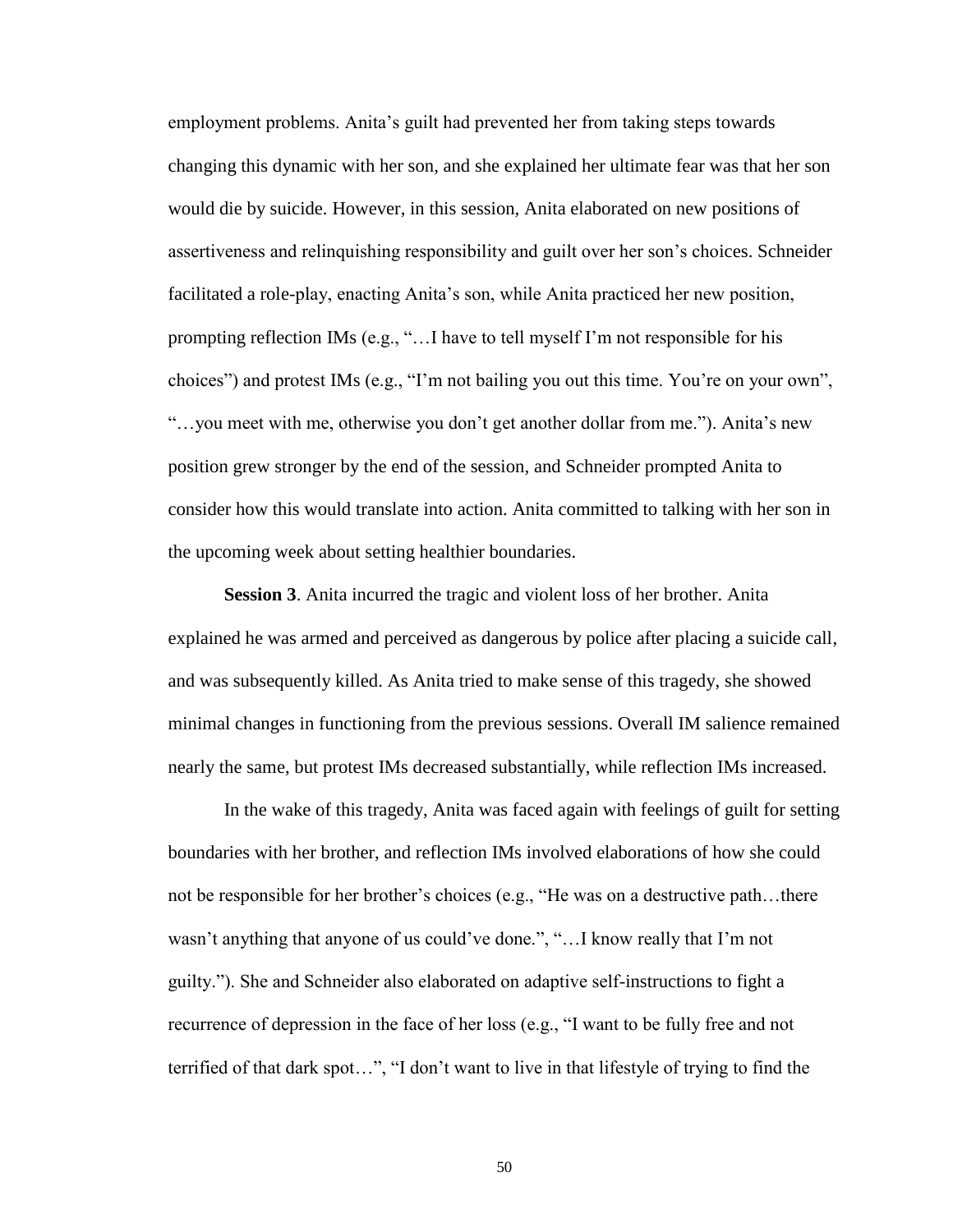sunshine and not being able to find it."). She explored positive strategies implemented in order to gain support from others (e.g., "Usually I'll cry by myself, and I was like, I don't have to cry by myself today.... I'll call up my friend..."), and was able to reference feelings of well-being when thinking fondly of her lost brother and the "peace" he found in death (e.g., "I feel now he knows he's complete.").

Anita paralleled her experience of setting uncomfortable, but necessary, boundaries with her brother (prior to death), to her evolving boundaries with her son. In one reflection IM she explained, "I had to be totally tough with him, and listen to none of his excuses... putting the responsibility in his field... so that brings up... the same thing with my son." She explained that she had spoken with her son, as planned, in the previous week. She continued to elaborate on how she would like to "respected" and not "intimidated" personally and professionally.

**Session 4**. As Anita's bereavement progressed, she experienced a decrease in functioning, explaining the week of grieving had been "horrible" but that she had been "forcing" herself to "show up in life." In this session, Anita explained, "Today I feel… much stronger." In this session, overall IM salience increased substantially, and RCs were introduced for the first time. In one such example, Anita talked about her changing grief, and the process of emotional expression that promoted this shift:

C: I feel like it's getting better

T:…That feels important. How is it that it's shifted?...

C: …I think… because I allowed myself to cry.

T: uhuh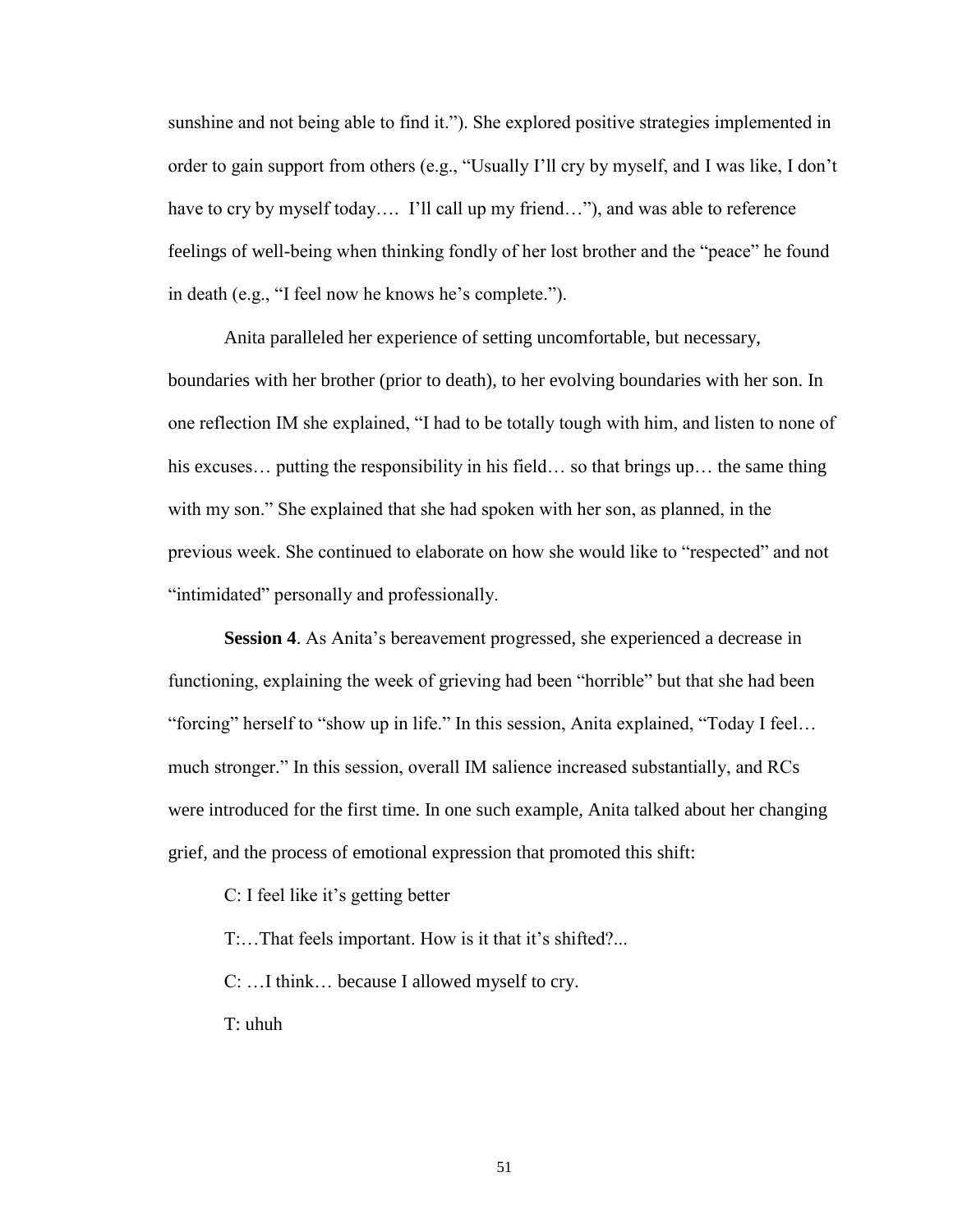C: …and more importantly, allowed myself to cry with others. I never did that before. I would cry silently….

However, Anita continued to elaborate on feelings of guilt about her "tough" stance with her brother, and feeling guilty for how she encouraged her father to enact the same role. In attempts to reconcile her grief with her changing sense of self, Reflection IMs in the session revolved around meaning she had created from her brother's death (e.g., "I had to be so tough with him… otherwise… he would take over my life."), including a renewed sense of strength to face challenges. Schneider also engaged Anita in an imaginary roleplay in with her father, prompting innovative elaborations of intentions to speak with her dad about her feelings of guilt in her brother's death.

Anita and Schneider continued to explore counteracting Anita's narratives of guilt and insecurity. Following a protest IM, empowering Anita and her developing sense of worth, Schneider asked Anita her reaction to him expressing to her that "Anita is worth it." Anita elaborated an RC IM on a shifting narrative of "I feel like I'm graduating" and "I feel empowered to hear somebody else say that." She then presented a metacognitive understanding of this process change:

Maybe there's like these two voices at war and when you say that, it overpowers that voice that says to be submissive, to put my head down, that I'm guilty, it's your fault. When I hear you say that, it almost validates the other voice that says, he made his own choice… you know, I've done a lot of hard work…

**Session 5**. Anita's functioning reached its highest since beginning therapy. There was a slight decrease in overall IM and RC salience, and reflection and action IMs remained comparable to the previous session. PC IM presented for the first, and only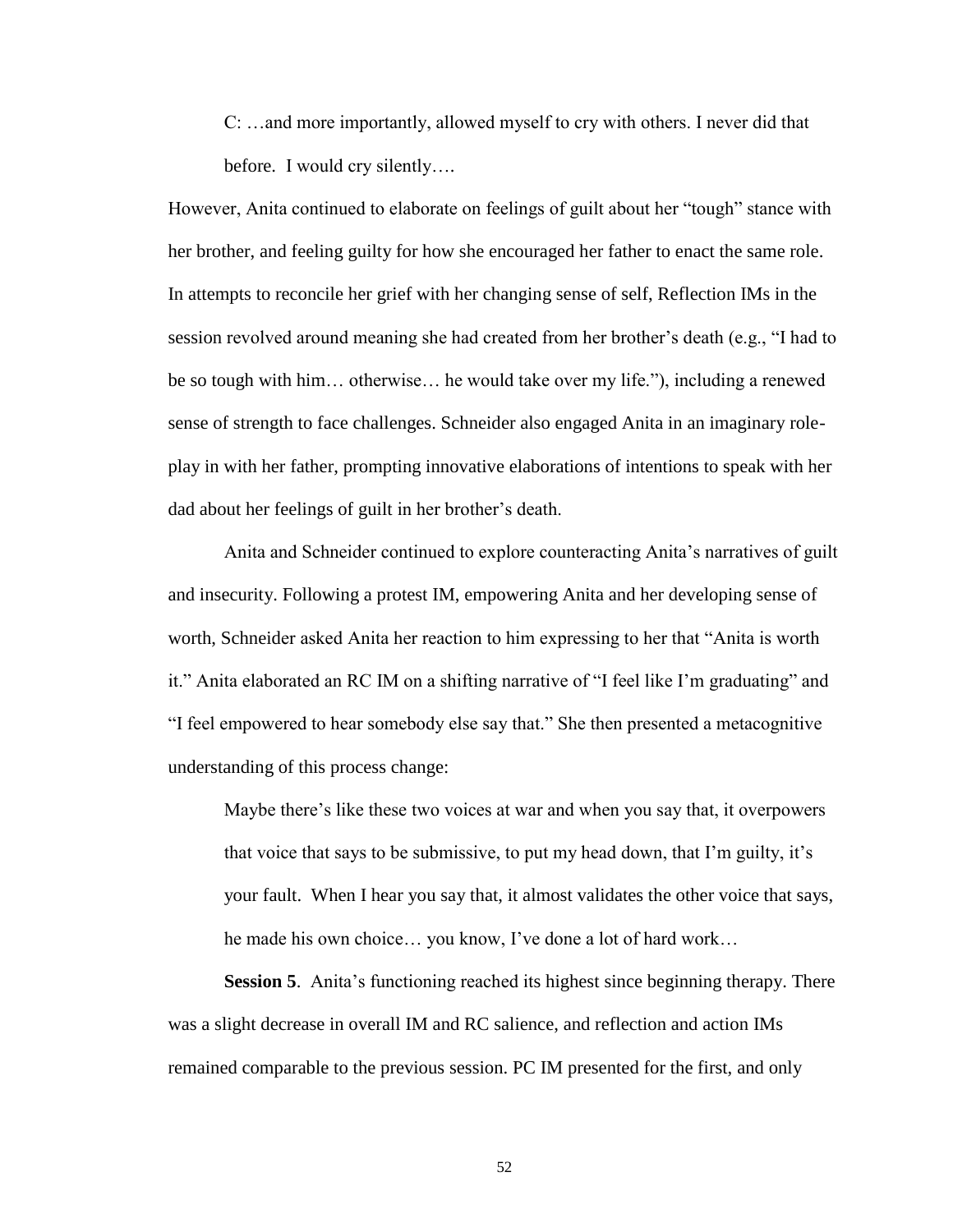time, during Anita's therapy, in which Anita explained a new position of being more connected with her son within the context of setting clearer boundaries, which also related to a RC IM about the process underlying this shift, which connected to lessons learned from her brother's death, and her need to pair "tough love" with vulnerability.

Anita's communication with her father prior to the fifth session brought about new intentions to continue decreasing her unhealthy sense of guilt (e.g., "…the conversation went really well…. I just reminded my father that… no matter what road we took, it was the decisions of my brother that continued to drink the way he did, or to take pills… and the two just don't mix."), and to generalize this insight into her interactions with her own son (e.g., "I gotta make sure that he understands how much I love him... not to forget the love out of the tough love process… if that's one thing I could take out of my brother's death."). Anita and Schneider refocused on developing Anita's desire for closer relationships and connecting fully with life (e.g., "I really try to stay in the moment…. I have a great boyfriend, I have a loving son…"; "I want to be in tune with those things… and… not be lost with all this worldly stuff."). Anita also reflected on her "comfort" within the therapy relationship with Schneider.

**Session 6**. In Anita's final session, her functioning increased, and there was a substantial increase in overall IM salience, as well as in specific categories of reflection and RC. Schneider invited Anita to engage in an embodied meditation, in which Anita gained compassion and "patience" for herself, as she spontaneously visualized herself as a small girl hiding in a closet. She described that this shift released some of her anger she held towards herself, explaining, "I need to... warm her out of that closet to come out, out of that darkness," further noting, "I was angry at first, but then I became patient and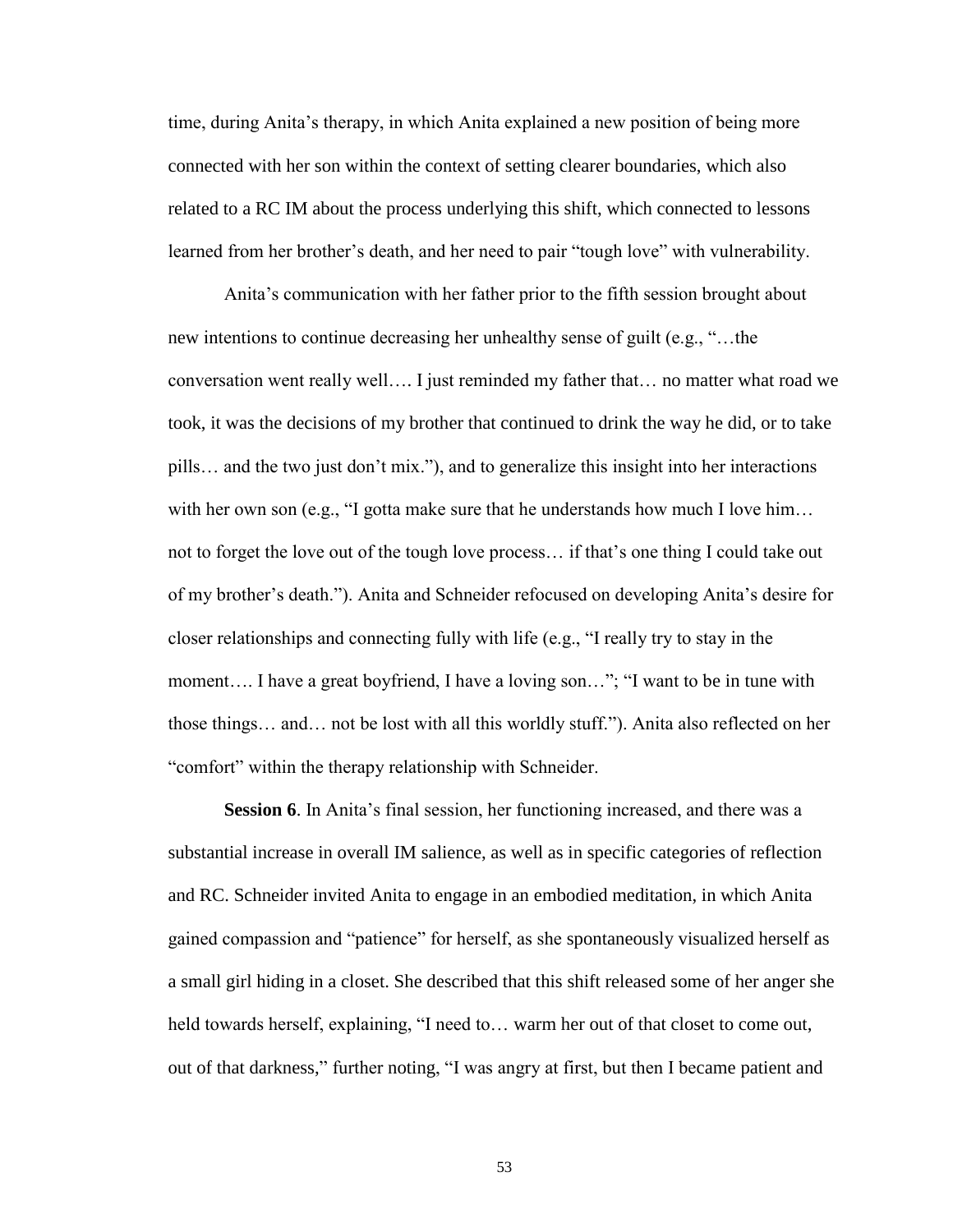empathetic to the point of stepping inside…" She elaborated on a new developing sense of soothing and caring for herself and intentions to cope with problems in the future by elaborating ways to engage in self-comfort (e.g., "I can get myself back into journaling… concentrating on that little girl… talking to myself about not being afraid…"). Anita explained a tangible way she intended to care for the "little girl" that she encountered in the meditation by nurturing the developing relationship with her granddaughter, saying, "I feel almost excited now to, now that I have this [little girl] who wants me to hold her… to pat and kiss her head…. if I could, when I do that with her… I can do it to me… at the same time… to allow that to be therapeutic for the little girl inside me."

#### **The Case of Tina**

Tina entered therapy after the very recent loss of her father, which occurred when Tina was nine months pregnant with her first child. Of the three therapy clients, she presented with the highest level of functioning at therapy initiation as indicated by the GAF of 80, indicating only transient symptoms. However, the loss of her father was a significant challenge for her as she attempted to reconfigure her role in the family, with attempts to relinquish the burden of responsibility she carried with her since childhood. She also worked with Cain to synthesize the conflicting views she held in regards to her father being both an "angel" and a "monster." By the end of therapy, Tina exhibited minimal to no symptoms  $(GAF = 85.0)$ , and was demonstrating effectiveness in several domains of functioning (e.g., succeeding in graduate school, parenting, interpersonally).

Tina's therapy case paralleled Anita's in many ways. Despite the specific differences between the two, they shared many problematic narrative patterns (e.g., fear/anxiety, grief, anger/resentment, relationship/boundary difficulties, being overly responsible for others in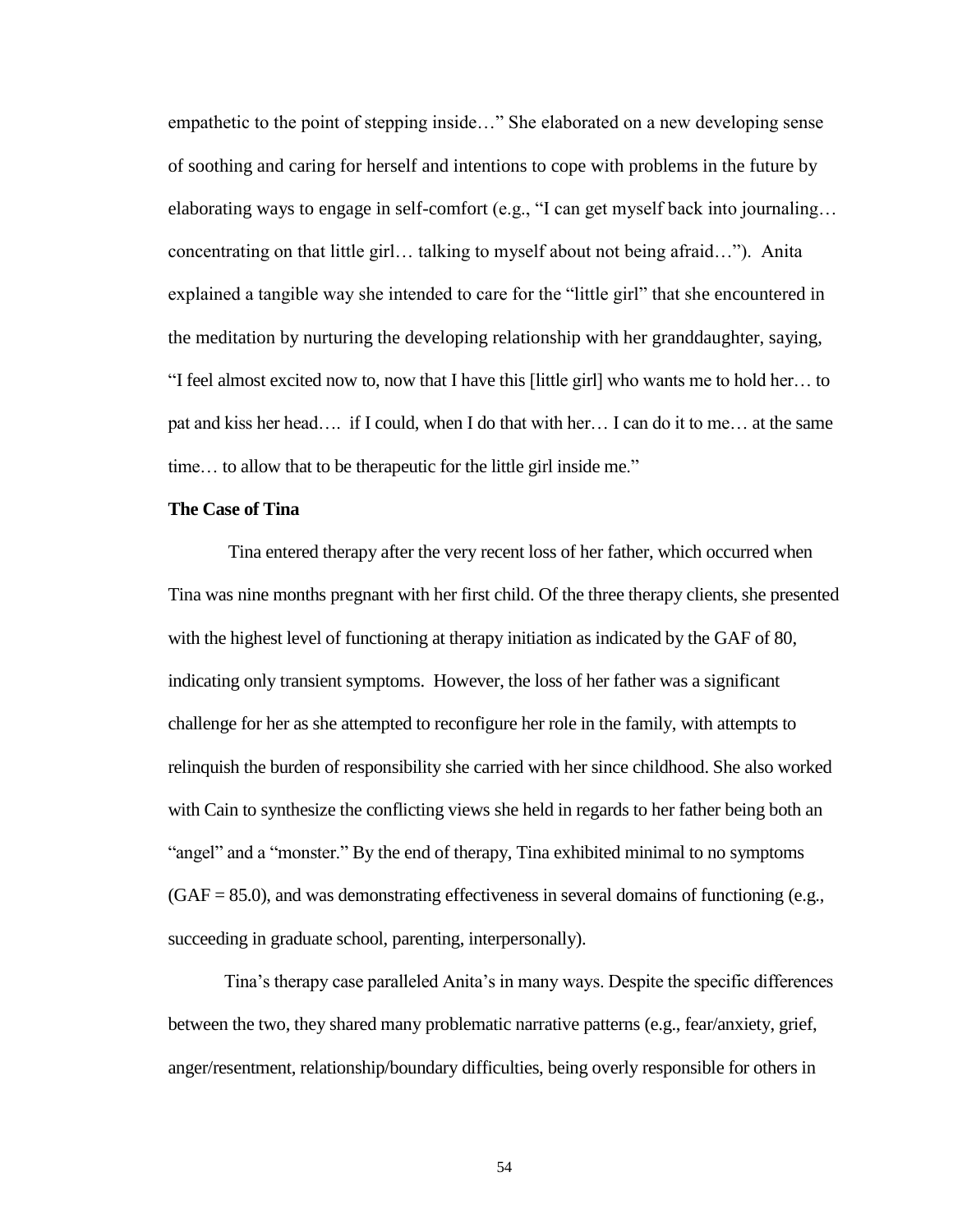the family). Also, the salience of each IM category across the 6 sessions of therapy were strikingly similar, where the progression of IMs differed on a session-by-session basis, but the overall salience of each category presented as nearly the same. Figure 6 represents the textual salience of each IM category across the 6 sessions of Tina's therapy, with the exception of action and PC, given their low salience.



*Figure 6*. IM Salience Across Tina's Therapy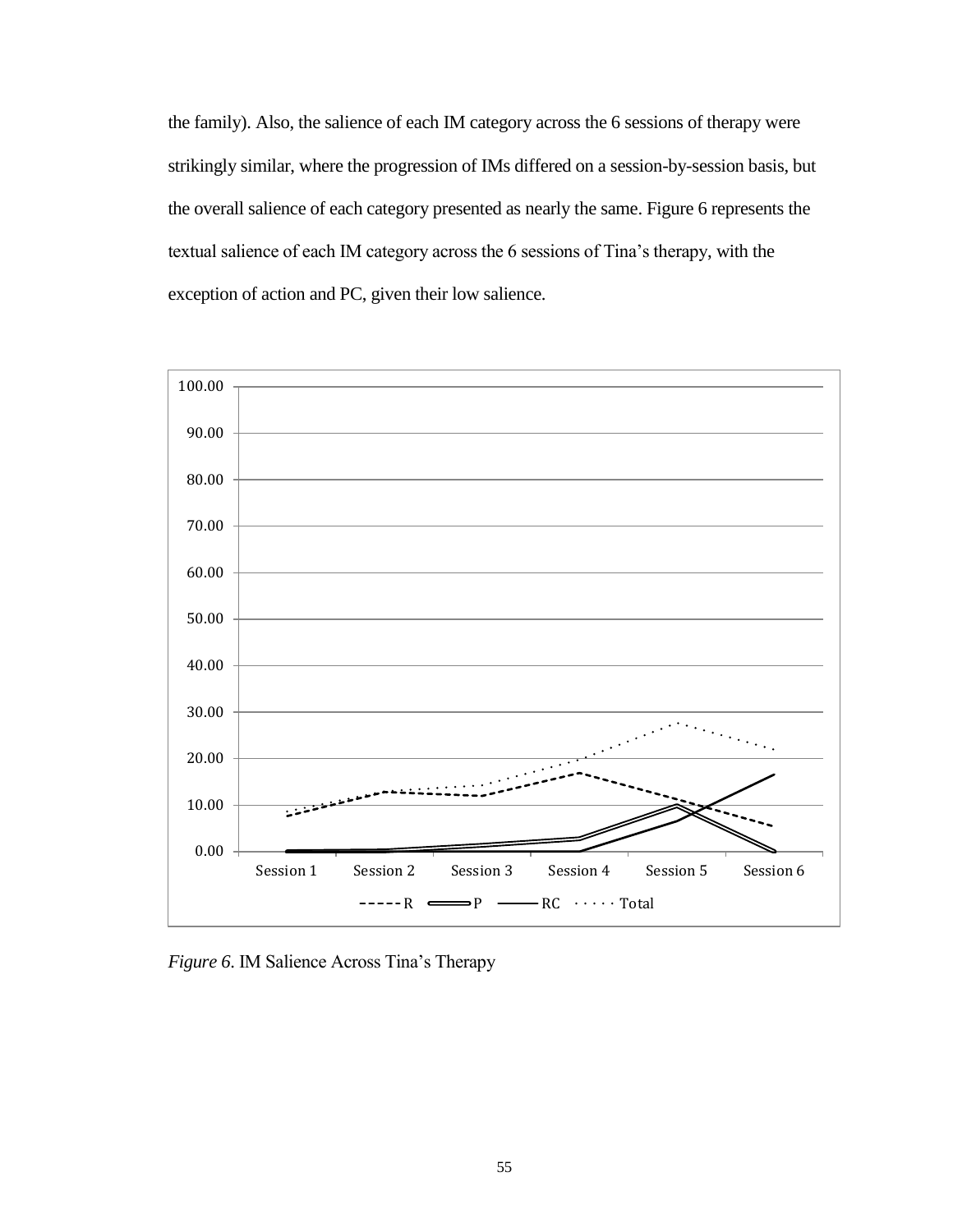**Session 1**. Despite the recent loss of her father, Tina entered into therapy with the highest functioning of the three therapy cases, and the lowest overall IM salience in the first session, primarily composed of reflection IMs, and very low salience action IMs. Tina discussed her father's quick deterioration and death following a cancer diagnosis and explained she was nearing the end of her pregnancy at that time, and was tasked with numerous responsibilities related to her father's end-of-life care, and had not "had time to deal with the grief." As Cain tried to help Tina stay with her percolating experience of sadness in the session, she struggled with this task after trying, and said she was going to "put it [sadness] in a jar and save it for later." Her grief was made more complex in her conflicting and unresolved views of her dad as an "angel" to her, and "a monster…to others." She explained that her father molested her older sister, and Tina had pondered if the same had happened to her, and had spent time in therapy throughout her life trying to answer this question. Tina also witnessed her father "beat" her mother, who struggled with addiction. Her mother left Tina to be raised by her father, presenting feelings of abandonment from her mother, and feelings of gratitude for the role her father played in raising her.

Concrete, action-oriented IMs in the first session revolved around Tina's coping with emotional pain and grief (e.g., "I do grieve.... I cry a lot when I'm driving"; "I have to let go and let God [take over]"). She also talked about keeping a reminder of her father in the car that he purchased for her (e.g., "…I pasted his picture on the dashboard… of him when he was smiling.") and imagining her father in heaven. Tina also began elaborating reflection IMs, primarily around ways she was coping and making meaning in the wake of her father's death. For example, she spoke about remembering positive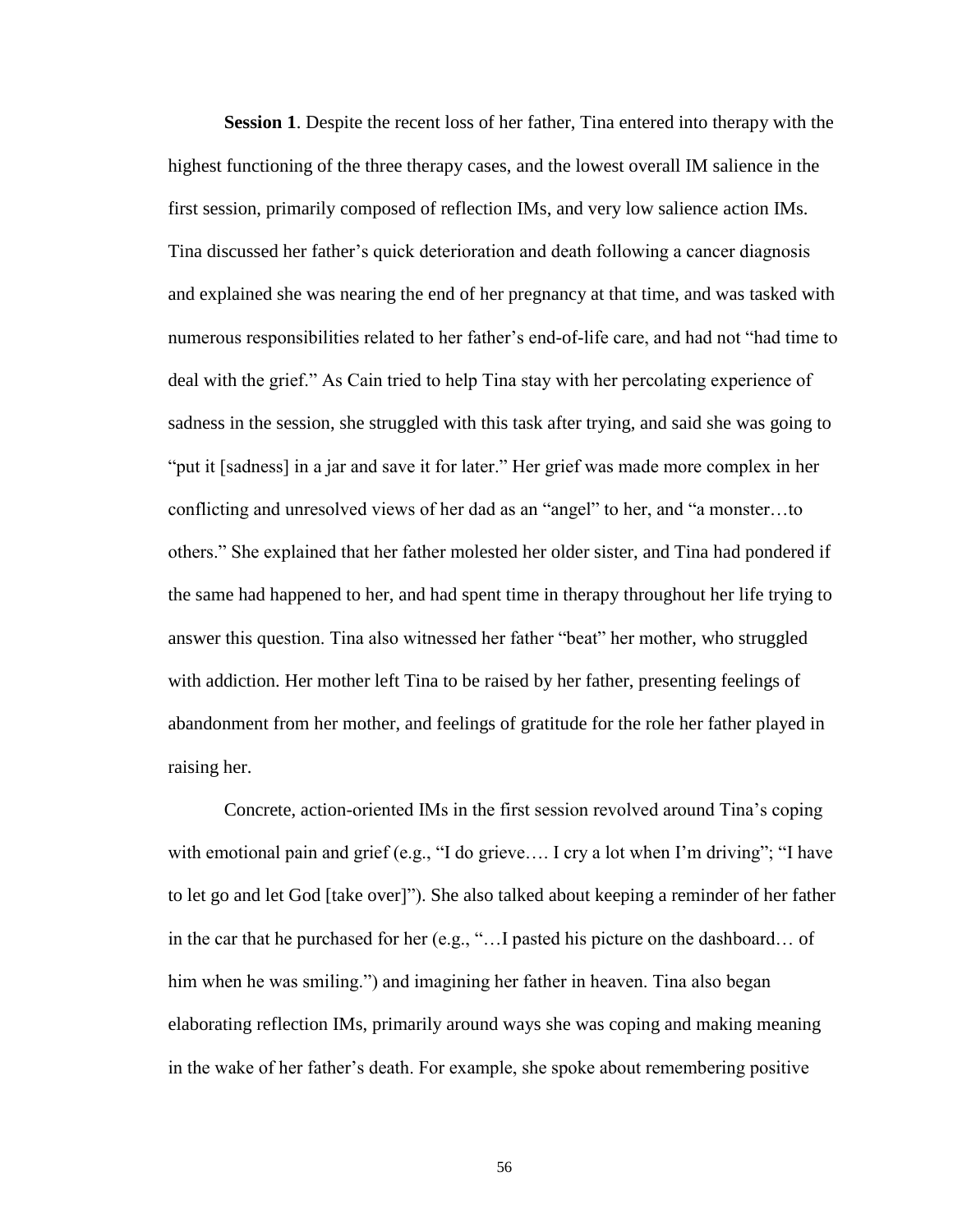aspects of her father, connecting with him spiritually and physically in the form of music and things they enjoyed together, and focusing on ways to accept the conflicting views of her father. She also elaborated on ways that these efforts brought her comfort and hope in her bereavement.

**Session 2***.* Tina's functioning remained the same as in session one, but there was a slight increase in overall IM salience, with a slight increase in reflection IMs, and the introduction of protest IMs, though at a low salience. In this session, Tina opened with a reflection IM, generated around her intention to resolve her conflicting views of her father to "get rid of the guilt and anxiety" by understanding "it's something out of my hands... just learn to accept it, and move on." She continued to generate reflection IMs around connecting with her father spiritually, bringing her comfort. Many of the IMs in this session revolved around Tina trying to relinquish responsibility in her family (e.g., "I can't keep babying her [Tina's sister]. She'll never get out there and learn responsibility if I keep doing that") and reducing her own stress (e.g., "If I don't stress as much, I can get rid of my headaches…. Then I can function better"). She even elaborated on using her internalized voice of her father to remind herself to "calm down" when anxious, and begins to find positive similarities between her newborn son and her father.

**Session 3***.* Tina's functioning stayed the same as in the previous two sessions, and IM salience was comparable to session two, but with a slight increase in protest and action IMs. Reflection IMs in session three were thematically similar and occurred with similar salience as session two. Tina continued to describe using her spirituality as a source of coping and as a connection with her dad. She also continued elaborating on reducing stress and setting boundaries in her family, while strengthening her resolve to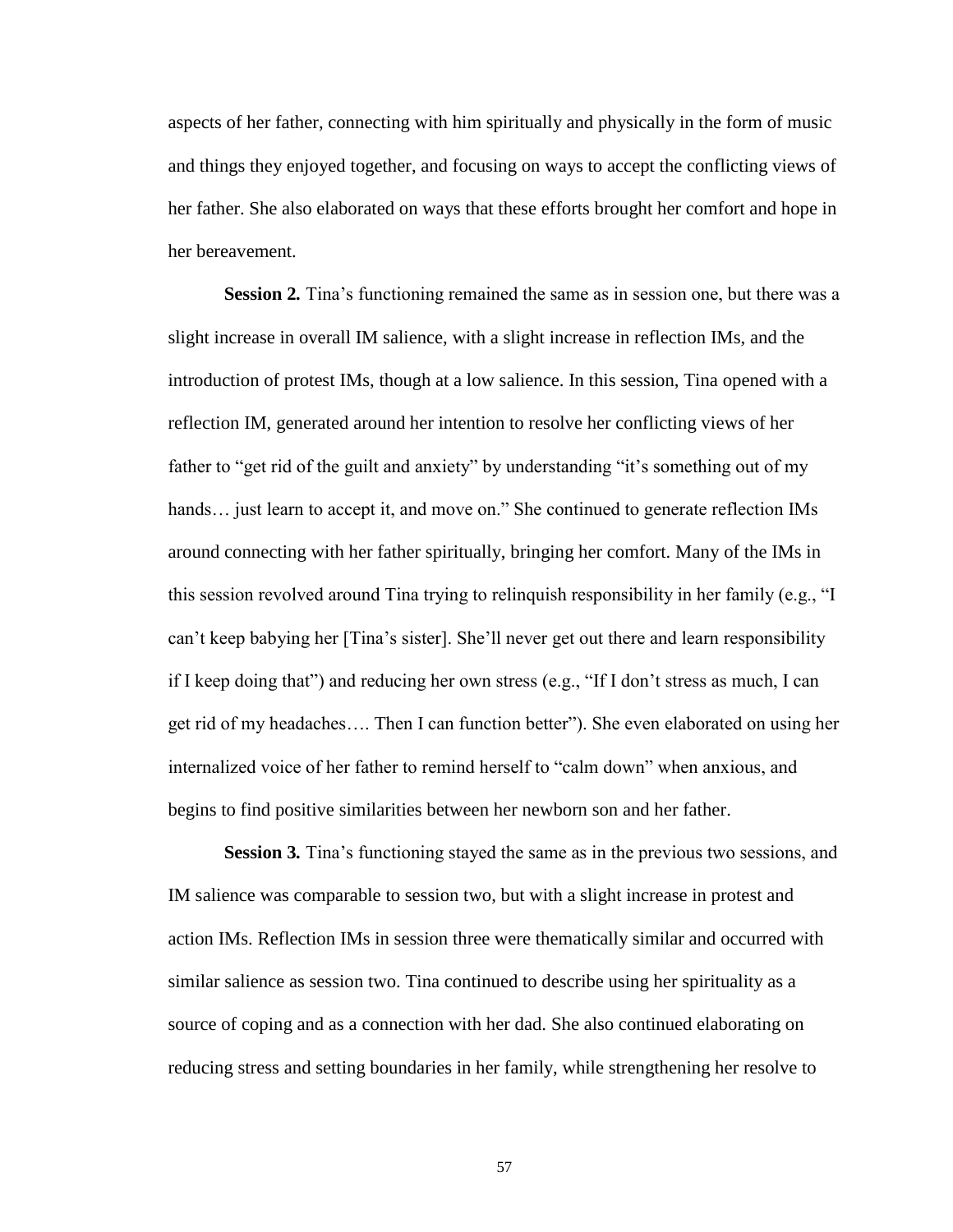"be my own person." In one such example, Tina reflected on strategies she implemented, despite her father's wishes before death:

… he [dad] told me not to give Deborah any of her money that he left her. But I knew that if I did that, I would continue to baby her, she wouldn't learn responsibility, and I'd be managing everything like I'm doing now. And I didn't want to do that, so I gave her the responsibility to take care of your own money. You [are] grown.

Cain furthered the exchange:

T: But maybe a more important part is you sort of freed yourself from Dad's desire about how you should handle these things.

C: Mmhmm, mmhmm

T: So it looks like you can, you have some evidence that you can

C: Mmhmm

T: …go beyond what you think dad expects of you and do things your own way, a way that you think is right.

C: Exactly, exactly. Because I know that what dad was doing when he was alive was stressing him out…

She later explained:

C: Yeah. I'm learning to just pull back. Before I open my mouth and say, "I'll do it!" Just sit down and see what happens.

T: You don't always have the be the first person to raise their hand and say, "I'll take care of it."

Tina elaborated on criticisms of the problematic narrative and efforts to assert herself in a new way. In one such example, Tina described her father's "dictating" that she make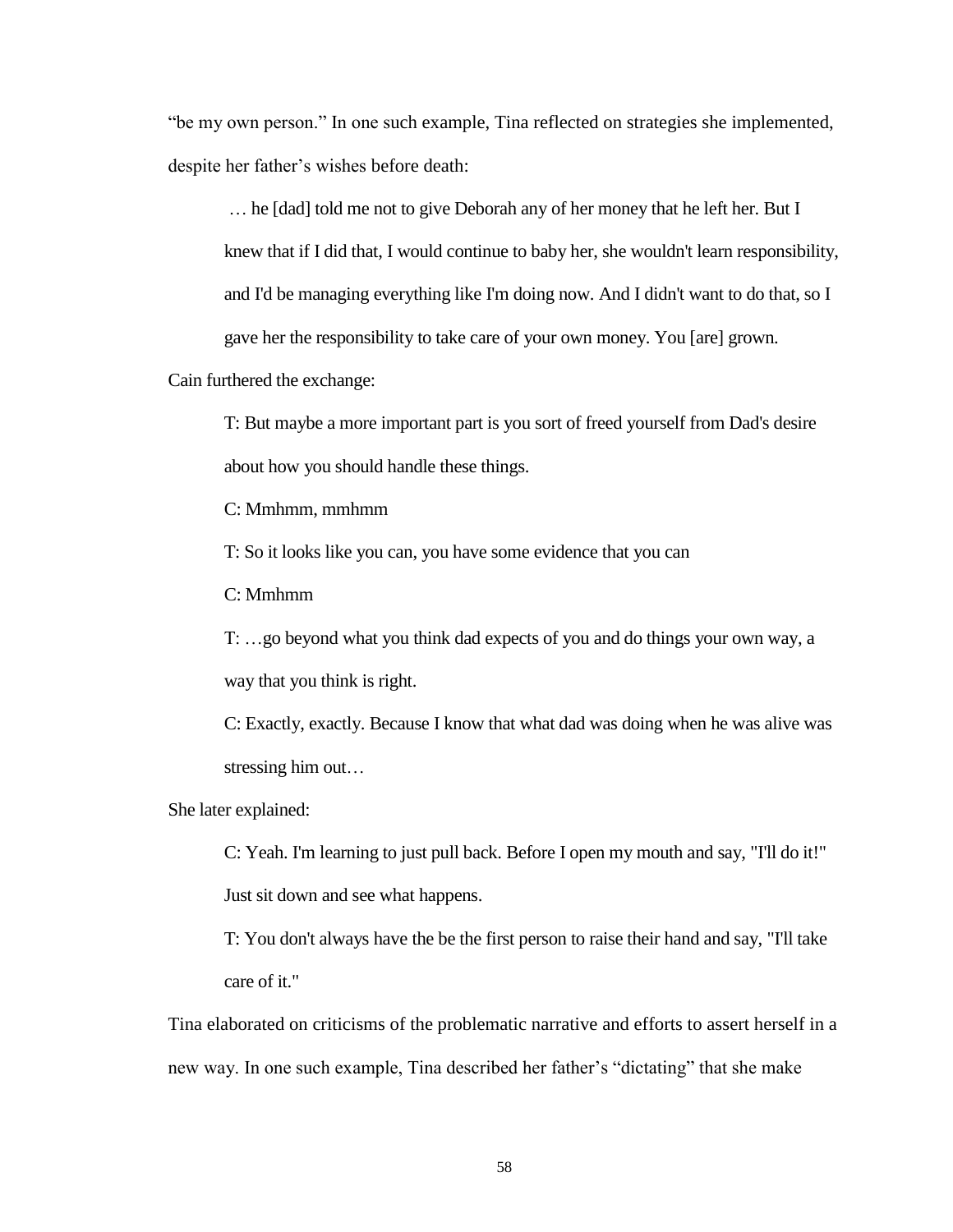decisions regarding his end-of-life care, despite Tina being near the end of her pregnancy. She protested in regards to her family, "Why wouldn't you volunteer to do something, please?!" and in regards to her father:

Why would you give that responsibility to me?! What makes you think I want that responsibility?.... How would I be able to live with myself saying 'I don't know what God's plan was, but my plan was to pull his cord because he asked me to.' I mean, it's horrible.

Tina also elaborated a reflection IM about the therapy process, indicating "…I think it helps to hear myself and then when you… come in and intervene and notice the conflict, then I notice it like, "Well that doesn't make any sense!" She concluded, "It's very helpful."

**Session 4***.* Tina's functioning continued to remain the same as the previous sessions, but this session brought an increase in overall IM salience, with increasing reflection and protest IMs. Tina continued to elaborate on developing positions of being more confident in setting healthy boundaries with her family, and specifically in this session, her mother. In regards to her mother, she asserted, "…I won't buy cigarettes, I won't buy booze…. If it's anything that's going to hurt you, I ain't buying it….." She later elaborated, "I am not your drug dealer on the corner that you need to manipulate, I'm your daughter." Tina also narrated ways in which she had relinquished some responsibility at school, and was considering asking for help in a class she anticipated would be difficult for her. At the end of the session, Tina remarked, "I think I've come a long way."

**Session 5.** Tina's functioning increased for the first time in therapy. This was paired with a substantial increase in overall IM salience, which included a marked increase in protest IMs, in addition to the first elaboration of RC IMs. In this session,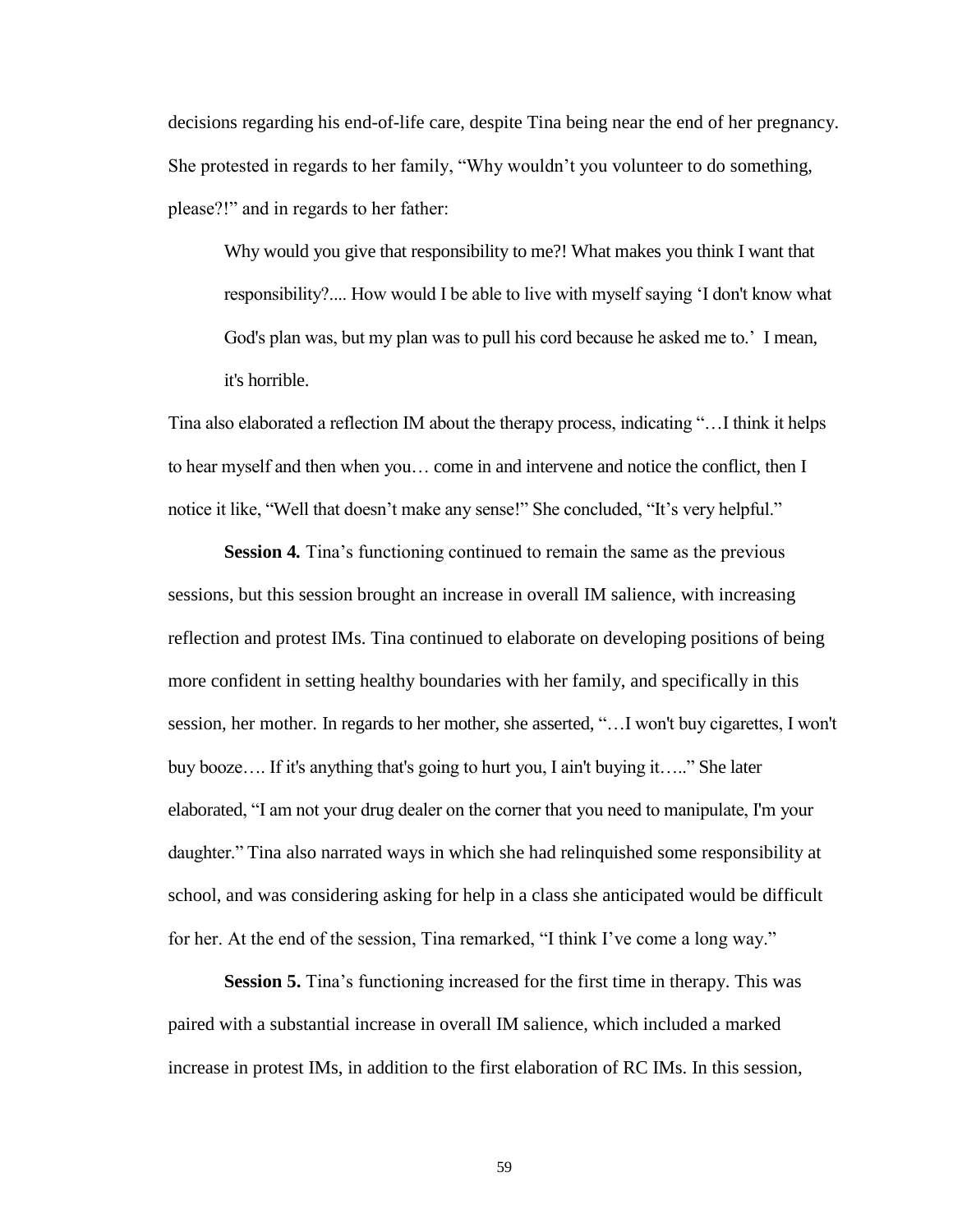Tina continued to explore boundary setting and remarked it felt "liberating." She also elaborated on an "eye-opening experience" in which her younger sister "took care" of her by lending her a significant amount of money. Tina reflected, "My first instinct was to try to remember what I learned in therapy and try to accept it." She also later elaborated on a recent experience in which she said, "The question popped into my head… 'Are we taking on too much responsibility again?'"

Tina's protest elaborations peaked in this session when she disclosed the need to talk with an aunt who Tina saw as being insensitive to her bereavement due to a conflicted relationship her aunt had with her father. Cain engaged Tina in a two-chair experiential dialogue between Tina and her aunt, in which she asserted in an IM, "There are things that you do that hurt, and I'm not sure if you're aware of it…. I think it's about time that I step up and tell you what's going on, because I want to put an end to it." This intervention yielded several protest IMs, including one regarding her aunt's disclosure to Tina at a young age about her father's sexually abusive behavior towards Tina's sister. Tina expressed, "I was only 14. I was a kid… that should've been none of my concern. And you just don't talk bad to a kid about their parent. It's just really mean and immature to do that." These empowering stances were part of Tina's new identify forming in the aftermath of her father's death.

The empty-chair exercise between Tina and her aunt later yielded an RC IM in which Tina reflected on a similar family relationship she previously navigated, and how she was able to become more trusting, and the process that allowed this shift to occur (e.g., "I had to…let down my guard…and try to give her a chance to make up for the wrong she did."). Tina began elaborating intentions about applying this same interaction style with her aunt, at which point Cain noted, "You just shifted from being just angry at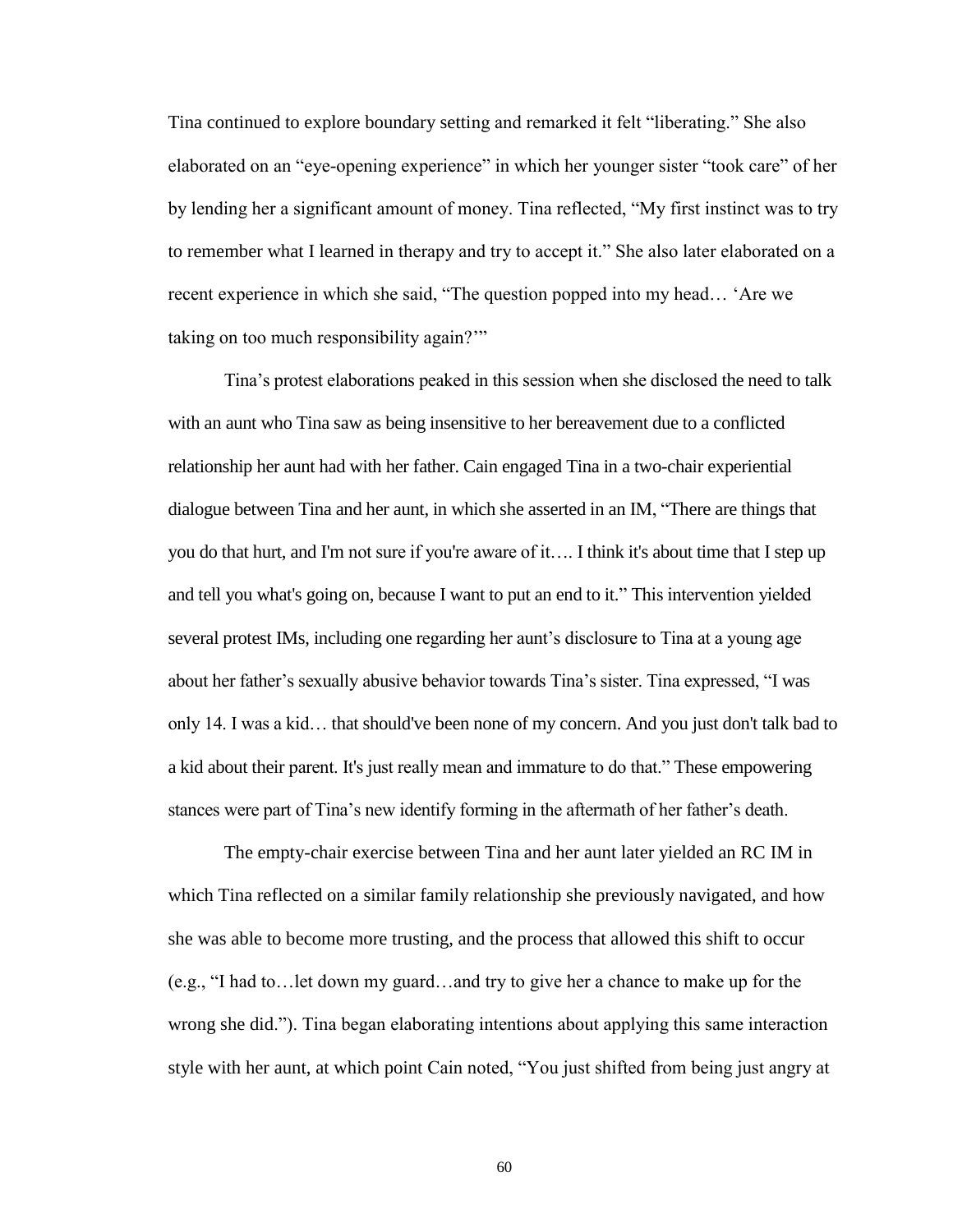her [Tina's aunt] to taking in the larger picture, being more understanding." Tina elaborated, "Yeah, when you're angry, it's really hard to do that because all you can focus on is what they did to you…. You don't stop and look at the other things…. There's always a story." Tina spoke about the process of how understanding another's life story can combat anger and resentment, another problematic narrative.

**Session 6.** Tina's functioning remained the same as in session five, and while overall salience remained high, there was a slight decrease. However, RC IMs peaked in this session, and comprised the majority of the overall IM salience. Tina elaborated on several new positions (e.g., trusting others, being emotionally vulnerable, and allowing others to take responsibility) along with the processes underlying these changes. In one RC example, Tina spoke about the reasons behind her lack of trust for others, and the process that helped her move beyond this. In this example, Tina was speaking to Cain about a recent experience she had in allowing herself to become emotionally vulnerable with classmates in a group exercise, where she cried in front of others and spoke about her life story. Within this RC, she explained:

C: just like I told them, I said, "With a father who is a molester and a mother that's an alcoholic, the people I'm supposed to trust, why would I trust anybody?...

### T: mhmmm

C: So… it took awhile for me to… move that aside… and not stereotype, not put that on everyone else just because that's all I've known or that's all I've seen. Because, there are good people out there.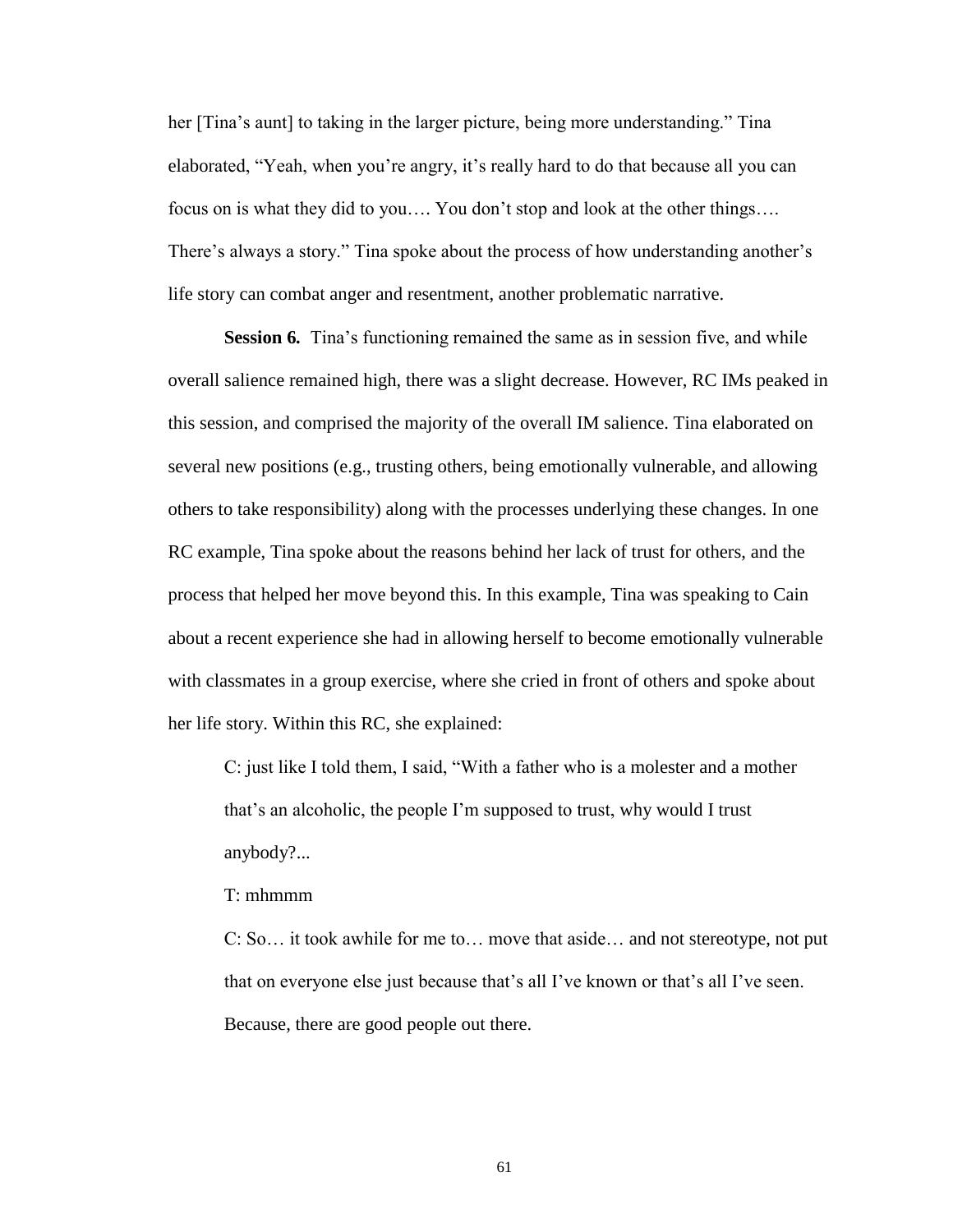Tina also reflected on the process and shift between her previous behaviors of being overly responsible for others:

C: But I'm even more self-aware because the responsibility thing… and how I take on so much responsibility and don't let other people to do their part… that's like in my face now…. So I've learned to…let them do what they need to do to give the responsibility so they can do it…. Then it's not such a burden on myself.

Tina also spoke about the therapy process, and developing a more balanced view of her father:

C: And I'm so glad that I did this thing, talk to you about my father

T: Yeah

 C: and how on one end, I love him, I worship him, but on the other end, I still have thoughts in my head like, "Well, he did this."

T: Yeah

C: And that was so hard for me. It was like, "What if he's looking down at me?"

T: Yeah

C: Thinking that I'm thinking bad thoughts about him. But I had to get that out there and I had to express what was really going on in me. I can't sugar coat it and make it seem like everything was perfect….

Cain also invited Tina to reflect on the therapy process in this final session, and she spoke about ways in which therapy had been successful (e.g., "I felt like our relationship helped me too."; "I appreciate everything you've given me… you put the responsibility on me to help work out my own problems... and that's important.").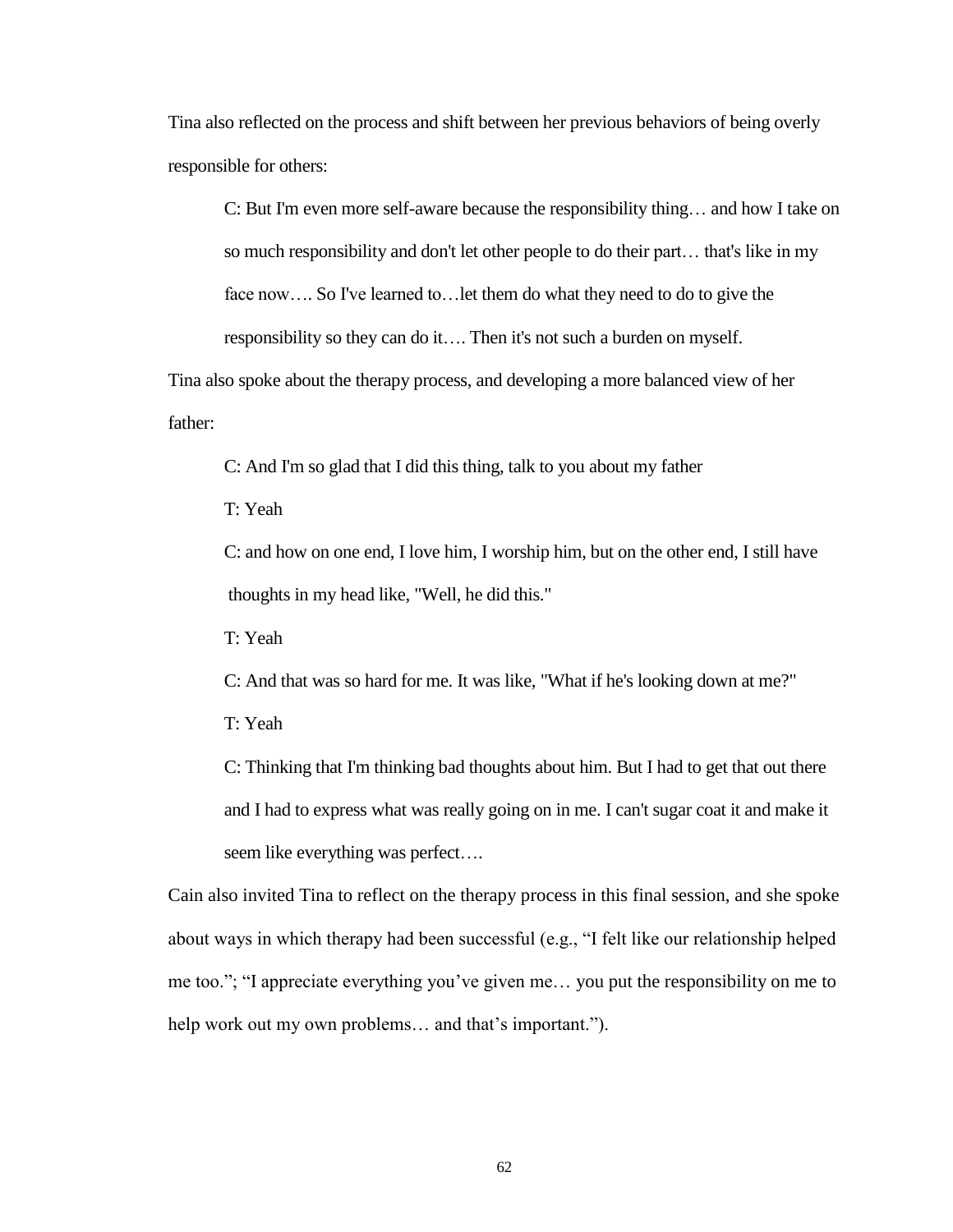#### **Discussion**

The current study aimed to further refine theory about grief therapy and possible mechanisms of change by examining three cases of bereaved clients working within humanistic therapy traditions. A growing body of psychotherapy research has examined the role of IMs in reconstructing problematic-narratives with bereaved clients (Alves et al., 2013; Alves et al., 2012). The current study builds upon the program of research focused on the IM paradigm, extending the previous work by demonstrating a closer and more specific association between IMs and client functioning on a session-by-session basis. This study also allowed for a unique opportunity to study bereaved clients working with eminent humanistic therapists who are leaders in the field, demonstrating their areas of expertise in a brief-therapy format.

The findings across the current case studies suggest the importance of IMs in the contemporaneous and prospective prediction of client functioning over the course of therapy, and showed IM patterns consistent with those found in good outcome grief therapy cases in the literature (e.g., Alves et al., 2012; Alves et al., 2013; Alves et al., 2014). Various experiential interventions were implemented across the current cases, and appeared to yield innovative elaborations. Such interventions included narrative writing assignments (e.g., Neimeyer et al., 2010), imaginal conversations (e.g., Shear et al., 2011), empty-chair dialogues (e.g., Elliott, Watson, Goldman, & Greenberg, 2003) visualization and embodied meditation (e.g., Schneider, 2008). These interventions were implemented within the context of reflective listening and empathic attunement-- foundational elements across humanistic therapies. Given previous research supporting the role of meaning-making interventions in grief therapy, with emphasis on also helping clients articulate the processes that led to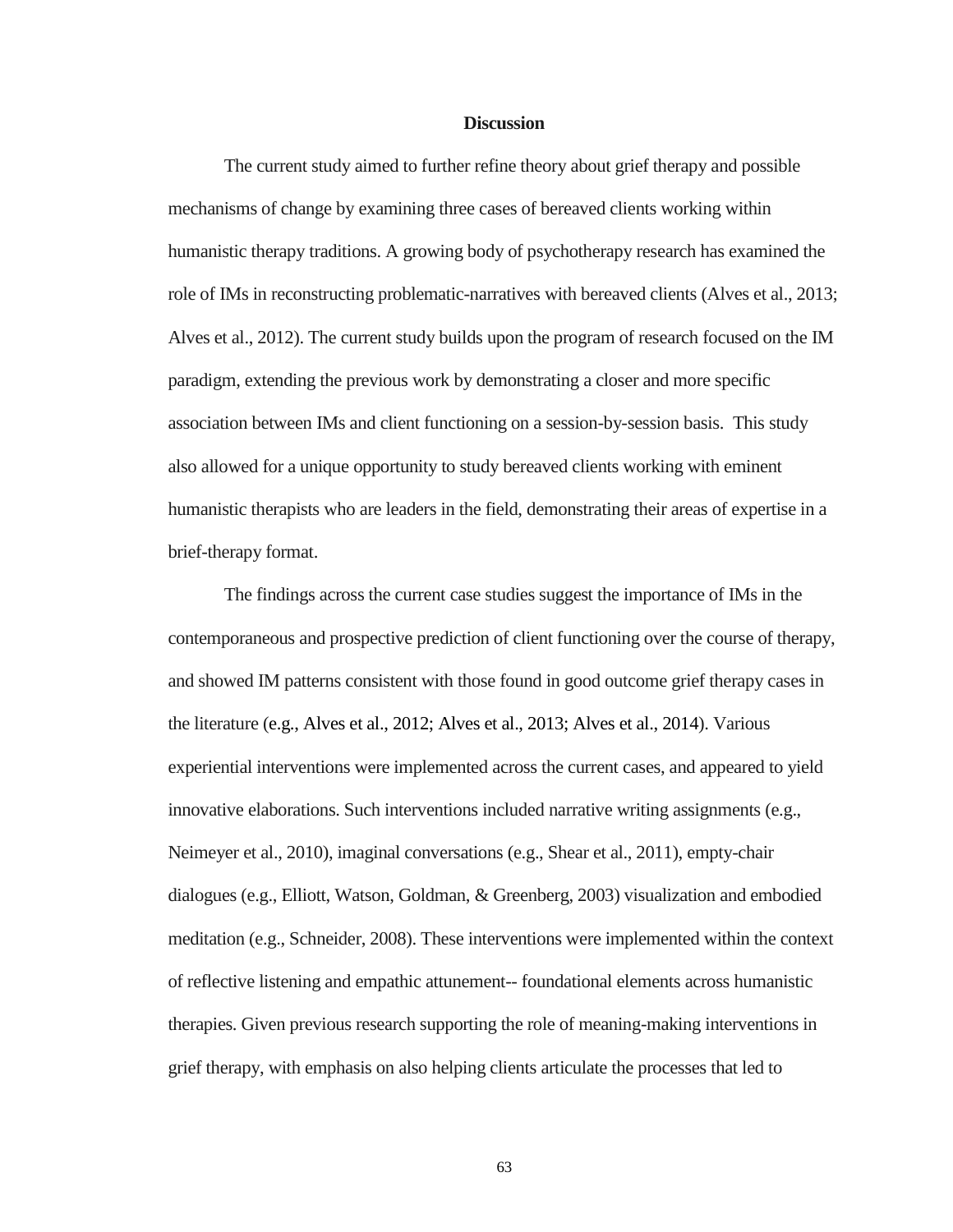changes, we hypothesize that humanistic interventions like those in the current study would hold promise in grief therapy, and warrant further empirical investigation to document their efficacy in controlled studies.

Consistent with previous findings, the current results highlight the prominence of reflection and RC IMs in successful cases of grief therapy. Deborah's case was especially notable in this way, as she and her therapist produced significantly more RC elaborations than the cases of Anita, Tina, and other good outcome cases in the literature--including another case study of a complicated griever working with Deborah's therapist in the same six-session format. While Deborah initially presented with the lowest functioning of all the cases, she also made significant gains in functioning early in treatment, following a narrative reconstruction exercise, which Deborah noted was transformative for her in moving towards a healthier, more adaptive stance in her loss. By the end of this very brief therapy, Deborah was able to both find new meaning in the loss, and articulate the processes that allowed for this change. Specifically, she noted the importance of reconnecting with her mother, which helped her to integrate this loss into her life in a coherent way. The importance of meaning reconstruction in Deborah's case was also found in similar cases of narrative-constructivist grief therapy and is supported by randomized controlled trials investigating the use of narrative interventions (Lichtenthal & Cruess, 2010) including those situated within CBToriented grief therapy (Wagner, Knaevelsrud, & Maercker, 2006). This growing body of supporting evidence, ranging from theory-generating case studies to those using experimental design methodology, suggests the utility of meaning-generation interventions in facilitating change in grief therapy.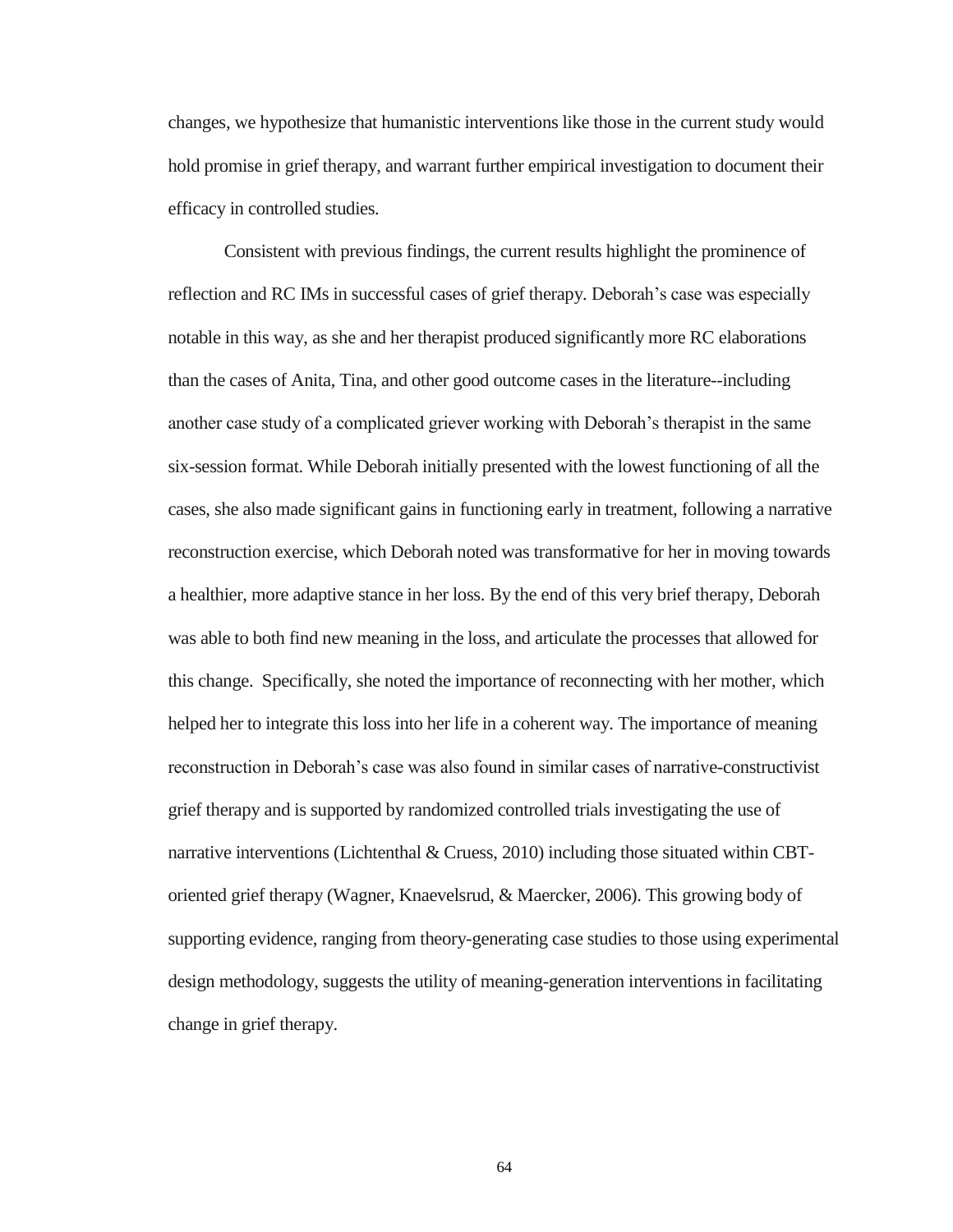Deborah's changes in her self-narrative fostered new goals, behaviors and versions of self in the form of PC IMs; however, these occurred with low salience for Deborah, and were nonexistent or nearly so in the case of Anita and Tina. While PC IMs have been shown to occur in good outcome cases of grief therapy, they have been reported with low salience across the literature. A recent study of six complicated grievers engaged in 15-sessions of meaning-reconstruction therapy (Alves et al., 2013) found a higher probability of PC IM occurrence in the final sessions of the therapy, especially in cases with greater symptomatic improvement. Therefore, it is plausible that the clients in the current study would have yielded more PC IMs given more time, especially in the case of Deborah, where she gained greater functional improvement. It is possible that six sessions of therapy is inadequate to foster both integration of new versions of self, and enactment of goals, plans and behaviors related to this change. Further investigation is warranted in this area, especially given contemporary models of healthy grieving, such as the Dual Process Model (DPM; Stroebe  $\&$ Schut, 1999) which emphasizes the oscillation between both attending to loss attending and to restoration-orienting strategies that foster exploration of new relationships and goals.

Also consistent with previous findings, action and protest IMs occurred with low overall salience across the cases. This pattern is distinct from previous research on IM elaboration within treatment focused on depression (Gonçalves et al., 2012; Mendes et al., 2010) and intimate partner violence (Matos et al., 2009). In such cases, action and protest IMs played a more central role in narrative transformation. However, grief therapy processes of IM elaboration might differ from problems involving the need for assertion and empowerment. As suggested by Alves et al. (2013), this particular pattern of IMs found in grief therapy might "orient the therapist toward a more reflective and integrative meaning

65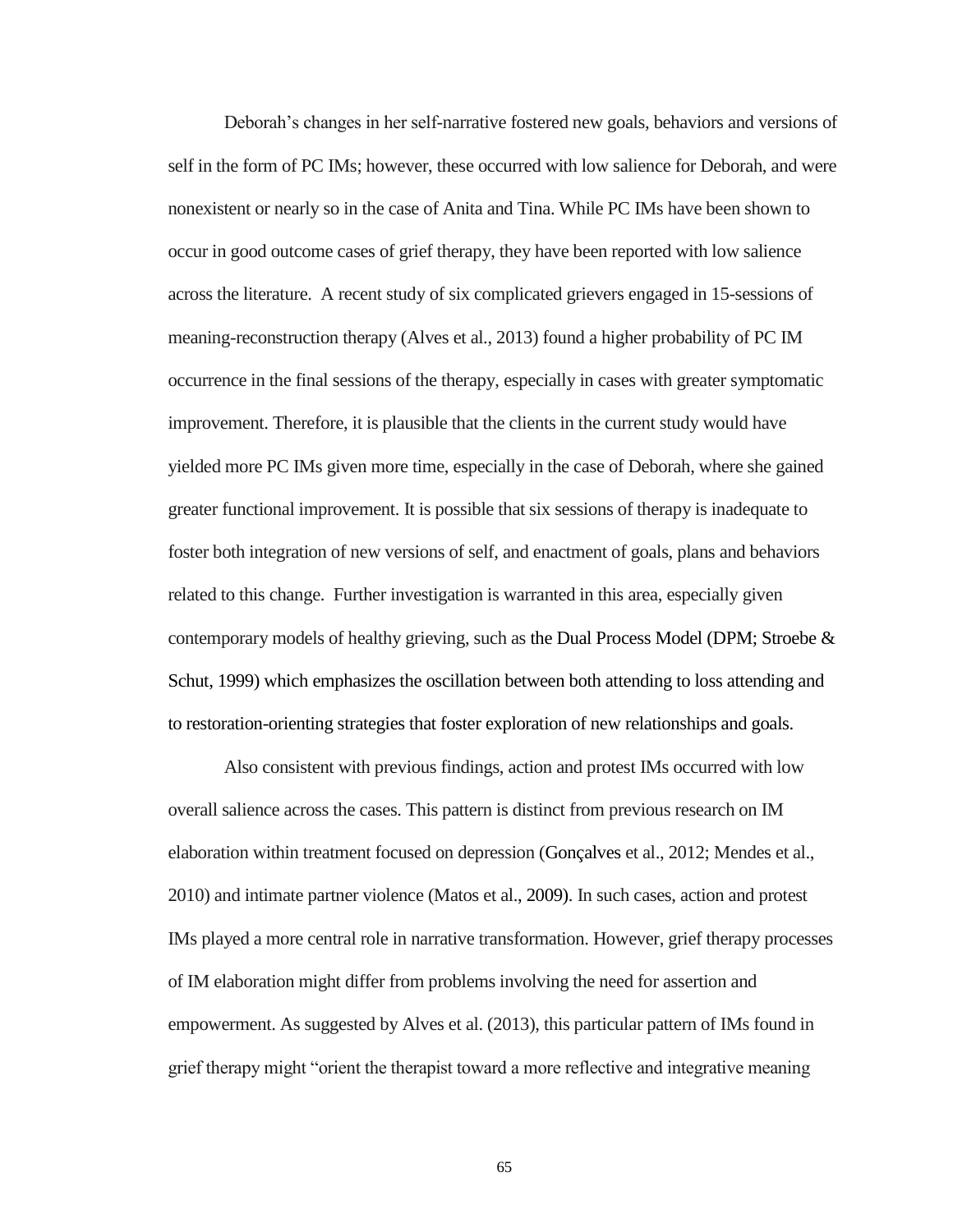reconstruction rather than the stimulation of a position of criticism regarding the problematic story of loss" (p. 15). The current study supports this position in that protest IMs were nearly nonexistent in Deborah's case, and minimal across the cases of Tina and Anita. Furthermore, when clients in the current study elaborated protest IMs, they were often linked to problematic narratives outside the scope of grief (e.g., lacking assertiveness, feelings of resentment). Future investigations might examine if this same pattern is found in grief therapy cases using different therapy orientations, such as complicated grief therapy (CGT; Shear, Frank, Houck, & Reynolds, 2005), which incorporates cognitive, behavioral, and meaning reconstruction interventions.

The current study also aimed to investigate how the therapy alliance might affect the moment-to-moment unfolding of IMs and changes in functioning. Across the three cases, alliance ratings were consistently high. This finding is perhaps unsurprising given that the therapy alliance is viewed as integral within the variations of humanistic therapy. Moreover, the humanistic therapists in this study are experts in their traditions, and would likely be highly skilled at navigating therapy relationships in a collaborative fashion. Nevertheless, it is unclear how the alliance factored into the elaboration of IMs. A recent case study (Ribeiro et al., 2014) investigated the interplay of IMs and therapy collaboration in a poor outcome therapy case of narrative therapy. In this case, IM production was low, and "return to the problem markers" (RPM; Gonçalves, Ribeiro, Stiles et al., 2011)-- times in which the client return to the problem narratives following IMs--were high. They found that this pattern of IMs and RPMs occurred despite high observer- and self-reported global alliance ratings. Using a process measure of therapeutic collaboration (TCCS; Riberio, Riberio, Gonçalves, Horvath, & Stiles, 2012), the researchers found that interventions that challenged clients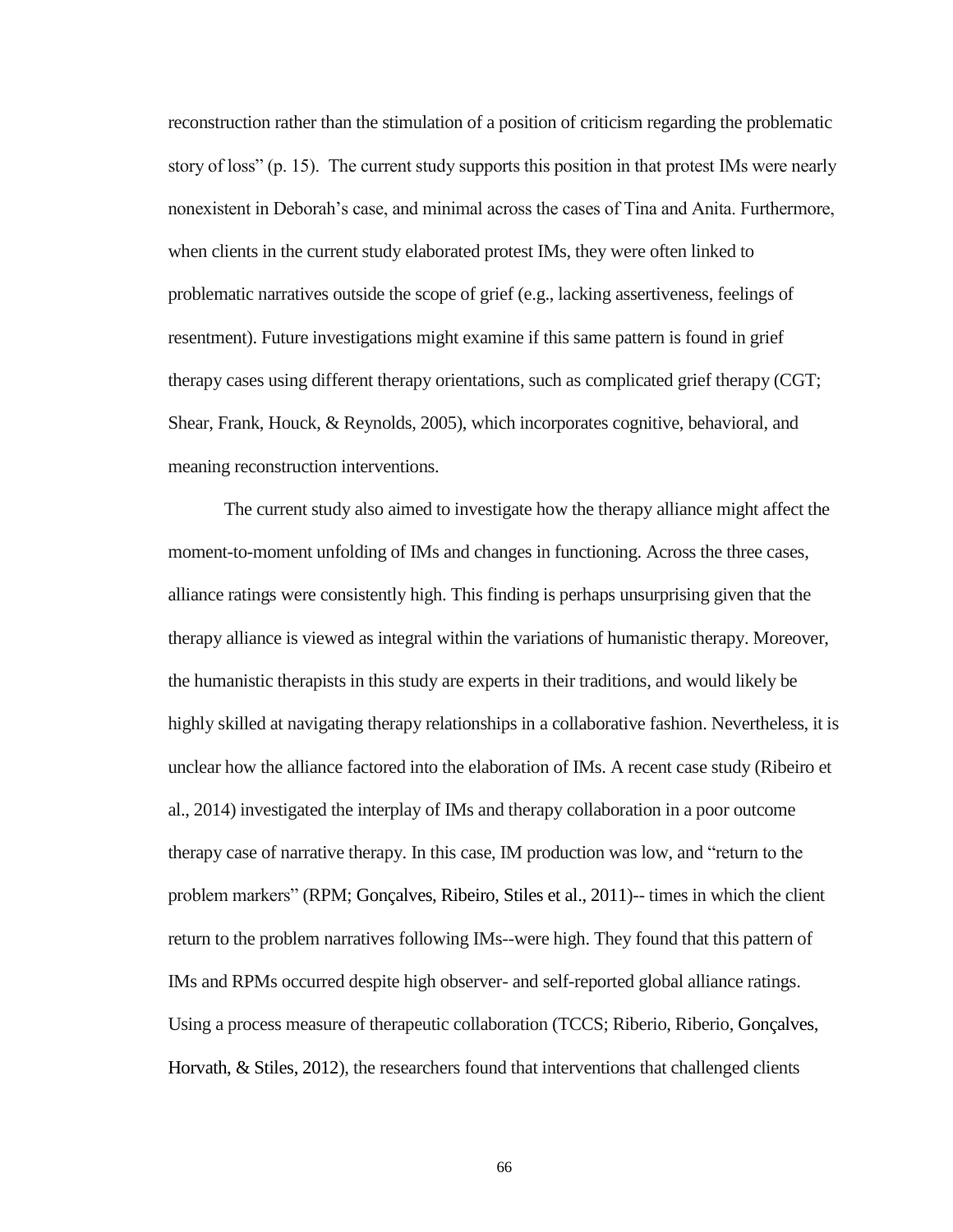beyond their therapeutic zone of proximal development (TZPD) led the client to reject or ignore the therapist's intervention, returning to the problematic narrative. They suggest a balance between "supporting and challenging" clients so that "new experiences can be better tolerated, considered, and integrated." These initial findings in conjunction with others about the pattern of IMs and RPMs suggest that future studies might include not only measures of the therapy alliance, but also measures that identify the dynamics of therapy dyad (such as the TCCS) and how moment-by-moment interactions between therapist and client might impact IM elaborations and outcome.

As more researchers use the IMCS to investigate change in grief therapy, the current study yields a few methodological considerations to guide these efforts. First, the results of this and other studies using humanistic therapy approaches in working with bereaved individuals suggest the importance of reflection, RC, and PC IMs. While action and protest IMs are more salient in work with other problematic narratives (e.g., depression, intimate partner violence), when studying grief therapy, the former IMs appear to warrant more attention. However, insofar as these findings arise within humanistic approaches, replication of this finding with other therapy orientations (e.g., CBT) is warranted. In other methodological considerations, the current study also collected temporal and textual salience across each therapy case, in efforts to determine how they might be measuring different parts of IMs. However, these measures were found to be highly correlated, suggesting that they do not yield meaningful distinctions, and that either transcript or video coding could be used at the preference of the researcher.

In terms of measuring session-by-session changes in symptoms and functioning, the current investigation included previously recorded sessions, and allowed only for an

67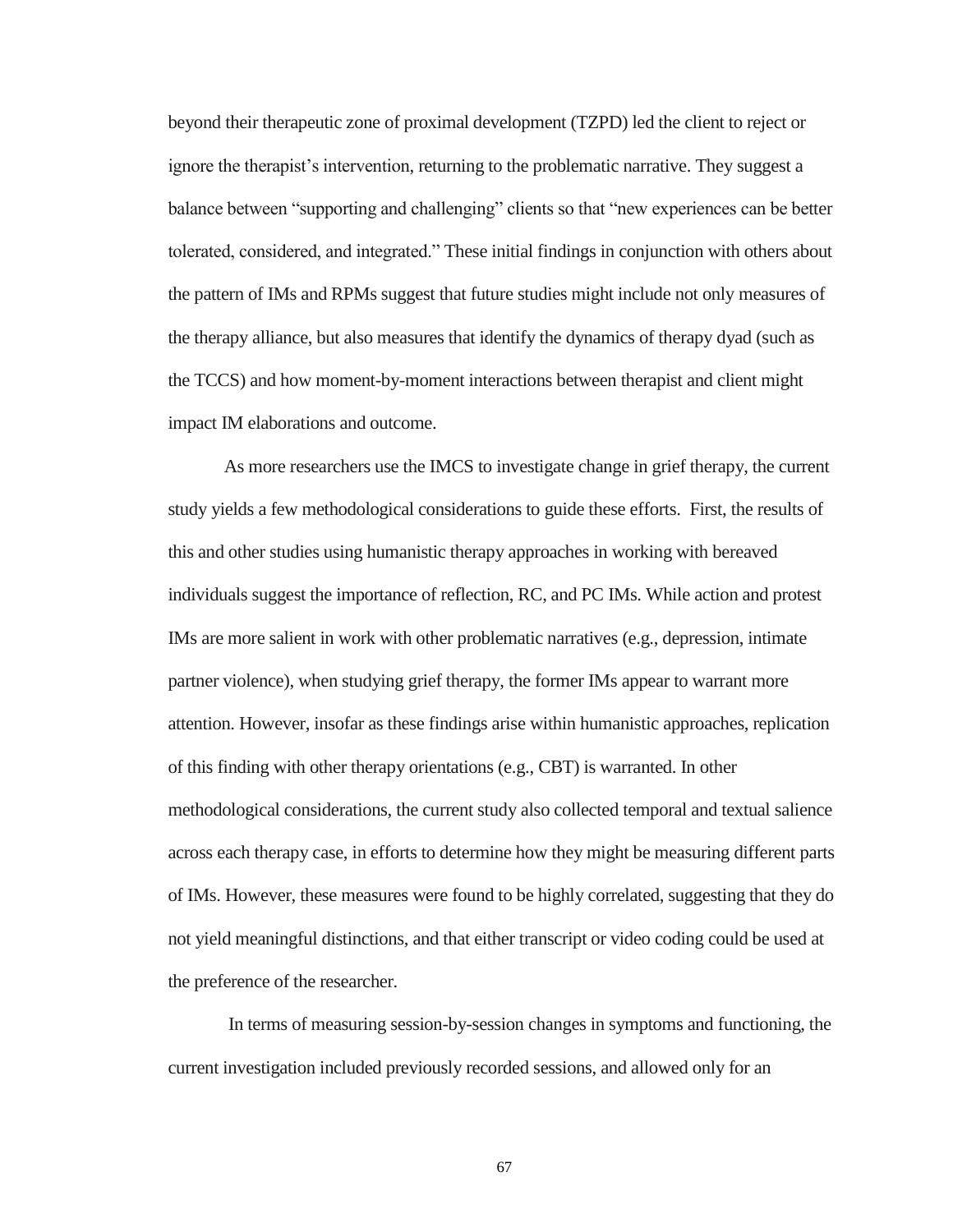observer-rated measure of functioning. However, future studies measuring the interplay of IMCS and proximal outcome would benefit from using more standardized measures designed to track grief symptoms, such as the Inventory of Complicated Grief (ICG; Prigerson et al., 1995), and depression symptoms, such as the Beck Depression Inventory-II (BDI-II; Beck, Steer, & Brown, 1996), as a more sensitive measure would allow for greater detection of symptomatic change. It would also be informative to include follow-up measures to track the sustainability of change following termination of grief therapy.

The current study design permits generalization of conclusions towards theory, but not to other cases by the same therapist, much less across different therapists or modes of therapy. These were non-manualized interventions, and the therapy clients had differences among their presentations (e.g., in their functioning, time since loss), demographics (e.g., ethnicity, age), and their cultural backgrounds, further limiting their direct comparison with one another. Furthermore, the current study only included female, adult clients. Future research might consider examining use of IMCS in therapy with children, adolescents or families, in addition to including male participants. Given these limitations, we are unable to draw definitive conclusions about the patterns of IMs and changes in functioning found in the current study, and are not attempting to generalize these findings across other cases of grief therapy. Another potential limitation is the researchers' professional relationships with a therapist in the study, Dr. Neimeyer; therefore, the researchers enlisted external auditors to review IM coding to decrease potential bias by the researchers. Despite these limitations, this study is relevant to the growing body of literature on process outcome links in humanistic grief therapies and was able to provide support for the utility of studying IMs in the context of grief therapy, and the findings support use of the IMCS in investigating change in grief

68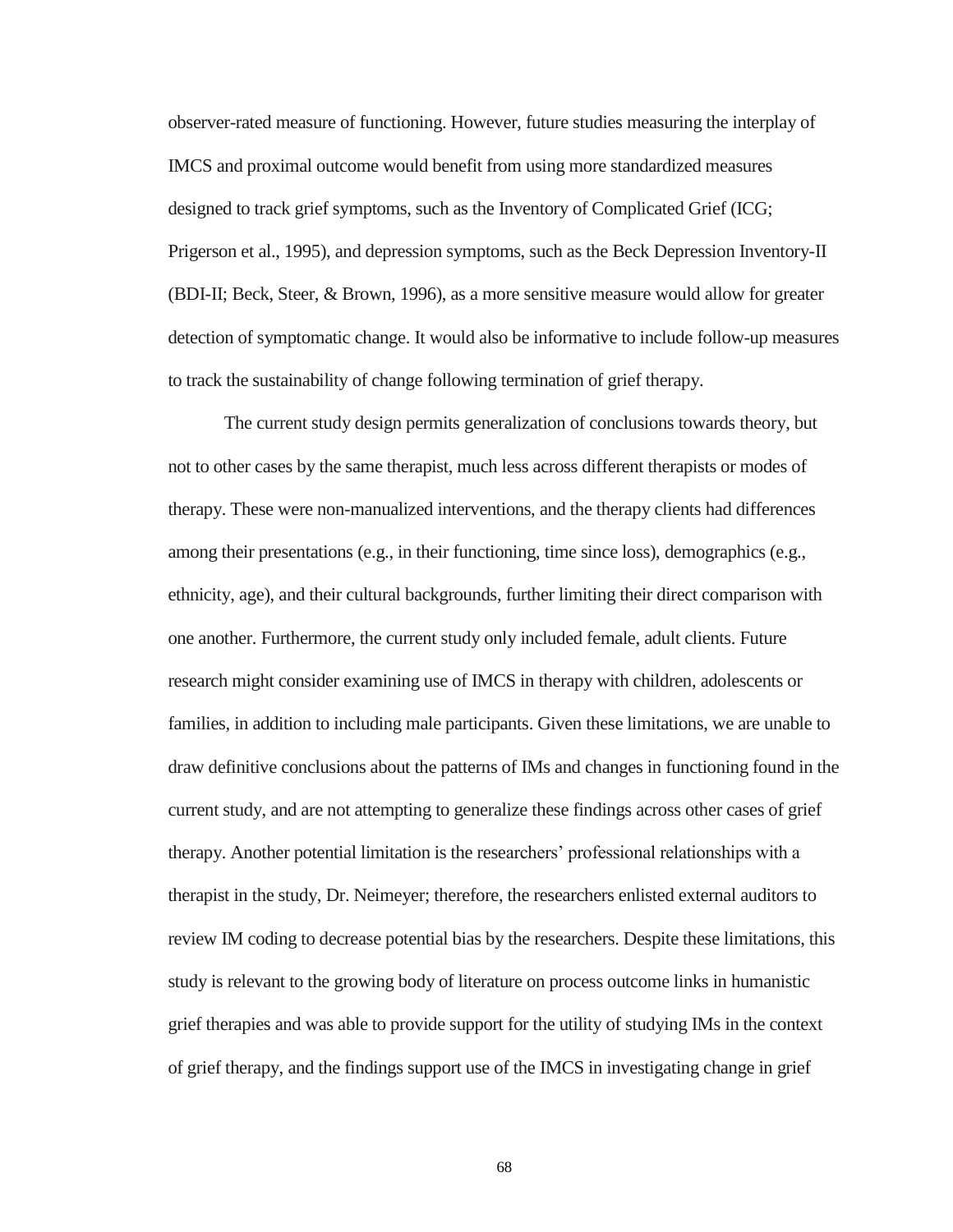therapy. Furthermore, this study allowed for a rare opportunity to investigate eminent therapists in the field and the moment-to-moment unfolding of humanistic therapy with bereaved clients.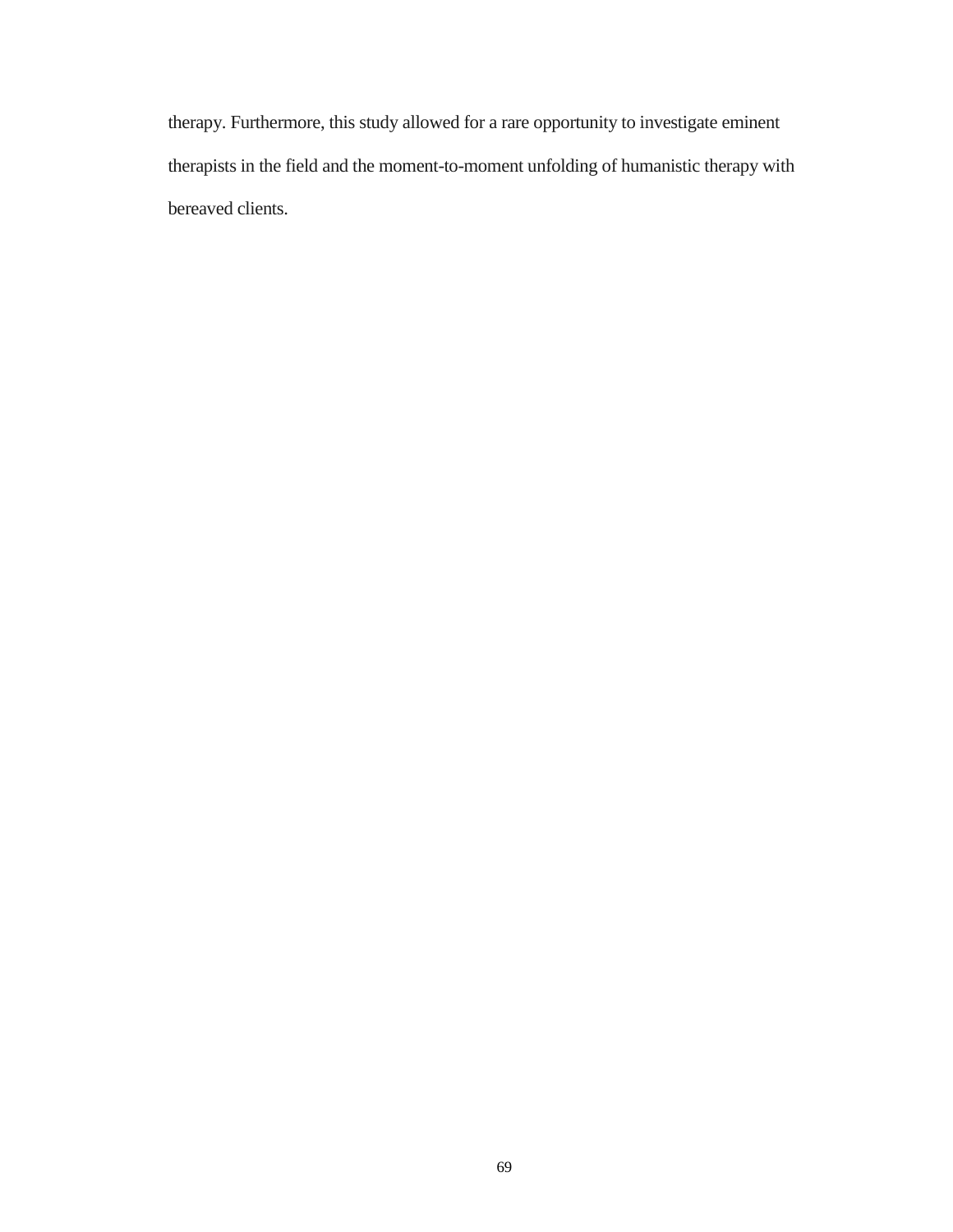#### References

- Aas, I. H. M. (2010). Global Assessment of Functioning (GAF): Properties and frontier of current knowledge. *Annals of General Psychiatry*, *9*. doi: 10.1186/1744-859X- 9-20
- Alves, D., Fernandez-Navarro, P., Baptista, J., Ribeiro, E., Sousa, I., & Gonçalves, M. (2013). innovative moments in grief therapy: The meaning reconstruction approach and the processes of self-narrative transformation. *Psychotherapy Research*, 24, 25- 41. doi:<http://dx.doi.org/10.1080/10503307.2013.814927>
- Alves, D., Fernandez-Navarro, P., Ribeiro, A. P., Ribeiro, E., Gonçalves, M. (2014). Ambivalence and innovative moments in grief psychotherapy: The cases of Emily and Rose. *Psychotherapy, 51*, 308-321. doi[: http://dx.doi.org/10.1037/a0031151.](http://psycnet.apa.org/doi/10.1037/a0031151)
- Alves, D., Mendes, I., Gonçalves, M., Neimeyer, R. A. (2012). Innovative moments in grief therapy: Reconstructing meaning following perinatal death. *Death Studies, 36*, 795- 818.
- Angus, L., Levitt, H., & Hardtke, K. (1999). The narrative process coding system: Research applications and implications for psychotherapy practice. *Journal of Clinical Psychology*, *55*, 1255-1270.
- Barkham, M., Connell, J., Stiles, W. B., Miles, J. N. V., Margison, F., Evans, C., & Mellor-Clark, J. (2006). *Journal of Consulting and Clinical Psychology*, *74*, 160-167.
- Beck, A. T. (1976). *Cognitive therapy and emotional disorders*. New York: International Universities Press.
- Beck, A. T., Steer, R. A., & Brown, G. K. (1996). *BDI-II*, *Beck Depression Inventory: Manual* (2<sup>nd</sup> ed.). Boston: Harcourt Brace.

Berk, E.A, Safran, J.D., Muran, J.C., & Eubanks-Carter, C.E. (2010). The segmented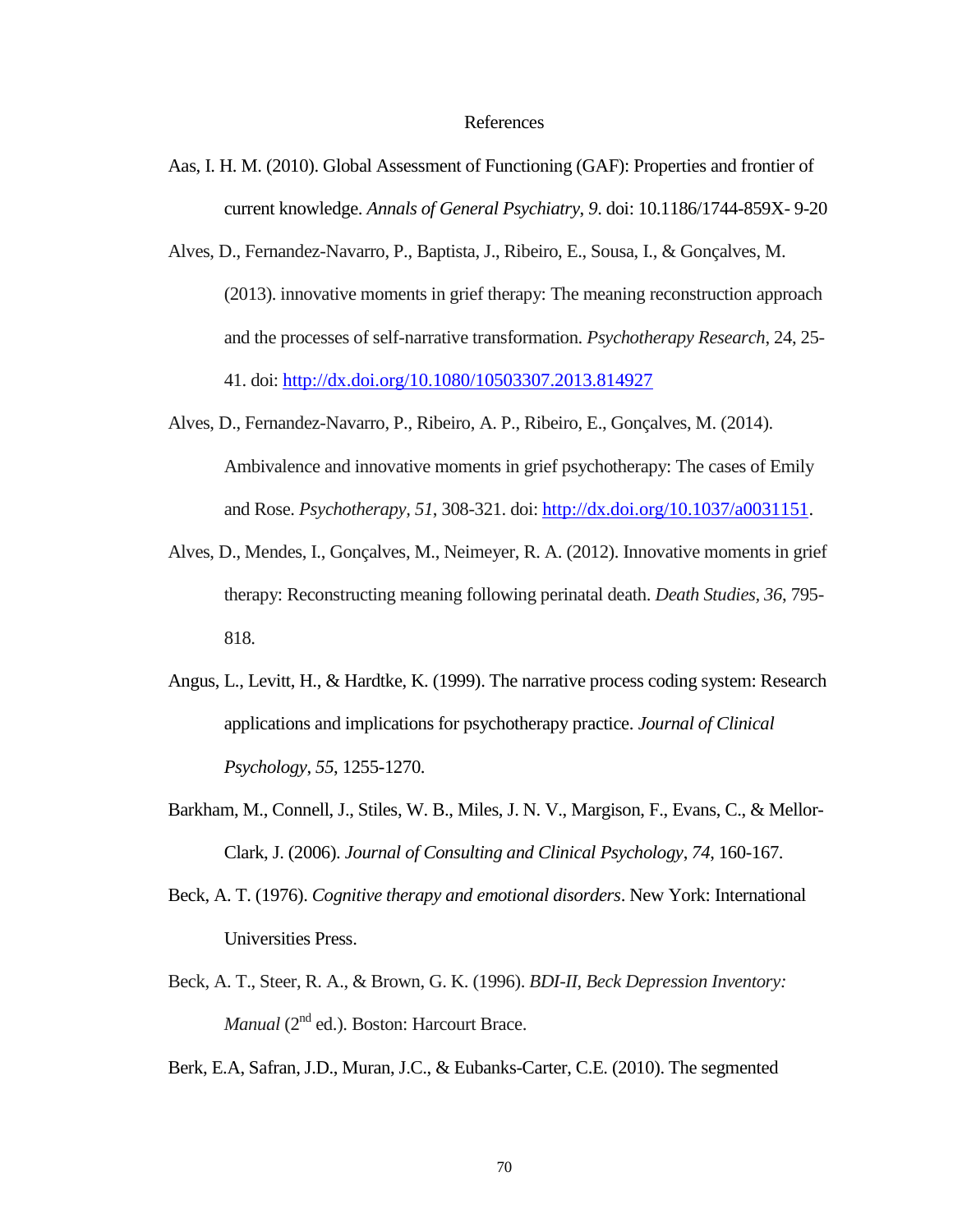working alliance inventory--observer-based (S-WAI-O) measure. Manual. New York: Beth Israel Medical Center.

- Boelen, P.A., & Prigerson, H.G. (2007). The influence of symptoms of prolonged grief disorder, depression, and anxiety on quality of life among bereaved adults: A prospective study. *European Arch. Psychiatry Clinical Neuroscience, 257,* 444-452.
- Bohart, A. C. (2003). Person-centered psychotherapy and related experiential processes. In A. S. Gurman & S. B. Messer (Eds.), *Essential Psychotherapies: Theory and Practice*. New York: The Guilford Press
- Bonanno, G.A., & Kaltman, S. (2001). The varieties of grief experience. *Clin. Psychol. Review*, *21*, 705-734.
- Bonanno, G.A., Mancini, A.D. Bereavement-related depression and PTSD: Evaluating interventions. In L. Barbanel, & R. J. Sternberg (Eds.), *Psychological Interventions in Times of Crisis* (pp. 37-55). New York: Springer.
- Bonanno, G. A., Wortman, C. B., & Nesse, R. M. (2004). Prospective patterns of resilience and maladjustment during widowhood. *Psychology and Aging*, *19*, 260–271.
- Bordin, E. S. (1979). The generalizability of the psychoanalytic concept of the working alliance. *Psychotherapy: Theory, Research & Practice*, *16*(3), 252-260.
- Bower, J. E., Kemeny, M. E., Taylor, S. E., & Fahey, J. L. (2003). Finding positive meaning and its association with natural killer cell cytotoxicity among participants in a bereavement-related disclosure intervention. *Annals of Behavioral Medicine*, 25, 146– 155.
- Cain, D. J. (2010). *Person-centered psychotherapies: Theories of psychotherapy*. Washington, DC: American Psychological Association.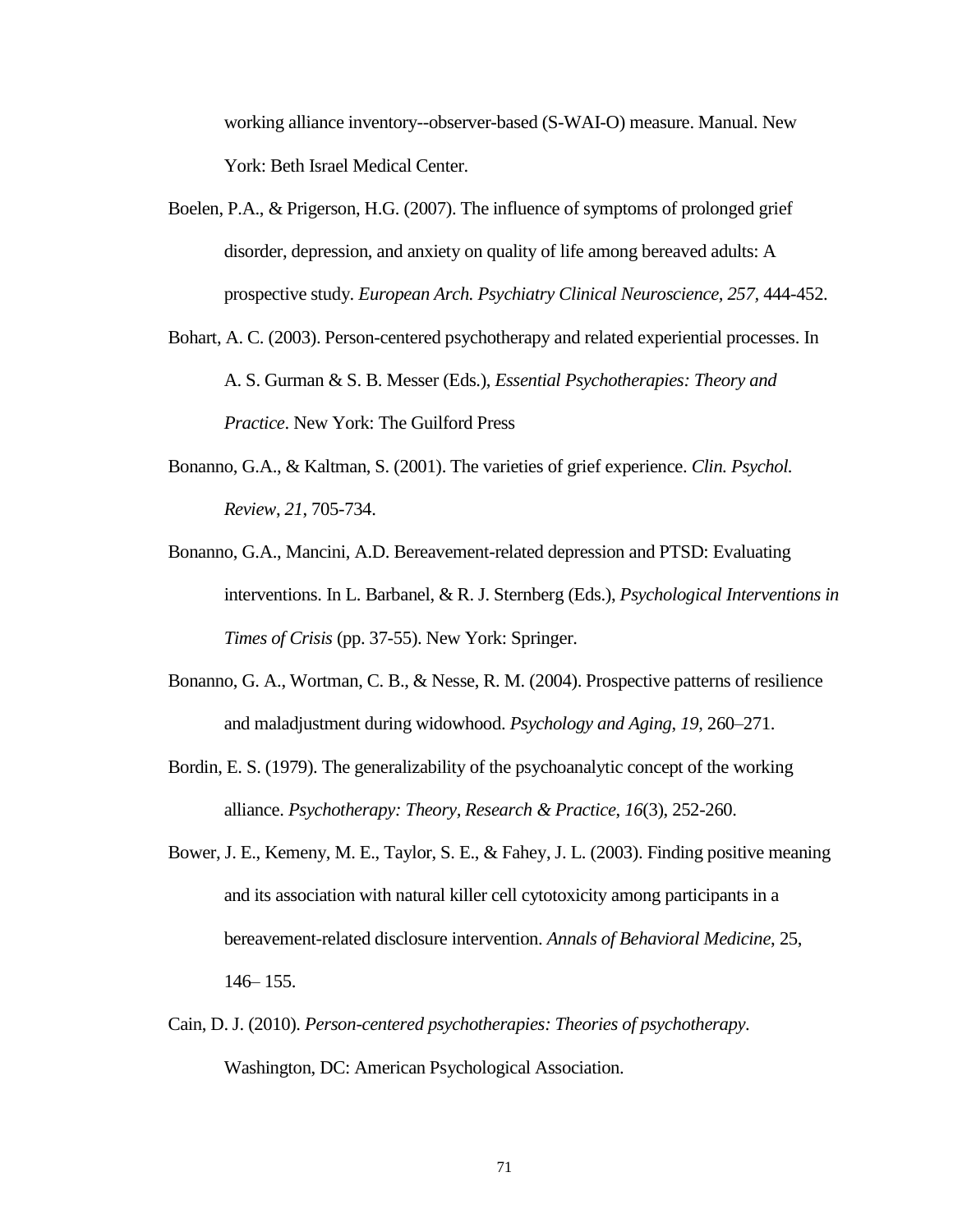- Cain, D. J. (2012a). A person centered therapist's perspective on ruth. In G. Corey (Ed.), *Case approach to counseling and psychotherapy (8<sup>th</sup> ed.) (pp. 90-102). Belmont,* CA: Brooks/Cole.
- Cain, D. J. (2012b). *Person-centered psychotherapies: Theories of psychotherapy*. Washington, DC: American Psychological Association.
- Cain, D. J., & Seeman, J. (Eds.). (2002). *Humanistic psychotherapies: Handbook of Research and Practice.* Washington, DC: APA.
- Coleman, R. A., & Neimeyer, R. A. (2010). Measuring meaning: Searching for and making sense of spousal loss in later life. *Death Studies, 34*, 804-834.
- Coutinho, J., Riberio, E., Sousa, I., & Safran, J.D. (2014). Comparing two methods of identifying alliance rupture events. *Psychotherapy, 51*, 434-432. doi:10.1037/a0032171.
- Cunha, C, Gonçalves, M. M., Hill, C. E., Mendes, I., Ribeiro, A. P., Sousa, I., Angus, L., & Greenberg, L. S. (2012). Therapist interventions and client innovative moments in emotion-focused therapy for depression. *Psychotherapy, 49*, 536-548.
- Currier, J., Holland, J., & Neimeyer, R. (2006). Sense-making, grief, and the experience of violent loss: Toward a mediational model. *Death Studies*, 30, 403–428.
- Davis, C. G., Wohl, M., & Verberg, N. (2007). Profiles of posttraumatic growth following an unjust loss. *Death Studies*, *31*, 693–712.
- Ecker, B., & Hulley, L. (1996). *Depth-oriented brief therapy*. San Francisco: Jossey Bass.
- Elliott, R., Watson, J., Goldman, R.N., & Greenberg, L. S. (2003). *Learning emotionfocused therapy: The process-experiential approach to change*. Washington, DC: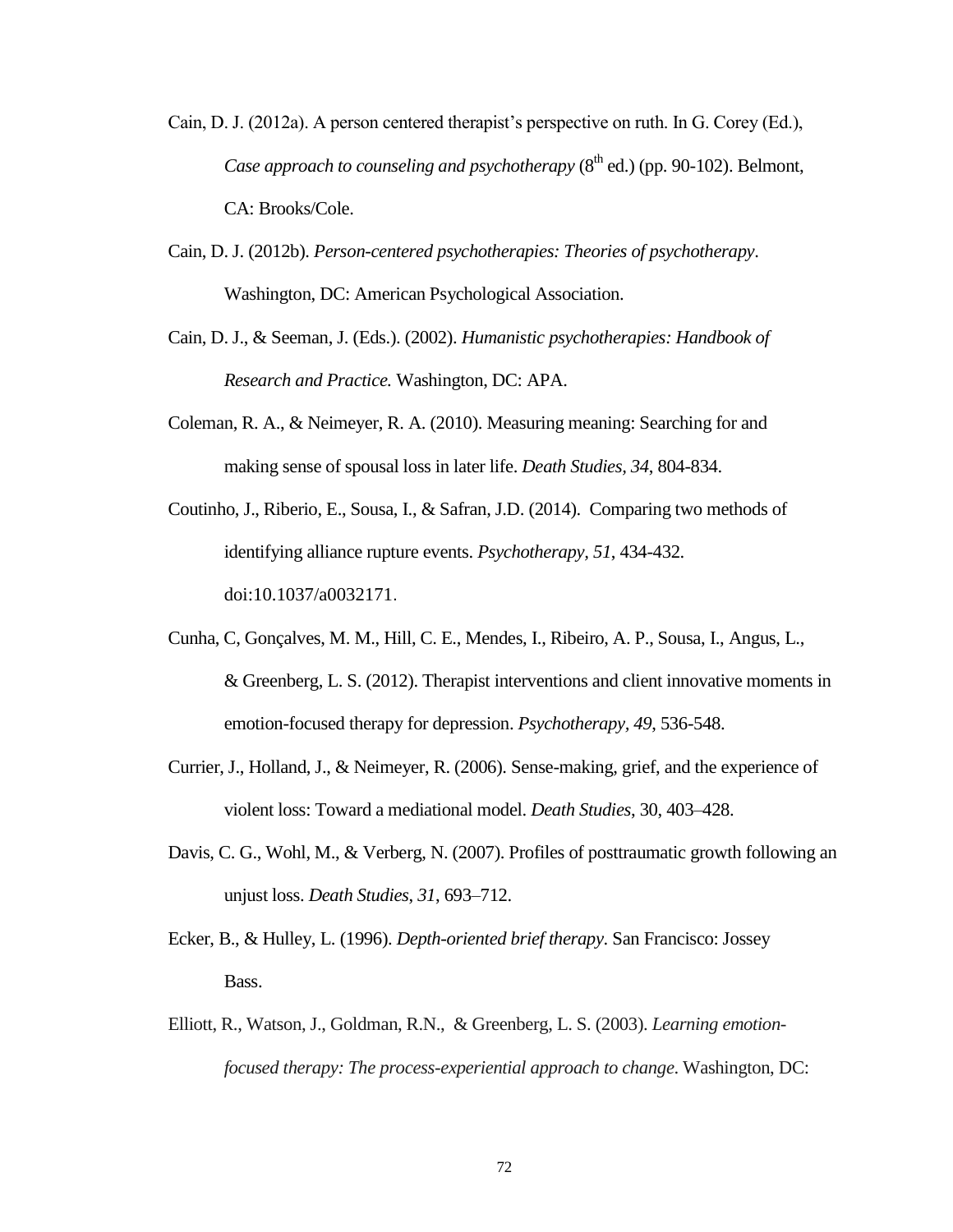American Psychological Association Press.

- Endicott, J., Spitzer, R. L., Fleiss, J. L., & Cohen, J. (1976). The global assessment scale. A procedure for measuring overall severity of psychiatric disturbance. *Archives of General Psychiatry*, *33*, 766-771.
- Eubanks-Carter, C., Gorman, B.S., & Muran, J.C. (2012) Quantitative methods for detecting change points in psychotherapy research: An illustration with alliance ruptures. *Psychotherapy Research*, 1-17.
- Falkenstrom, F., Granstrom, F.,& Holmqvist, R. (2014). Working alliance predicts psychotherapy outcome even while controlling for prior symptom improvement. *Psychotherapy Research, 24*, 146-159. doi: 10.1080/10503307.2013.847985
- Goldman, R., & Greeberg, L. (1997). Case formulation in experiential therapy. In T. Eells (Ed.), *Handbook of psychotherapy case formulation* (pp. 402-429). New York: Guildford Press.
- Gonçalves, M. M., Matos, M., & Santos, A. (2009). Narrative therapy and the nature of "innovative moments" in the construction of change. *Journal of Constructivist Psychology*, *22*, 1-23.
- Gonçalves, M. M., Mendes, I., Cruz, G., Ribeiro, A., Angus, L., & Greenberg, L. (2012). Innovative moments and change in client-centered therapy. *Psychotherapy Research*, *22*, 389-401.
- Gonçalves, M. M., Mendes, I., Ribeiro, A., Angus, L., & Greenberg, L. (2010). Innovative moments and change in emotion-focused therapy: The case of lisa. *Journal of Constructivist Psychology, 23*, 267-294.

Gonçalves, M. M., Ribeiro, A. P., Matos, M., Santos, A., & Mendes, I. (2010). The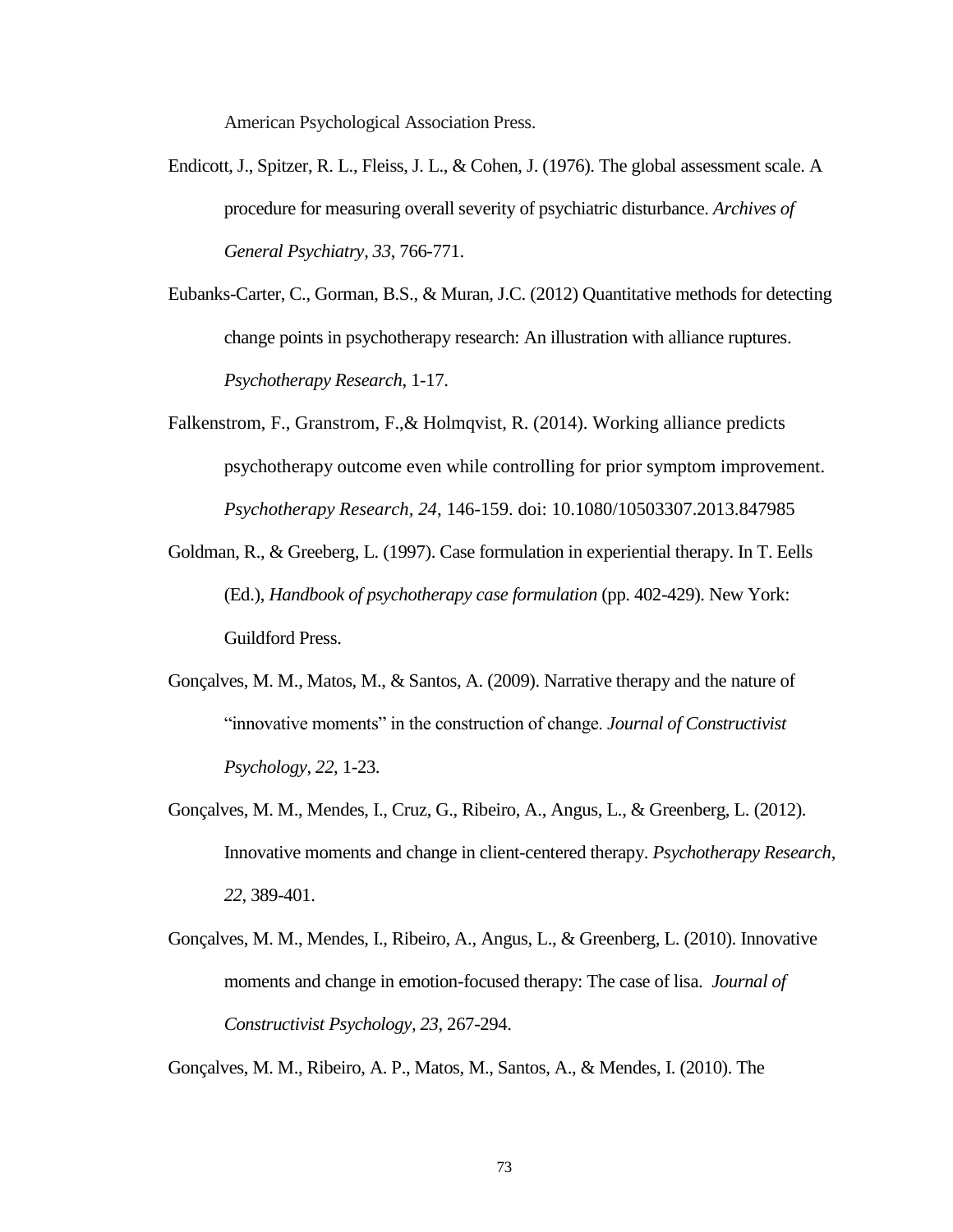Innovative moments coding system: A coding procedure for tracking changes in psychotherapy. In S. Salvatore, J. Valsiner, S. Strout, & J. Clegg (Eds.), *YIS: Yearbook of idiographic science 2009 - Volume 2* (pp.107-130). Rome, Italy: Firera Publishing Group.

- Gonçalves, M. M., Ribeiro, A. P., Mendes, I., Matos, M., & Santos, A. (2011). Tracking novelties in psychotherapy process research: The innovative moments coding system. *Psychotherapy Research, 21,* 497-509.
- Hilsenroth, M. J., Ackerman, S. J., Blagys, M. D., Baumann, B. D., Baity, M. R., Smith, S. R., Holdwick, D. J., Jr. (2000). Reliability and validity of DSM-IV Axis V. *American Journal of Psychiatry*, *157*, 1858-1863. doi: 10.1176/appi.ajp.157.11.1858
- Holland, J., Currier, J., & Neimeyer, R. A. (2006). Meaning reconstruction in the first two years of bereavement: The role of sense-making and benefit-finding. *Omega, 53*, 173-191.
- Horvath, A. O. (1982). Working alliance inventory (revised). *Instructional Psychology Research Group*, *82* (1). Simon Fraser University, Burnaby, British Columbia, Canada.
- Horvath, A. O., & Greenberg, L. S. (1989). Development and validation of the working alliance inventory. *Journal of Counseling Psychology, 64*, 223-233.
- Hoyt, M. (2011). Brief psychotherapies. In A. S. Gurman, & S. B. Messer (Eds.), *Essential Psychotherapies, theory and practice, third edition (pp. 387-425). New York:* Guilford Press.
- Keesee, N. J., Currier, J. M., & Neimeyer, R. A. (2008). Predictors of grief following the death of one's child: The contribution of finding meaning. *Journal of Clinical*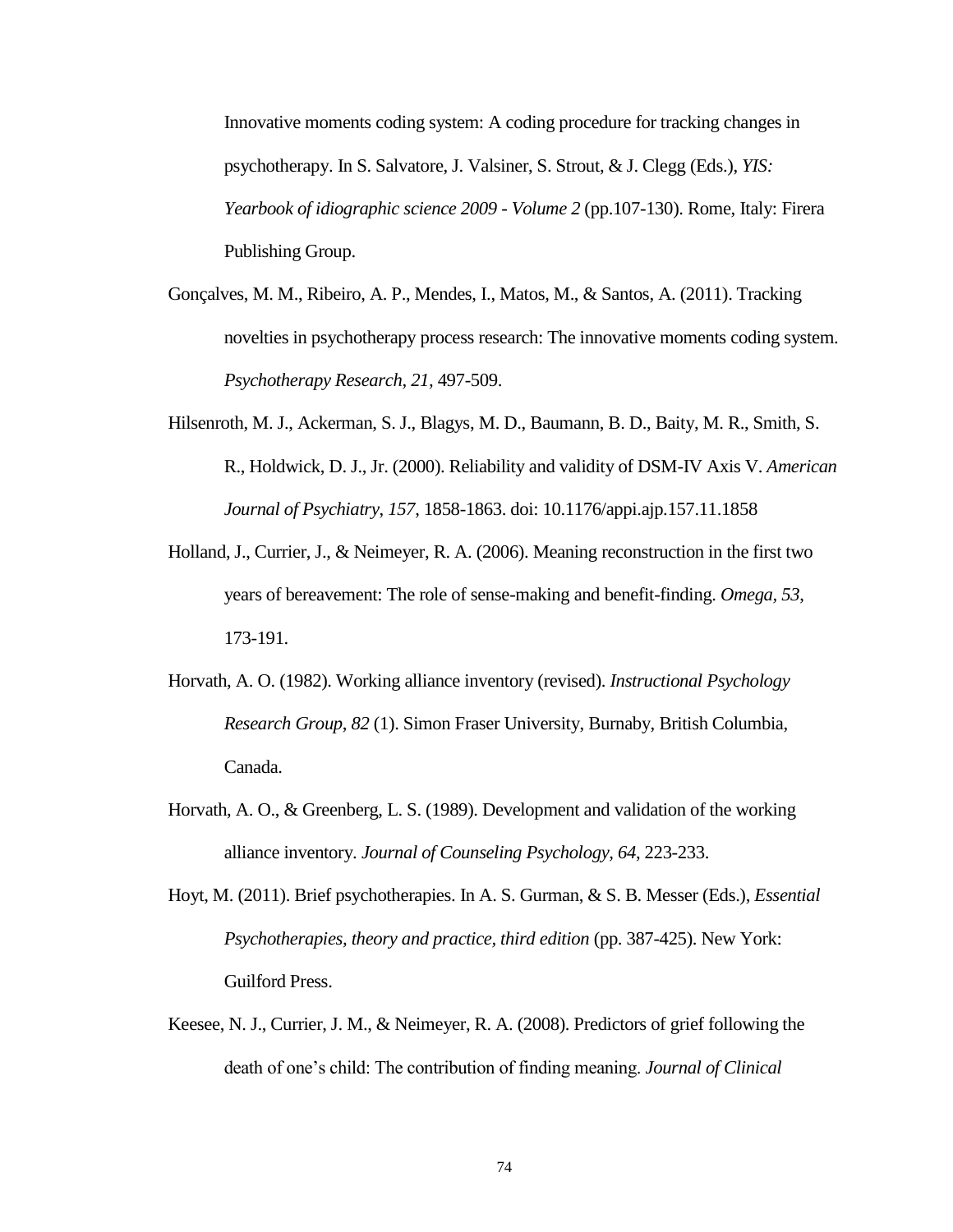*Psychology*, *64*, 1145– 1163.

Kelly, G. A. (1955). *The psychology of personal constructs*. New York: Norton.

- Krause, M., de la Parra, G., Arístegui, R., Dagnino, P., Tominic, A., Valdés, N., et al. (2007). The evolution of therapeutic change studied through generic change indicators. *Psychotherapy Research, 17*, 673-679.
- Lehman, D. R., Wortman, C. B., & Williams, A. (1987). Long-term effects of losing a spouse or child in a motor vehicle crash. *Journal of Personality and Social Psychology*, *52*, 218–231.
- Lichtenthal, W. G., & Cruess, D. G. (2010). Effects of directed written disclosure on grief and distress symptoms among bereaved individuals. *Death Studies, 34*, 475-499.
- Luborsky, L. (1997). The core conflictual relationship theme (CCRT): A basic case formulation method. In T. Eells (Ed.), *Handbook of psychotherapy case formulation* (pp. 58-83). New York: Guilford.
- Martin, D. J., Garske, J. P., & Davis, M. K. (2000). Relation of the therapeutic alliance with outcome and other variables: A meta-analytic review. *Journal of Counseling and Clinical Psychology, 68*, 438-450.
- Martínez, C., Mendes, I., Gonçalves, M. M., & Krause, M. (2009). Exploring the construct validity of the innovative moments. 7th SPR European Conference. October 1-3. Bolzano, Italy.
- Matos, M., Santos, A., Gonçalves, M. M., & Martins, C. (2009). Innovative moments and change in narrative therapy. *Psychotherapy Research, 19*, 68-80.
- McIntosh, D. N., Silver, R. C., & Wortman, C. B. (1993). Religion's role in adjustment to a negative life event. *Journal of Personality and Social Psychology*, *65*, 812–821.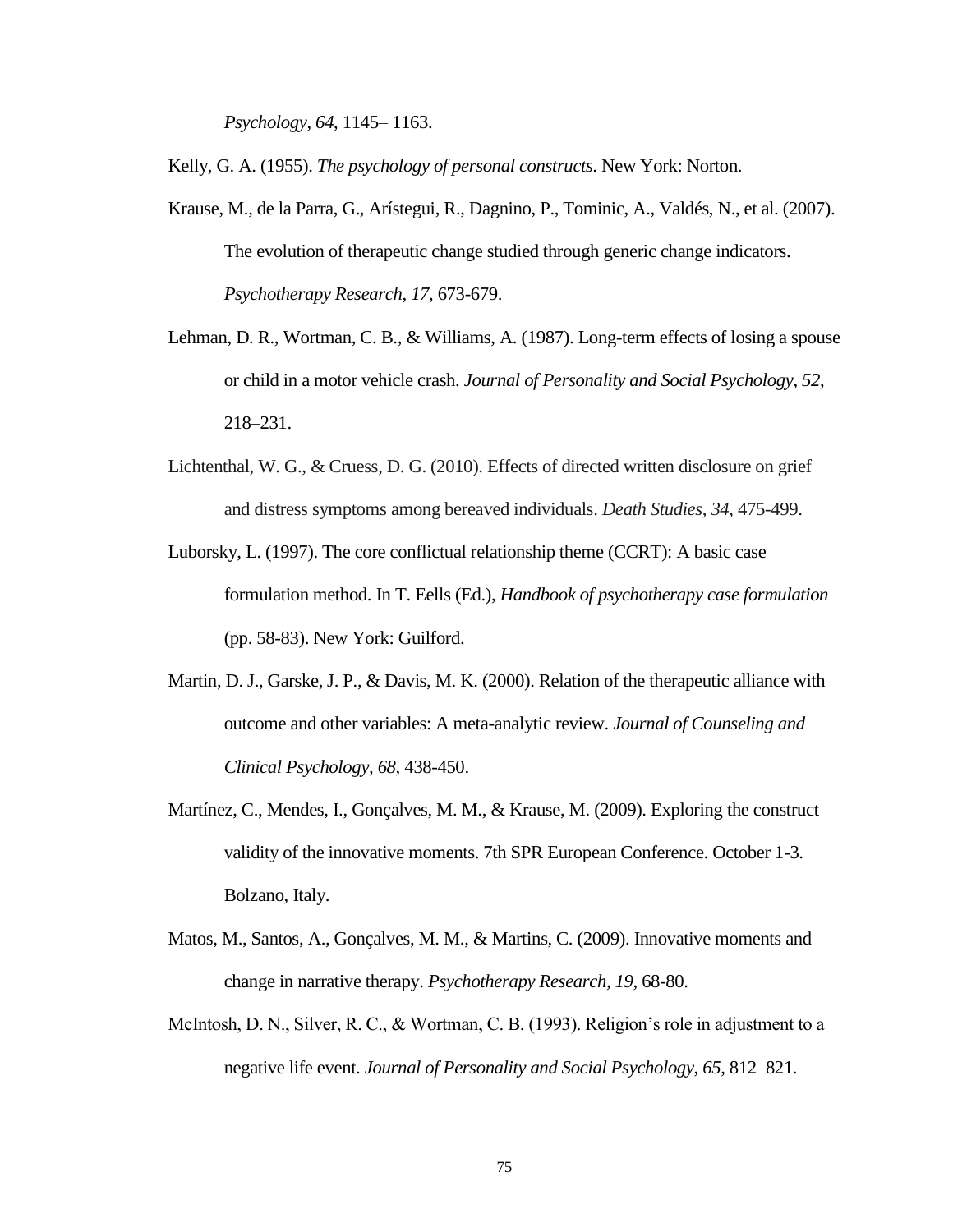- Mendes, I., Riberio, A. P., Angus, L., Greenberg, L. S., Sousa, I., & Gonçalves, M. M. (2010). Narrative change in emotion-focused psychotherapy: How is change constructed through the lens of the Innovative Moments Coding System? *Psychotherapy Research, 20*, 692-701.
- Murphy, S. A., Johnson, L. C., & Lohan, J. (2003). Finding meaning in a child's violent death. *Death Studies*, 27, 381–404.
- Neimeyer, R.A. (Ed.). (2001). *Meaning reconstruction and the experience of loss*. Washington, DC: American Psychological Association.
- Neimeyer, R. A. (2004). Fostering posttraumatic growth. *Psychological Inquiry*, *15*, 53–59.
- Neimeyer, R. A. (2006). *Lessons of loss: A guide to coping.* Memphis, TN: Center for the Study of Loss and Transition.

Neimeyer, R. A. (2009). *Constructivist psychotherapy*. New York: Routledge.

- Neimeyer, R. A. (Ed.). (2012). *Techniques of grief therapy: Creative practices for counseling the Bereaved*. New York: Routledge.
- Neimeyer, R. A., Burke, L. A., Mackay, M. M., & van Dyke-Stringer, J. G. (2010). Grief therapy and the reconstruction of meaning: From principles to practice. *Journal of Contemporary Psychotherapy, 40*, 73-83. doi:10.1007/s10879-009- 9135-3.
- Neimeyer, R. A., Harris, D. L., Winokuer, H. R., & Thornton, G. F. (Eds.). (2011). *Grief and bereavement in contemporary society: Bridging research and practice.* New York: Routledge.
- Neimeyer, R. A., & Raskin, J. D. (Eds.). (2000). *Constructions of disorder: Meaningmaking frameworks for psychotherapy*. Washington, DC: The American Psychological Association.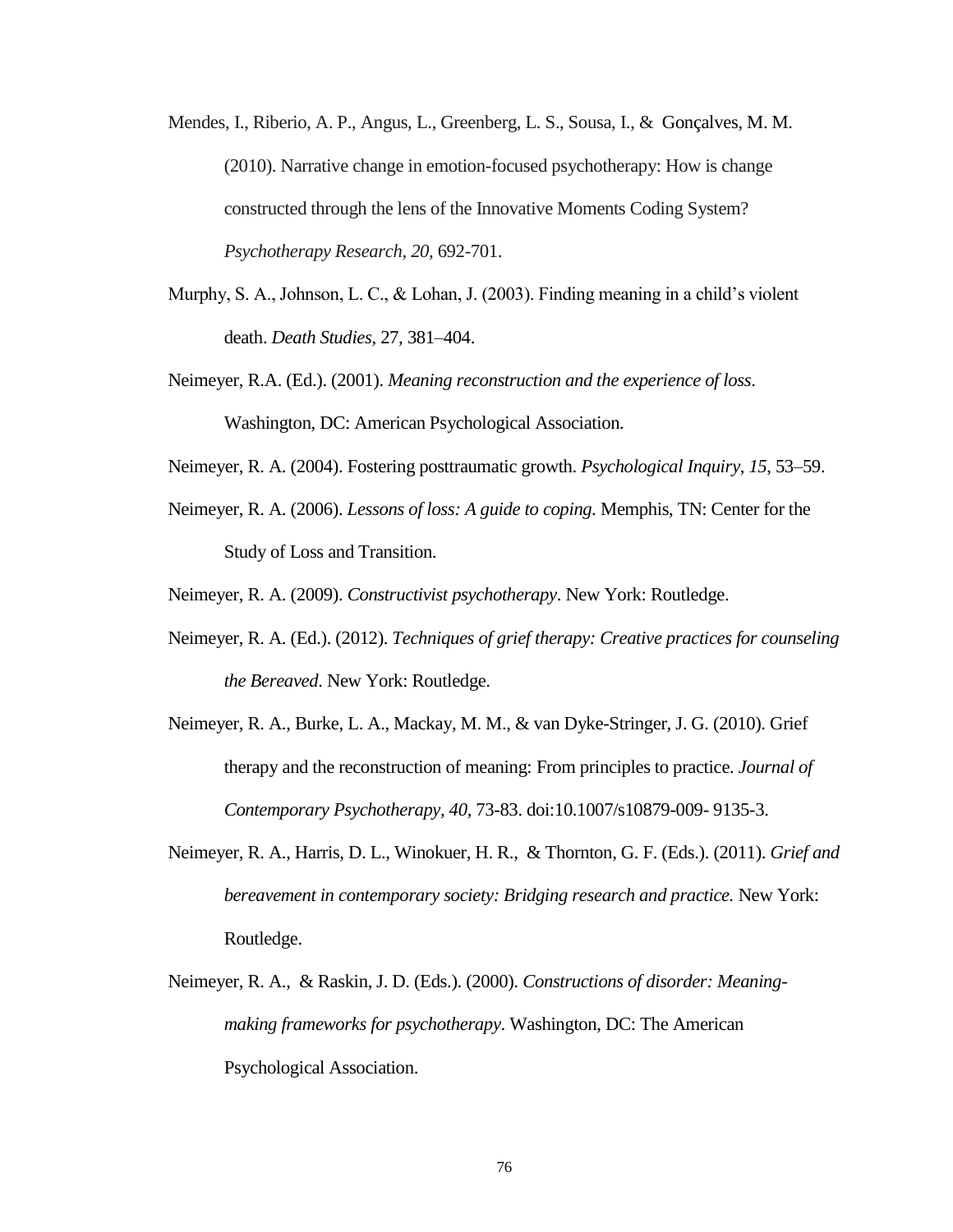- Neimeyer, R. A., & Sands, D.C. (2011). Meaning reconstruction in bereavement: From principles to practice. In R. A. Neimeyer, D.L. Harris, H.R. Winokuer, & Gordon F. Thornton (Eds.), *Grief and bereavement in contemporary society: Bridging Research and Practice* (pp. 9-22). New York: Routledge.
- Norcross, J.C. (Ed.). (2011). *Psychotherapy relationships that work: Evidence-based responsiveness* (2<sup>nd</sup> ed.). New York: Oxford.
- Pinheiro, P., Gonçalves, M. M., & Caro-Gabalda, I. (2009). *Assimilation of problematic experiences and innovative moments: A case-study using the linguistic therapy of evaluation.* 40<sup>th</sup> SPR International Meeting. June 24-27, Santiago del Chile, Chile.
- Prigerson, H.G., Frank, E., Kasl, S., Reynolds, C., Anderson, B, Zubenko, G.S., Houck, P.R., George, C.J., & Kupfer, D.J. (1995). Complicated grief and bereavement related depression as distinct disorders: Preliminary empirical validation in elderly bereaved spouses. *Am. J. Psychiatry*, *152*, 22-30.
- Prigerson, H. G., Horowitz, M. J., Jacobs, S. C., Parkes, C. M., Aslan, M., Goodkin, K., Raphael, B.,… Maciejewski, P. K. (2009). Prolonged grief disorder: Psychometric validation of criteria proposed for DSM-V and ICD-11. *PLoS Medicine, 6*(8), 1-12.
- Ribeiro, E., Ribeiro, A. P., Gonçalves, M. M., Horvath, A. O., & Stiles, W. B. (2013). How collaboration in thearpy becomes therapeutic: The therapeutic collaboration coding system. *Psychology and Psychotherapy: Theory, Research and Practice*, *86*, 294- 314. DOI:10.1111/j.2044-8341.2012.02066.x
- Riberio, A. P., Riberio, E., Loura, J., Gonçalves, M. M., Stiles, W. B., Horvath, A. O., & Sousa, I. (2014). Therapeutic collaboration and resistence: Describing the nature and quality of the therapeutic relationship within ambivalence events using the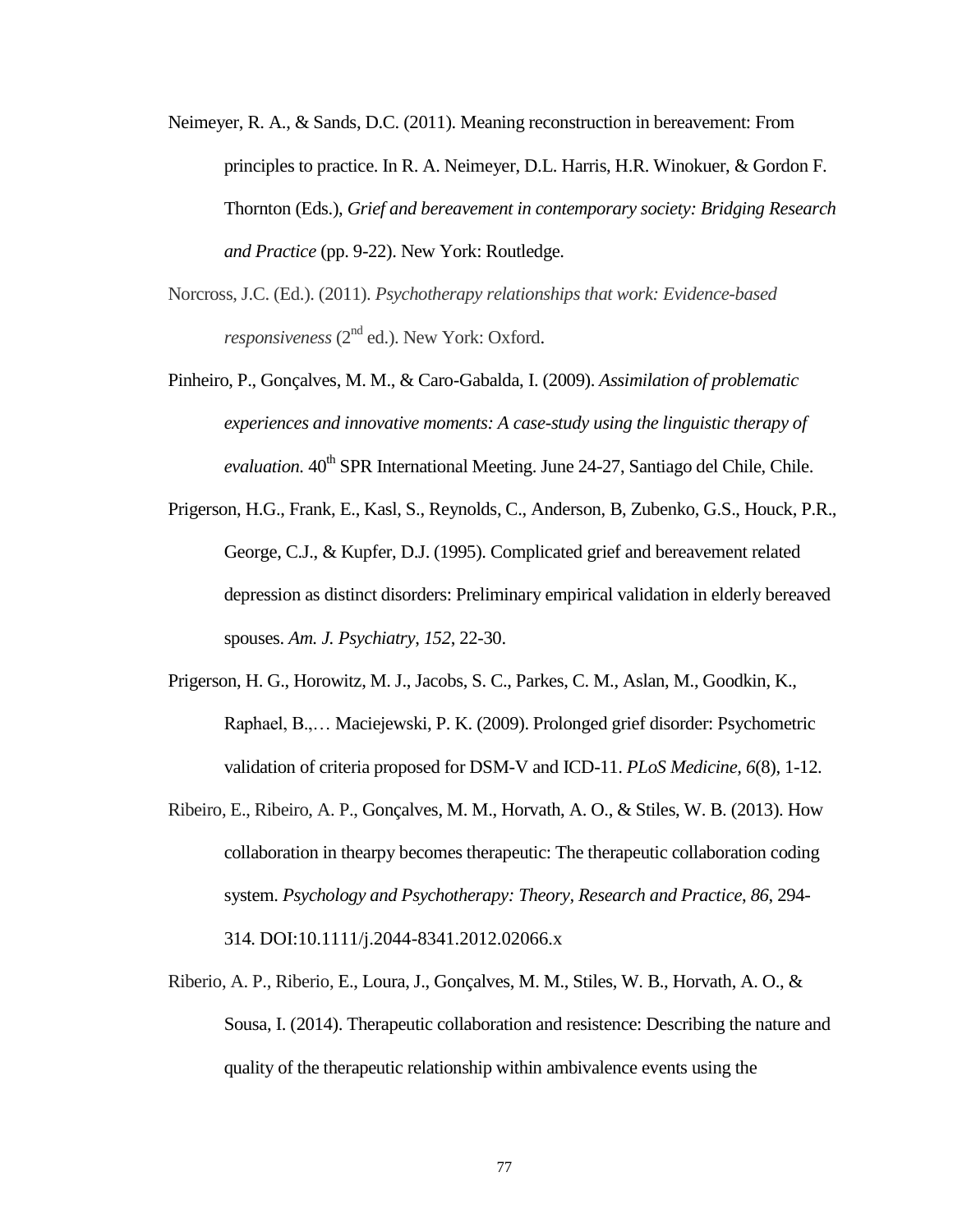therapeutic collaboration coding system. *Psychotherapy Research*, *24*, 346-359.

Rogers, C. R. (1951). *Client-centered psychotherapy*. Boston, MA: Houghton-Mifflin.

- Rogers, C. R. (1957). The necessary and sufficient conditions of therapeutic personality change. *Journal of Consulting Psychology*, *21*, 95-103.
- Rogers, C. R. (1959). A theory of therapy, personality and interpersonal relationships. In S. Koch (Ed.), *Psychology: A study of a science* (pp. 184-256). New York: McGraw Hill.
- Santos, A., Gonçalves, M. M., & Matos, M. (2011). Innovative moments and poor outcome in narrative therapy. *Counselling Psychotherapy and Research, 11*, 129- 139.

Schneider, K. J. (1995). Guidelines for an existential-integrated (EI) approach. In K.J.

- Schneider, K. J. (1998). Existential Process. In L.S. Greenberg, J. C. Watson, & G. Lietaer (Eds.), *Handbook of experiential psychotherapy* (pp. 103-120). New York: Guilford Press.
- Schneider, K. J. (2003). Existential-humanistic psychotherapies. In A. S. Gurman & S. B. Messer (Eds), *Essential psychotherapies: Theory and practice*. New York: The Guilford Press
- Schneider, K. J. (Ed.). (2007). *Existential-integrative psychotherapy: Guideposts to the core of practice.* New York, NY: Routledge.
- Schneider, K. J. (Ed). (2008). *Existential-Integrative Psychotherapy: Guideposts to the Core of Practice.* New York: Routledge.

Schneider, K. J., Bugental, F. T., & Pierson, J. F. (Eds.). (2002). *The handbook of humanistic*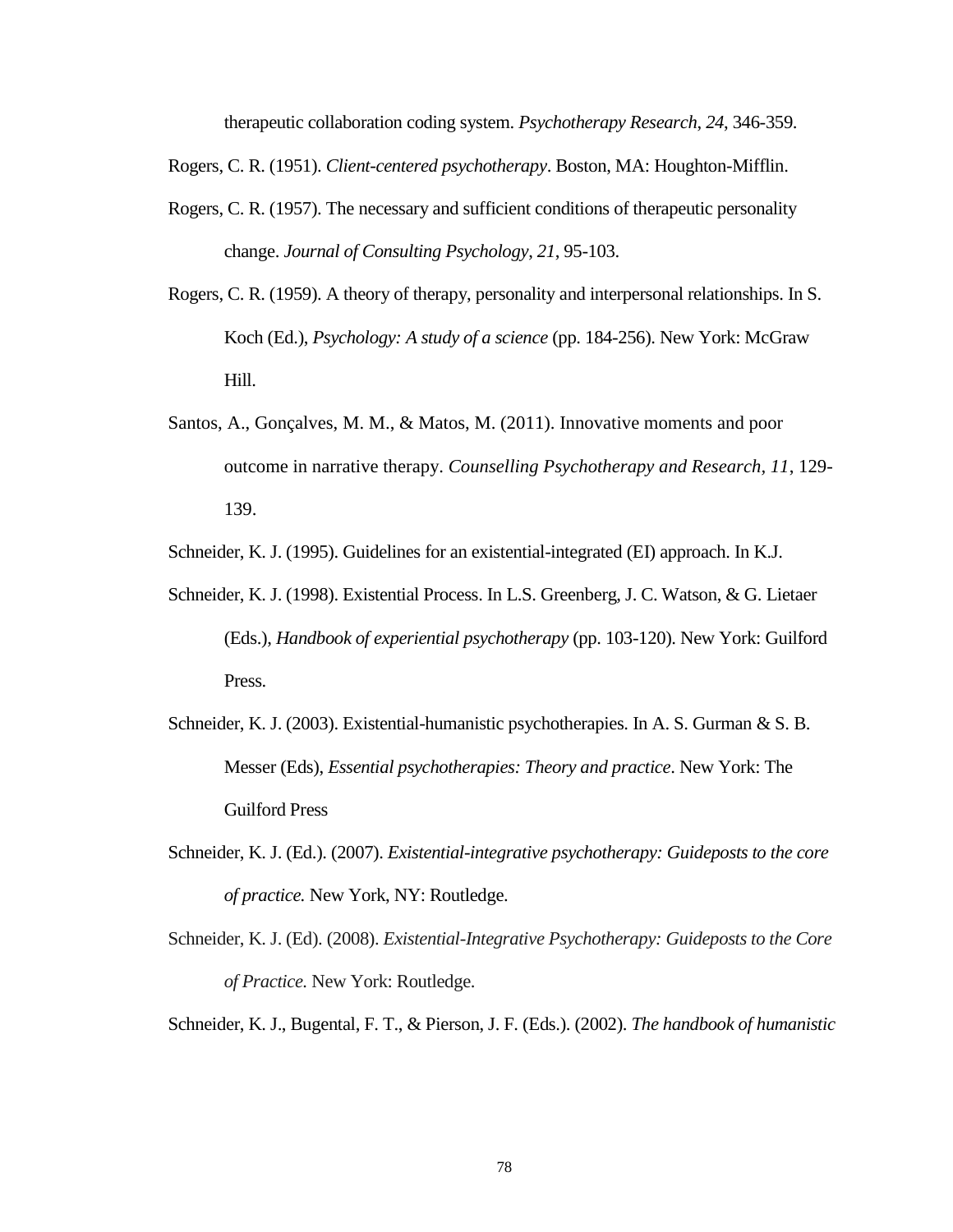*psychology: Leading edges in theory, research, and practice*. Thousand Oaks, CA: Sage.

- Schneider, K. J, & Krug, O.T. (2009). *Existential-humanistic therapy: Theories of psychotherapy.* Washington, DC: American Psychological Association.
- Schneider, K. J., & May, R. (2012). *The psychology of existence* (2<sup>nd</sup> ed.). New York: McGraw-Hill.
- Schwartzberg, S. S., & Janoff-Bulman, R. (1991). Grief and the search for meaning. *Journal of Social & Clinical Psychology*, *10*, 270–288.
- Shear, K., Boelen, P., & Neimeyer, R. A. (2011). Treating complicated grief: Converging approaches. In R. A. Neimeyer, D. Harris, H. Winokuer, & G. Thornton (Eds.), *Grief and bereavement in contemporary society* (pp. 139-162). New York: Routledge.
- Shear, M. K., Frank, E., Houck, P. R., & Reynolds, C. F. III. (2005). Treatment of complicated grief: A randomized controlled trial. *JAMA, 293*, 2601-2608.
- Shear, M. K., Simon, N., Wail, M., Zisook, S., Neimeyer, R., Duan, N., …Keshaviah, A. (2011). Complicated grief and related bereavement issues for DSM-5. *Depression and Anxiety, 28*, 103-117.
- Stein, N., Folkman, S., Trabasso, T., & Richards, T. A. (1997). Appraisal and goal processes as predictors of psychological well- being in bereaved caregivers. *Journal of Personality and Social Psychology*, *72*, 872–884.
- Stiles, W. B. (2002). Assimilation of problematic experiences. In J.C. Norcross (Ed.), *Psychotherapy relationships that work: Therapists contributions and responsiveness to patients* (pp. 357-365). New York: Oxford University Press.

Stroebe, M., & Schut, H. (1999). The Dual process model of coping with bereavement: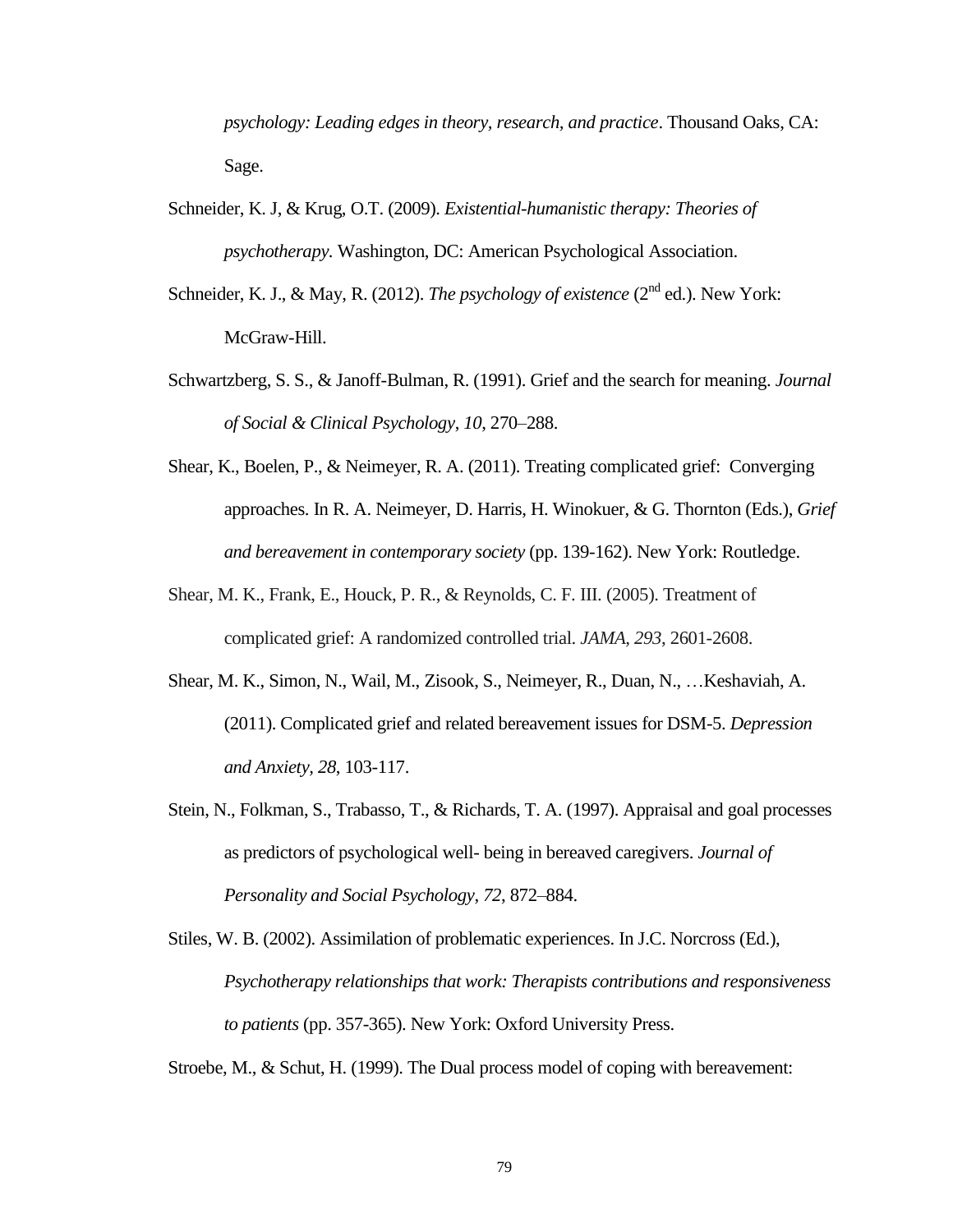Rationale and description. *Death Studies*, *23*, 197–224.

- Wagner, B., Knaevelsrud, C., & Maercker, A. (2006). Internet-based cognitive-behavioral therapy for complicated grief: A randomized controlled trial. *Death Studies, 30*, 429- 453.
- White, M., & Epston, D. (1990). *Narrative means to therapeutic ends*. New York: Norton.

Yalom, I. (1980). *Existential psychotherapy*. New York: Basic Books.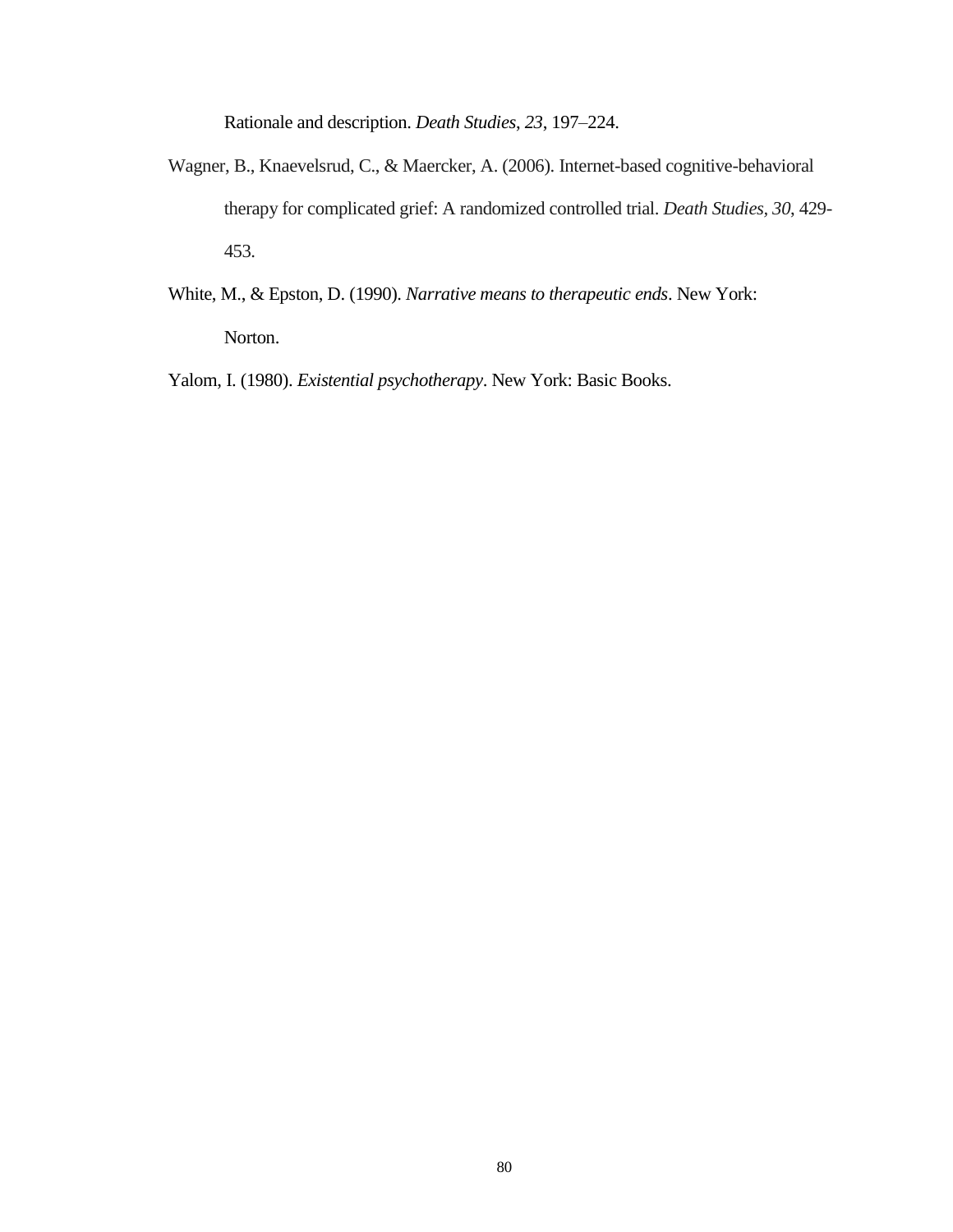#### Appendix: Measures

#### **GLOBAL ASSESSMENT OF FUNCTIONING SCALE**

(From DSM-IV-TR, p. 34.)

Consider psychological, social, and occupational functioning on a hypothetical continuum of mental health-illness. Do not include impairment in functioning due to physical (or environmental) limitations.

**91 - 100** No symptoms. Superior functioning in a wide range of activities, life's problems never seem to get out of hand, is sought out by others because of his or her many positive qualities.

**81 - 90** Absent or minimal symptoms (e.g., mild anxiety before an exam), good functioning in all areas, interested and involved in a wide range of activities, socially effective, generally satisfied with life, no more than everyday problems or concerns (e.g., an occasional argument with family members).

**71 - 80** If symptoms are present, they are transient and expectable reactions to psychosocial stressors (e.g., difficulty concentrating after family argument); no more than slight impairment in social, occupational, or school functioning (e.g., temporarily falling behind in schoolwork).

**61 - 70** Some mild symptoms (e.g., depressed mood and mild insomnia) *or* some difficulty in social, occupational, or school functioning (e.g., occasional truancy, or theft within the household), but generally functioning pretty well, has some meaningful interpersonal relationships.

**51 - 60** Moderate symptoms (e.g., flat affect and circumstantial speech, occasional panic attacks) *or* moderate difficulty in social, occupational, or school functioning (e.g., few

81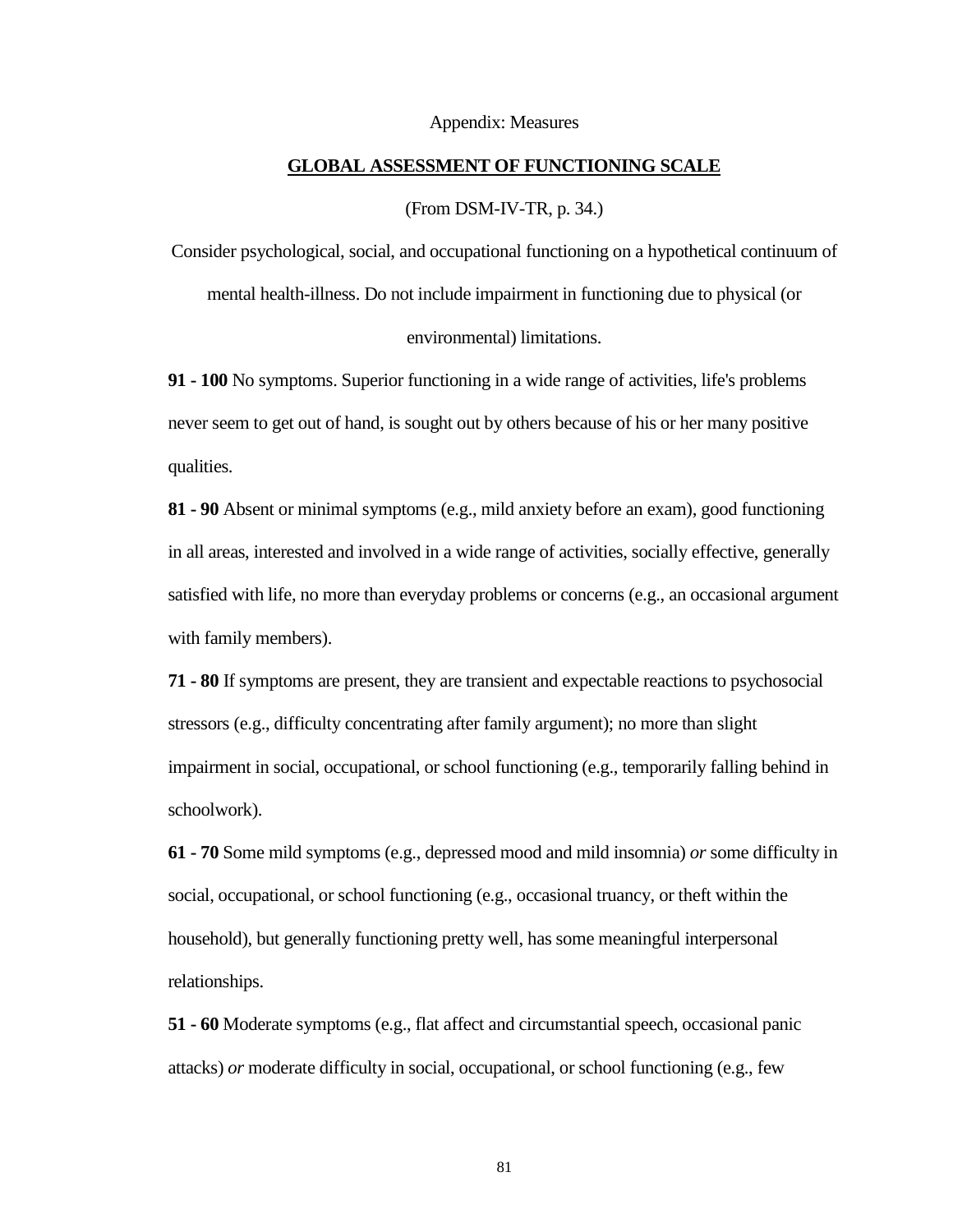friends, conflicts with peers or co-workers).

**41 - 50** Serious symptoms (e.g., suicidal ideation, severe obsessional rituals, frequent shoplifting) *or* any serious impairment in social, occupational, or school functioning (e.g., no friends, unable to keep a job, cannot work).

**31 - 40** Some impairment in reality testing or communication (e.g., speech is at times illogical, obscure, or irrelevant) *or* major impairment in several areas, such as work or school, family relations, judgment, thinking, or mood (e.g., depressed adult avoids friends, neglects family, and is unable to work; child frequently beats up younger children, is defiant at home, and is failing at school).

**21 - 30** Behavior is considerably influenced by delusions or hallucinations *or* serious impairment, in communication or judgment (e.g., sometimes incoherent, acts grossly inappropriately, suicidal preoccupation) *or* inability to function in almost all areas (e.g., stays in bed all day, no job, home, or friends)

**11 - 20** Some danger of hurting self or others (e.g., suicide attempts without clear expectation of death; frequently violent; manic excitement) *or* occasionally fails to maintain minimal personal hygiene (e.g., smears feces) *or* gross impairment in communication (e.g., largely incoherent or mute).

**1 - 10** Persistent danger of severely hurting self or others (e.g., recurrent violence) *or* persistent inability to maintain minimal personal hygiene *or* serious suicidal act with clear expectation of death.

**0** Inadequate information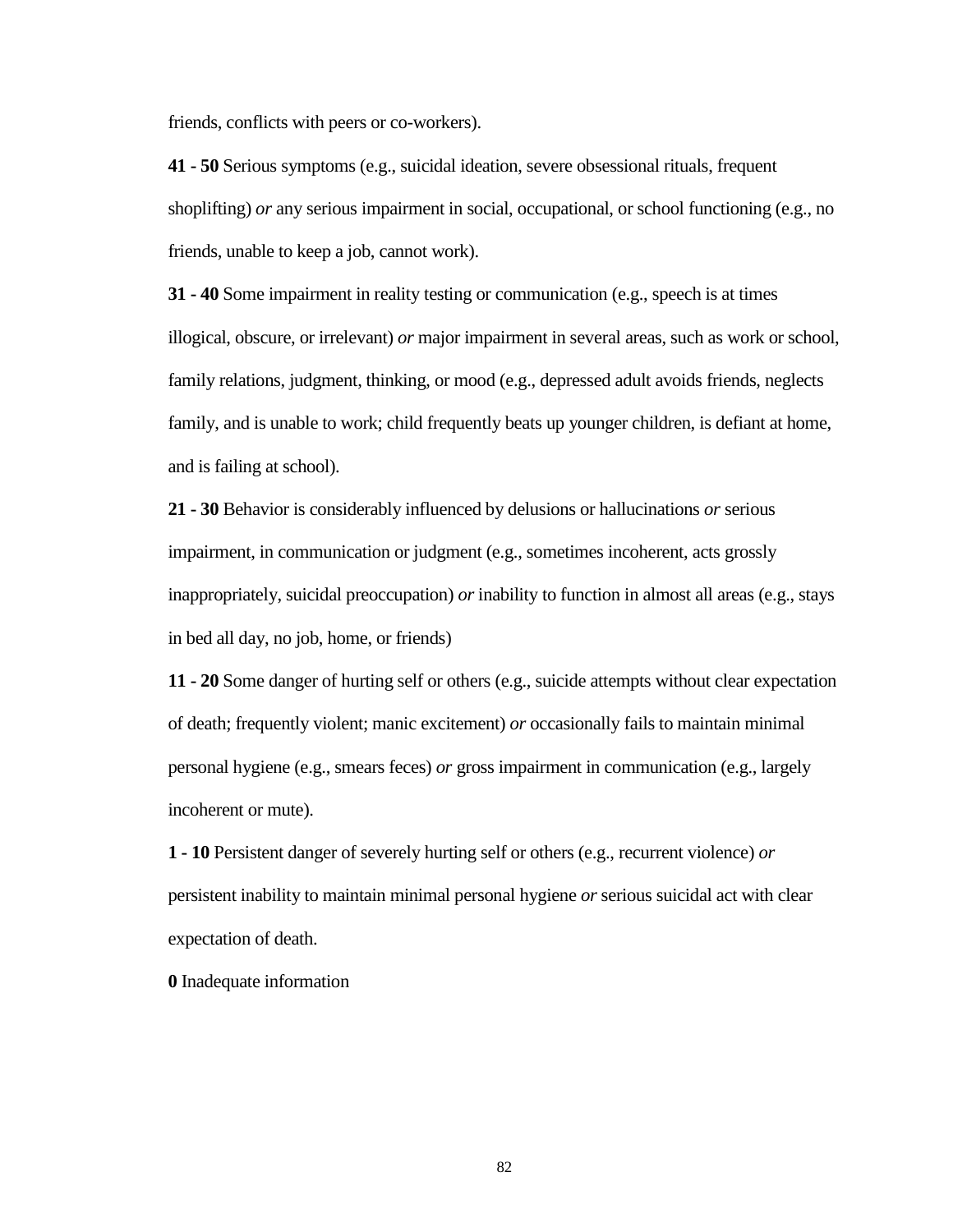### **Unpublished Manual for the Segmented Working Alliance Inventory Observer-Based Measure (S-WAI-O), Version 2, 2013**

Elizabeth A. Berk, Jeremy D. Safran. J. Christopher Muran, & Catherine Eubanks-Carter

The Brief Psychotherapy Research Program

In Conjunction With

The New School for Social Research and

Beth Israel Medical Center

New York, NY

### **Coding Procedure**

- 1. Use taped therapy sessions. While coding can be aided by the use of transcripts, transcripts cannot replace videotaped sessions, because important non-verbal communication including eye contact, tone of voice, etc. would be lost.
- 2. After five minutes of the session have elapsed, pause the session and code the twelve items of the measure. Each item is rated on a seven-point Likert scale, with four being No Evidence or Equal Evidence; one being Very Strong Evidence Against; and seven being Very Strong Evidence for. Be sure to assume an average alliance, which would be coded as a four, and deviate from this score only when there is evidence for or against an item within the segment. When first coding, be sure to read the detailed Likert ratings for each item in order to facilitate inter-rater reliability. Please remember that the examples in the anchors are just that—examples. Please infer from the examples in order to code. Note: Items 3, 4, 6 and 7 have negative valence.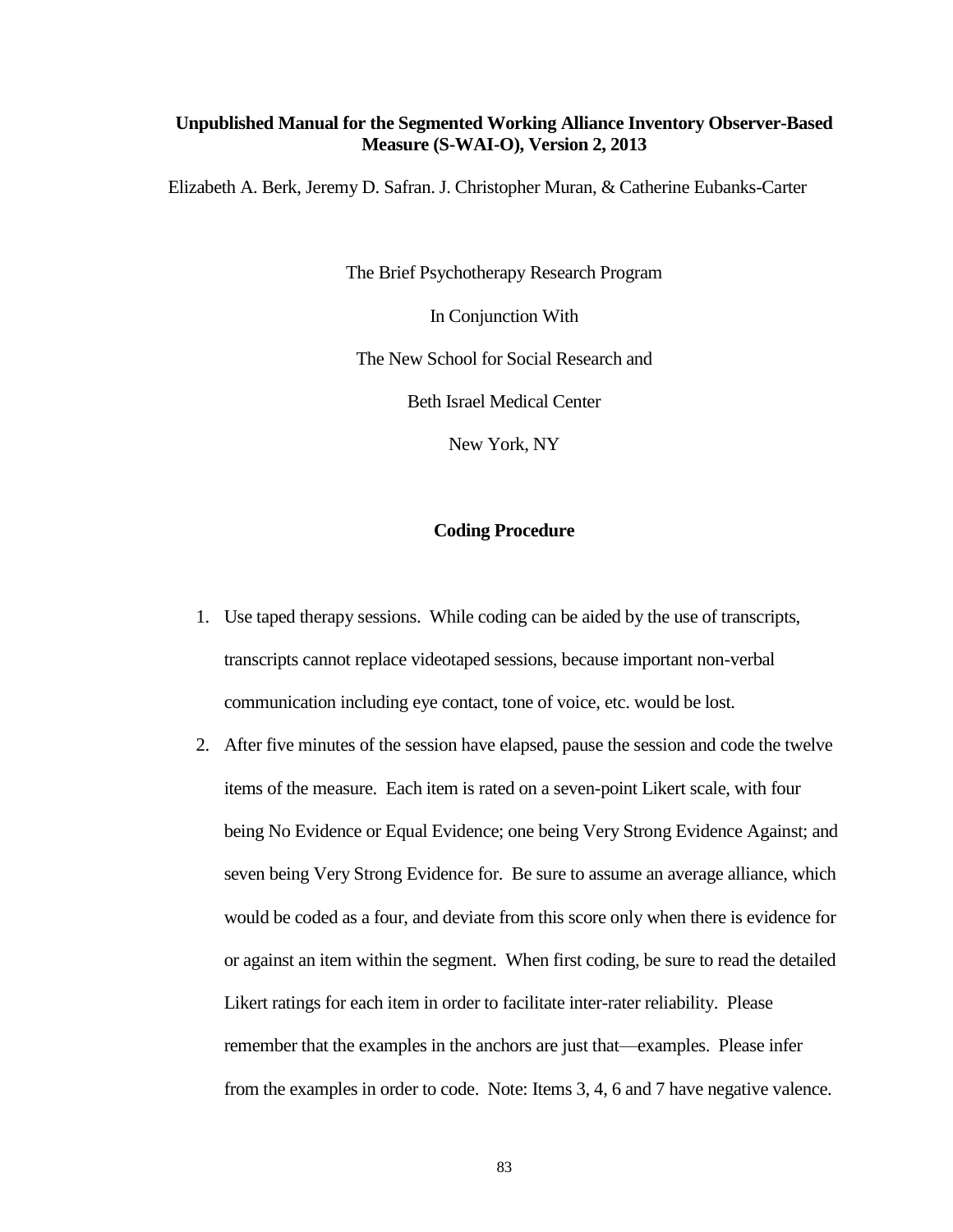3. Continue to code the session in five-minute segments, using a separate score sheet for each segment. Feel free to take breaks between segments as it is important to code each segment as its own unit. It may be helpful to take notes during each segment to help remember what happened during that segment.

### **An example of the Likert ratings**

|             |          |                                                                               |          | 5   | h        | −        |  |
|-------------|----------|-------------------------------------------------------------------------------|----------|-----|----------|----------|--|
| Very strong |          | Considerable Some Evidence No Evidence Some Evidence Considerable Very strong |          |     |          |          |  |
| Evidence    | Evidence | Against                                                                       | or Equal | For | Evidence | Evidence |  |
| Against     | Against  |                                                                               | Evidence |     | For      | For      |  |

### **Items of the Measure**

### *Task:*

1. Within this segment, there is agreement about the steps taken to help improve the client's situation.

2. Within this segment, there is agreement about the usefulness of the current activity in therapy (i.e., the client is seeing new ways to look at his/her problem).

3. There is a perception that the time spent in this segment is not spent efficiently.

4. The therapy process does not make sense to the client in this segment.

- 5. There is agreement about what client's role or responsibilities are in this segment.
- 6. The client is frustrated with what he/she is being asked to do in this segment.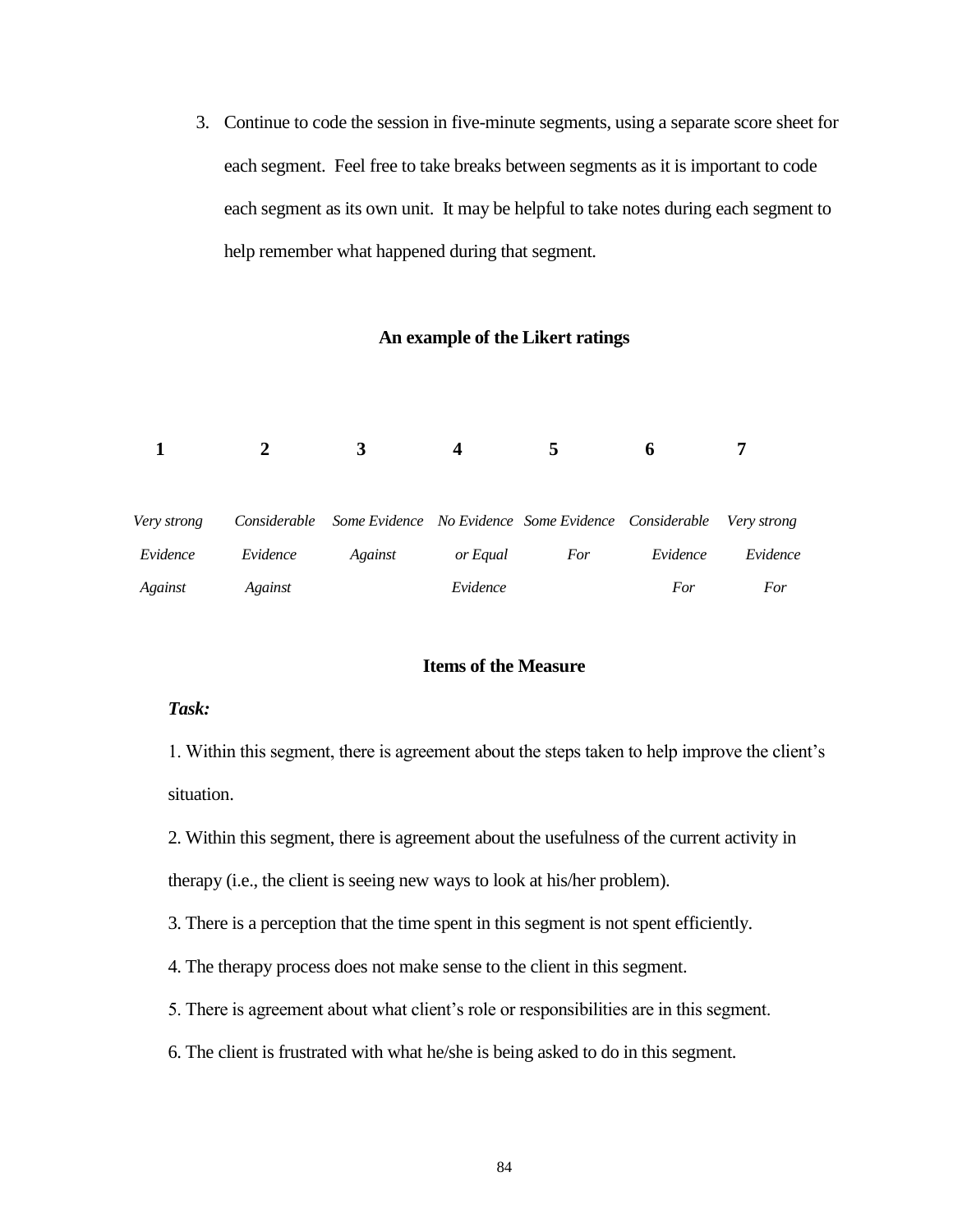### *Bond:*

7. There is a sense of discomfort in the relationship.

8. There is good understanding between the client and therapist.

9. The client and the therapist respect each other.

- 10. There is mutual trust between the client and therapist.
- 11. The client is aware that the therapist is genuinely concerned for his/her welfare.
- 12. Both the client and therapist see their relationship as important to the client.

### **The Items with Defined Anchors**

### **1. Within this segment,** *there is agreement about the steps taken to help improve the client's situation.*

- 1. = Client directly states that tasks and goals are not appropriate, and does not generally agree on homework or in-session tasks. The client argues with the therapist over the steps that should be taken. The client refuses to participate in the tasks.
- 2.  $=$  Client is hesitant to explore and does not follow therapist guidance. The client withdraws from the therapist and appears to merely "go through the motions", without being engaged or attentive to the therapist or the task.
- $3.$  = The client appears to be unsure as to how the tasks pertain to his/her goals, even after some clarification by the therapist. The client seems either ambivalent or unenthusiastic about the tasks in this segment, and is passively resistant to the tasks (e.g., limited participation).
- 4. *= No evidence or equal evidence regarding agreement and/or disagreement.*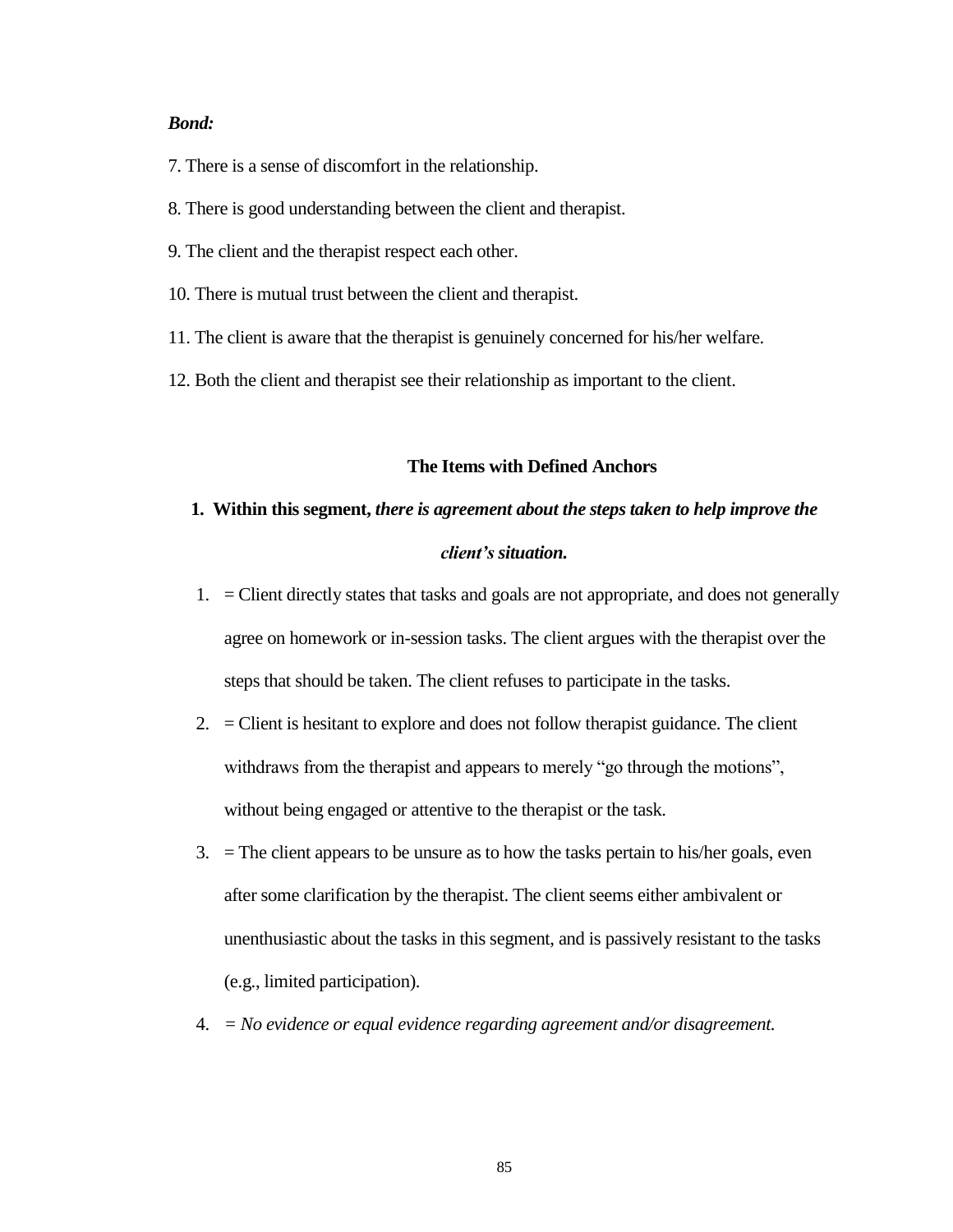- 5. = Client follows exploration willingly with few or no therapist clarifications needed. The client becomes invested in the process, and is an active participant in the task. There is a sense that both parties have an implicit understanding of the rationale behind the tasks in this segment.
- 6. = Client openly agrees on tasks and is enthusiastic about participating in tasks. Both participants are acutely aware of the purpose of the tasks and how the tasks will benefit the client. To this end, the client uses the task to address relevant concerns and issues.
- 7. = Repeated communication of approval and agreement, both before and after the task is completed. The client responds enthusiastically to interventions, gains insight, and appears extremely confident that the task and goal are appropriate.

# **2. Within this segment,** *there is agreement about the usefulness of the current activity in therapy (i.e., the client is seeing new ways to look at his/her problem).*

- 1. = Participants repeatedly argue over the task. The client refuses to participate in the task, claiming that it is of no use to his/her goals. There is tension between the therapist and the client, and issues are not explored.
- 2.  $=$  Client does not engage or invest in the task, though he/she may not openly dispute the usefulness of the task. The client fails to explore issues with openness.
- 3. = Client is hesitant to participate, but eventually becomes invested in the task. The therapist is able to accurately convey the rationale behind the activity so that the client is then able to understand how the task is relevant to his/her current concerns.
- 4. *= No evidence or equal evidence regarding agreement and/or disagreement.*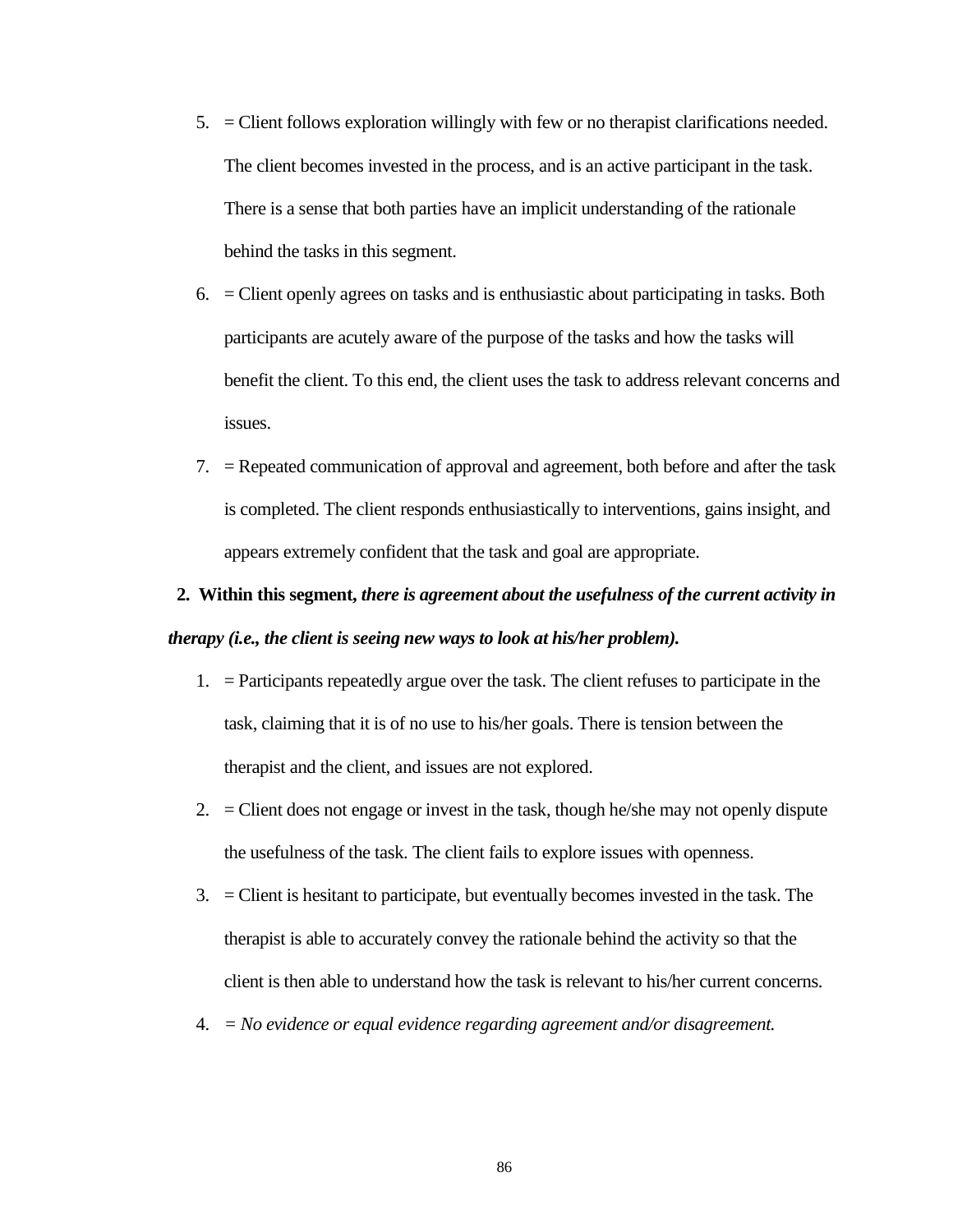- 5. = Client does not question the usefulness of the task and engages in the task almost immediately.
- 6. = Participants engage in a meaningful task that addresses a primary concern of the client. The client may remark, "I never thought of that before" or something to this effect.
- 7. = Participants remark how important/useful the task is. There is openness to exploration of the task and enthusiastic collaboration between the participants.

## **3. Within this segment,** *There is a perception that the time spent in therapy is not spent efficiently.*

- 4. = Participants work well together. The client seems open to all subjects, focuses on the task at hand with little to no redirection by the therapist, and clear progress is made.
- 5. = Client works at discussing all subjects, focuses well, and makes general progress. There may be some hesitancy or resistance on the part of the client, even though client is trying his/her best.
- 6. = Client attempts to discuss most subjects, but may need redirection from therapist. Slow progress is made.
- 7. *= No evidence or equal evidence regarding time efficiency and/or inefficiency.*
- 8. = Client has trouble discussing a few topics, and also may require redirection. The client's trouble with the task at hand may be obvious, and the participants seem to have trouble complementing one another's roles.
- 9. = Client avoids several topics and has trouble focusing. Little progress is made. The participants' attempts to improve the situation are mostly unsuccessful. The segment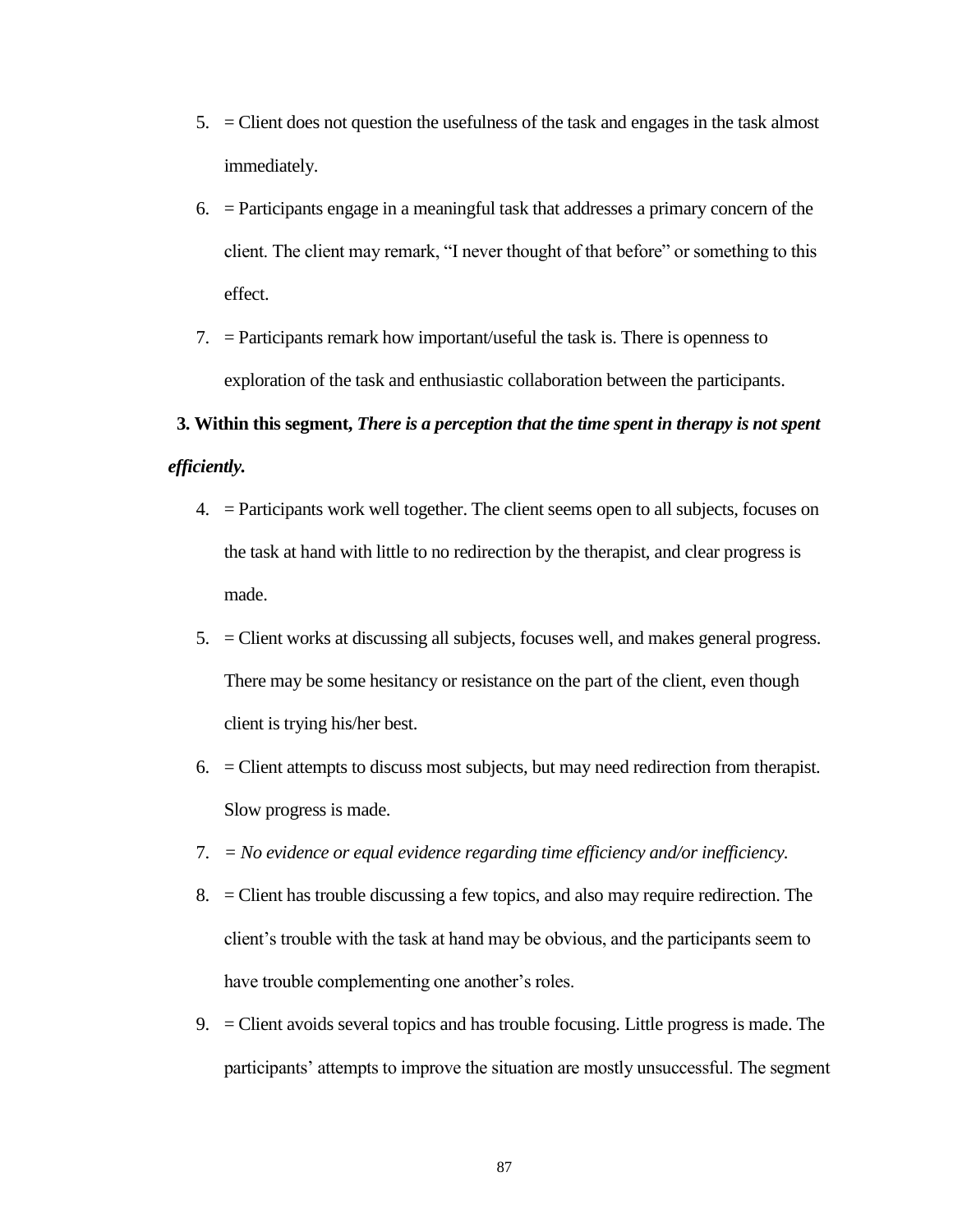gives the impression that there is a lack of focus; participants seem to be meandering from topic to topic, without clear direction or commitment to a plan.

10. = Client continually avoids or resists subjects. Focus is often redirected by the therapist, and no productive gains are made. The participants do not work well together.

### **4. Within this segment,** *the therapy process does not make sense to the client.*

- 1.  $=$  Client has a strong understanding of the therapy process. The client actively collaborates with the therapist and seems to have a thorough understanding of why in-session and homework tasks are necessary. This may not always be spoken. The client is almost a co-facilitator of his/her own therapy.
- 2.  $=$  Client has a considerable understanding of the therapy process. The client rarely expresses a doubt openly nor does he/she attempt to implement a different strategy.
- 3. = Client has some understanding of the therapy process. The client does not often try to change tasks or express doubts.
- 4. *= No evidence or equal evidence regarding confusion and/or understanding.*
- 5.  $=$  Client shows signs that he/she is uncertain about what to do or that what he/she is doing will be beneficial. Signs may include topic shifts, awkward pauses, and/or frustrated expressions, bodily movements or vocalizations.
- $6.$  = Client verbally expresses doubt and confusion and may attempt to shift to a different topic or task.
- 7. = Client voices strong doubts persistently: challenging the therapist, suggesting other techniques and/or using different strategies (e.g., the therapist wants to use cognitive techniques while the client prefers a psychodynamic approach).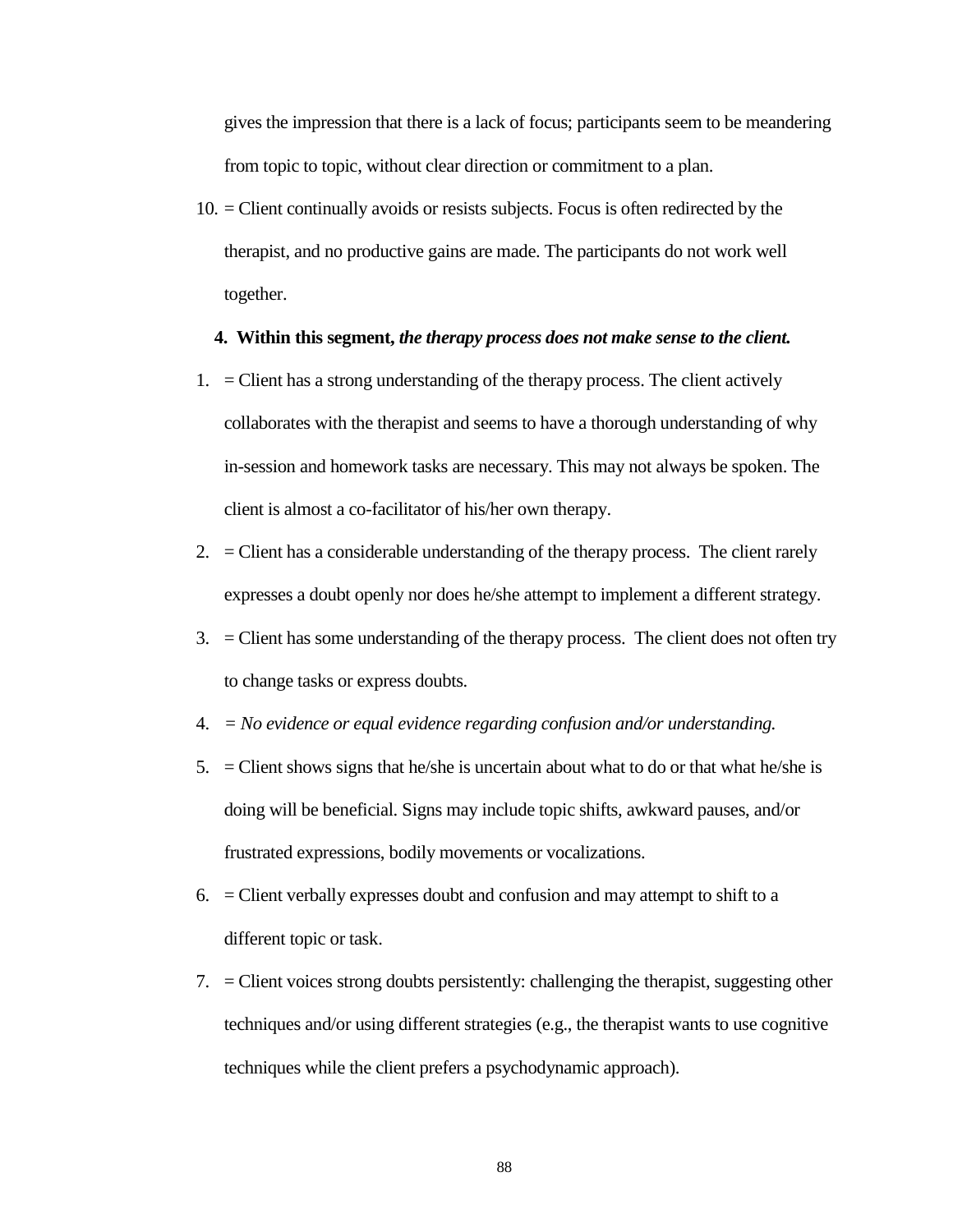*5. Within this segment, There is agreement about what client's roles and responsibilities are in this segment.*

- 1. = Participants do not agree on what the client's responsibilities are in this segment. The client may refuse the therapist's direction, verbally disagree about homework, and seems reluctant to participate.
- 2.  $=$  Client has clear trouble accepting what the therapist wants him/her to do. The client may challenge or disregard the direction provided by the therapist, and may complain about a number of homework issues.
- 3. = Client seems reluctant about therapist's ideas. The therapist may attempt to be directive, but the client may not understand or accept the direction. The therapist may expend a lot of effort to encourage client participation.
- 4. *= No evidence or equal evidence regarding agreement and/or disagreement.*
- 5. = Client may have some hesitation but largely agrees with the therapist. The client offers little resistance to the therapist's ideas, and the session improves as time progresses. The client may also appear to be overly compliant, perhaps in order to avoid confrontation.
- 6. = Client generally acquiesces to therapist's suggestions, and is relatively enthusiastic about participating. For instance, the therapist may make a suggestion to the client that the client will acknowledge, but not seem excited about.
- 7. = Client is eager and willing to do what the therapist suggests in session and as homework. The client may also comment on the usefulness or how well the session appears to be going.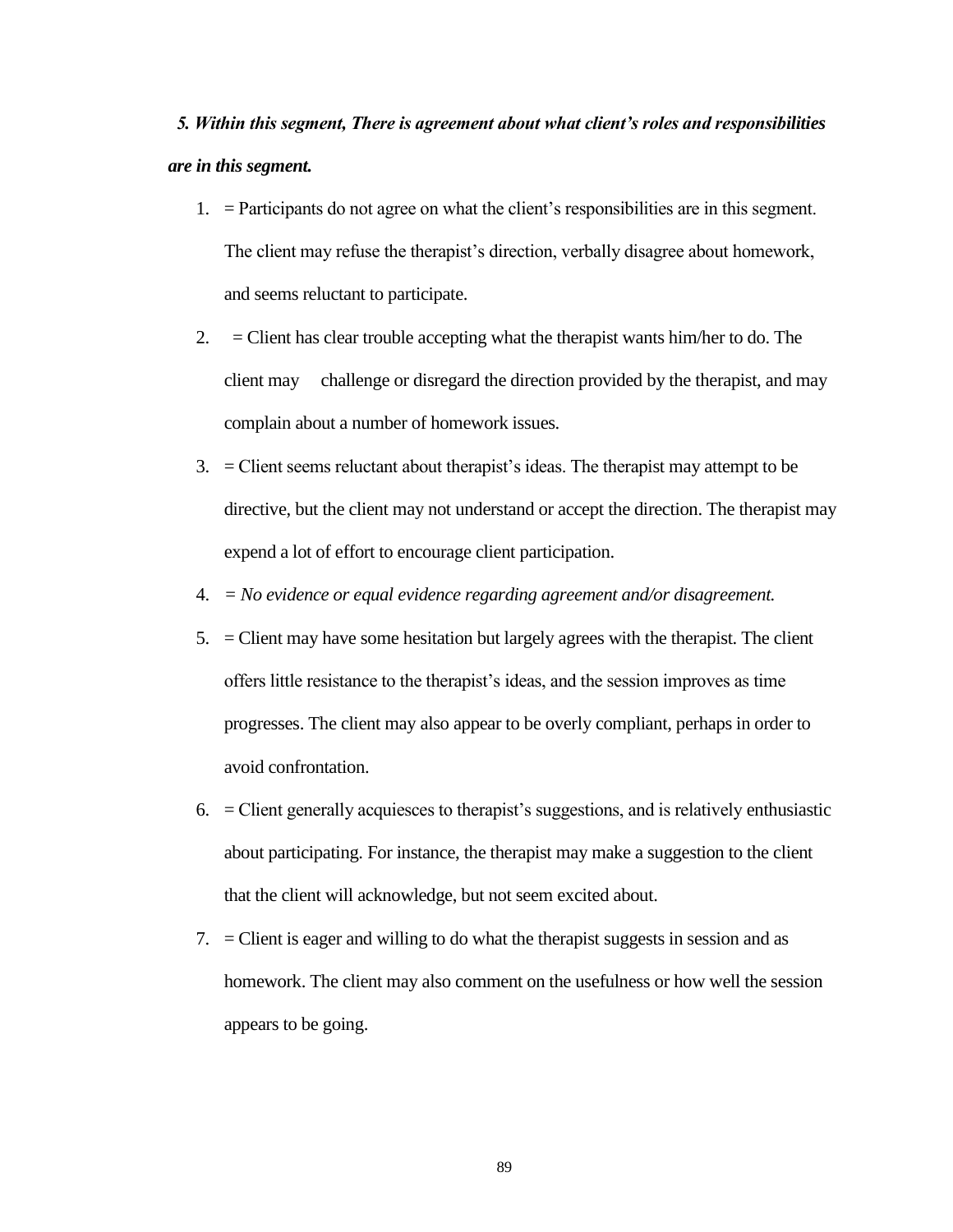**6. Within this segment,** *The client is frustrated with what he/she is being asked to do in the therapy.*

- 1. = Client is excited about all tasks in this segment. This enthusiasm may be verbalized or displayed through participation. The client may say things such as, "that was helpful," or even make suggestions about how to improve performance on in-session tasks.
- 2. = Client seems pleased and generally interested in most tasks and is able to perform most of the tasks well.
- 3. = Client seems cooperative. Although the client may not be able to perform all tasks perfectly, the client retains a positive attitude towards therapy.
- 4. *= No evidence or equal evidence regarding frustration and/or satisfaction.*
- 5. = Client shows minor frustration or shift tasks. The client may not understand tasks perfectly or may not need a re-explanation. May not be able to perform some tasks well. The client may have a good idea of the steps necessary for change but does not seem to be prepared to take action.
- $6.$  = Client spends considerable time resisting the task or is unable to do task. The client may require re-explanation of tasks and may still have difficulties after clarification. The client may show considerable annoyance, and may use sighs, body language, facial expressions or statements to display frustration.
- 7. = Client is unable or unwilling to perform most tasks. The client may not have the patience to wait for re-explanation. The client openly voices frustration in addition to frowning and sighing.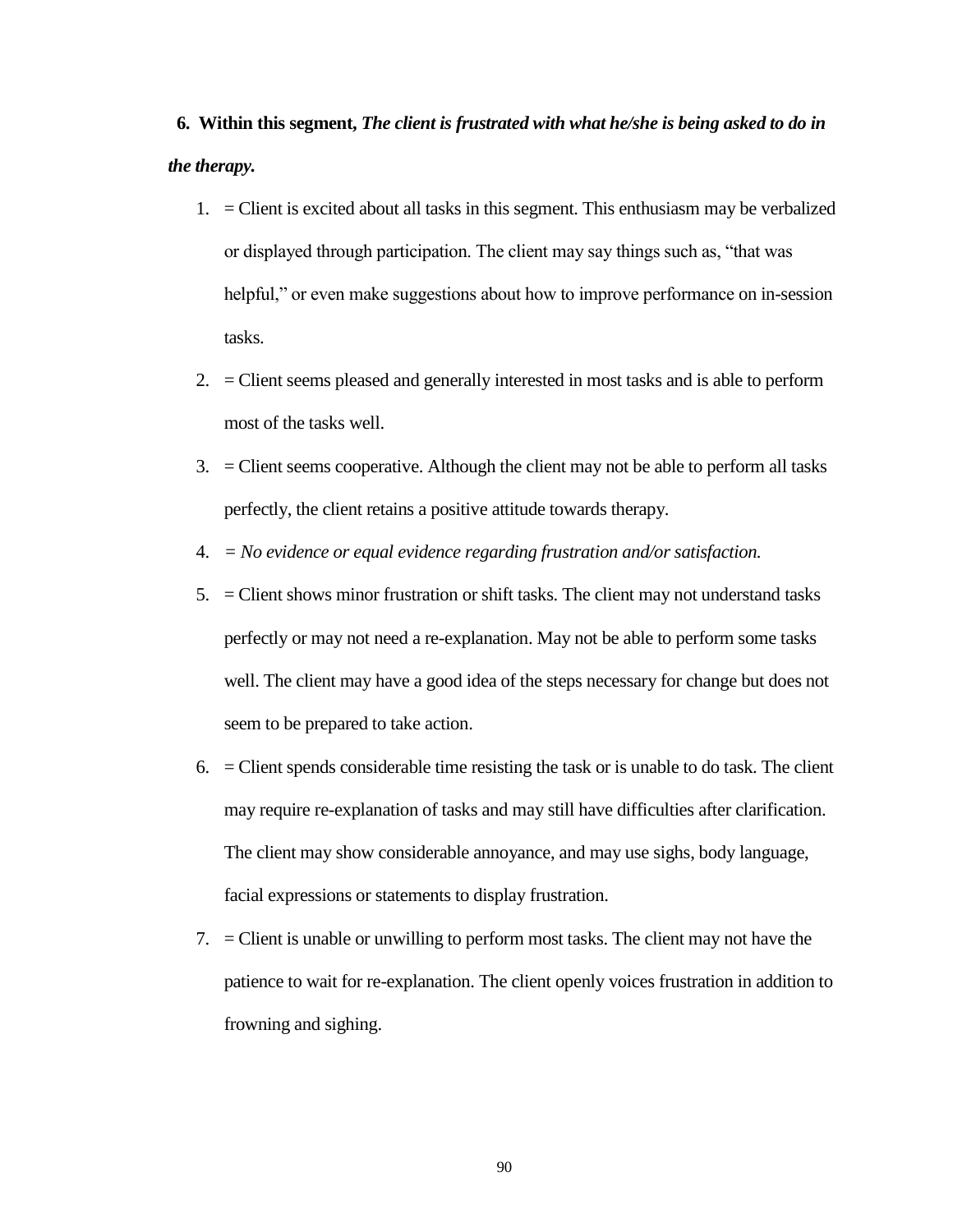### **7. Within this segment,** *there is a sense of discomfort in the relationship.*

- 1. = Participants appear extremely comfortable in this segment. The client approaches difficult topics very openly. The client and/or therapist may comment on how comfortable or relaxed the other is. Behavioral cues such as relaxed posture and smooth voice are evident.
- 2.  $=$  Client shows no apprehension toward topics in this segment. The client seems to approach and explore topics without hesitation, is not defensive, and appears to be relaxed during most of the segment. Behavioral cues suggest that the client is comfortable.
- 3. = Client discusses difficult topics with limited hesitancy, and appears to be relaxed (e.g., relaxed posture, little fidgeting, smooth speaking). The client may become hesitant during parts of the segment, but the therapist and client work through it appropriately.
- 4. *= No evidence or equal evidence regarding client comfort and/or discomfort.*
- 5. = Client is fidgety (only during part of the segment) and is generally hesitant to discuss deeply personal topics. The client appears to be unwilling to explore some specific content areas. The therapist may also show some physical signs of discomfort (e.g., fidgeting, shaky voice, frequent posture changes) during part of the segment.
- 6.  $=$  Client and/or therapist show(s) physical signs of discomfort. The client does not appear to become more comfortable as the segment progresses and/or may seem defensive throughout. Communication between the client and therapist may seem forced or uneasy.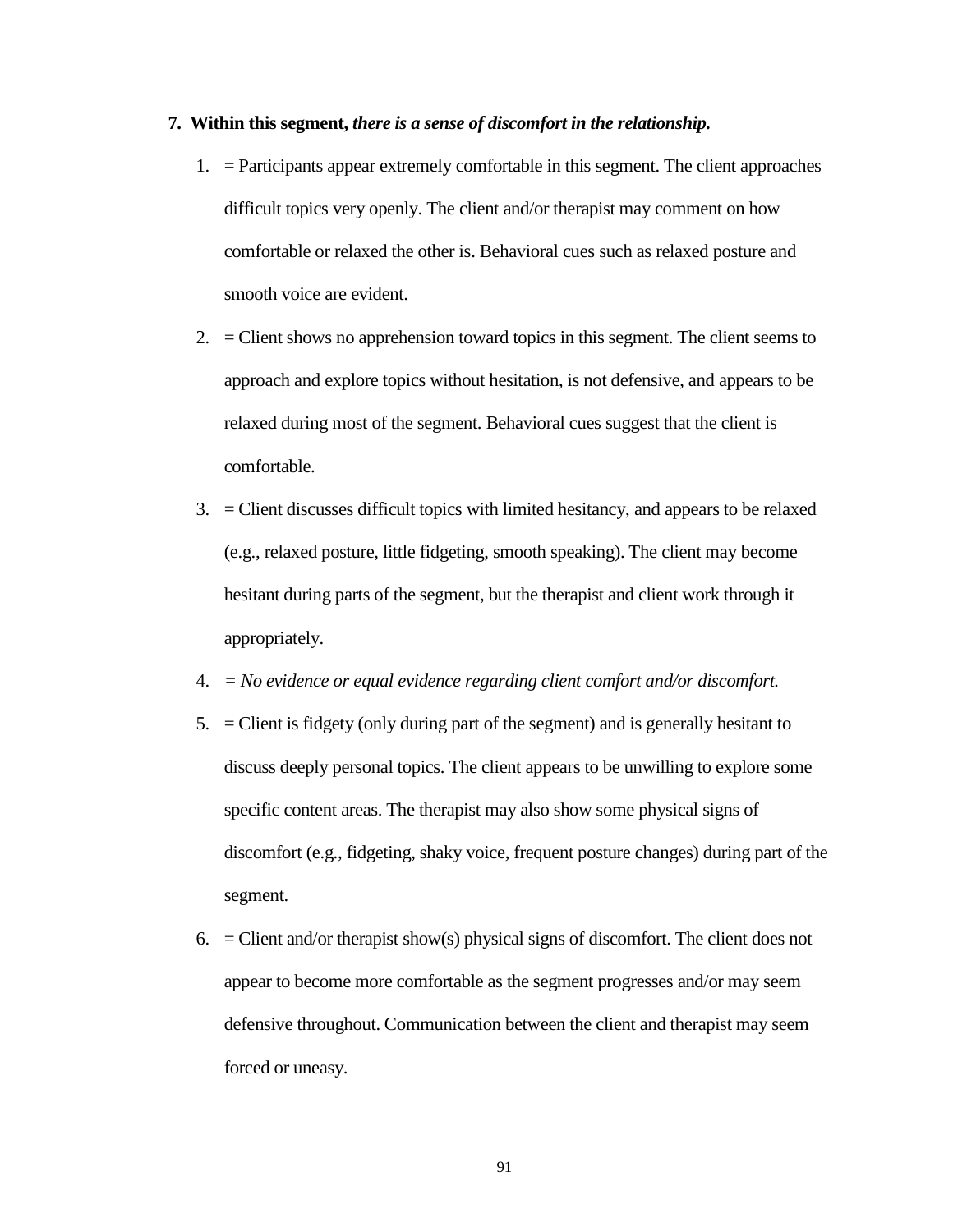7. = Client seems uncomfortable throughout the segment. The client appears extremely defensive and actively avoids difficult topics. Client may even state on multiple occasions that he/she is uncomfortable.

### **8. Within this segment,** *there is good understanding between the client and therapist.*

- 1. = There is consistent need for clarification of ideas. The therapist makes inaccurate reflections and/or interpretations most of the time. The client becomes outwardly irritated or annoyed by the miscommunication. The tone of the therapist is very cold and mechanical. The therapist does not express warmth toward the client.
- 2. = Therapist makes several inaccurate reflections, and the client must correct them and ask for clarification at several points in the segment. The client appears to become mildly agitated as a result of the miscommunication.
- 3. = Therapist makes a few poor reflections. Occasionally, the therapist has a mechanical tone of voice. The client may ask for clarification of ideas on a few occasions.
- 4. *= No evidence or equal evidence regarding good and/or poor understanding.*
- 5. = Therapist is generally warm toward the client. There are few/no inaccurate reflections by the therapist. The client answers the therapist's inquiries without much confusion. Understanding improves over the course of the segment.
- 6. = Participants generally have efficient and warm communication with each other. The therapist makes accurate reflections during the segment.
- 7. = Therapist makes consistently empathic, insightful, and accurate reflections throughout the segment. The client rarely/never asks for clarification. The client may comment that the therapist truly understands him/her.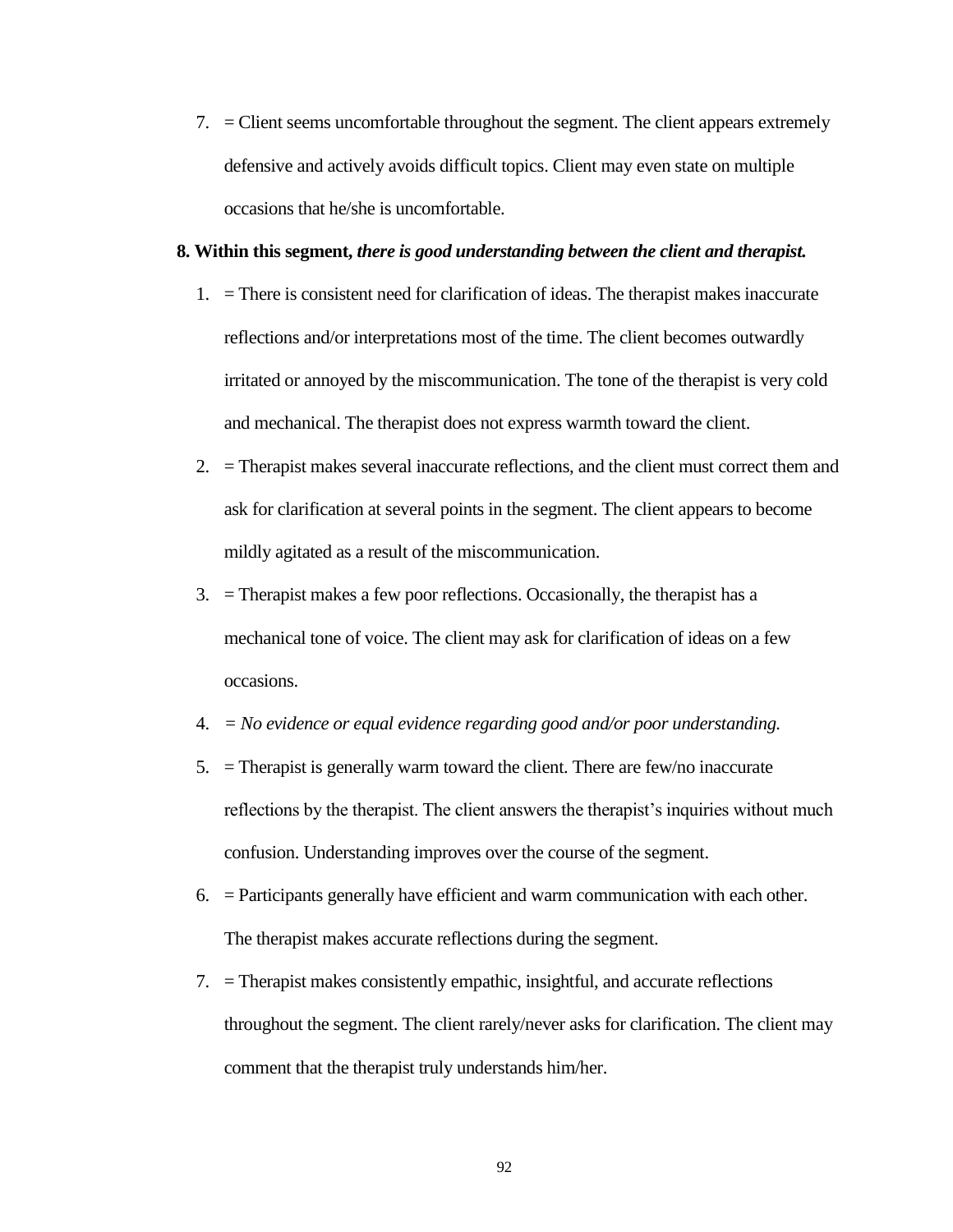#### **9. Within this segment,** *the client and the therapist respect each other.*

- 1. = Participants show a great amount of dislike, disdain, and/or spite for each other.
- 2.  $=$  Participants show some disregard for each other, or one of the participants demonstrates a great amount of dislike, disdain, and/or spite for the other. One or both consistently interrupt and/or demonstrate a lack of effort in trying to understand the other, which could be exhibited by negative nonverbal behaviors including closed posture, and wandering eyes. The therapist could end the segment abruptly, without regard to the client's state.
- 3. = Participant actions include one or more of the following at times: interrupting each other, employing derogatory/supercilious statements or mechanical reflections, and/or not paying attention. This may cause an inaccurate therapist reflection and/ or the need to ask the client to repeat some content, or induce a client tendency to dismiss therapist ideas or persuasiveness.
- 4. *= No evidence or equal evidence regarding respect and/or disrespect.*
- 5. = Participants show some evidence that they are really paying attention to each other. The therapist may exhibit some notable acceptance of client problems.
- $6.$  = Participants show frequent signs that they are really paying attention to each other throughout the segment, such as by nodding or other minimal encouragers, insightful reflections by the therapist, and active participation by the client.
- 7. = Strong evidence that participants consistently and completely attend to the other's communications throughout the entire segment. The client voices strong confidence in the therapist's competence in some way. The therapist voices some note of encouragement that indicates respect for what the client is trying to do.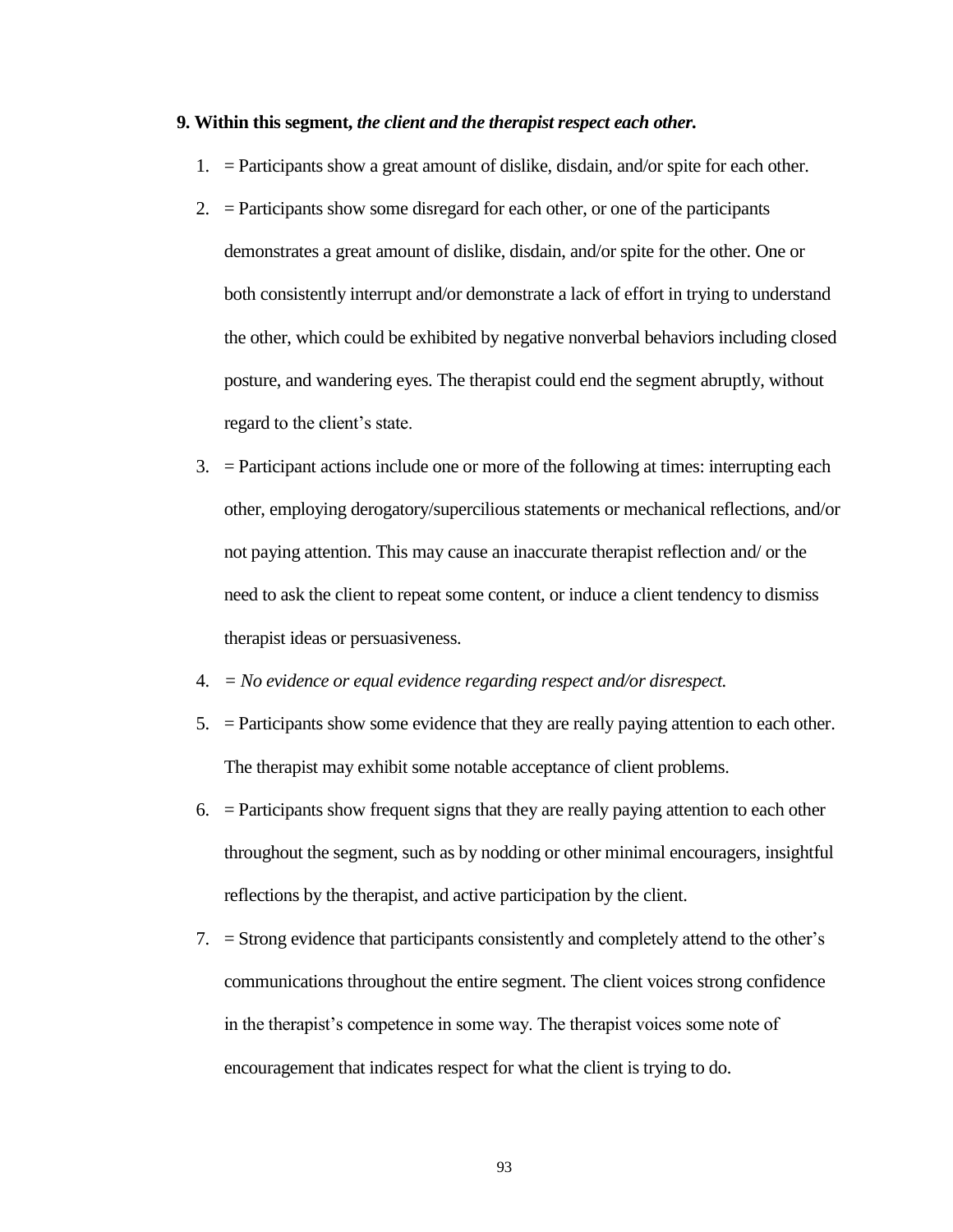### **10. Within this segment,** *there is mutual trust between the client and therapist.*

- 1. = Client states outright that he/she does not trust the therapist at all. The client does not openly discuss any significant issues. The therapist demonstrates a complete lack of confidence in the client's ability to discuss significant issues.
- 2. = Participants are considerably distrustful of each other. The client is very guarded in disclosing any intimate content, while the therapist also shows a lack of comfort. Questions concerning trust may arise.
- 3. = Participants are somewhat distrustful of each other. Client is a bit guarded in terms of content disclosed. Therapist may show a few signs of lack of comfort about the therapy situation.
- 4. *= No evidence or equal evidence regarding mutual trust between the participants.*
- 5. = Some willingness by the client to disclose personal concerns and some therapist acceptance of the client's statements at face value. The therapist does not override or interrupt a client's train of thought by redirecting focus.
- 6. = Client is receptive to therapist reflections, challenges, and/or suggestions, and discloses a considerable amount of more intimate/relevant information regarding his/her problem(s). The therapist seems comfortable with the overall situation and is not defensive at all. The client may express confidence in the therapist.
- 7. = Participants have complete faith in each other. The client is very comfortable about disclosing extremely intimate details or problems, and the therapist feels extremely comfortable.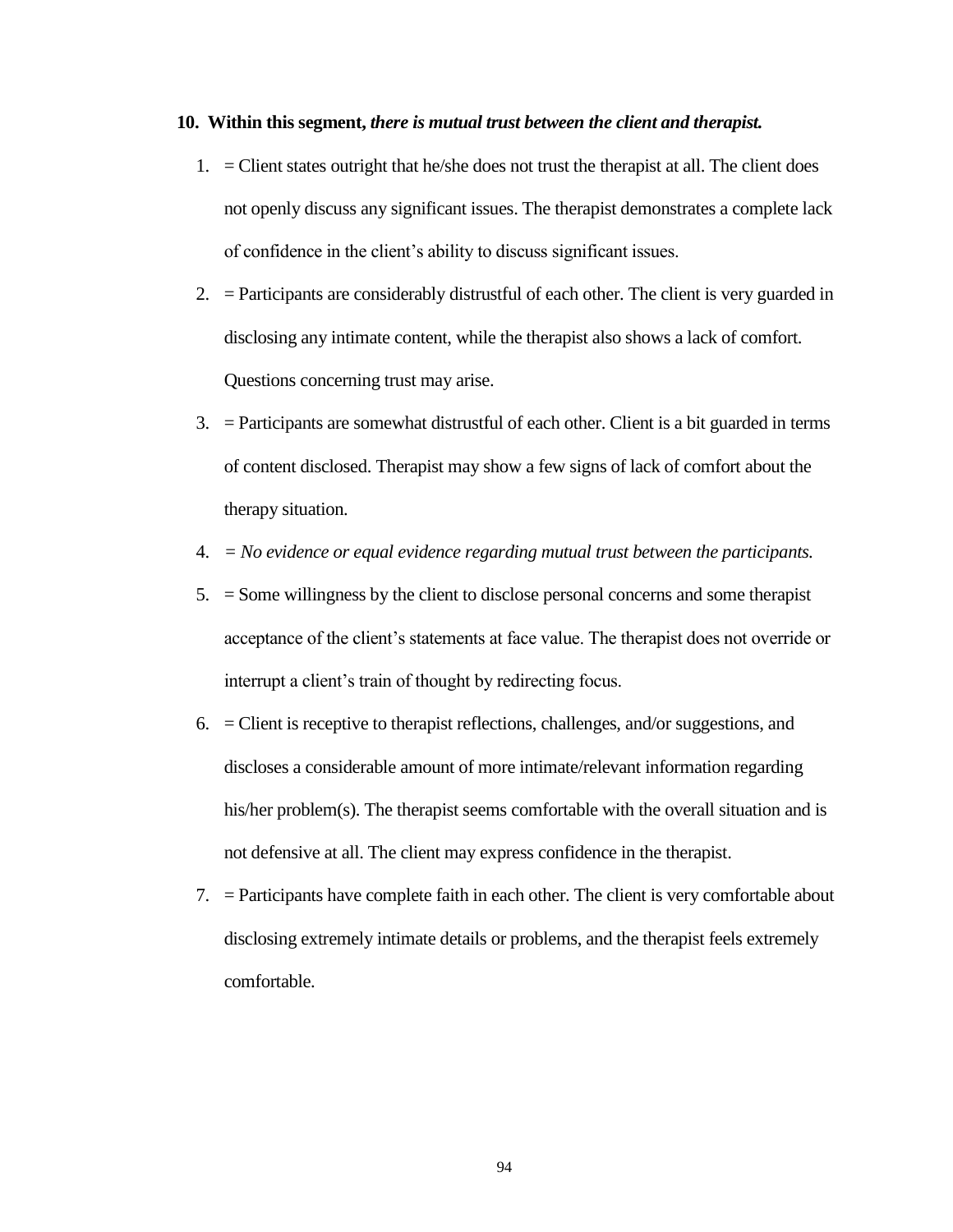## *11. Within this segment, The client is aware that the therapist is genuinely concerned for his/her welfare.*

- $1. = No concern is shown in therapy. The therapeutic, cold, and$ statements are hostile and/or inappropriate. The client seems to not feel genuine concern from the therapist.
- 2.  $=$  Client seems to feel little concern from the therapist. The therapist may give a few statements of concern, but mostly acts in a mechanical and uncaring fashion, despite repeated attempts for responses from the client.
- 3. = Client seems to feel like therapist is listening, but does not care about the client. The therapist may pay attention, but only give some signs of emotion in response to the client.
- 4. *= No evidence or equal evidence regarding therapist concern and/or disinterest.*
- 5. = Client feels some concern from the therapist. The therapist is mostly attentive, shows some warmth using reflection, and may give a few statements of concern.
- 6. = Client feels like therapist is concerned and invested in this segment. The therapist is attentive and warm, demonstrates empathetic listening, and offers statements of concern.
- 7. = Client is confident that the therapist is genuinely concerned. The therapist is attentive, shows empathy using a variety of techniques, delivers statements in a warm and caring manner, and uses direct statements of concern.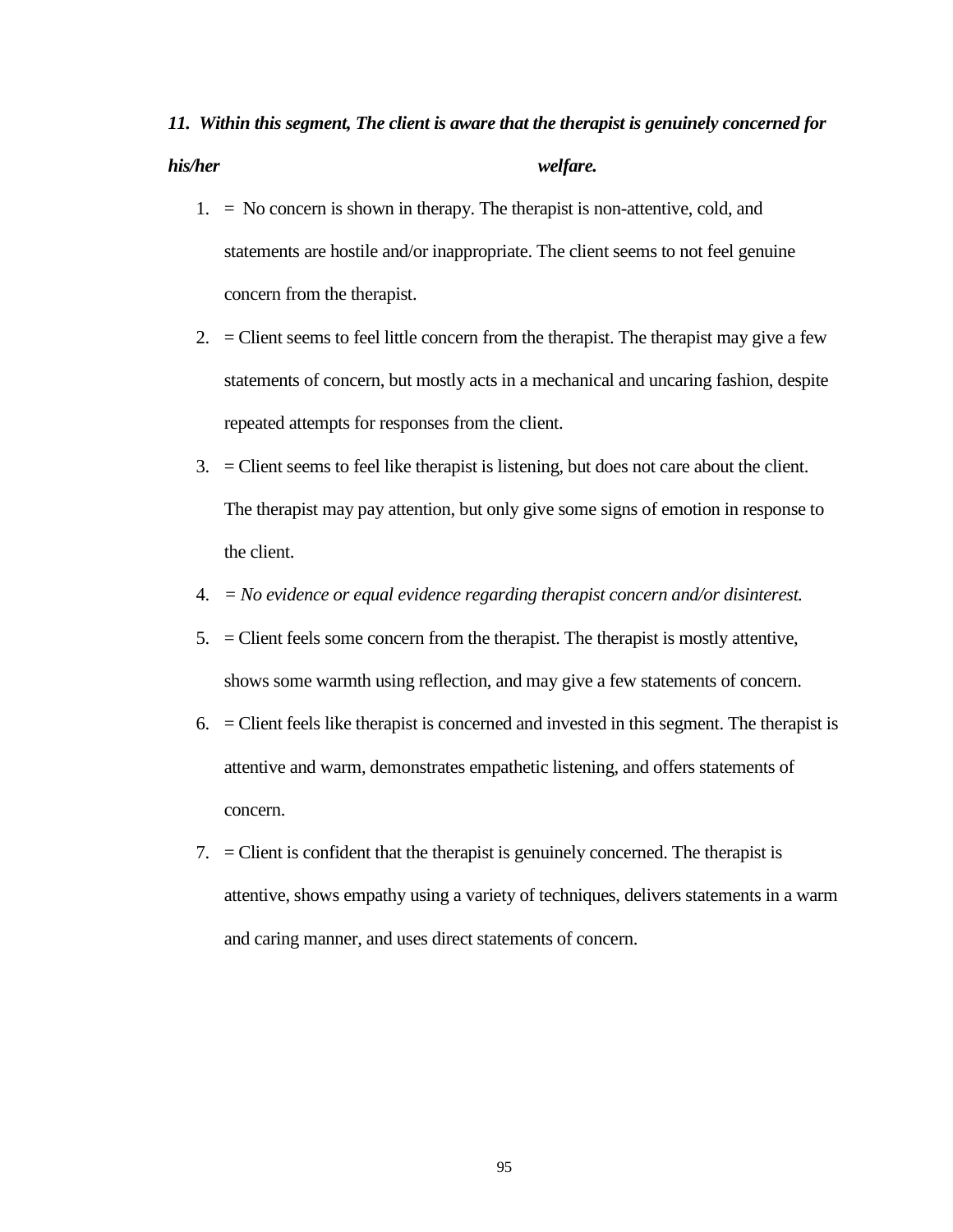### **12. Within this segment,** *Both the client and therapist see their relationship as important to the client.*

- 1.  $=$  Client does not respect the therapist. The therapist may make frequent interruptions or seem uninterested indicating that he/she is not fully invested in the relationship. The client may frequently make derisive remarks towards the therapist. If the client opens up at all it is most likely a negative comment (e.g., "I feel that I am not getting what I need from you"). The client may be considering leaving therapy or is being forced to attend.
- 2. = Client puts little effort into the relationship. The client does not fully participate and rarely opens up. If the client does open up, it may be with a negative comment (e.g., "I feel that I am not getting what I need from you"). The client has little respect for the therapist. The client may not respect the therapy hour, arriving late or missing sessions.
- 3. = Client is not fully invested in the relationship. The client does not open up a great deal. The client may express a negative comment about the relationship.
- 4. *= No evidence or equal evidence regarding importance and/or unimportance.*
- 5. = Client puts some effort into the relationship, task participation and speaking about relevant topics.
- 6. = Client believes in the process and speaks freely about relevant topics. The client believes in therapist as the facilitator of change. The client looks forward to future sessions and may show concern about any breaks in therapy, such as a therapist or client vacation, etc.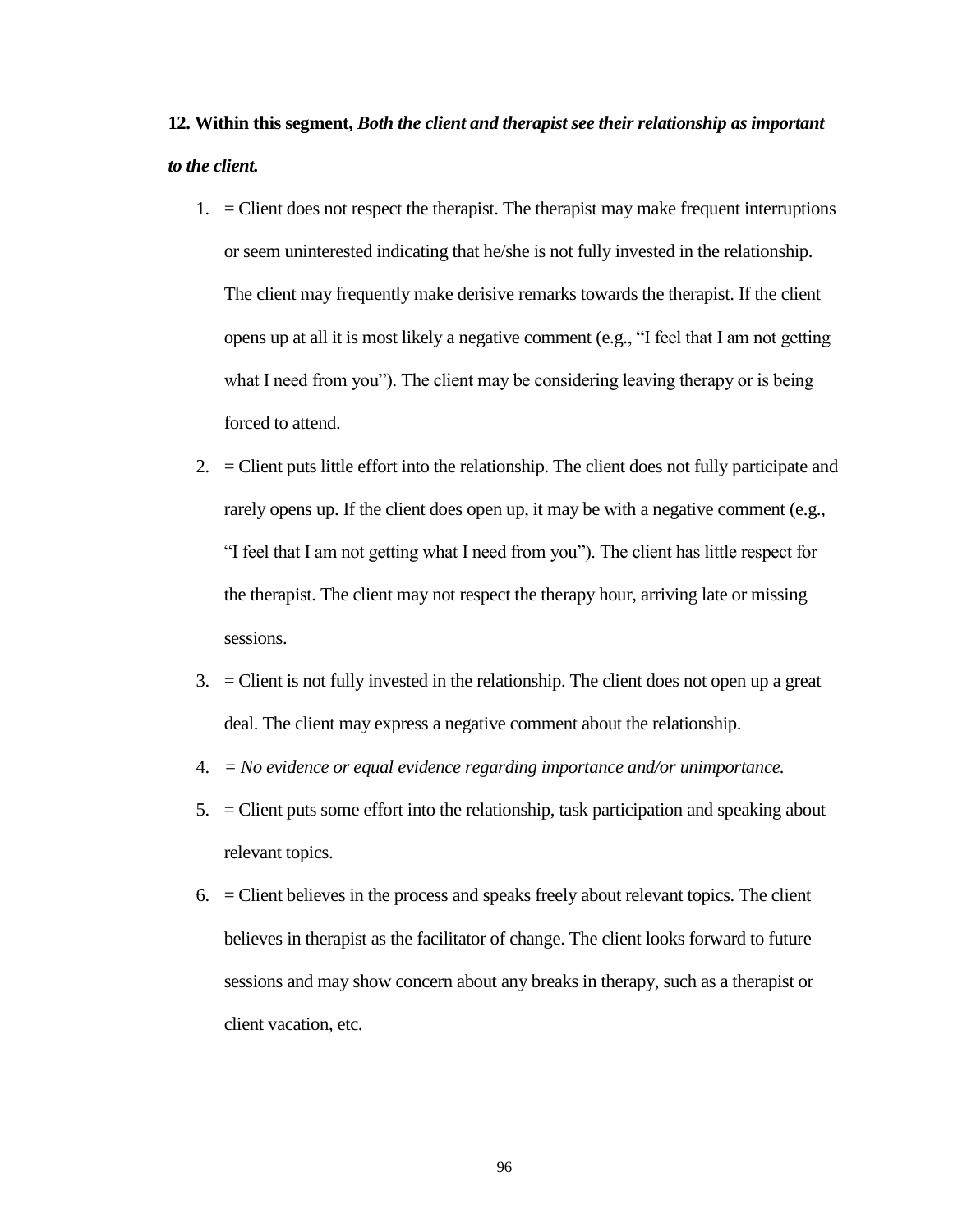7. = Participants believe that this relationship and the process of therapy will bring about change. This client is highly invested in therapy, and it is evident that he/she spends considerable time working on therapy homework or contemplating therapy outside of the therapy hour. Any breaks in therapy would be taken seriously by the client and could cause discomfort.

### **SWAI-O Scoring Sheet**

| Patient Acronym       | Patient Number    | Coder                  |
|-----------------------|-------------------|------------------------|
| <b>Session Number</b> | Session Date      | Date Coded ___________ |
| Segment #__           | Segment Time Span |                        |

*Task:* 

1. Within this segment, there is agreement about the steps taken to help improve the client's situation.

1 2 3 **4** 5 6 7

2. Within this segment, there is agreement about the usefulness of the current activity in therapy (i.e., the client is seeing new ways to look at his/her problem).

1 2 3 **4** 5 6 7

3. There is a perception that the time spent in this segment is not spent efficiently.

1 2 3 **4** 5 6 7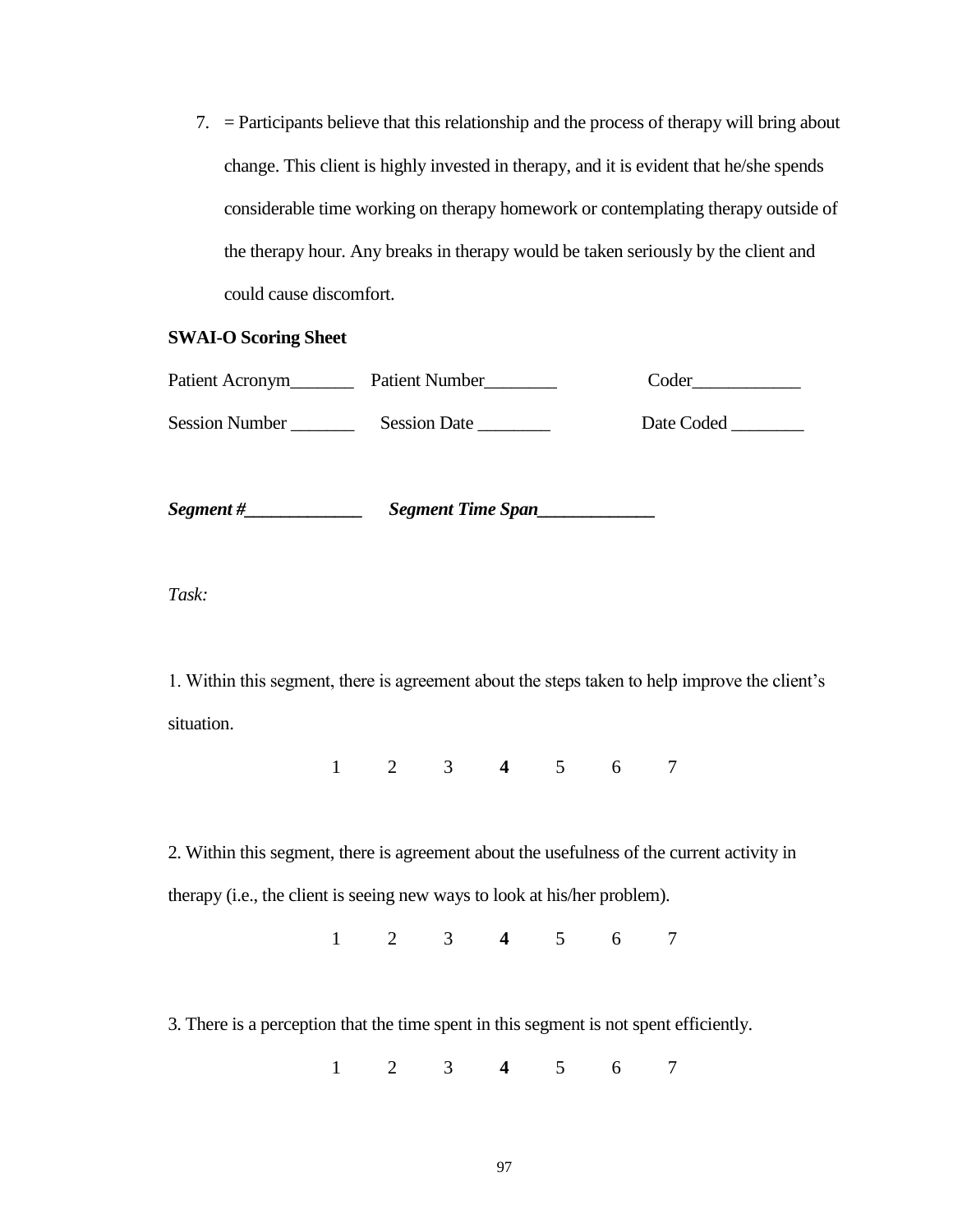| 4. The therapy process does not make sense to the client in this segment.               |              |   |                |                         |                                                     |             |                |  |  |  |
|-----------------------------------------------------------------------------------------|--------------|---|----------------|-------------------------|-----------------------------------------------------|-------------|----------------|--|--|--|
|                                                                                         |              |   |                |                         | $1 \t2 \t3 \t4 \t5 \t6 \t7$                         |             |                |  |  |  |
|                                                                                         |              |   |                |                         |                                                     |             |                |  |  |  |
| 5. There is agreement about what client's role or responsibilities are in this segment. |              |   |                |                         |                                                     |             |                |  |  |  |
|                                                                                         |              |   |                |                         | $1 \quad 2 \quad 3 \quad 4 \quad 5 \quad 6 \quad 7$ |             |                |  |  |  |
|                                                                                         |              |   |                |                         |                                                     |             |                |  |  |  |
| 6. The client is frustrated with what he/she is being asked to do in this segment.      |              |   |                |                         |                                                     |             |                |  |  |  |
|                                                                                         |              |   |                |                         | $1 \t2 \t3 \t4 \t5 \t6 \t7$                         |             |                |  |  |  |
|                                                                                         |              |   |                |                         |                                                     |             |                |  |  |  |
| Bond:                                                                                   |              |   |                |                         |                                                     |             |                |  |  |  |
|                                                                                         |              |   |                |                         |                                                     |             |                |  |  |  |
| 7. There is a sense of discomfort in the relationship.                                  |              |   |                |                         |                                                     |             |                |  |  |  |
|                                                                                         |              |   |                |                         | $1 \t2 \t3 \t4 \t5 \t6 \t7$                         |             |                |  |  |  |
|                                                                                         |              |   |                |                         |                                                     |             |                |  |  |  |
| 8. There is good understanding between the client and therapist.                        |              |   |                |                         |                                                     |             |                |  |  |  |
|                                                                                         |              |   |                |                         | $1 \t2 \t3 \t4 \t5 \t6$                             |             | $\overline{7}$ |  |  |  |
|                                                                                         |              |   |                |                         |                                                     |             |                |  |  |  |
| 9. The client and the therapist respect each other.                                     |              |   |                |                         |                                                     |             |                |  |  |  |
|                                                                                         |              |   |                |                         | $1 \t2 \t3 \t4 \t5 \t6 \t7$                         |             |                |  |  |  |
|                                                                                         |              |   |                |                         |                                                     |             |                |  |  |  |
| 10. There is mutual trust between the client and therapist.                             |              |   |                |                         |                                                     |             |                |  |  |  |
|                                                                                         | $\mathbf{1}$ | 2 | 3 <sup>7</sup> | $\overline{\mathbf{4}}$ |                                                     | $5\qquad 6$ | 7              |  |  |  |